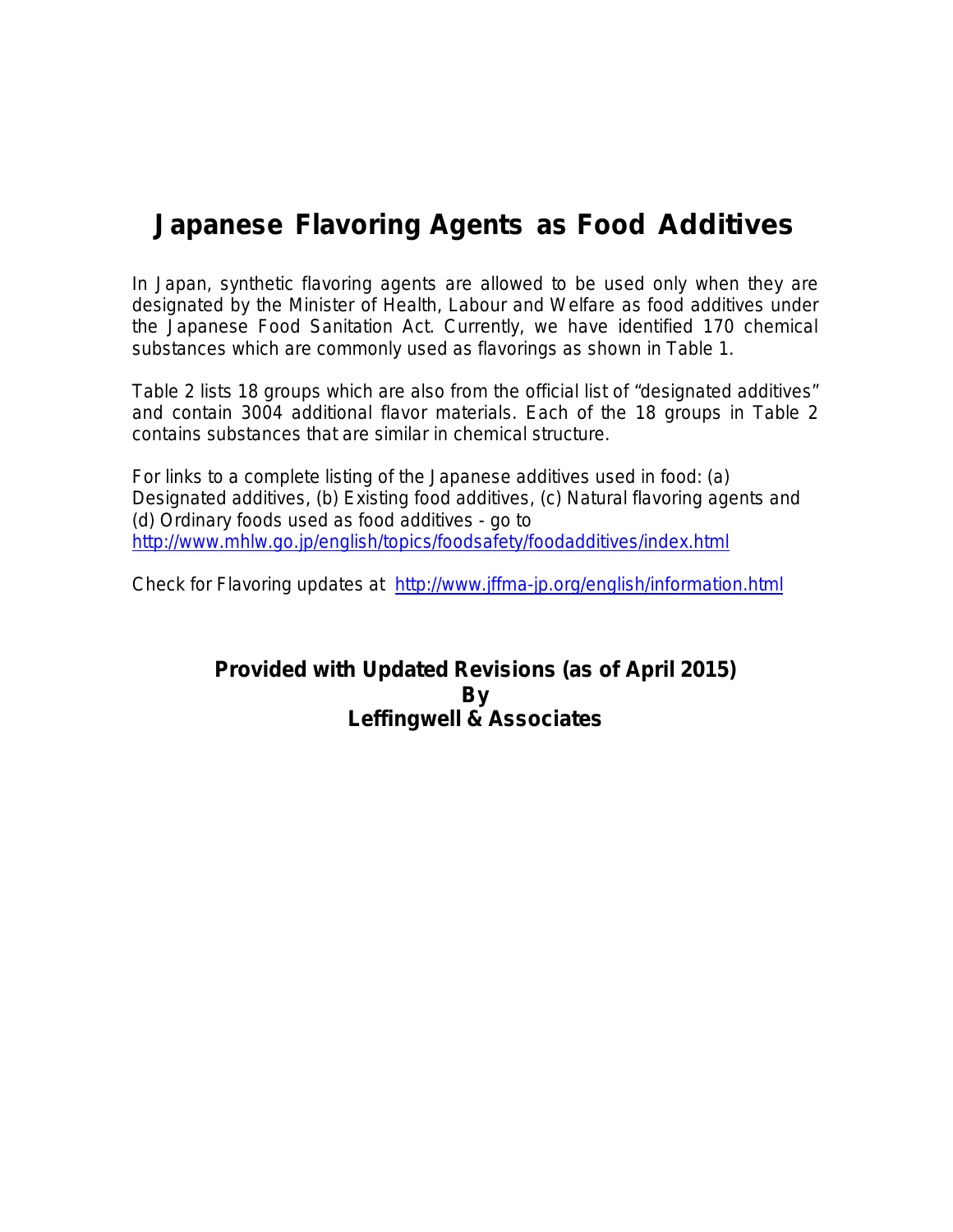| Compound                                                       | Synonym or Old name           | CAS            |
|----------------------------------------------------------------|-------------------------------|----------------|
| Acesulfame Potassium                                           |                               | 55589-62-3     |
| Acetaldehyde (New as of 2006.05.16)                            | ethanal                       | 75-07-0        |
| Acetophenone                                                   | acetophenone                  | 98-86-2        |
| Acetic acid, Glacial                                           |                               | 64-19-7        |
| <b>Adipic Acid</b>                                             |                               | 124-04-9       |
|                                                                |                               | 714229-20-6    |
| Advantame (New as of 2015.02.20)                               |                               | 245650-17-3    |
| <b>DL-Alanine</b>                                              |                               | 302-72-7       |
| Allyl cyclohexylpropionate                                     | allyl cyclohexanepropionate   | 2705-87-5      |
| Allyl hexanoate                                                | allyl hexanoate               | 123-68-2       |
| Allyl isothiocyanate                                           | allyl isothiocyanate          |                |
| (3-Amino-3-carboxypropyl)dimethylsulfonium chloride (New as of |                               | 57503          |
|                                                                | Vitamin U                     | 1115-84-0      |
| 2012.12.28)                                                    |                               |                |
| Amyl alcohol (New as of 2005.08.19)                            | pentanol                      | $71-41-0$      |
| α-Amylcinnamaldehyde                                           | alpha-amylcinnamaldehyde      | 122-40-7       |
| Anisaldehyde                                                   | anisaldehyde                  | $123 - 11 - 5$ |
| Aspartame                                                      | Methyl L-α-aspartyl-L-        | 22839-47-0     |
|                                                                | phenylalaninate               |                |
| Benzaldehyde                                                   | benzaldehyde                  | 100-52-7       |
| Benzoic acid                                                   |                               | 65-85-0        |
| Benzyl acetate                                                 | benzyl acetate                | $140 - 11 - 4$ |
| Benzyl alcohol                                                 | benzyl alcohol                | 100-51-6       |
| Benzyl propionate                                              | benzyl propionate             | 122-63-4       |
| d-Borneol                                                      |                               | 22839-47-0     |
| Butanol (New as of 2006.09.12)                                 | butyl alcohol                 | $71 - 36 - 3$  |
| Butylamine (New as of 2010.11.10)                              | 1-aminobutane                 | 109-73-9       |
| <b>Butyl Acetate</b>                                           | butyl acetate                 | 123-86-4       |
| <b>Butyl Butyrate</b>                                          | butyl butyrate                | 109-21-7       |
| Butyraldehyde (New as of 2007.10.26)                           | butanal                       | 123-72-8       |
| <b>Butyric Acid</b>                                            | butyric acid                  | 107-92-6       |
| 1,8-cineole                                                    | eucalyptol                    | 470-82-6       |
| Cinnamaldehyde                                                 | cinnamic Aldehyde             | 14371-10-9     |
| Cinnamic acid                                                  | cinnamic acid                 | 140-10-3       |
| Cinnamyl acetate                                               | cinnamyl acetate              | 103-54-8       |
| Cinnamyl alcohol                                               | cinnamyl alcohol              | 104-54-1       |
| Citral                                                         | neral + geranial              | 5392-40-5      |
| <b>Citric Acid</b>                                             |                               | 77-92-9        |
| Citronellal                                                    | citronellal                   | 106-23-0       |
| Citronellol                                                    | citronellol                   | 106-22-9       |
| Citronellyl acetate                                            | citronellyl acetate           | 150-84-5       |
| Citronellyl formate                                            | citronellyl formate           | 105-85-1       |
| Cyclohexyl acetate                                             | cyclohexyl acetate            | 622-45-7       |
| Cyclohexyl butyrate                                            | cyclohexyl butyrate           | 1551-44-6      |
| Decanal                                                        |                               | 112-31-2       |
|                                                                | decyl aldehyde                |                |
| Decanol                                                        | decyl alcohol                 | 112-30-1       |
| 2,3-Diethylpyrazine (New as of 2014.11.17)                     |                               | 15707-24-1     |
| 2,3-Diethyl-5-methylpyrazine (New as of 2011.06.28)            |                               | 18138-04-0     |
| 2,3-Dimethylpyrazine (New as of 2009.06.04)                    |                               | 5910-89-4      |
| 2,5-Dimethylpyrazine (New as of 2009.06.04)                    |                               | 123-32-0       |
| 2,6-Dimethylpyrazine (New as of 2009.06.04)                    |                               | 108-50-9       |
| 2,6-Dimethylpyridine (New as of 2011.03.15)                    |                               | 108-48-5       |
| Diphenyl                                                       | biphenyl                      | $92 - 52 - 4$  |
| Disodium Glycyrrhizinate                                       |                               | 71277-79-7     |
| Disodium 5'-Guanylate                                          | sodium 5'-guanylate           | 5550-12-9      |
| Disodium 5'-Inosinate                                          | sodium 5'-inosinate           | 4691-65-0      |
| Disodium 5'-Ribonucleotide                                     | sodium 5'-ribonucleotide      |                |
| Disodium Succinate                                             |                               | 150-90-3       |
| Erythorbic acid                                                | Isoascorbic acid              | 89-65-6        |
| Ester gum                                                      | glycerol esters of wood rosin | 8050-31-5      |

Table 1. Designated additives used as flavoring substances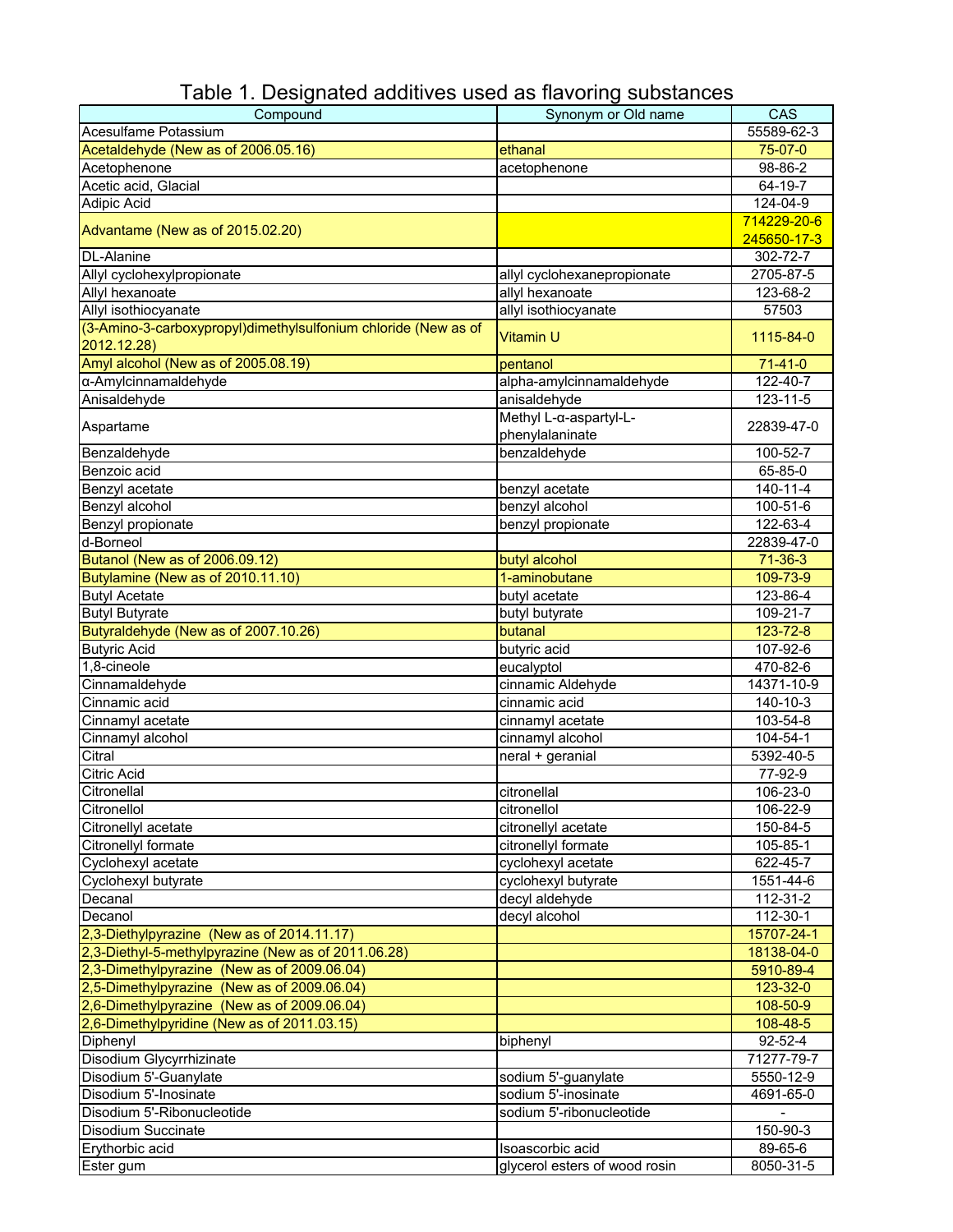| Compound                                                       | Synonym or Old name                | CAS            |
|----------------------------------------------------------------|------------------------------------|----------------|
| Ethyl acetate                                                  | ethyl acetate                      | 141-78-6       |
| Ethyl acetoacetate                                             | ethyl acetoacetate                 | 141-97-9       |
| Ethyl butyrate                                                 | ethyl butyrate                     | 105-54-4       |
| Ethyl cinnamate                                                | ethyl cinnamate                    | 103-36-6       |
| Ethyl decanoate                                                | ethyl decanoate                    | 110-38-3       |
| 2-Ethyl-3, (5or6)-dimethylpyrazine (New as of 2004.12.24)      |                                    | 55031-15-7     |
| Ethyl heptanoate                                               | ethyl enanthate                    | 106-30-9       |
| Ethyl hexanoate                                                | ethyl caproate                     | 123-66-0       |
| Ethyl isovalerate                                              | ethyl isovalerate                  | 108-64-5       |
| 2-Ethyl-3-methylpyrazine (New as of 2006.05.16)                |                                    | 15707-23-0     |
| 2-Ethyl-5-methylpyrazine (New as of 2010.10.20)                |                                    | 13360-64-0     |
| 2-Ethyl-6-methypyrazine and 2-ethyl-5-methylpyrazine (mixture) |                                    | 13925-03-6 &   |
| (New as of 2012.12.28)                                         |                                    | 13360-64-0     |
| 5-Ethyl-2-methylpyridine (New as of 2011.03.15)                |                                    | 104-90-5       |
| 2-Ethylpyrazine (New as of 2010.05.28)                         |                                    | 13925-00-3     |
| 3-Ethylpyridine (New as of 2013.08.06)                         |                                    | 536-78-7       |
| Ethyl octanoate                                                | ethyl caprylate                    | 106-32-1       |
| Ethyl phenylacetate                                            | ethyl phenylacetate                | 101-97-3       |
| Ethyl propionate                                               | ethyl propionate                   | 105-37-3       |
| Ethylvanillin                                                  | ethyl vanillin                     | 121-32-4       |
| Eugenol                                                        | eugenol                            | 97-53-0        |
| Fumaric acid                                                   |                                    | 110-17-8       |
| Geraniol                                                       | geraniol                           | 106-24-1       |
| Geranyl acetate                                                | geranyl acetate                    | 105-87-3       |
| Geranyl formate                                                | geranyl formate                    | 105-86-2       |
| L-Glutamic acid                                                |                                    | 56-86-0        |
|                                                                |                                    | 38837-70-6     |
| Glutamyl-valyl-glycine (New as of 2015.02.20)                  | y-glutamyl-valyl-glycine           |                |
| Glycerol                                                       | glycerin                           | 56-81-5        |
| Glycine<br>Hexanoic acid                                       |                                    | 56-40-6        |
|                                                                | hexanoic acid                      | 142-62-1       |
| Hydroxycitronellal                                             | hydroxycitronellal                 | 107-75-5       |
| Hydroxycitronellal dimethylacetal<br>Ionone                    | hydroxycitronellal dimethyl acetal | 141-92-4       |
|                                                                |                                    | 8013-90-9      |
| Isoamyl acetate                                                | isoamyl acetate                    | 123-92-2       |
| Isoamyl alcohol (New as of 2005.08.19)                         | 3-methyl-1-butanol                 | $123 - 51 - 3$ |
| Isoamyl butyrate                                               | isoamyl butyrate                   | 106-27-4       |
| Isoamyl formate                                                | isoamyl formate                    | 110-45-2       |
| Isoamyl isovalerate                                            | isoamyl isovalerate                | 659-70-1       |
| Isoamyl phenylacetate                                          | isoamyl phenylacetate              | 102-19-2       |
| Isoamyl propionate                                             | isoamyl propionate                 | 105-68-0       |
| Isobutanol (New as of 2004.12.24)                              | 2-methyl-1-propanol;               | 78-83-1        |
| Isobutyl phenylacetate                                         | isobutyl phenylacetate             | 102-13-6       |
| Isobutyraldehyde (New as of 2007.10.26)                        | 2-methylpropanal                   | 78-84-2        |
| Isoeugenol                                                     | isoeugenol                         | $97 - 54 - 1$  |
| Isopropylamine (New as of 2010.10.20)                          | 2-aminopropane                     | 75-31-0        |
| Isopropanol (New as of 2005.04.28)                             | 2-propanol                         | 67-63-0        |
| Isoquinoline (New as of 2011.12.27)                            |                                    |                |
| Isovaleraldehyde (New as of 2009.06.04)                        | 3-methylbutanal                    | 590-86-3       |
| Linalool                                                       | linalool                           | 78-70-6        |
| <b>DL-Malic Acid</b>                                           | dl-Malic Acid                      | 6915-15-7      |
| Linalyl acetate                                                | linalyl acetate                    | 115-95-7       |
| Maltol                                                         | maltol                             | 118-71-8       |
| dl-Menthol                                                     | dl-menthol                         | 89-78-1        |
| I-Menthol                                                      | menthol                            | 2216-51-5      |
| I-Menthyl acetate                                              | I-menthyl acetate                  | 2623-23-6      |
| p-Methylacetophenone                                           | p-methylacetophenone               | 122-00-9       |
| Methyl anthranilate                                            | methyl anthranilate                | 134-20-3       |
| 2-Methylbutanol (New as of 2007.10.26)                         |                                    | 137-32-6       |
| 3-Methyl-2-butanol (New as of 2010.05.28)                      |                                    | 598-75-4       |

Table 1. Designated additives used as flavoring substances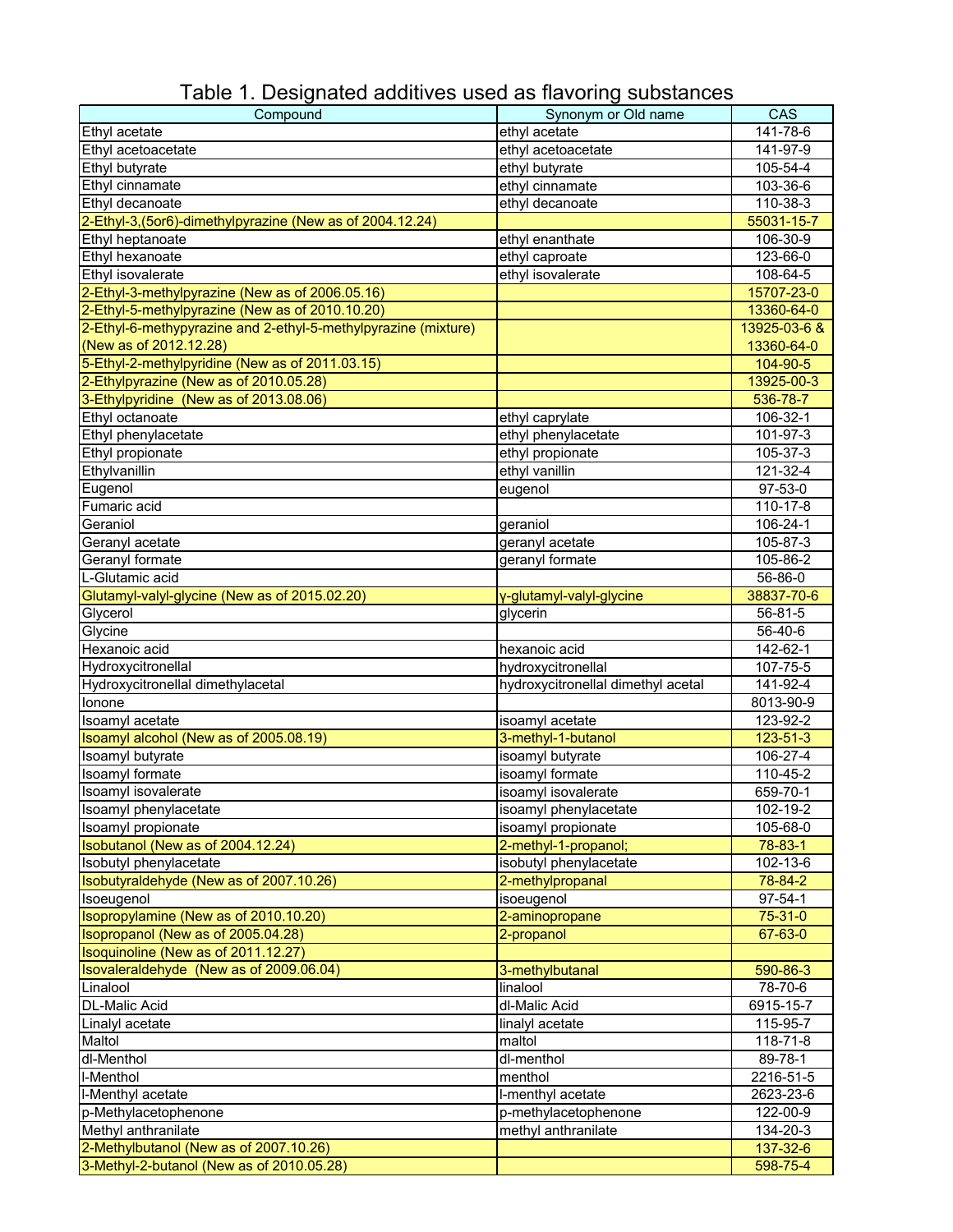| Compound                                              | Synonym or Old name         | CAS           |
|-------------------------------------------------------|-----------------------------|---------------|
| trans-2-Methyl-2-butenal (New as of 2012.12.28)       | <b>Tiglic aldehyde</b>      | 497-03-0      |
| 3-Methyl-2-butenal (New as of 2011.07.19)             | prenal                      | 107-86-8      |
| 3-Methyl-2-butenol (New as of 2011.07.19)             | prenol                      | 556-82-1      |
| 2-Methylbutyraldehyde (New as of 2010.05.28)          | 2-methylbutanal             | $96 - 17 - 3$ |
| Methyl cinnamate                                      | methyl cinnamate            | 103-26-4      |
| 5-Methyl-6,7-dihydro-5H-cyclopentapyrazine (New as of | 6,7-Dihydro-5-methyl-5H-    |               |
| 2011.06.28)                                           | cyclopentapyrazine          | 23747-48-0    |
| Methyl N-methylanthranilate                           | dimethyl anthranilate       | 85-91-6       |
| Methyl β-naphthyl ketone                              | beta-methyl naphthyl ketone | 93-08-3       |
| 2-Methylpyrazine (New as of 2010.05.28)               |                             | 109-08-0      |
| 6-Methylquinoline (New as of 2010.05.28)              |                             | $91 - 62 - 3$ |
| 5-Methylquinoxaline (New as of 2006.05.16)            |                             | 13708-12-8    |
| Methyl salicylate                                     | methyl salicylate           | 119-36-8      |
| Neotame                                               |                             | 165450-17-9   |
| y-Nonalactone                                         | gamma-nonalactone           | 104-61-0      |
| Octanal                                               | capryl aldehyde             | 124-13-0      |
| 2-Pentanol (New as of 2010.05.28)                     | sec-amyl alcohol            | 6032-29-7     |
| trans-2-Pentenal (New as of 2012.11.02)               | (E)-2-Pentenal              | 1576-87-0     |
| 1-Penten-3-ol (New as of 2011.07.19)                  |                             | 616-25-1      |
| I-Perillaldehyde                                      |                             | 18031-40-8    |
| Phenethyl acetate                                     | phenylethyl acetate         | 103-45-7      |
| Phenethylamine (New as of 2010.11.10)                 |                             | $64 - 04 - 0$ |
| L-Phenylalanine                                       |                             | 63-91-2       |
| 2-(3-Phenylpropyl)pyridine (New as of 2011.06.28)     |                             | 2110-18-1     |
| Phosphoric Acid                                       |                             | 7664-38-2     |
| Piperidine (New as of 2010.11.10)                     | hexahydropyridine           | 110-89-4      |
| Piperonal                                             | piperonal                   | 120-57-0      |
| Propanol (New as of 2005.02.24)                       | 1-propanol                  | $71 - 23 - 8$ |
| Propionaldehyde (New as of 2010.05.28)                | propanal                    | 123-38-6      |
| Propionic acid                                        | propionic acid              | 79-09-4       |
| Propylene Glycol                                      |                             | 57-55-6       |
| Pyrrole (New as of 2011.12.27)                        |                             | 109-97-7      |
| Pyrazine (New as of 2011.07.19)                       |                             | 290-37-9      |
| Pyrrolidine (New as of 2010.11.10)                    | tetrahydropyrrole           | 123-75-1      |
| Saccharin                                             |                             | 81-07-2       |
| Sodium Acetate                                        |                             | 127-09-3      |
| Sodium Benzoate                                       |                             | 532-32-1      |
| Sodium Bicarbonate                                    |                             | 144-55-8      |
| Sodium Carbonate                                      |                             | 497-19-8      |
| Sorbic Acid                                           |                             | 110-44-1      |
| D-Sorbitol                                            |                             | 50-70-4       |
| Succinic Acid                                         |                             | 110-15-6      |
| Sucralose                                             | Trichlorogalactosucrose     | 56038-13-2    |
| Sucrose Esters of Fatty Acids                         |                             | 84066-95-5    |
| <b>DL-Tartaric Acid</b>                               | dl-Tartaric Acid            | 133-37-9      |
| L-Tartaric Acid                                       | d-Tartaric Acid             | 147-71-7      |
| Terpineol                                             | terpineol                   |               |
| Terpinyl acetate                                      | terpinyl acetate            | 8007-35-0     |
| 5,6,7,8-Tetrahydroquinoxaline (New as of 2010.05.28)  |                             | 34413-35-9    |
| L-Theanine                                            |                             | 3081-61-6     |
| <b>DL-Threonine</b>                                   |                             | 80-68-2       |
| L-Threonine                                           |                             | 72-19-5       |
| 2,3,5,6-Tetramethylpyrazine (New as of 2004.12.24)    |                             | 1124-11-4     |
| Trimethylamine (New as of 2012.12.28)                 |                             | $75 - 50 - 3$ |
| 2,3,5-Trimethylpyrazine (New as of 2005.08.19)        |                             | 14667-55-1    |
| y-Undecalactone                                       | gamma-undecalactone         | 104-67-6      |
| Valeraldehyde (New as of 2009.06.04)                  | pentanal                    | 110-62-3      |
| Vanillin                                              | vanillin                    | 121-33-5      |

### Table 1. Designated additives used as flavoring substances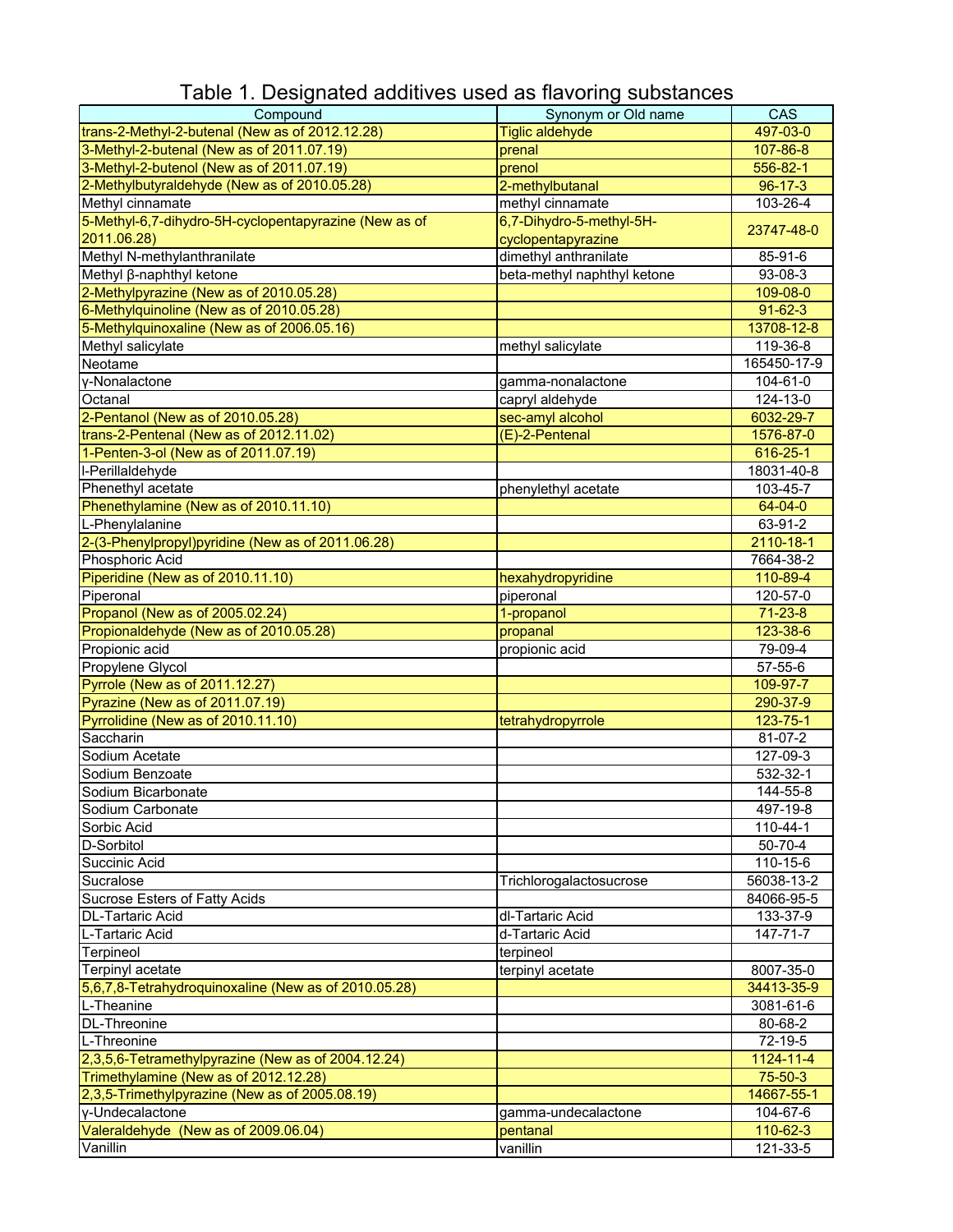## Table 2. 18 Groups of flavouring substances

| $\mathbf{1}$   | Isothiocyantaes (except for those generally recognized as toxic)               |
|----------------|--------------------------------------------------------------------------------|
| $\overline{2}$ | Indole and its derivatives                                                     |
| 3              | Ethers                                                                         |
| $\overline{4}$ | <b>Esters</b>                                                                  |
| 5              | Ketones                                                                        |
| 6              | <b>Fatty Acids</b>                                                             |
| 7              | <b>Aliphatic Higher Alcohols</b>                                               |
| 8              | Aliphatic Higher Aldehydes (except for those generally recognized as toxic)    |
| 9              | Aliphatic Higher Hydrocarbons (except for those generally recognized as toxic) |
| 10             | Thioethers (except for those generally recognized as toxic)                    |
| 11             | Thiols (Thioalcohols) (except for those generally recognized as toxic)         |
| 12             | Terpenes                                                                       |
| 13             | Phenol Ethers (except for those generally recognized as toxic)                 |
| 14             | Phenols (except for those generally recognized as toxic)                       |
| 15             | Furfural and its derivatives (except for those generally recognized as toxic)  |
| 16             | <b>Aromatic Alcohols</b>                                                       |
| 17             | Aromatic Aldehydes (except for those generally recognized as toxic)            |
| 18             | Lactones (except for those generally recognized as toxic)                      |

The Table 2 Groups shows substances that are categorized by chemical type in the 18 groups and used in Japan. The substances in Table 2 have been confirmed as the result of investigations conducted by the Japan Flavor & Fragrance Materials Association in 2000, 2003, 2009 and 2013. The 2013 revision includes additional substances and corrects nomenclature, CAS numbers and a number of incorrect materials included in earlier lists.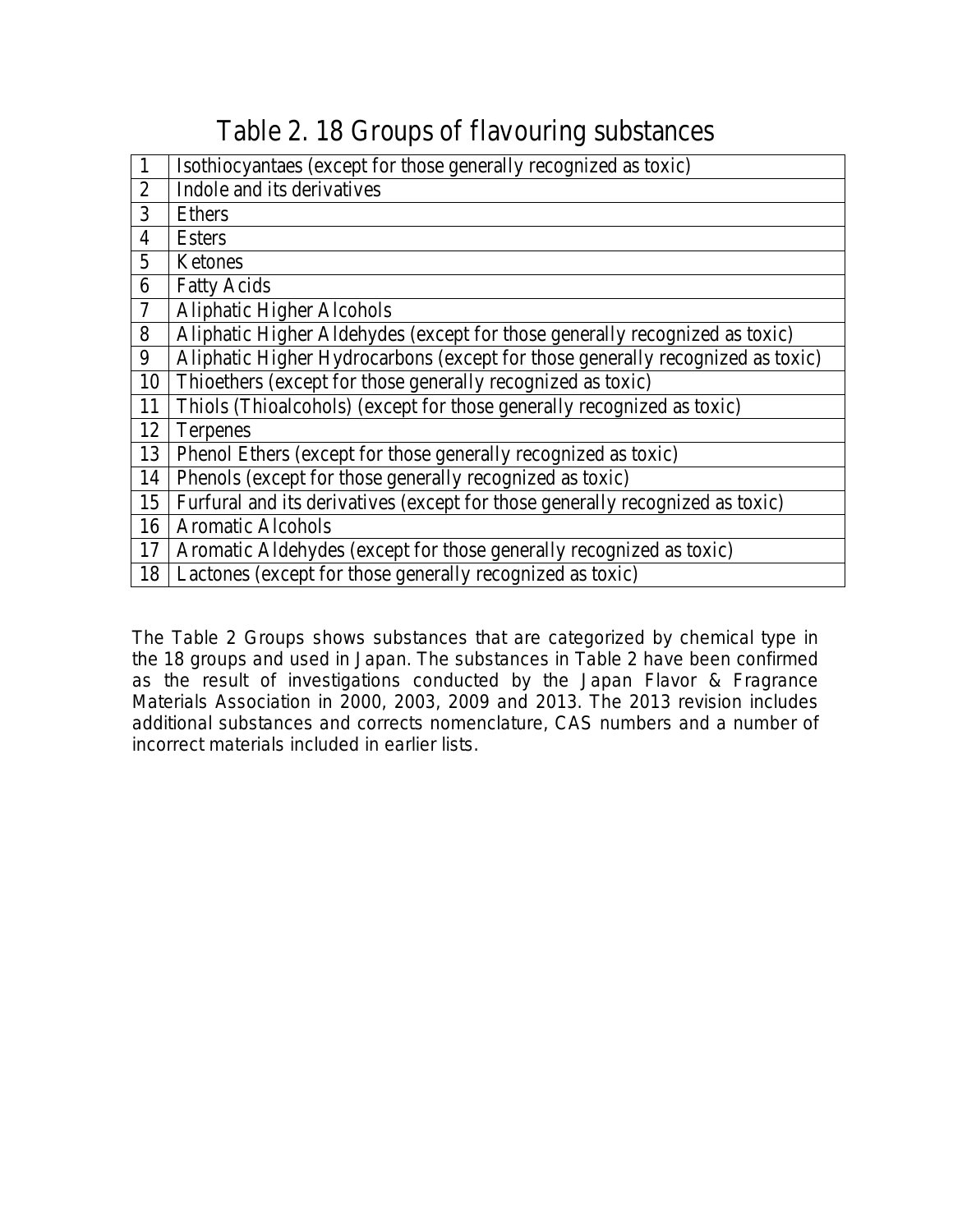#### **List of flavouring substances used in Japan**

#### **Table 2. Group 1 - Isothiocyanates (except those generally recognized as highly toxic)**

| <b>SEQ</b> | Compound                             | Synonym or Old name                 | <b>CAS</b> |
|------------|--------------------------------------|-------------------------------------|------------|
| 155        | amyl isothiocyanate                  | amyl isothiocyanate                 | 629-12-9   |
| 228        | benzyl isothiocyanate                | benzyl isothiocyanate               | 622-78-6   |
| 264        | 3-butenyl isothiocyanate             | 3-butenyl isothiocyanate            | 3386-97-8  |
| 290        | butyl isothiocyanate                 | butyl isothiocyanate                | 592-82-5   |
| 291        | sec-butyl isothiocyanate             | sec-butyl isothiocyanate            | 4426-79-3  |
| 1168       | 5-hexenyl isothiocyanate             | 5-hexenyl isothiocyanate            | 49776-81-0 |
| 1207       | hexyl isothiocyanate                 | hexyl isothiocyanate                | 4404-45-9  |
| 1301       | isoamyl isothiocyanate               | isoamyl isothiocyanate              | 628-03-5   |
| 1349       | isobutyl isothiocyanate              | isobutyl isothiocyanate             | 591-82-2   |
| 1412       | isopropyl isothiocyanate             | isopropyl isothiocyanate            | 2253-73-8  |
| 1882       | 6-(methylthio)hexyl isothiocyanate   | 6-(methylthio)hexyl isothiocyanate  | 4430-39-1  |
| 1891       | 3-(methylthio) propyl isothiocyanate | 3-(methylthio)propyl isothiocyanate | 505-79-3   |
| 2086       | 4-pentenyl isothiocyanate            | 4-pentenyl isothiocyanate           | 18060-79-2 |
| 2114       | phenethyl isothiocyanate             | phenethyl isothiocyanate            | 130638     |
| 2516       | 4-(methylthio) butyl isothiocyanate  | 4-(methylthio) butyl isothiocyanate | 4430-36-8  |
| 2517       | 5-(methylthio)pentyl isothiocyanate  | 5-(methylthio)pentyl isothiocyanate | 4430-42-6  |
| 2518       | ethyl isothiocyanate                 | ethyl isothiocyanate                | 542-85-8   |
| 2519       | methyl isothiocyanate                | methyl isothiocyanate               | 556-61-6   |

Flavorings used for food in Japan: The result of investigation by Japan Flavor & Fragrance Materials Association in 2013.

#### **List of flavouring substances used in Japan Table 2. Group 2 - Indoles and its derivatives**

| <b>SEQ</b> | Compound                                      | Synonym or Old name | CAS           |
|------------|-----------------------------------------------|---------------------|---------------|
| 1278       | lindole                                       | lindole             | 120-72-9      |
| 1848       | 12-methylindole                               | 2-methylindole      | $95 - 20 - 5$ |
| 2292       | <b>Iskatole</b>                               | <b>Iskatole</b>     | $83 - 34 - 1$ |
| 3052       | 8.8-bis(1H-indol-1-yl)-2.6-dimethyl-2-octanol |                     | 67801-36-9    |

Flavorings used for food in Japan: The result of investigation by Japan Flavor & Fragrance Materials Association in 2013.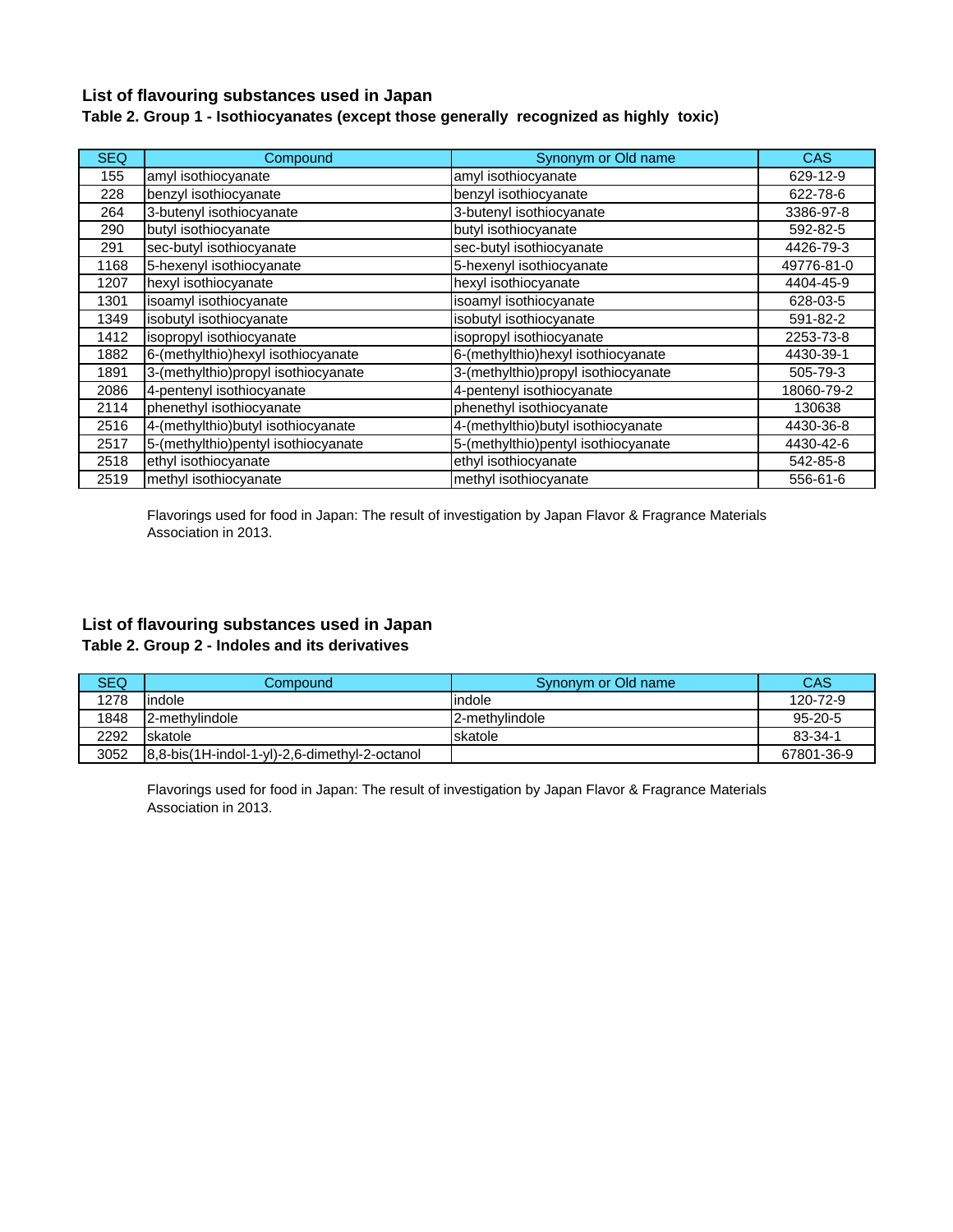#### **List of flavouring substances used in Japan Table 2. Group 3 - Ethers**

| <b>SEQ</b>                | Compound                                     | Synonym or Old name                           | <b>CAS</b>      |
|---------------------------|----------------------------------------------|-----------------------------------------------|-----------------|
| 1                         | acetaldehyde 2,3-butanediol acetal           | acetaldehyde 2,3-butanediol acetal            | 3299-32-9       |
| $\overline{2}$            | acetaldehyde amyl butyl acetal               | acetaldehyde amyl butyl acetal                |                 |
| $\ensuremath{\mathsf{3}}$ | acetaldehyde amyl hexyl acetal               | acetaldehyde amyl hexyl acetal                |                 |
| $\overline{4}$            | acetaldehyde amyl methyl acetal              | acetaldehyde amyl methyl acetal               | 73142-32-2      |
| 5                         | acetaldehyde benzyl ethyl acetal             | acetaldehyde benzyl ethyl acetal              | 66222-24-0      |
| 6                         | acetaldehyde benzyl hexyl acetal             | acetaldehyde benzyl hexyl acetal              |                 |
| $\overline{7}$            | acetaldehyde benzyl 2-methoxyethyl acetal    | acetaldehyde benzyl 2-methoxyethyl acetal     | 7492-39-9       |
| 8                         | acetaldehyde butyl ethyl acetal              | acetaldehyde butyl ethyl acetal               | 57006-87-8      |
| $\boldsymbol{9}$          | acetaldehyde butyl hexyl acetal              | acetaldehyde butyl hexyl acetal               |                 |
| 10                        | acetaldehyde butyl methyl acetal             | acetaldehyde butyl methyl acetal              | 75677-94-0      |
| 11                        | acetaldehyde butyl phenethyl acetal          | acetaldehyde butyl phenethyl acetal           | 64577-91-9      |
| 12                        | acetaldehyde bis(2-methylbutyl) acetal       | acetaldehyde bis(2-methylbutyl) acetal        | 13535-43-8      |
| 13                        | acetaldehyde diamyl acetal                   | acetaldehyde diamyl acetal                    | 13002-08-9      |
| 14                        | acetaldehyde dibenzyl acetal                 | acetaldehyde dibenzyl acetal                  | 23556-90-3      |
| 15                        | acetaldehyde dibutyl acetal                  | acetaldehyde dibutyl acetal                   | 871-22-7        |
| 16                        | acetaldehyde di-cis-3-hexenyl acetal         | acetaldehyde di-cis-3-hexenyl acetal          | 63449-64-9      |
| 17                        | acetaldehyde diethyl acetal                  | acetaldehyde diethyl acetal                   | 105-57-7        |
| 19                        | acetaldehyde dihexyl acetal                  | acetaldehyde dihexyl acetal                   | 5405-58-3       |
| 20                        | acetaldehyde diisoamyl acetal                | acetaldehyde diisoamyl acetal                 | 13002-09-0      |
| 21                        | acetaldehyde diisobutyl acetal               | acetaldehyde diisobutyl acetal                | 5669-09-0       |
| 22                        | acetaldehyde diisopropyl acetal              | acetaldehyde diisopropyl acetal               | 4285-59-0       |
| $\overline{23}$           | acetaldehyde dimethyl acetal                 | acetaldehyde dimethyl acetal                  | 534-15-6        |
| 24                        | acetaldehyde dipropyl acetal                 | acetaldehyde dipropyl acetal                  | 105-82-8        |
| 25                        | acetaldehyde ethyl 3-hexenyl acetal          | acetaldehyde ethyl 3-hexenyl acetal           | 28069-74-1      |
| 26                        | acetaldehyde amyl ethyl acetal               | acetaldehyde amyl ethyl acetal                | 13442-89-2      |
| 27                        | acetaldehyde ethyl hexyl acetal              | acetaldehyde ethyl hexyl acetal               | 54484-73-0      |
| 28                        | acetaldehyde ethyl isoamyl acetal            | acetaldehyde ethyl isoamyl acetal             | 13442-90-5      |
| 29                        | acetaldehyde ethyl linalyl acetal            | acetaldehyde ethyl linalyl acetal             | 40910-49-4      |
| 30                        | acetaldehyde ethyl phenethyl acetal          | acetaldehyde ethyl phenethyl acetal           | 2556-10-7       |
| 31                        | acetaldehyde ethyl trans-2-hexenyl acetal    | acetaldehyde ethyl trans-2-hexenyl acetal     |                 |
| 32                        | acetaldehyde ethyl vanillin acetal           | acetaldehyde ethyl vanillin acetal            |                 |
| 33                        | acetaldehyde glyceryl acetal                 | acetaldehyde glyceryl acetal                  | $3674 - 21 - 3$ |
| 34                        | acetaldehyde hexyl isoamyl acetal            | acetaldehyde hexyl isoamyl acetal             | 233665-90-2     |
| 35                        | acetaldehyde isoamyl isobutyl acetal         | acetaldehyde isoamyl isobutyl acetal          | 75048-15-6      |
| 36                        | acetaldehyde phenethyl propyl acetal         | acetaldehyde phenethyl propyl acetal          | 7493-57-4       |
| 37                        | acetaldehyde propyleneglycol acetal          | acetaldehyde propyleneglycol acetal           | 3390-12-3       |
| 42                        | acetoin dimethyl acetal                      | acetoin dimethyl acetal                       | 2371-17-7       |
| 43                        | acetoin propyleneglycol acetal               | acetoin propyleneglycol acetal                | 94089-23-3      |
| 47                        | acetone propyleneglycol acetal               | acetone propyleneglycol acetal                | 1193-11-9       |
| 49                        | acetophenone diethyl acetal                  | acetophenone diethyl acetal                   | 6175-45-7       |
|                           |                                              |                                               | 25687-72-3      |
| 50                        | acetophenone propyleneglycol acetal          | acetophenone propyleneglycol acetal           | 25687-77-8      |
| 53                        | 4-acetoxy-3-pentyltetrahydropyran            | 4-acetoxy-3-pentyltetrahydropyran             | 18871-14-2      |
| 87                        | 2-propenal diethyl acetal                    | 2-propenal diethyl acetal                     | 3054-95-3       |
|                           | 3a,6,6,9a-tetramethyldodecahydronaphtho[2,1- | dodecahydro-3a,6,6,9a-tetramethylnaphtho[2,1- | 3738-00-9       |
| 137                       | b]furan                                      | b]furan                                       | 6790-58-5       |
| 145                       | amyl benzyl ether                            | amyl benzyl ether                             | 6382-14-5       |
| 169                       | alpha-amylcinnamaldehyde diethyl acetal      | alpha-amylcinnamaldehyde diethyl acetal       | 60763-41-9      |
| 170                       | alpha-amylcinnamaldehyde dimethyl acetal     | alpha-amylcinnamaldehyde dimethyl acetal      | 91-87-2         |
| 181                       | anisaldehyde diethyl acetal                  | anisaldehyde diethyl acetal                   | 2403-58-9       |
| 182                       | anisaldehyde dimethyl acetal                 | anisaldehyde dimethyl acetal                  | 2186-92-7       |
| 183                       | anisaldehyde hexyleneglycol acetal           | anisaldehyde hexyleneglycol acetal            |                 |
| 184                       | anisaldehyde propyleneglycol acetal          | anisaldehyde propyleneglycol acetal           | 6414-32-0       |
| 201                       | benzaldehyde dibutyl acetal                  | benzaldehyde dibutyl acetal                   |                 |
| 202                       | benzaldehyde diethyl acetal                  | benzaldehyde diethyl acetal                   | 774-48-1        |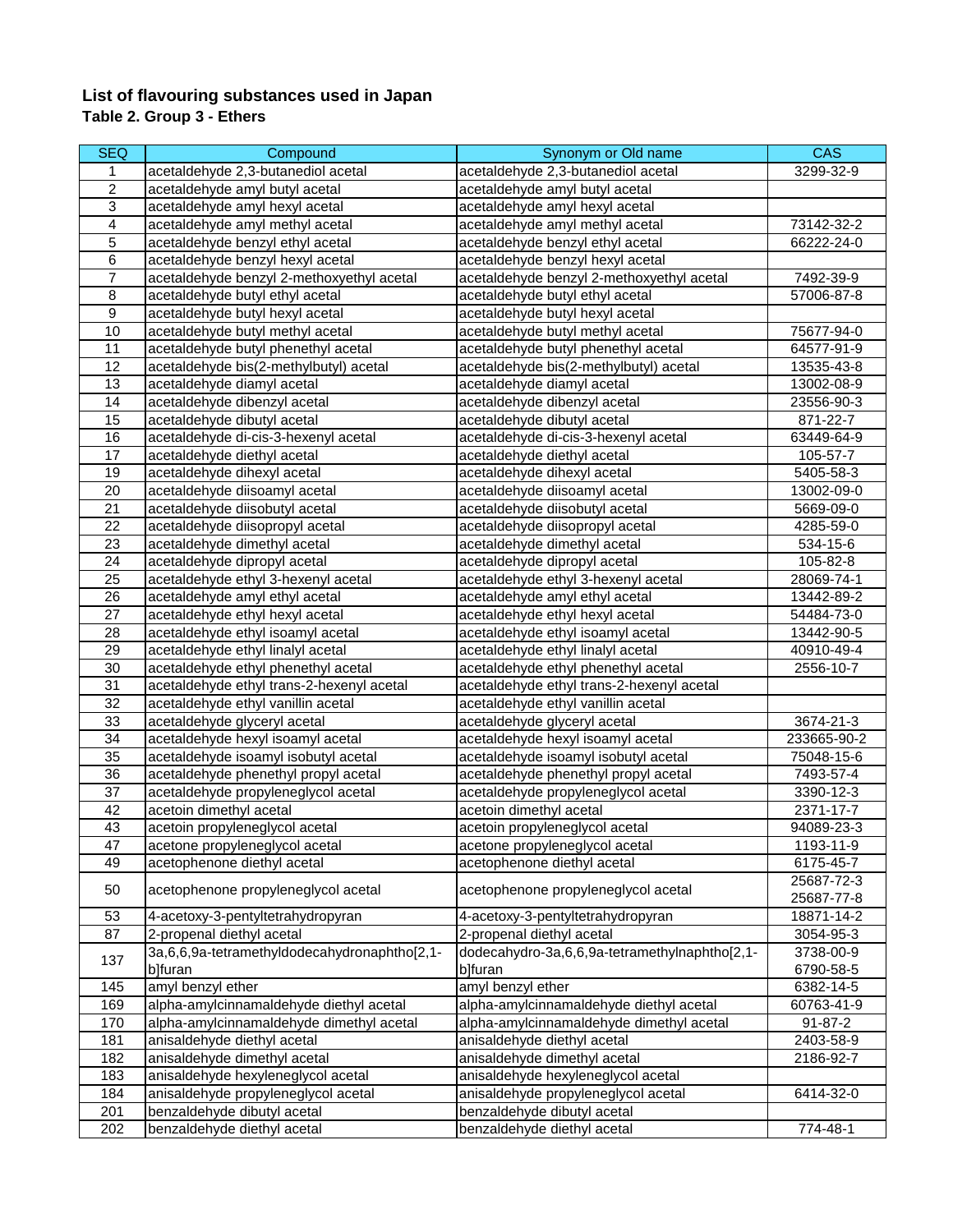| <b>SEQ</b>       | Compound                                       | Synonym or Old name                            | <b>CAS</b>     |
|------------------|------------------------------------------------|------------------------------------------------|----------------|
| 203              | benzaldehyde diisoamyl acetal                  | benzaldehyde diisoamyl acetal                  | 94231-95-5     |
| 204              | benzaldehyde dimethyl acetal                   | benzaldehyde dimethyl acetal                   | 1125-88-8      |
| 205              | benzaldehyde glyceryl acetal                   | benzaldehyde glyceryl acetal                   | 1319-88-6      |
| $\overline{206}$ | benzaldehyde propyleneglycol acetal            | benzaldehyde propyleneglycol acetal            | 2568-25-4      |
| 217              | benzyl butyl ether                             | benzyl butyl ether                             | 588-67-0       |
| 222              | benzyl ethyl ether                             | benzyl ethyl ether                             | 539-30-0       |
| 235              | benzyl methyl ether                            | benzyl methyl ether                            | 538-86-3       |
| 245              | di-2-furylmethane                              | di-2-furylmethane                              | 1197-40-6      |
| 259              | butanal diethyl acetal                         | butanal diethyl acetal                         | 3658-95-5      |
| 285              | sec-butyl ethyl ether                          | sec-butyl ethyl ether                          | 2679-87-0      |
| 298              | 2-hexanone propyleneglycol acetal              | 2-hexanone propyleneglycol acetal              |                |
| 317              | 2-sec-butyl-3-methoxypyrazine                  | 2-sec-butyl-3-methoxypyrazine                  | 24168-70-5     |
| 323              | 2-butylfuran                                   | 2-butylfuran                                   | 4466-24-4      |
| 329              | butanal dimethyl acetal                        | butanal dimethyl acetal                        |                |
| 362              | beta-caryophyllene oxide                       | beta-caryophyllene oxide                       | 1139-30-6      |
| $\overline{371}$ | 1,4-cineole                                    | 1,4-cineole                                    | 470-67-7       |
|                  |                                                |                                                | 7148-78-9      |
| 374              | cinnamaldehyde diethyl acetal                  | cinnamaldehyde diethyl acetal                  | 25226-98-6     |
| 375              | cinnamaldehyde dimethyl acetal                 | cinnamaldehyde dimethyl acetal                 | 4364-06-1      |
| 376              | cinnamaldehyde propyleneglycol acetal          | cinnamaldehyde propyleneglycol acetal          | 4353-01-9      |
| 393              | citral diethyl acetal                          | citral diethyl acetal                          | 7492-66-2      |
| 394              | citral dimethyl acetal                         | citral dimethyl acetal                         | 7549-37-3      |
| 395              | citral hexyleneglycol acetal                   | citral hexyleneglycol acetal                   | 68258-94-6     |
| 396              | citral propyleneglycol acetal                  | citral propyleneglycol acetal                  | 10444-50-5     |
| 399              | citronellal diethyl acetal                     | citronellal diethyl acetal                     | 71662-17-4     |
| 400              | citronellal dimethyl acetal                    | citronellal dimethyl acetal                    | 923-69-3       |
| 401              | citronellal ethyleneglycol acetal              | citronellal ethyleneglycol acetal              | 66512-92-3     |
| 402              | citronellal propyleneglycol acetal             | citronellal propyleneglycol acetal             | 74094-64-7     |
| 444              | cyclohexanone diethyl acetal                   | cyclohexanone diethyl acetal                   | 1670-47-9      |
| 492              | decanal diethyl acetal                         | decanal diethyl acetal                         | 34764-02-8     |
| 493              | decanal dimethyl acetal                        | decanal dimethyl acetal                        | 7779-41-1      |
| 494              | decanal propyleneglycol acetal                 | decanal propyleneglycol acetal                 | 5421-12-5      |
| 538              | dibenzyl ether                                 | dibenzyl ether                                 | 103-50-4       |
| 558              | 2,5-diethyltetrahydrofuran                     | 2,5-diethyltetrahydrofuran                     | 41239-48-9     |
| 560              | difurfuryl ether                               | difurfuryl ether                               | 4437-22-3      |
| 594              | diisoamyl ether                                | diisoamyl ether                                | 544-01-4       |
| 635              | 2-ethyl-4,5-dimethyloxazole                    | 2-ethyl-4,5-dimethyloxazole                    | 53833-30-0     |
| 640              | 2-isopropyl-4,5-dimethyloxazole                | 2-isopropyl-4,5-dimethyloxazole                | 19519-45-0     |
| 641              | 4,5-dimethyl-2-propyloxazole                   | 4,5-dimethyl-2-propyloxazole                   | 53833-32-2     |
|                  | 2,2-dimethyl-5-(1-methyl-                      | 2,2-dimethyl-5-(1-methyl-                      |                |
| 650              | 1-propenyl)tetrahydrofuran                     | 1-propenyl)tetrahydrofuran                     | 7416-35-5      |
|                  |                                                |                                                |                |
| 651              | 2,6-dimethyl-5-heptenal propyleneglycol acetal | 2,6-dimethyl-5-heptenal propyleneglycol acetal | 74094-63-6     |
| 663              | 2,5-dimethylfuran                              | 2,5-dimethylfuran                              | $625 - 86 - 5$ |
| 671              | 2,5-dimethyltetrahydrofuran                    | 2,5-dimethyltetrahydrofuran                    | 1003-38-9      |
| 695              | dodecanal diethyl acetal                       | dodecanal diethyl acetal                       | 53405-98-4     |
| 696              | dodecanal dihexyl acetal                       | dodecanal dihexyl acetal                       |                |
| 697              | dodecanal dimethyl acetal                      | dodecanal dimethyl acetal                      | 14620-52-1     |
| 718              | 7,15-epoxy-3-caryophyllene                     | 7,15-epoxy-3-caryophyllene                     |                |
|                  |                                                |                                                | 32737-14-7     |
|                  |                                                |                                                | 53163-97-6     |
| 725              | 2-ethoxy-(3or5or6)-methylpyrazine              | 2-ethoxy-(3or5or6)-methylpyrazine              | 65504-94-1     |
|                  |                                                |                                                | 67845-34-5     |
| 726              | 2-ethoxy-3-ethylpyrazine                       | 2-ethoxy-3-ethylpyrazine                       | 35243-43-7     |
| 727              | 2-ethoxy-3-isopropylpyrazine                   | 2-ethoxy-3-isopropylpyrazine                   | 72797-16-1     |
| 831              | 2-ethylfuran                                   | 2-ethylfuran                                   | 3208-16-0      |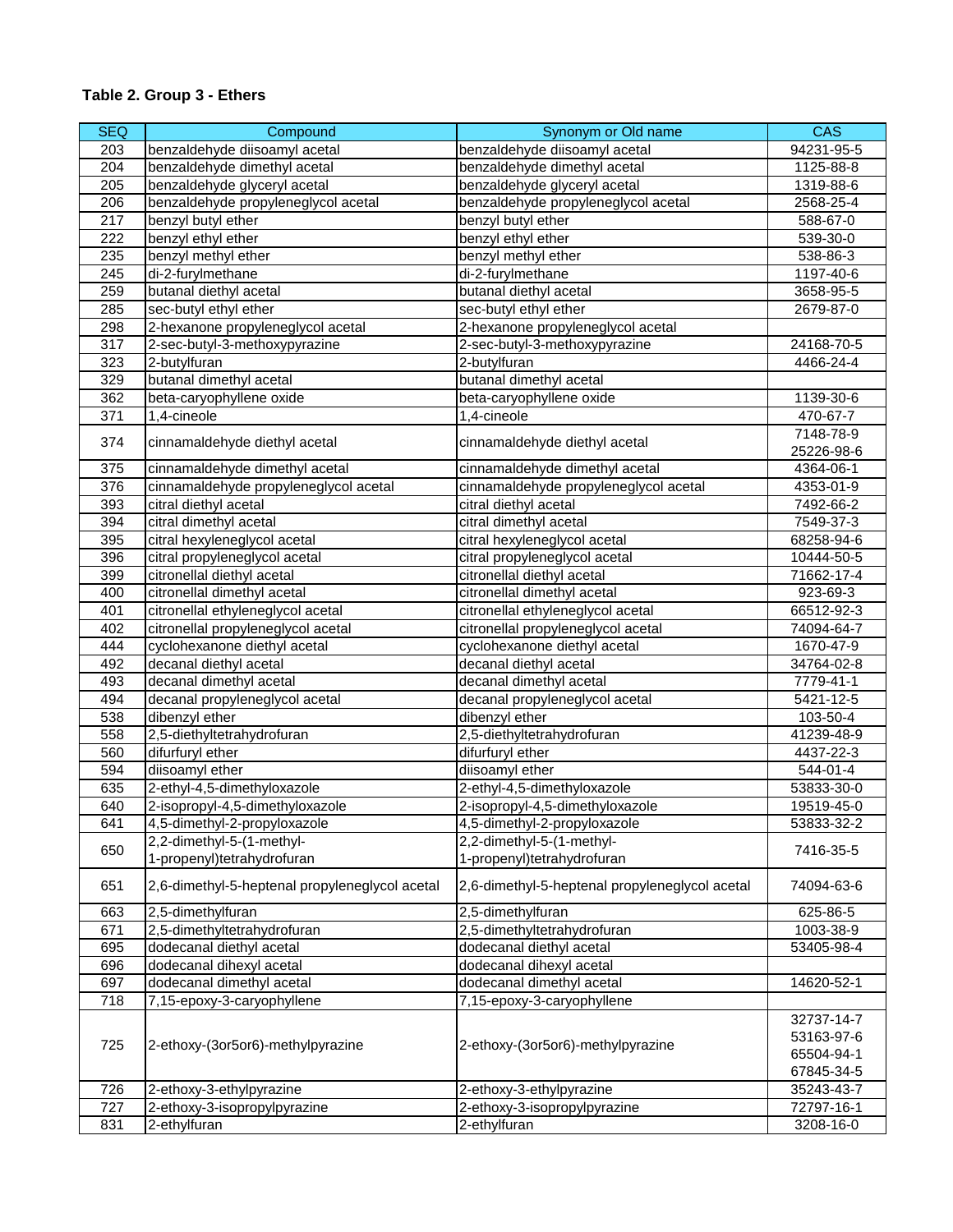| <b>SEQ</b> | Compound                                   | Synonym or Old name                        | <b>CAS</b>               |
|------------|--------------------------------------------|--------------------------------------------|--------------------------|
|            |                                            |                                            | 22882-91-3               |
| 834        | ethyl geranyl ether                        | ethyl geranyl ether                        | 40267-72-9               |
| 852        | 2-butanone propyleneglycol acetal          | 2-butanone propyleneglycol acetal          | 2916-28-1                |
| 898        | 2-ethyl-3-methoxypyrazine                  | 2-ethyl-3-methoxypyrazine                  | 25680-58-4               |
| 900        | propanal propyleneglycol acetal            | propanal propyleneglycol acetal            | 4359-46-0                |
| 918        | 2-ethylhexanal diethyl acetal              | 2-ethylhexanal diethyl acetal              |                          |
| 956        | forma I dehyde diethyl acetal              | formadehyde diethyl acetal                 | 462-95-3                 |
| 977        | furfuryl methyl ether                      | furfuryl methyl ether                      | 13679-46-4               |
| 1022       | piperonal propyleneglycol acetal           | piperonal propyleneglycol acetal           | 61683-99-6               |
| 1031       | heptanal propyleneglycol acetal            | heptanal propyleneglycol acetal            | 4351-10-4                |
| 1032       | heptanal dibutyl acetal                    | heptanal dibutyl acetal                    |                          |
| 1033       | heptanal diethyl acetal                    | heptanal diethyl acetal                    | 688-82-4                 |
| 1034       | heptanal dimethyl acetal                   | heptanal dimethyl acetal                   | 10032-05-0               |
| 1042       | 2-heptanone propyleneglycol acetal         | 2-heptanone propyleneglycol acetal         |                          |
|            |                                            |                                            | 18492-65-4               |
| 1048       | 4-heptenal diethyl acetal                  | 4-heptenal diethyl acetal                  | 18492-66-5               |
| 1068       | 2-nonanone propyleneglycol acetal          | 2-nonanone propyleneglycol acetal          | 165191-91-3              |
| 1088       | hexanal diamyl acetal                      | hexanal diamyl acetal                      |                          |
| 1089       | hexanal dibutyl acetal                     | hexanal dibutyl acetal                     | 93892-07-0               |
| 1090       | hexanal diethyl acetal                     | hexanal diethyl acetal                     | 3658-93-3                |
| 1091       | hexanal dihexyl acetal                     | hexanal dihexyl acetal                     | 33673-65-3               |
| 1092       | hexanal diisoamyl acetal                   | hexanal diisoamyl acetal                   | 93892-09-2               |
| 1093       | hexanal dimethyl acetal                    | hexanal dimethyl acetal                    | 1599-47-9                |
| 1094       | hexanal ethyl isoamyl acetal               | hexanal ethyl isoamyl acetal               |                          |
| 1096       | hexanal hexyl isoamyl acetal               | hexanal hexyl isoamyl acetal               | 896447-13-5              |
| 1097       | hexanal propyleneglycol acetal             | hexanal propyleneglycol acetal             | 1599-49-1<br>26563-74-6  |
| 1113       | cis-3-hexenal diethyl acetal               | cis-3-hexenal diethyl acetal               | 73545-18-3               |
| 1114       | trans-2-hexenal diethyl acetal             | trans-2-hexenal diethyl acetal             | 67746-30-9               |
| 1115       | hexenal dihexyl acetal                     | hexenal dihexyl acetal                     |                          |
| 1116       | trans-2-hexenal dimethyl acetal            | trans-2-hexenal dimethyl acetal            | 18318-83-7               |
| 1118       | trans-2-hexenal propyleneglycol acetal     | trans-2-hexenal propyleneglycol acetal     | 94089-21-1               |
| 1211       | hexyl methyl ether                         | hexyl methyl ether                         | 4747-07-3                |
| 1222       | 2-hexyl-3-methoxypyrazine                  | 2-hexyl-3-methoxypyrazine                  |                          |
| 1230       | 2-phenylpropanal diethyl acetal            | 2-phenylpropanal diethyl acetal            | 15295-60-0               |
| 1231       | 2-phenylpropanal ethyleneglycol acetal     | 2-phenylpropanal ethyleneglycol acetal     | 4362-22-5                |
| 1232       | 2-phenylpropanal glyceryl acetal           | 2-phenylpropanal glyceryl acetal           |                          |
| 1233       | 2-phenylpropanal dimethyl acetal           | 2-phenylpropanal dimethyl acetal           | 90-87-9                  |
| 1236       | 2-phenylpropyl methyl ether                | 2-phenylpropyl methyl ether                | 65738-46-7               |
| 1267       | hydroxycitronellal dibutyl acetal          | hydroxycitronellal dibutyl acetal          |                          |
| 1270       | hydroxycitronellal ethyleneglycol acetal   | hydroxycitronellal ethyleneglycol acetal   |                          |
| 1271       | hydroxycitronellal propyleneglycol acetal  | hydroxycitronellal propyleneglycol acetal  | 93804-64-9               |
| 1311       | isoamyl phenethyl ether                    | isoamyl phenethyl ether                    | 56011-02-0               |
| 1327       | isobutanal diethyl acetal                  | isobutanal diethyl acetal                  | 1741-41-9                |
| 1328       | isobutanal propyleneglycol acetal          | isobutanal propyleneglycol acetal          | 67879-60-1               |
| 1370       | 2-isobutyl-3-methoxypyrazine               | 2-isobutyl-3-methoxypyrazine               | 24683-00-9               |
| 1376       | isobutanal dimethyl acetal                 | isobutanal dimethyl acetal                 |                          |
| 1399       | 2-isopropoxy-3-methylpyrazine              | 2-isopropoxy-3-methylpyrazine              | 94089-22-2               |
| 1418       | 3-methyl-2-butanone propyleneglycol acetal | 3-methyl-2-butanone propyleneglycol acetal |                          |
|            |                                            |                                            | 25773-40-4               |
| 1429       | 2-isopropyl-(3or5or6)-methoxypyrazine      | 2-isopropyl-(3or5or6)-methoxypyrazine      | 56891-99-7               |
|            |                                            |                                            | 68039-46-3<br>93905-03-4 |
| 1433       | isobutanal 2,3-butanediol acetal           | isobutanal 2,3-butanediol acetal           |                          |
| 1445       | isovaleraldehyde dibutyl acetal            | isovaleraldehyde dibutyl acetal            |                          |
| 1446       | isovaleraldehyde diethyl acetal            | isovaleraldehyde diethyl acetal            | 3842-03-3                |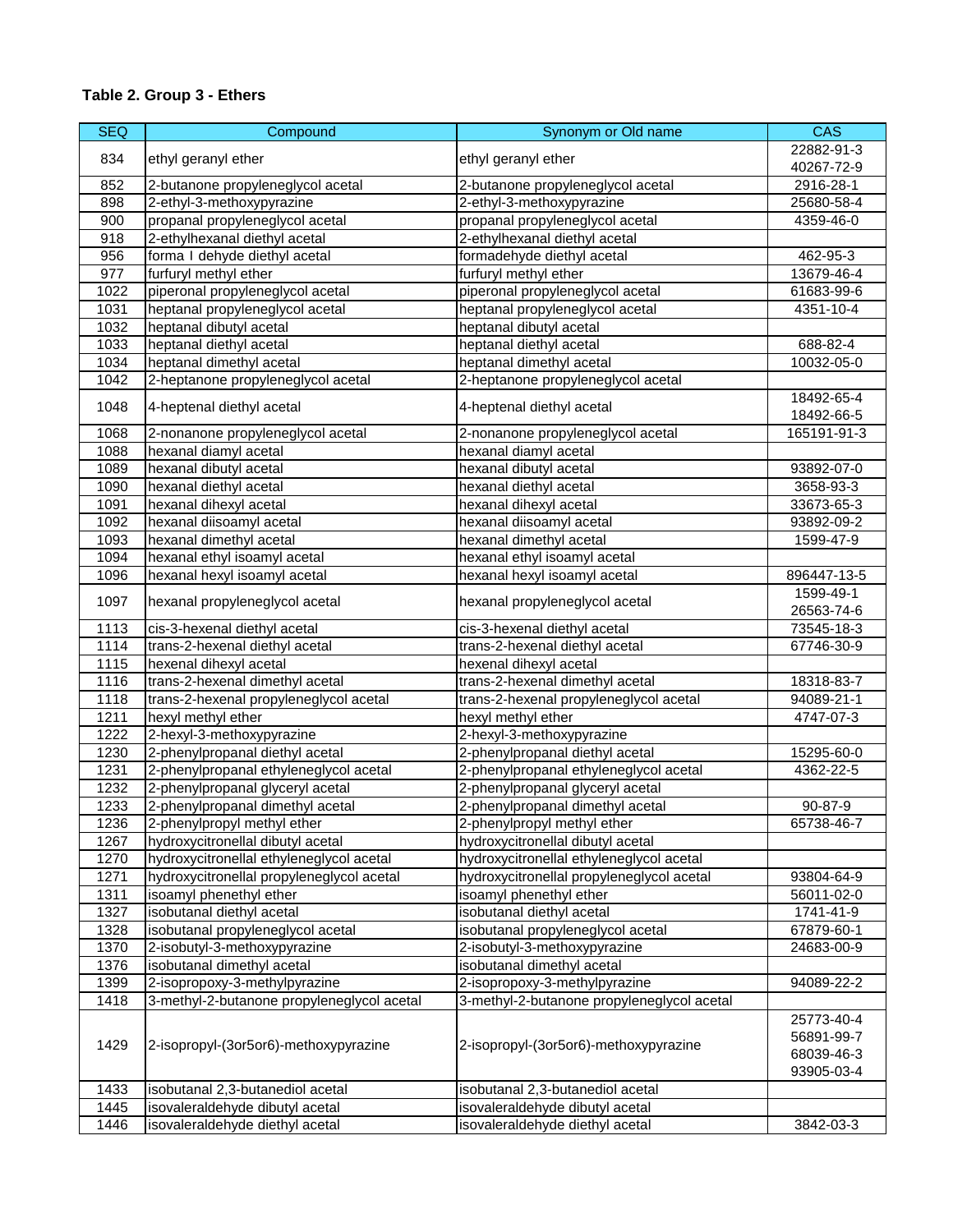| <b>SEQ</b> | Compound                                       | Synonym or Old name                            | <b>CAS</b>  |
|------------|------------------------------------------------|------------------------------------------------|-------------|
| 1447       | isovaleraldehyde dimethyl acetal               | isovaleraldehyde dimethyl acetal               |             |
| 1448       | isovaleraldehyde dipropyl acetal               | isovaleraldehyde dipropyl acetal               |             |
| 1450       | isovaleraldehyde propyleneglycol acetal        | isovaleraldehyde propyleneglycol acetal        | 18433-93-7  |
| 1463       | 6-ethenyl-2,2,6-trimethyltetrahydropyran       | 2-ethenyl-2,6,6-trimethyltetrahydropyran       | 7392-19-0   |
| 1468       | d-8-p-menthene-1,2-epoxide                     | d-8-p-menthene-1,2-epoxide                     | 1195-92-2   |
| 1471       | ethyl linalyl ether                            | ethyl linalyl ether                            | 72845-33-1  |
| 1510       | menthofuran                                    | menthofuran                                    | 494-90-6    |
|            |                                                |                                                | 2847-30-5   |
|            |                                                |                                                | 2882-21-5   |
| 1557       | 2-methoxy-(3or5or6)-methylpyrazine             | 2-methoxy-(3or5or6)-methylpyrazine             | 2882-22-6   |
|            |                                                |                                                | 63450-30-6  |
|            |                                                |                                                | 68378-13-2  |
| 1559       | 2-methoxy-2-methylpropane                      | 2-methoxy-2-methylpropane                      | 1634-04-4   |
| 1560       | 2-methoxy-3,5-dimethylpyrazine                 | 2-methoxy-3,5-dimethylpyrazine                 |             |
| 1561       | 2-isopropyl-3-methoxypyrazine                  | 2-isopropyl-3-methoxypyrazine                  | 25773-40-4  |
| 1576       | methoxypyrazine                                | methoxypyrazine                                | 3149-28-8   |
|            |                                                |                                                |             |
| 1656       | 6-methyl-5-hepten-2-one propyleneglycol acetal | 6-methyl-5-hepten-2-one propyleneglycol acetal | 68258-95-7  |
| 1700       | methyl phenethyl ether                         | methyl phenethyl ether                         | 3558-60-9   |
| 1754       | butanal propyleneglycol acetal                 | butanal propyleneglycol acetal                 | 4352-99-2   |
| 1787       | 2-methyl-6- propoxypyrazine                    | 2-methyl-6- propoxypyrazine                    | 67845-28-7  |
| 1803       | 2-methylbutanal diethyl acetal                 | 2-methylbutanal diethyl acetal                 | 3658-94-4   |
| 1804       | 2-methylbutanal propyleneglycol acetal         | 2-methylbutanal propyleneglycol acetal         |             |
| 1833       | 2-methylfuran                                  | 2-methylfuran                                  | 534-22-5    |
| 1861       | (4-methylphenyl)acetaldehyde propyleneglycol   | (4-methylphenyl)acetaldehyde propyleneglycol   |             |
|            | acetal                                         | acetal                                         |             |
| 1864       | 2-methyltetrahydrofuran                        | 2-methyltetrahydrofuran                        | 96-47-9     |
| 1896       | 2-methylundecanal diethyl acetal               | 2-methylundecanal diethyl acetal               | 67785-65-3  |
| 1897       | 2-methylundecanal dimethyl acetal              | 2-methylundecanal dimethyl acetal              | 68141-17-3  |
| 1924       | nerol oxide                                    | nerol oxide                                    | 68141-17-3  |
| 1939       | 1-furfurylpyrrole                              | 1-furfurylpyrrole                              | 1438-94-4   |
| 1946       | 2,6-nonadienal diethyl acetal                  | 2,6-nonadienal diethyl acetal                  | 67674-36-6  |
| 1955       | nonanal diethyl acetal                         | nonanal diethyl acetal                         | 54815-13-3  |
| 1956       | nonanal dimethyl acetal                        | nonanal dimethyl acetal                        | 18824-63-0  |
| 1957       | nonanal propyleneglycol acetal                 | nonanal propyleneglycol acetal                 | 68391-39-9  |
| 1996       | ocimene oxide                                  | ocimene oxide                                  | 69103-20-4  |
| 2013       | octanal diethyl acetal                         | octanal diethyl acetal                         | 54889-48-4  |
| 2014       | octanal dimethyl acetal                        | octanal dimethyl acetal                        | 10022-28-3  |
| 2015       | octanal ethyleneglycol acetal                  | octanal ethyleneglycol acetal                  | 4359-57-3   |
| 2016       | octanal propyleneglycol acetal                 | octanal propyleneglycol acetal                 | 74094-61-4  |
| 2074       | 1,3,5-trimethyl-2,4,6-trioxane                 | 1,3,5-trimethyl-2,4,6-trioxane                 | 123-63-7    |
| 2091       | 2-pentylfuran                                  | 2-pentylfuran                                  | 3777-69-3   |
| 2095       | perillaldehyde propyleneglycol acetal          | perillaldehyde propyleneglycol acetal          | 121199-28-8 |
| 2147       | phenylacetaldehyde diethyl acetal              | phenylacetaldehyde diethyl acetal              | 6314-97-2   |
| 2148       | phenylacetaldehyde diisobutyl acetal           | phenylacetaldehyde diisobutyl acetal           | 68345-22-2  |
| 2149       | phenylacetaldehyde dimethyl acetal             | phenylacetaldehyde dimethyl acetal             | 101-48-4    |
| 2150       | phenylacetaldehyde glyceryl acetal             | phenylacetaldehyde glyceryl acetal             | 29895-73-6  |
| 2151       | phenylacetaldehyde propyleneglycol acetal      | phenylacetaldehyde propyleneglycol acetal      | 5468-05-3   |
| 2156       | 3-phenylpropanal dimethyl acetal               | 3-phenylpropanal dimethyl acetal               | 30076-98-3  |
| 2157       | 2-phenylpropanal propyleneglycol acetal        | 2-phenylpropanal propyleneglycol acetal        | 67634-23-5  |
| 2185       | piperonal dimethyl acetal                      | piperonal dimethyl acetal                      | 59259-90-4  |
| 2195       | ethyl 3-methyl-2-butenyl ether                 | ethyl 3-methyl-2-butenyl ether                 | 22094-00-4  |
| 2200       | propanal diethyl acetal                        | propanal diethyl acetal                        | 4744-08-5   |
| 2201       | propanal diisobutyl acetal                     | propanal diisobutyl acetal                     |             |
| 2255       | 2-propylfuran                                  | 2-propylfuran                                  | 4229-91-8   |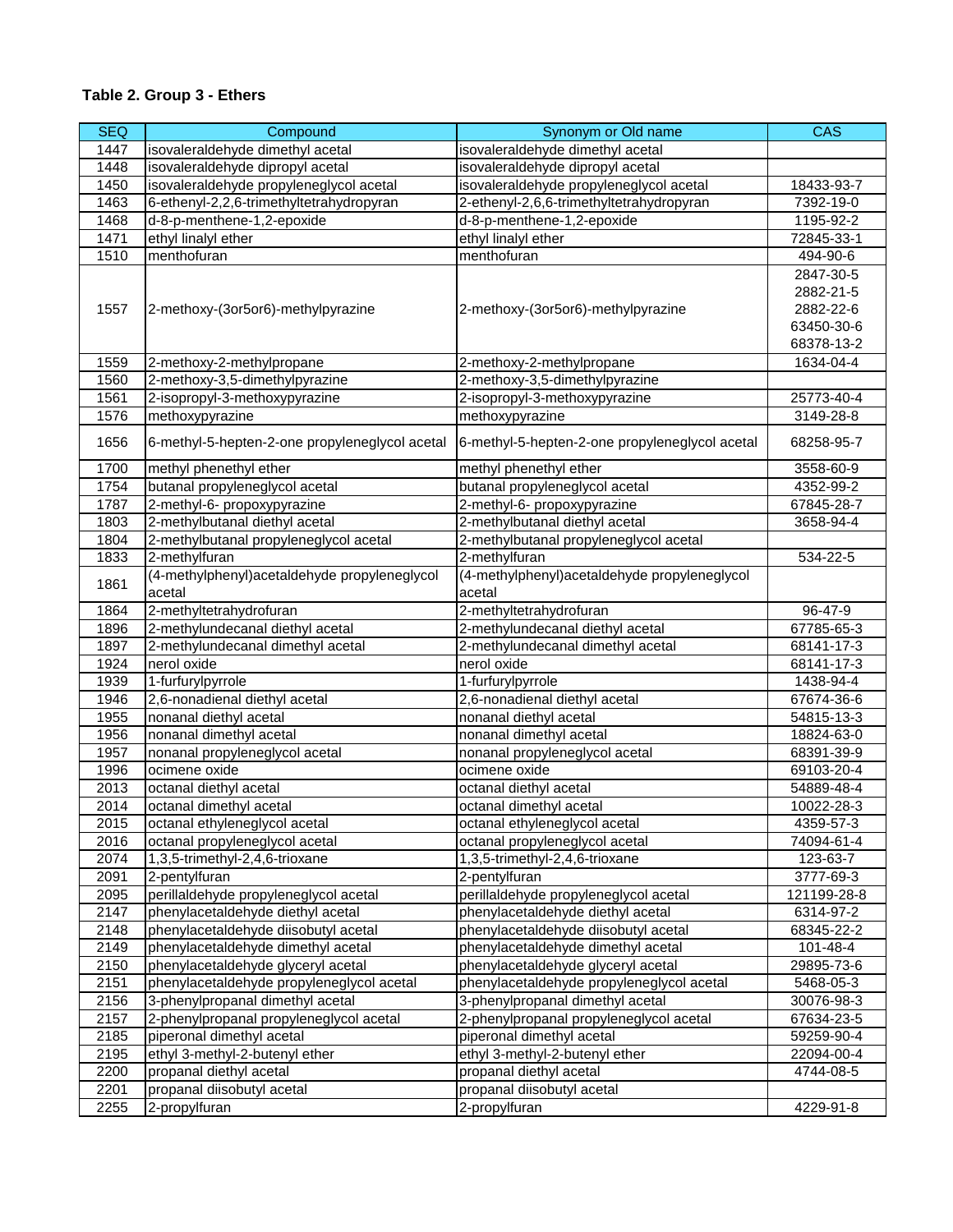| <b>SEQ</b> | Compound                                                                               | Synonym or Old name                                                                             | <b>CAS</b>     |
|------------|----------------------------------------------------------------------------------------|-------------------------------------------------------------------------------------------------|----------------|
|            |                                                                                        |                                                                                                 | 876-17-5       |
| 2278       |                                                                                        | 4-methyl-2-(2-methyl-1-propenyl)tetrahydropyran 4-methyl-2-(2-methyl-1-propenyl)tetrahydropyran | 876-18-6       |
|            |                                                                                        |                                                                                                 | 16409-43-1     |
| 2324       | terpineol ethyl ether                                                                  | terpineol ethyl ether                                                                           | 27153-54-4     |
| 2354       | tetrahydrofurfuryl alcohol                                                             | tetrahydrofurfuryl alcohol                                                                      | 97-99-4        |
| 2368       | theaspirane                                                                            | theaspirane                                                                                     | 36431-72-8     |
|            |                                                                                        |                                                                                                 | 1333-09-1      |
| 2397       | 4-methylbenzaldehyde glyceryl acetal                                                   | 4-methylbenzaldehyde glyceryl acetal                                                            | 4388-47-0      |
| 2398       | 4-methylbenzaldehyde propyleneglycol acetal                                            | 4-methylbenzaldehyde propyleneglycol acetal                                                     | 58244-29-4     |
| 2408       | tridecanal diethyl acetal                                                              | tridecanal diethyl acetal                                                                       | 72934-16-8     |
| 2416       | triethoxymethane                                                                       | triethoxymethane                                                                                | 122-51-0       |
| 2422       | 2,4,5-trimethyl-3-oxazoline                                                            | 2,4,5-trimethyl-3-oxazoline                                                                     | 22694-96-8     |
| 2423       | 2,2,5-trimethyl-4-hexenal dimethyl acetal                                              | 2,2,5-trimethyl-4-hexenal dimethyl acetal                                                       |                |
| 2435       | 3,5,5-trimethylhexanal diethyl acetal                                                  | 3,5,5-trimethylhexanal diethyl acetal                                                           |                |
| 2442       | 2,4,5-trimethyloxazole                                                                 | 2,4,5-trimethyloxazole                                                                          | 20662-84-4     |
| 2454       | undecanal diethyl acetal                                                               | undecanal diethyl acetal                                                                        | 53405-97-3     |
| 2455       | undecanal dimethyl acetal                                                              | undecanal dimethyl acetal                                                                       | 52517-67-6     |
| 2456       | undecanal propyleneglycol acetal                                                       | undecanal propyleneglycol acetal                                                                | 74094-62-5     |
| 2467       | 10-undecenal diethyl acetal                                                            | 10-undecenal diethyl acetal                                                                     |                |
| 2468       | 10-undecenal dimethyl acetal                                                           | 10-undecenal dimethyl acetal                                                                    | 65405-66-5     |
| 2478       | valeraldehyde dibutyl acetal                                                           | valeraldehyde dibutyl acetal                                                                    | 13112-65-7     |
| 2479       | valeraldehyde diethyl acetal                                                           | valeraldehyde diethyl acetal                                                                    | 3658-79-5      |
| 2480       | valeraldehyde dihexyl acetal                                                           | valeraldehyde dihexyl acetal                                                                    |                |
| 2481       | valeraldehyde dimethyl acetal                                                          | valeraldehyde dimethyl acetal                                                                   | 26450-58-8     |
|            |                                                                                        |                                                                                                 |                |
| 2482       | valeraldehyde propyleneglycol acetal                                                   | valeraldehyde propyleneglycol acetal                                                            | 74094-60-3     |
| 2508       | vitispirane                                                                            | vitispirane                                                                                     | 65416-59-3     |
| 2520       | (2S,4aR,8aS)-2,5,5,8a-tetramethyl-3,4,4a,5,6,8a-((2S,4aR,8aS)-3,4,4a,5,6,8a-hexahydro- |                                                                                                 | 41678-32-4     |
|            | hexahydro-2H-1- benzopyran                                                             | 2,5,5,8a-tetramethyl-2H-1-benzopyran                                                            |                |
| 2521       | 1,2-di[(1'-ethoxy)ethoxy]propane                                                       | 1,2-di[(1'-ethoxy)ethoxy]propane                                                                | 67715-79-1     |
| 2522       | 1,2-dimethoxyethane                                                                    | 1,2-dimethoxyethane                                                                             | $110 - 71 - 4$ |
| 2523       | 1-methoxy-2-propanol                                                                   | 1-methoxy-2-propanol                                                                            | 107-98-2       |
| 2524       | 2-(3-phenylpropyl)tetrahydrofuran                                                      | 2-(3-phenylpropyl)tetrahydrofuran                                                               | 3208-40-0      |
| 2525       | 2,3-dihydrobenzofuran                                                                  | 2,3-dihydrobenzofuran                                                                           | 496-16-2       |
| 2526       | 2,4,6-trimethyl-4-phenyl-1,3-dioxane                                                   | 2,4,6-trimethyl-4-phenyl-1,3-dioxane                                                            | 5182-36-5      |
| 2527       | 2,4-dimethyl-4-phenyltetrahydrofuran                                                   | 2,4-dimethyl-4-phenyltetrahydrofuran                                                            | 82461-14-1     |
| 2528       | 2,4-hexadienal diethyl acetal                                                          | 2,4-hexadienal diethyl acetal                                                                   | 27310-22-1     |
| 2529       | 2,7-dimethyl-10-(1-methylethyl)-1-                                                     | 2,7-dimethyl-10-(1-methylethyl)-1-                                                              | 89079-92-5     |
|            | oxaspiro[4,5]deca-3,6-diene                                                            | oxaspiro[4,5]deca-3,6-diene                                                                     |                |
| 2530       | 2-furfuyl-5-methylfuran                                                                | 2-furfuyl-5-methylfuran                                                                         | 13678-51-8     |
| 2531       | 2-heptylfuran                                                                          | 2-heptylfuran                                                                                   | 3777-71-7      |
| 2532       | 2-methoxypyrrole                                                                       | 2-methoxypyrrole                                                                                |                |
| 2533       | 2-methoxypyridine                                                                      | 2-methoxypyridine                                                                               | 1628-89-3      |
| 2534       | 2-methylbenzofuran                                                                     | 2-methylbenzofuran                                                                              | 4265-25-2      |
| 2535       | 3-(5-methyl-2- furyl) butanal propyleneglycol<br>acetal                                | 3-(5-methyl-2- furyl) butanal propyleneglycol<br>acetal                                         |                |
| 2537       | 4-ethyl-2,5-dimethyloxazole                                                            | 4-ethyl-2,5-dimethyloxazole                                                                     | 30408-61-8     |
| 2538       | 4-methoxypyridine                                                                      | 4-methoxypyridine                                                                               | 620-08-6       |
| 2539       | 4-methylbenzaldehyde diethyl acetal                                                    | 4-methylbenzaldehyde diethyl acetal                                                             | 2403-59-0      |
| 2540       | 6-methoxyquinoline                                                                     | 6-methoxyquinoline                                                                              | 5263-87-6      |
| 2541       | acetophenone neopentylglycol acetal                                                    | acetophenone neopentylglycol acetal                                                             | 5406-58-6      |
| 2543       | 2-butenal diethyl acetal                                                               | 2-butenal diethyl acetal                                                                        | 10602-34-3     |
| 2544       | cyclamen aldehyde diethyl acetal                                                       | cyclamen aldehyde diethyl acetal                                                                |                |
| 2545       | cyclamen aldehyde propyleneglycol acetal                                               | cyclamen aldehyde propyleneglycol acetal                                                        |                |
| 2546       | cycloionone                                                                            | cycloionone                                                                                     | 5552-30-7      |
| 2547       | dodecanal propyleneglycol acetal                                                       | dodecanal propyleneglycol acetal                                                                |                |
|            |                                                                                        |                                                                                                 |                |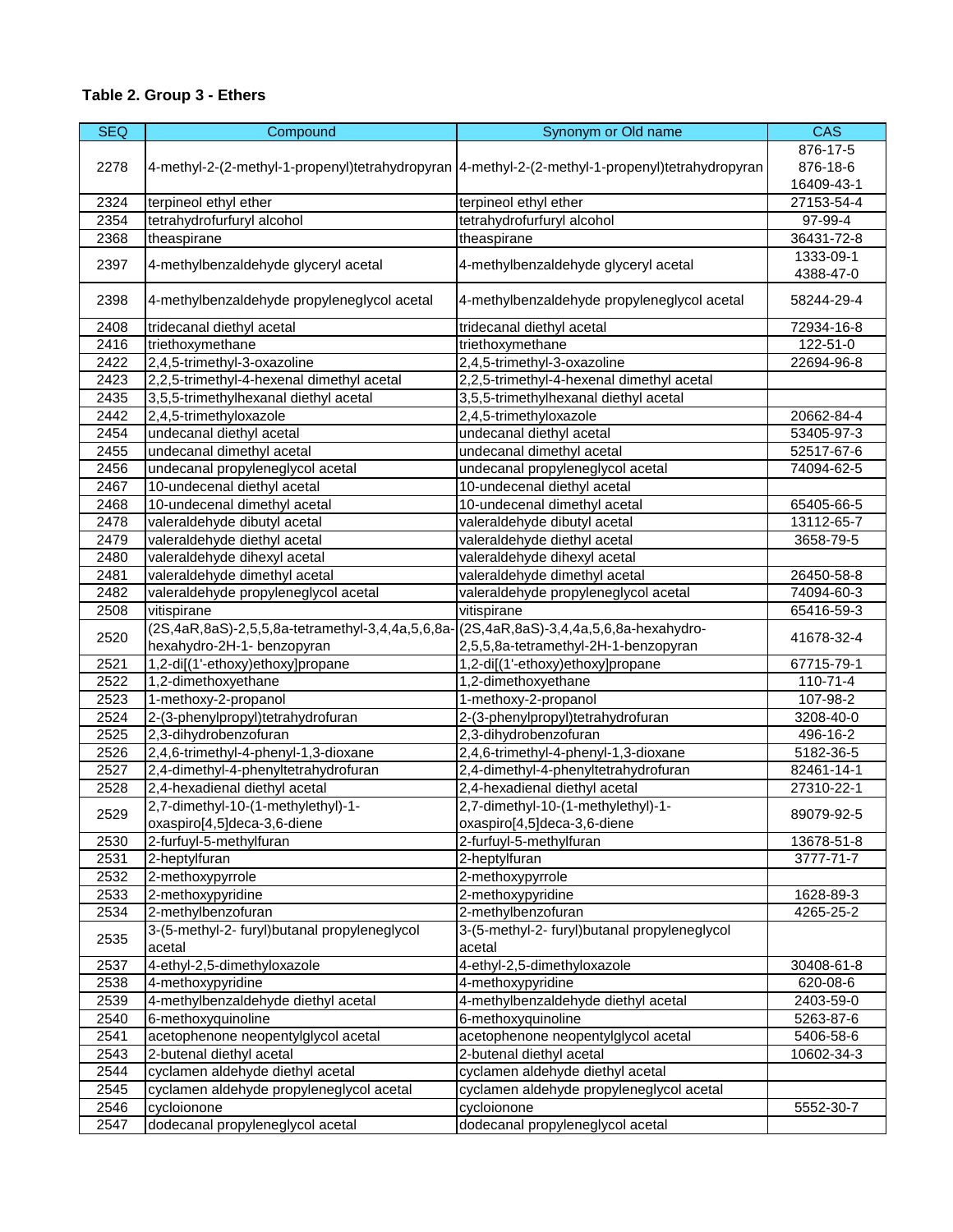| <b>SEQ</b> | Compound                                       | Synonym or Old name                                                                               | <b>CAS</b>   |
|------------|------------------------------------------------|---------------------------------------------------------------------------------------------------|--------------|
| 2548       | furan                                          | furan                                                                                             | 110-00-9     |
| 2549       | hexanal 1,3-octanediol acetal                  | hexanal 1,3-octanediol acetal                                                                     | 202188-46-3  |
| 2550       | hexanal 2,3-butanediol acetal                  | hexanal 2,3-butanediol acetal                                                                     | 155639-75-1  |
| 2551       | hexanal diisobutyl acetal                      | hexanal diisobutyl acetal                                                                         |              |
| 2552       | hexanal ethyl hexyl acetal                     | hexanal ethyl hexyl acetal                                                                        |              |
| 2553       | hexanal butyl hexyl acetal                     | hexanal butyl hexyl acetal                                                                        |              |
| 2554       | hexanal butyl isoamyl acetal                   | hexanal butyl isoamyl acetal                                                                      |              |
| 2555       | 4-methyl-2-pentanone propyleneglycol acetal    | 4-methyl-2-pentanone propyleneglycol acetal                                                       |              |
| 2557       | methyl myrcenyl ether                          | methyl myrcenyl ether                                                                             | 24202-00-4   |
| 2558       | phenylacetaldehyde ethyleneglycol acetal       | phenylacetaldehyde ethyleneglycol acetal                                                          | 101-49-5     |
| 2559       | phenylacetaldehyde hexyleneglycol acetal       | phenylacetaldehyde hexyleneglycol acetal                                                          | 67633-94-7   |
| 2560       | piperonal diethyl acetal                       | piperonal diethyl acetal                                                                          | 40527-42-2   |
| 2561       | trans-2-hexenal dibutyl acetal                 | trans-2-hexenal dibutyl acetal                                                                    |              |
| 2562       | isovaleraldehyde dihexyl acetal                | isovaleraldehyde dihexyl acetal                                                                   |              |
| 2564       | alpha-pinene oxide                             | alpha-pinene oxide                                                                                | 1686-14-2    |
| 2565       | beta-pinene oxide                              | beta-pinene oxide                                                                                 | 6931-54-0    |
| 2923       |                                                | 2-ethenyl-5-isopropenyl-2-methyl-tetrahydrofuran 2-ethenyl-5-isopropenyl-2-methyl-tetrahydrofuran | 13679-86-2   |
| 2999       | 1-isopropyl-2-methoxy-4-methylcyclohexane      |                                                                                                   | 1565-76-0    |
| 3002       | acetaldehyde 1,3-octanediol acetal             |                                                                                                   | 202188-43-0  |
| 3040       | acetone dimethyl acetal                        |                                                                                                   | 77-76-9      |
| 3045       | 2,5-dimethoxytetrahydrofuran                   |                                                                                                   | 696-59-3     |
| 3058       | 2,6-diethyl-5-isopropyl-2-methyltetrahydro-2H- |                                                                                                   | 1120363-98-5 |
|            | pyran                                          |                                                                                                   |              |
| 3069       | 2-[2-(p-menthyloxy)ethoxy]ethanol              |                                                                                                   | 28804-53-7   |
| 3088       | propanal dipropyl acetal                       |                                                                                                   | 4744-11-0    |
| 3089       | 4,4-diethoxybutan-1-amine                      |                                                                                                   | 6346-09-4    |

Flavorings used for food in Japan: The result of investigation by Japan Flavor & Fragrance Materials Association in 2013.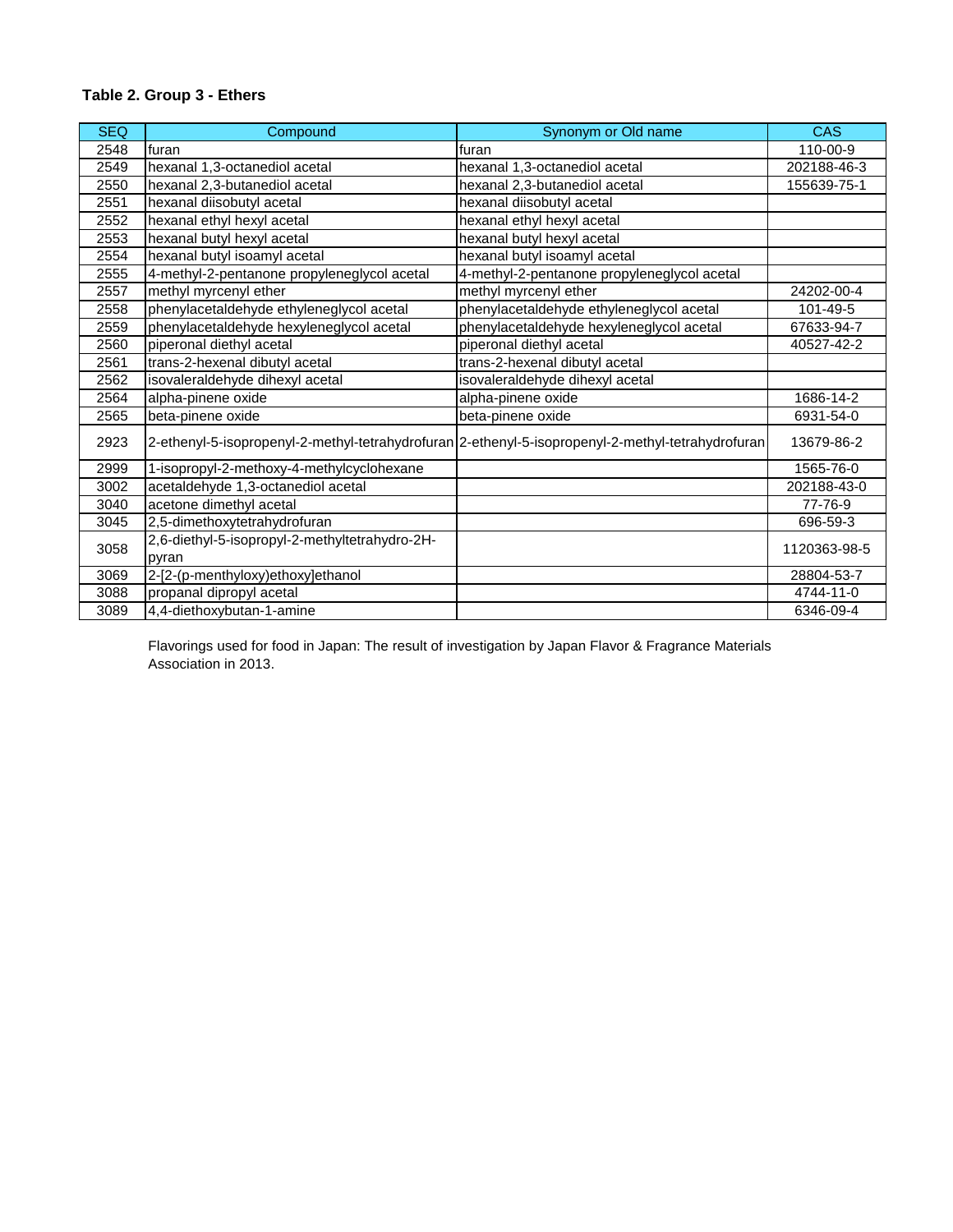#### **List of flavouring substances used in Japan Table 2. Group 4 - Esters**

| <b>SEQ</b>      | Compound                       | Synonym or Old name            | CAS        |
|-----------------|--------------------------------|--------------------------------|------------|
| 41              | acetoin acetate                | acetoin acetate                | 4906-24-5  |
| $\overline{52}$ | 3-acetoxy-2-butyl butyrate     | 3-acetoxy-2-butyl butyrate     |            |
| 54              | 4-(3-oxobutyl)phenyl acetate   | 4-(3-oxobutyl)phenyl acetate   | 3572-06-3  |
| 59              | vanillin acetate               | vanillin acetate               | 881-68-5   |
| 90              | allyl 10-undecenoate           | allyl 10-undecenoate           | 7493-76-7  |
| 91              | allyl 2-ethylbutyrate          | allyl 2-ethylbutyrate          | 7493-69-8  |
| 92              | allyl 2-furoate                | allyl 2-furoate                | 4208-49-5  |
| 93              | allyl (2-methylbutoxy) acetate | allyl (2-methylbutoxy)acetate  | 67634-01-9 |
| 94              | allyl 2-methylbutyrate         | allyl 2-methylbutyrate         | 93963-13-4 |
| $\overline{95}$ | allyl acetate                  | allyl acetate                  | 591-87-7   |
| 96              | allyl acetoacetate             | allyl acetoacetate             | 1118-84-9  |
| $\overline{97}$ | allyl anthranilate             | allyl anthranilate             | 7493-63-2  |
| 98              | allyl butyrate                 | allyl butyrate                 | 2051-78-7  |
| 99              | allyl cinnamate                | allyl cinnamate                | 1866-31-5  |
| 100             | allyl 2-butenoate              | allyl 2-butenoate              | 20474-93-5 |
| 101             | allyl cyclohexylacetate        | allyl cyclohexylacetate        | 4728-82-9  |
| 103             | allyl cyclohexyloxypropionate  | allyl cyclohexyloxypropionate  |            |
| 104             | allyl decanoate                | allyl decanoate                | 57856-81-2 |
| 105             | allyl formate                  | allyl formate                  | 1838-59-1  |
| 106             | allyl heptanoate               | allyl heptanoate               | 142-19-8   |
| 108             | allyl (3-methylbutoxy) acetate | allyl (3-methylbutoxy) acetate | 67634-00-8 |
| 109             | allyl isobutyrate              | allyl isobutyrate              | 15727-77-2 |
| 110             | allyl 4-methylpentanoate       | allyl 4-methylpentanoate       |            |
| 112             | allyl isovalerate              | allyl isovalerate              | 2835-39-4  |
| 113             | allyl levulinate               | allyl levulinate               | 1070-35-5  |
| 118             | allyl nonanoate                | allyl nonanoate                | 7493-72-3  |
| 119             | allyl octanoate                | allyl octanoate                | 4230-97-1  |
| 120             | allyl phenoxyacetate           | allyl phenoxyacetate           | 7493-74-5  |
| 121             | allyl phenylacetate            | allyl phenylacetate            | 1797-74-6  |
| 122             | allyl pivalate                 | allyl pivalate                 |            |
| 123             | allyl propionate               | allyl propionate               | 2408-20-0  |
| 127             | allyl pyruvate                 | allyl pyruvate                 |            |
| 128             | allyl sorbate                  | allyl sorbate                  | 7493-75-6  |
| 129             | S-allyl propanethioate         | S-allyl propanethioate         | 41820-22-8 |
| 130             | allyl tiglate                  | allyl tiglate                  | 7493-71-2  |
| 131             | allyl valerate                 | allyl valerate                 | 6321-45-5  |
|                 |                                |                                | 1334-82-3  |
| 139             | amyl 2-furoate                 | amyl 2-furoate                 | 4996-48-9  |
| 140             | amyl 2-methylbutyrate          | amyl 2-methylbutyrate          | 68039-26-9 |
| 141             | amyl acetate                   | amyl acetate                   | 628-63-7   |
| 142             | amyl angelate                  | amyl angelate                  | 7785-63-9  |
| 143             | amyl anthranilate              | amyl anthranilate              | 30100-15-3 |
| 144             | amyl benzoate                  | amyl benzoate                  | 2049-96-9  |
| 146             | amyl butyrate                  | amyl butyrate                  | 540-18-1   |
| 147             | amyl cinnamate                 | amyl cinnamate                 | 3487-99-8  |
| 148             | amyl 2-butenoate               | amyl 2-butenoate               | 25415-76-3 |
| 149             | amyl decanoate                 | amyl decanoate                 | 5933-87-9  |
| 150             | amyl formate                   | amyl formate                   | 638-49-3   |
| 151             | amyl heptanoate                | amyl heptanoate                | 7493-82-5  |
| 152             | amyl hexanoate                 | amyl hexanoate                 | 540-07-8   |
| 153             | amyl isobutyrate               | amyl isobutyrate               | 2445-72-9  |
| 154             | amyl 4-methylpentanoate        | amyl 4-methylpentanoate        |            |
| 156             | amyl isovalerate               | amyl isovalerate               | 25415-62-7 |
| 157             | amyl lactate                   | amyl lactate                   | 6382-06-5  |
| 158             | amyl laurate                   | amyl laurate                   | 5350-03-8  |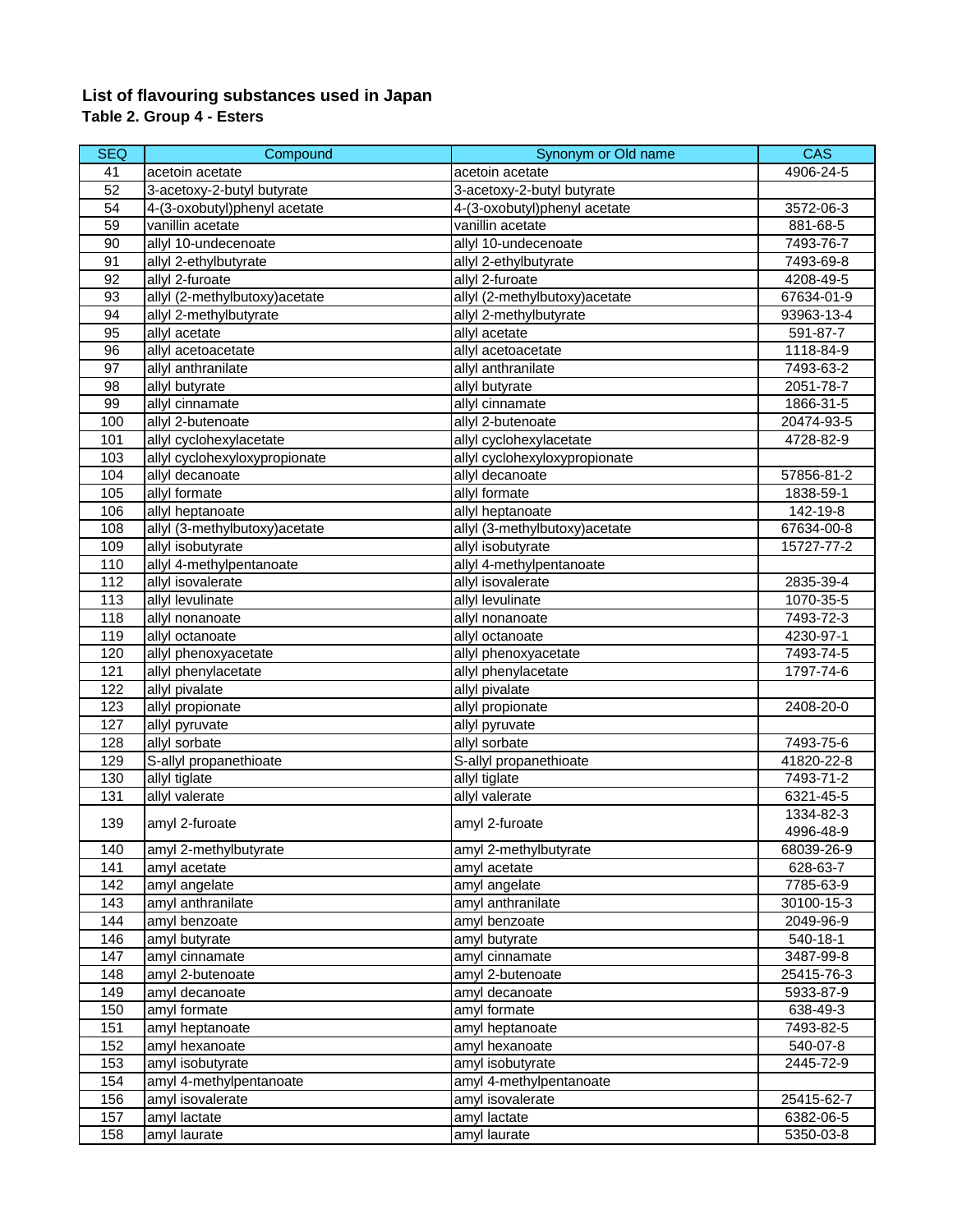| <b>SEQ</b> | Compound                          | Synonym or Old name               | CAS        |
|------------|-----------------------------------|-----------------------------------|------------|
| 159        | amyl levulinate                   | amyl levulinate                   | 20279-49-6 |
| 160        | amyl nonanoate                    | amyl nonanoate                    | 61531-45-1 |
| 161        | amyl octanoate                    | amyl octanoate                    | 638-25-5   |
| 162        | amyl phenylacetate                | amyl phenylacetate                | 5137-52-0  |
| 163        | amyl propionate                   | amyl propionate                   | 624-54-4   |
| 164        | amyl salicylate                   | amyl salicylate                   | 2050-08-0  |
| 165        | amyl tiglate                      | amyl tiglate                      | 7785-65-1  |
| 166        | amyl valerate                     | amyl valerate                     | 2173-56-0  |
| 171        | alpha-amylcinnamyl acetate        | alpha-amylcinnamyl acetate        | 7493-78-9  |
| 173        | alpha-amylcinnamyl isovalerate    | alpha-amylcinnamyl isovalerate    | 7493-80-3  |
| 187        | anisyl acetate                    | anisyl acetate                    | 104-21-2   |
| 190        | anisyl butyrate                   | anisyl butyrate                   | 6963-56-0  |
| 192        | anisyl formate                    | anisyl formate                    | 122-91-8   |
| 193        | anisyl hexanoate                  | anisyl hexanoate                  | 6624-60-8  |
| 194        | anisyl isobutyrate                | anisyl isobutyrate                |            |
| 195        | anisyl isovalerate                | anisyl isovalerate                | 68922-04-3 |
| 197        | anisyl phenylacetate              | anisyl phenylacetate              | 102-17-0   |
| 198        | anisyl propionate                 | anisyl propionate                 | 7549-33-9  |
| 199        | anisyl valerate                   | anisyl valerate                   |            |
| 212        | benzyl 2-methylbutyrate           | benzyl 2-methylbutyrate           | 56423-40-6 |
| 214        | benzyl acetoacetate               | benzyl acetoacetate               | 5396-89-4  |
| 216        | benzyl benzoate                   | benzyl benzoate                   | 120-51-4   |
| 218        | benzyl butyrate                   | benzyl butyrate                   | 103-37-7   |
| 219        | benzyl cinnamate                  | benzyl cinnamate                  | 103-41-3   |
| 220        | benzyl 2-butenoate                | benzyl 2-butenoate                | 65416-24-2 |
| 221        | benzyl decanoate                  | benzyl decanoate                  | 42175-41-7 |
| 224        | benzyl formate                    | benzyl formate                    | 104-57-4   |
| 225        | benzyl hexanoate                  | benzyl hexanoate                  | 6938-45-0  |
| 227        | benzyl isobutyrate                | benzyl isobutyrate                | 103-28-6   |
| 229        | benzyl isovalerate                | benzyl isovalerate                | 103-38-8   |
| 230        | benzyl lactate                    | benzyl lactate                    | 2051-96-9  |
| 231        | benzyl laurate                    | benzyl laurate                    | 140-25-0   |
| 232        | benzyl levulinate                 | benzyl levulinate                 | 6939-75-9  |
| 237        | benzyl nonanoate                  | benzyl nonanoate                  | 6471-66-5  |
| 238        | benzyl octanoate                  | benzyl octanoate                  | 10276-85-4 |
| 239        | benzyl phenylacetate              | benzyl phenylacetate              | 102-16-9   |
| 241        | benzyl salicylate                 | benzyl salicylate                 | 118-58-1   |
| 242        | benzyl tiglate                    | benzyl tiglate                    | 37526-88-8 |
| 243        | benzyl valerate                   | benzyl valerate                   | 10361-39-4 |
| 252        | bornyl acetate                    | bornyl acetate                    | 76-49-3    |
| 253        | bornyl butyrate                   | bornyl butyrate                   | 13109-70-1 |
| 254        | bornyl formate                    | bornyl formate                    | 7492-41-3  |
| 255        | bornyl isovalerate                | bornyl isovalerate                | 76-50-6    |
| 256        | bornyl propionate                 | bornyl propionate                 | 20279-25-8 |
| 257        | bornyl valerate                   | bornyl valerate                   | 7549-41-9  |
| 260        | 2,3-butanediol diacetate          | 2,3-butanediol diacetate          | 1114-92-7  |
| 266        | butyl trans-2-butenoate           | butyl trans-2-butenoate           | 591-63-9   |
| 267        | butyl 2-decenoate                 | butyl 2-decenoate                 | 7492-45-7  |
| 268        | butyl 2-hexenoate                 | butyl 2-hexenoate                 | 13416-74-5 |
| 269        | butyl 2-methylbutyrate            | butyl 2-methylbutyrate            | 15706-73-7 |
| 270        | butyl 3-hexenoate                 | butyl 3-hexenoate                 |            |
| 271        | S-sec-butyl 3-methylbutanethioate | S-sec-butyl 3-methylbutanethioate | 2432-91-9  |
| 272        | butyl 3-(methylthio)propionate    | butyl 3-(methylthio)propionate    |            |
| 273        | sec-butyl acetate                 | sec-butyl acetate                 | 105-46-4   |
| 275        | butyl acetoacetate                | butyl acetoacetate                | 591-60-6   |
| 276        | butyl angelate                    | butyl angelate                    | 7785-64-0  |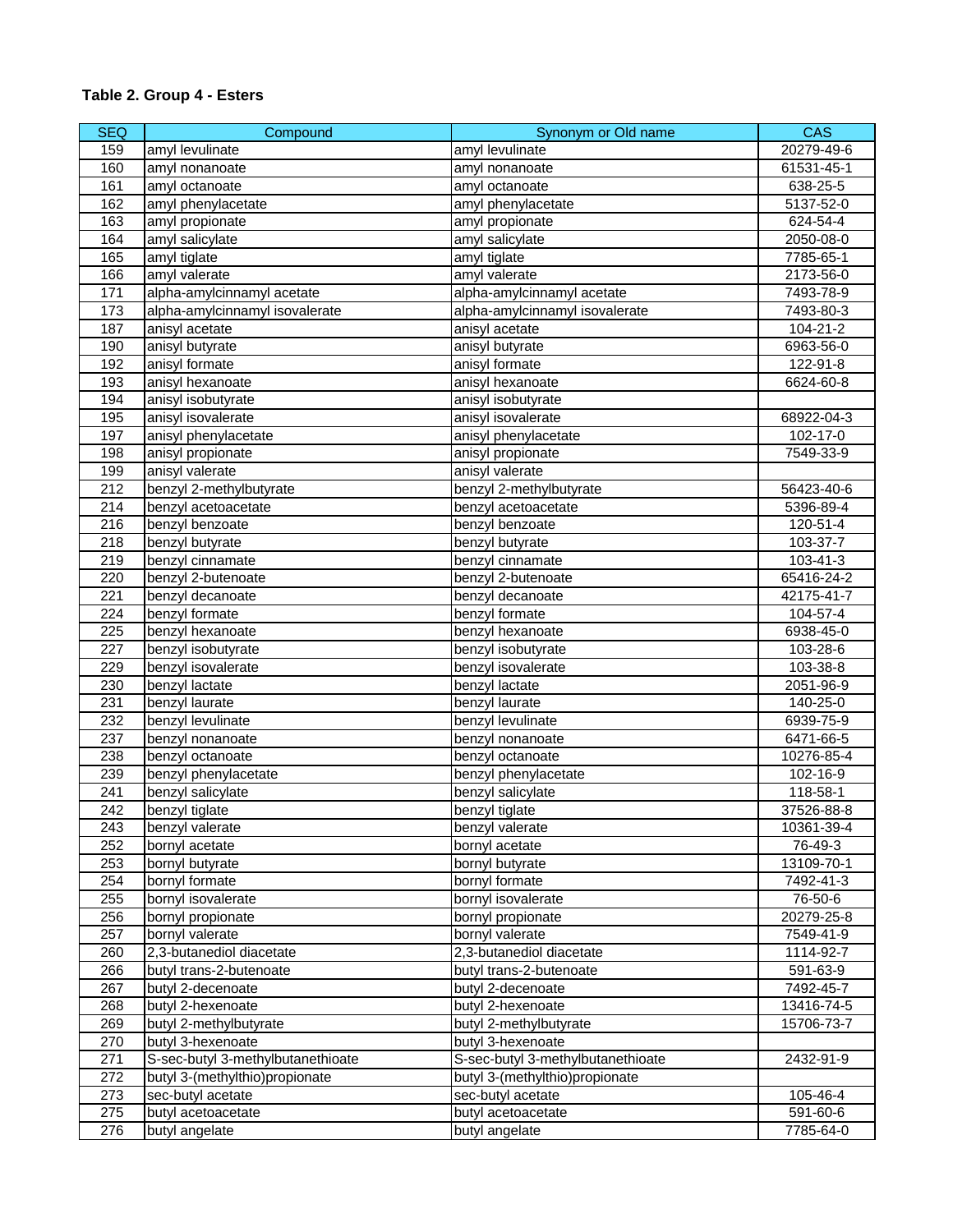| <b>SEQ</b> | Compound                               | Synonym or Old name                    | <b>CAS</b> |
|------------|----------------------------------------|----------------------------------------|------------|
| 277        | butyl anthranilate                     | butyl anthranilate                     | 7756-96-9  |
| 278        | butyl benzoate                         | butyl benzoate                         | 136-60-7   |
| 280        | butyl butyryllactate                   | butyl butyryllactate                   | 7492-70-8  |
| 281        | butyl butyrylacetate                   | butyl butyrylacetate                   |            |
| 282        | butyl cinnamate                        | butyl cinnamate                        | 538-65-8   |
| 283        | butyl 2-butenoate                      | butyl 2-butenoate                      | 7299-91-4  |
| 284        | butyl decanoate                        | butyl decanoate                        | 30673-36-0 |
| 286        | butyl formate                          | butyl formate                          | 592-84-7   |
| 287        | butyl heptanoate                       | butyl heptanoate                       | 5454-28-4  |
| 288        | butyl hexanoate                        | butyl hexanoate                        | 626-82-4   |
| 289        | butyl isobutyrate                      | butyl isobutyrate                      | 97-87-0    |
| 292        | butyl isovalerate                      | butyl isovalerate                      | 109-19-3   |
| 293        | butyl lactate                          | butyl lactate                          | 138-22-7   |
| 294        | butyl laurate                          | butyl laurate                          | 106-18-3   |
| 295        | butyl levulinate                       | butyl levulinate                       | 2052-15-5  |
| 296        | butyl methacrylate                     | butyl methacrylate                     | 97-88-1    |
| 299        | butyl beta-methyl-beta-phenylglycidate | butyl beta-methyl-beta-phenylglycidate |            |
| 300        | butyl myristate                        | butyl myristate                        | 110-36-1   |
| 301        | butyl nonanoate                        | butyl nonanoate                        | 50623-57-9 |
| 302        | butyl octanoate                        | butyl octanoate                        | 589-75-3   |
| 303        | butyl oleate                           |                                        |            |
|            |                                        | butyl oleate                           | 142-77-8   |
| 304        | butyl palmitate                        | butyl palmitate                        | 111-06-8   |
| 305        | butyl phenylacetate                    | butyl phenylacetate                    | 122-43-0   |
| 307        | butyl pivalate                         | butyl pivalate                         | 5129-37-3  |
| 308        | butyl propionate                       | butyl propionate                       | 590-01-2   |
| 310        | butyl salicylate                       | butyl salicylate                       | 2052-14-4  |
| 311        | butyl sorbate                          | butyl sorbate                          | 7367-78-4  |
| 312        | butyl stearate                         | butyl stearate                         | 123-95-5   |
| 313        | butyl tiglate                          | butyl tiglate                          | 7785-66-2  |
| 314        | butyl undecanoate                      | butyl undecanoate                      |            |
| 315        | butyl 10-undecenoate                   | butyl 10-undecenoate                   | 109-42-2   |
| 316        | butyl valerate                         | butyl valerate                         | 591-68-4   |
| 320        | 2-butoxyethyl acetate                  | 2-butoxyethyl acetate                  | 112-07-2   |
| 348        | carvyl 2-methylbutyrate                | carvyl 2-methylbutyrate                |            |
| 349        | cis-carvyl acetate                     | cis-carvyl acetate                     | 1205-42-1  |
| 350        | carvyl acetate                         | carvyl acetate                         | 97-42-7    |
| 351        | carvyl butyrate                        | carvyl butyrate                        | 93919-04-1 |
| 352        | carvyl formate                         | carvyl formate                         | 29239-07-4 |
| 353        | carvyl hexanoate                       | carvyl hexanoate                       |            |
| 354        | carvyl isobutyrate                     | carvyl isobutyrate                     |            |
| 355        | carvyl isovalerate                     | carvyl isovalerate                     | 94386-39-7 |
| 356        | carvyl propionate                      | carvyl propionate                      | 97-45-0    |
| 357        | carvyl valerate                        | carvyl valerate                        |            |
| 360        | beta-caryophyllene acetate             | beta-caryophyllene acetate             | 57082-24-3 |
| 368        | cedryl acetate                         | cedryl acetate                         | 77-54-3    |
| 370        | hexadecyl acetate                      | hexadecyl acetate                      | 629-70-9   |
| 380        | cinnamyl anthranilate                  | cinnamyl anthranilate                  | 87-29-6    |
| 381        | cinnamyl benzoate                      | cinnamyl benzoate                      | 5320-75-2  |
| 382        | cinnamyl butyrate                      | cinnamyl butyrate                      | 103-61-7   |
| 383        | cinnamyl cinnamate                     | cinnamyl cinnamate                     | 122-69-0   |
| 384        | cinnamyl formate                       | cinnamyl formate                       | 104-65-4   |
| 385        | cinnamyl hexanoate                     | cinnamyl hexanoate                     | 6994-20-3  |
| 386        | cinnamyl isobutyrate                   | cinnamyl isobutyrate                   | 103-59-3   |
| 387        | cinnamyl isovalerate                   | cinnamyl isovalerate                   | 140-27-2   |
| 388        | cinnamyl phenylacetate                 | cinnamyl phenylacetate                 | 7492-65-1  |
| 389        | cinnamyl propionate                    | cinnamyl propionate                    | 103-56-0   |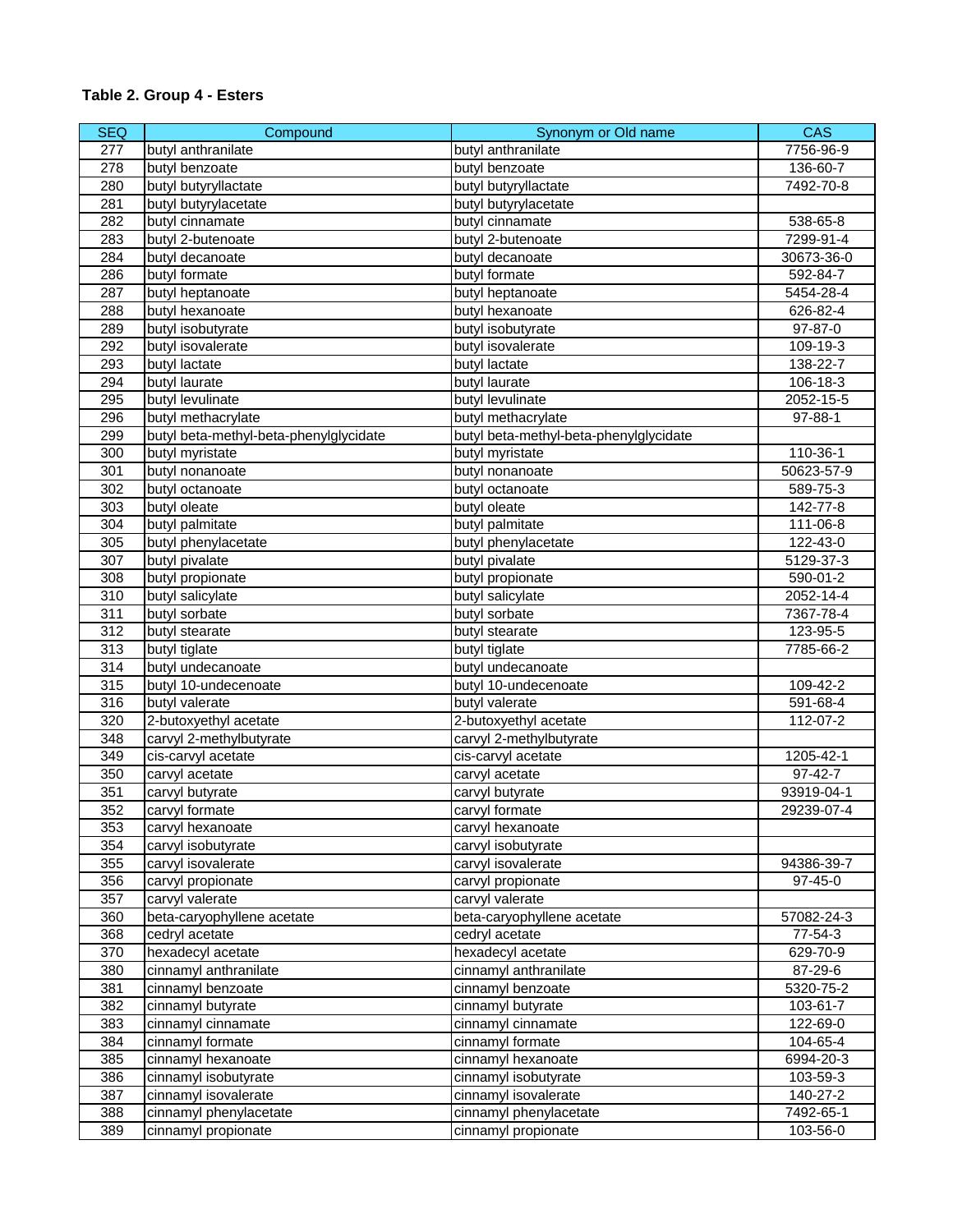| <b>SEQ</b> | Compound                          | Synonym or Old name               | CAS        |
|------------|-----------------------------------|-----------------------------------|------------|
| 390        | cinnamyl tiglate                  | cinnamyl tiglate                  | 61792-12-9 |
| 391        | cinnamyl valerate                 | cinnamyl valerate                 | 10482-65-2 |
| 397        | citronellyl propionate            | citronellyl propionate            | 141-14-0   |
| 407        | citronellyl butyrate              | citronellyl butyrate              | 141-16-2   |
| 408        | citronellyl decanoate             | citronellyl decanoate             |            |
| 410        | citronellyl hexanoate             | citronellyl hexanoate             | 10580-25-3 |
| 411        | citronellyl isobutyrate           | citronellyl isobutyrate           | 97-89-2    |
| 412        | citronellyl isovalerate           | citronellyl isovalerate           | 68922-10-1 |
| 413        | citronellyl octanoate             | citronellyl octanoate             | 72934-05-5 |
| 415        | citronellyl phenylacetate         | citronellyl phenylacetate         | 139-70-8   |
| 416        | citronellyl tiglate               | citronellyl tiglate               | 24717-85-9 |
| 417        | citronellyl valerate              | citronellyl valerate              | 7540-53-6  |
| 424        | 4-methylphenyl butyrate           | 4-methylphenyl butyrate           | 14617-92-6 |
| 426        | 4-methylphenyl hexanoate          | 4-methylphenyl hexanoate          | 68141-11-7 |
| 427        | 4-methylphenyl isobutyrate        | 4-methylphenyl isobutyrate        | 103-93-5   |
| 428        | 4-methylphenyl phenylacetate      | 4-methylphenyl phenylacetate      | 101-94-0   |
| 429        | 4-methylphenyl valerate           | 4-methylphenyl valerate           | 10415-86-8 |
| 432        | cuminyl acetate                   | cuminyl acetate                   | 59230-57-8 |
| 436        | 4-tert-butylcyclohexyl acetate    | 4-tert-butylcyclohexyl acetate    | 32210-23-4 |
| 437        | 4-tert-butylcyclohexyl propionate | 4-tert-butylcyclohexyl propionate | 68797-70-6 |
| 438        | cyclododecyl formate              | cyclododecyl formate              | 59052-82-3 |
| 446        | cyclohexyl acetoacetate           | cyclohexyl acetoacetate           | 6947-02-0  |
| 447        | cyclohexyl anthranilate           | cyclohexyl anthranilate           | 7779-16-0  |
| 448        | cyclohexyl benzoate               | cyclohexyl benzoate               | 2412-73-9  |
| 450        | cyclohexyl cinnamate              | cyclohexyl cinnamate              | 7779-17-1  |
| 451        | cyclohexyl formate                | cyclohexyl formate                | 4351-54-6  |
| 452        | cyclohexyl hexanoate              | cyclohexyl hexanoate              | 6243-10-3  |
| 453        | cyclohexyl isobutyrate            | cyclohexyl isobutyrate            | 1129-47-1  |
| 454        | cyclohexyl isovalerate            | cyclohexyl isovalerate            | 7774-44-9  |
| 456        | cyclohexyl phenylacetate          | cyclohexyl phenylacetate          | 42288-75-5 |
| 457        | cyclohexyl propionate             | cyclohexyl propionate             | 6222-35-1  |
| 458        | cyclohexyl salicylate             | cyclohexyl salicylate             | 25485-88-5 |
| 459        | cyclohexyl valerate               | cyclohexyl valerate               | 1551-43-5  |
| 461        | 2-cyclohexylethyl acetate         | 2-cyclohexylethyl acetate         | 21722-83-8 |
| 462        | cyclohexylethyl benzoate          | cyclohexylethyl benzoate          |            |
| 463        | cyclohexylethyl butyrate          | cyclohexylethyl butyrate          | 63449-88-7 |
| 464        | cyclohexylethyl formate           | cyclohexylethyl formate           |            |
| 465        | cyclohexylethyl isobutyrate       | cyclohexylethyl isobutyrate       |            |
| 466        | cyclohexylethyl isovalerate       | cyclohexylethyl isovalerate       |            |
| 467        | cyclohexylethyl propionate        | cyclohexylethyl propionate        |            |
| 468        | cyclohexylethyl valerate          | cyclohexylethyl valerate          |            |
| 476        | cyclotene butyrate                | cyclotene butyrate                | 68227-51-0 |
| 477        | cyclotene isobutyrate             | cyclotene isobutyrate             |            |
| 478        | cyclotene propionate              | cyclotene propionate              | 87-55-8    |
| 517        | 9-decenyl acetate                 | 9-decenyl acetate                 | 50816-18-7 |
| 518        | 2-decenyl acetate                 | 2-decenyl acetate                 | 19487-61-7 |
| 519        | decyl acetate                     | decyl acetate                     | 112-17-4   |
| 520        | decyl butyrate                    | decyl butyrate                    | 5454-09-1  |
| 521        | decyl formate                     | decyl formate                     | 5451-52-5  |
| 522        | decyl hexanoate                   | decyl hexanoate                   | 52363-43-6 |
| 523        | decyl isobutyrate                 | decyl isobutyrate                 | 5454-22-8  |
| 524        | decyl isovalerate                 | decyl isovalerate                 | 72928-48-4 |
| 526        | decyl nonanoate                   | decyl nonanoate                   |            |
| 527        | decyl octanoate                   | decyl octanoate                   | 2306-89-0  |
| 528        | decyl propionate                  | decyl propionate                  | 5454-19-3  |
| 540        | dibutyl malate                    | dibutyl malate                    | 1587-18-4  |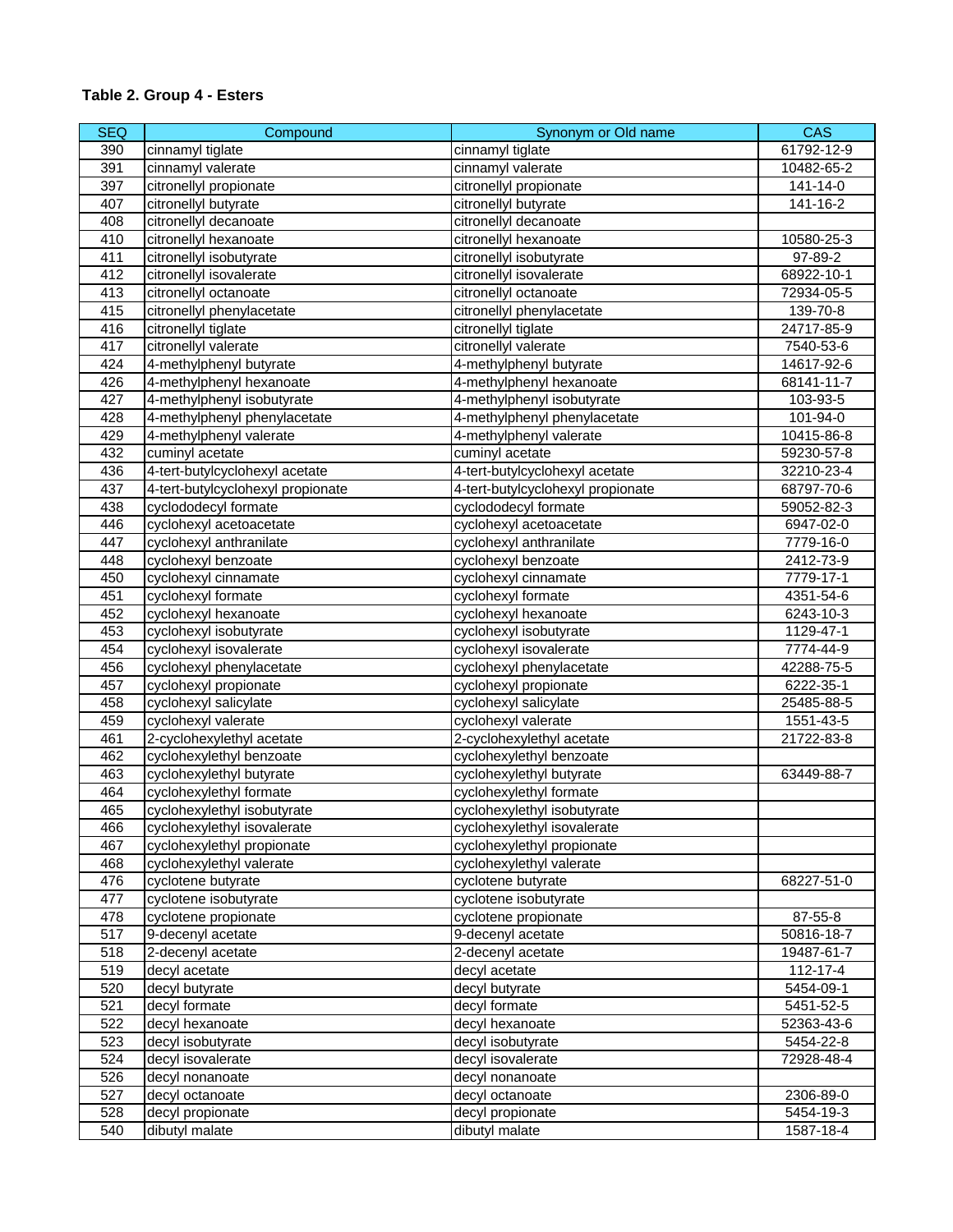| <b>SEQ</b> | Compound                                                | Synonym or Old name                                     | <b>CAS</b>              |
|------------|---------------------------------------------------------|---------------------------------------------------------|-------------------------|
| 541        | dibutyl sebacate                                        | dibutyl sebacate                                        | 109-43-3                |
| 542        | dibutyl succinate                                       | dibutyl succinate                                       | 141-03-7                |
| 545        | diethyl adipate                                         | diethyl adipate                                         | 141-28-6                |
| 546        | diethyl carbonate                                       | diethyl carbonate                                       | 105-58-8                |
| 548        | diethyl 1,12-dodecanedioate                             | diethyl 1,12-dodecanedioate                             | 10471-28-0              |
| 549        | diethyl fumarate                                        | diethyl fumarate                                        | 623-91-6                |
| 550        | diethyl malate                                          | diethyl malate                                          | 7554-12-3               |
| 551        | diethyl maleate                                         | diethyl maleate                                         | 141-05-9                |
| 552        | diethyl malonate                                        | diethyl malonate                                        | 105-53-3                |
| 553        | diethyl oxalate                                         | diethyl oxalate                                         | 95-92-1                 |
| 554        | diethyl sebacate                                        | diethyl sebacate                                        | 110-40-7                |
| 555        | diethyl succinate                                       | diethyl succinate                                       | 123-25-1                |
| 557        | diethyl tartrate                                        | diethyl tartrate                                        | 87-91-2                 |
| 570        | dihydrocarvyl acetate                                   | dihydrocarvyl acetate                                   | 20777-49-5              |
| 571        | dihydrocarvyl butyrate                                  | dihydrocarvyl butyrate                                  | 93892-03-6              |
| 572        | dihydrocarvyl formate                                   | dihydrocarvyl formate                                   | 93892-04-7              |
| 573        | dihydrocarvyl hexanoate                                 | dihydrocarvyl hexanoate                                 |                         |
| 574        | dihydrocarvyl isobutyrate                               | dihydrocarvyl isobutyrate                               |                         |
| 575        | dihydrocarvyl isovalerate                               | dihydrocarvyl isovalerate                               | 93892-05-8              |
| 576        | dihydrocarvyl propionate                                | dihydrocarvyl propionate                                |                         |
| 577        | dihydrocarvyl valerate                                  | dihydrocarvyl valerate                                  |                         |
| 585        | dihydrolinalyl acetate                                  | dihydrolinalyl acetate                                  | 50373-60-9              |
|            |                                                         |                                                         | 63270-23-5              |
| 586        | dihydrolinalyl butyrate                                 | dihydrolinalyl butyrate                                 |                         |
| 595        | diisoamyl succinate                                     | diisoamyl succinate                                     | 818-04-2                |
| 596        | diisobutyl adipate                                      | diisobutyl adipate                                      | 141-04-8                |
| 598        | diisoamyl mercaptobutanedioate                          | diisoamyl mercaptobutanedioate                          | 68084-03-7              |
| 613        | 2-methyl-1-phenyl-2-propyl butyrate                     | 2-methyl-1-phenyl-2-propyl butyrate                     | 10094-34-5              |
| 614        | 2-methyl-1-phenyl-2-propyl 2-butenoate                  | 2-methyl-1-phenyl-2-propyl 2-butenoate                  | 93762-34-6              |
| 615        | 2-methyl-1-phenyl-2-propyl formate                      | 2-methyl-1-phenyl-2-propyl formate                      | 10058-43-2              |
| 616        | 2-methyl-1-phenyl-2-propyl isobutyrate                  | 2-methyl-1-phenyl-2-propyl isobutyrate                  | 59354-71-1              |
| 617        | 2-methyl-1-phenyl-2-propyl propionate                   | 2-methyl-1-phenyl-2-propyl propionate                   | 67785-77-7              |
| 618        | dimethyl malonate                                       | dimethyl malonate                                       | 108-59-8                |
| 620        | 2-methyl-4-phenyl-2- butyl acetate                      | 2-methyl-4-phenyl-2- butyl acetate                      | 103-07-1                |
| 621        | 2-methyl-4-phenyl-2- butyl isobutyrate                  | 2-methyl-4-phenyl-2- butyl isobutyrate                  | 10031-71-7              |
| 622        | 2-phenyl-2-propyl isobutyrate                           | 2-phenyl-2-propyl isobutyrate                           | 7774-60-9               |
| 623        | dimethyl sebacate                                       | dimethyl sebacate                                       | 106-79-6                |
| 624        | dimethyl succinate                                      | dimethyl succinate                                      | 106-65-0                |
| 647        | 2,6-dimethyl-4-heptenyl acetate                         | 2,6-dimethyl-4-heptenyl acetate                         |                         |
| 648        | 2,6-dimethyl-4-heptyl acetate                           | 2,6-dimethyl-4-heptyl acetate                           | 10250-45-0              |
| 654        | 1,1-dimethyl-2-propenyl acetate                         | 1,1-dimethyl-2-propenyl acetate                         | 24509-88-4              |
| 657<br>658 | 2-phenyl-2-propyl acetate<br>2,4-dimethylbenzyl acetate | 2-phenyl-2-propyl acetate<br>2,4-dimethylbenzyl acetate | 3425-72-7<br>62346-96-7 |
| 660        | 2-methyl-1-phenyl-2-propyl acetate                      | 2-methyl-1-phenyl-2-propyl acetate                      | 151-05-3                |
| 661        | 2-phenyl-2-propyl formate                               | 2-phenyl-2-propyl formate                               |                         |
| 666        | 3,7-dimethyloctyl butyrate                              | 3,7-dimethyloctyl butyrate                              | 67874-80-0              |
| 681        | dipropyl adipate                                        | dipropyl adipate                                        | 106-19-4                |
| 683        | dipropyl malonate                                       | dipropyl malonate                                       | 1117-19-7               |
| 685        | dipropyl succinate                                      | dipropyl succinate                                      | 925-15-5                |
| 707        | 2-dodecenyl acetate                                     | 2-dodecenyl acetate                                     | 38363-23-4              |
| 708        | dodecyl butyrate                                        | dodecyl butyrate                                        | 3724-61-6               |
| 709        | dodecyl isobutyrate                                     | dodecyl isobutyrate                                     | 6624-71-1               |
| 710        | dodecyl isovalerate                                     | dodecyl isovalerate                                     |                         |
| 711        | dodecyl lactate                                         | dodecyl lactate                                         | 6283-92-7               |
| 713        | dodecyl propionate                                      | dodecyl propionate                                      | 6221-93-8               |
| 734        | ethyl 10-undecenoate                                    | ethyl 10-undecenoate                                    | 692-86-4                |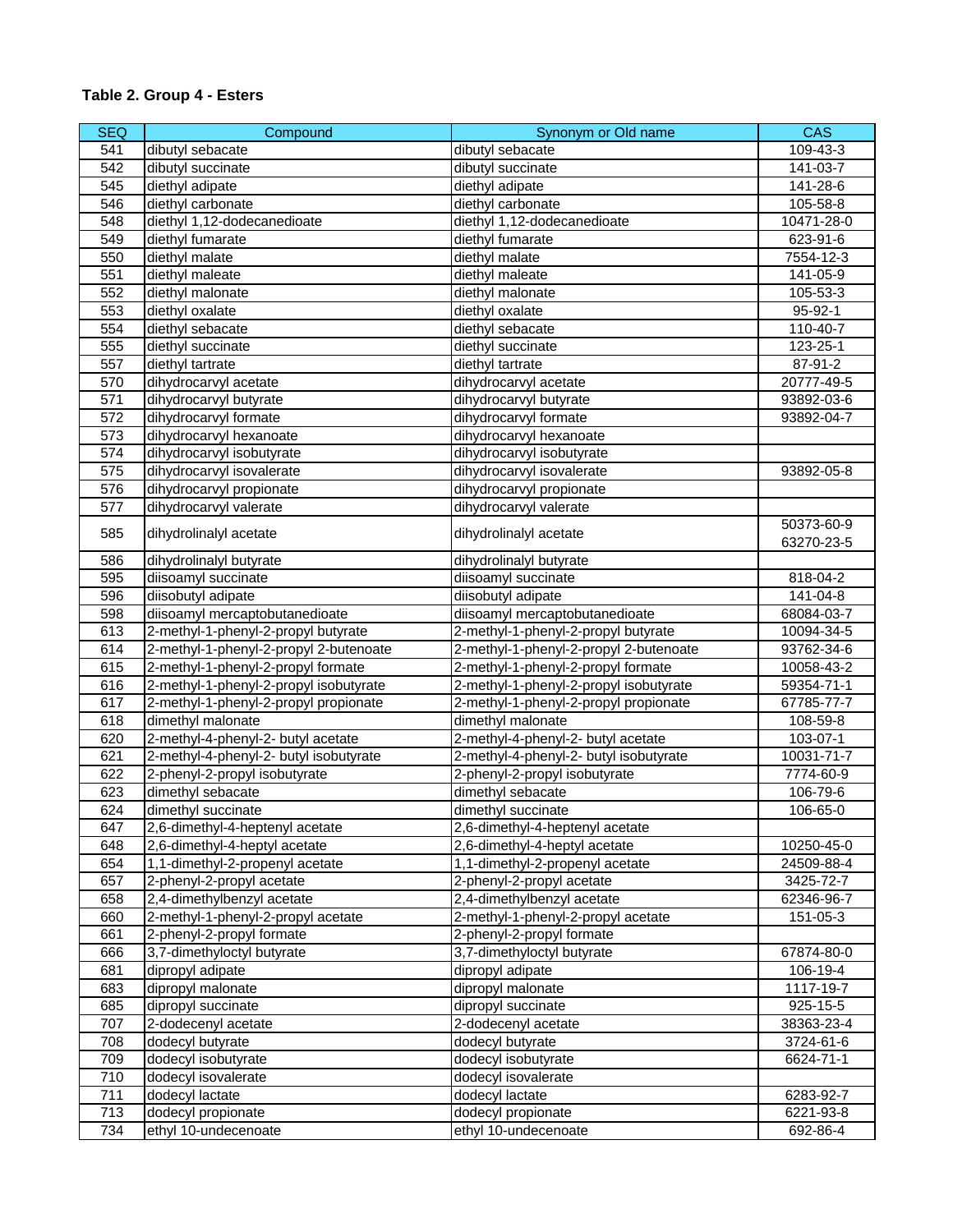| <b>SEQ</b> | Compound                               | Synonym or Old name                    | <b>CAS</b>             |
|------------|----------------------------------------|----------------------------------------|------------------------|
| 735        | ethyl 2-(methyldithio)propionate       | ethyl 2-(methyldithio)propionate       | 23747-43-5             |
| 736        | ethyl (methylthio) acetate             | ethyl (methylthio) acetate             | 4455-13-4              |
|            |                                        |                                        | 7328-34-9              |
| 737        | ethyl 2,4-decadienoate                 | ethyl 2,4-decadienoate                 | 37549-74-9             |
| 738        | ethyl alpha-acetylcinnamate            | ethyl alpha-acetylcinnamate            | 620-80-4               |
| 739        | ethyl 2-acetyldecanoate                | ethyl 2-acetyldecanoate                | 24317-95-1             |
| 740        | ethyl 2-acetyldodecanoate              | ethyl 2-acetyldodecanoate              | 40778-32-3             |
| 741        | ethyl 2-acetylhexanoate                | ethyl 2-acetylhexanoate                | 1540-29-0              |
| 742        | ethyl 2-acetyloctanoate                | ethyl 2-acetyloctanoate                | 29214-60-6             |
| 743        | ethyl 2-acetylpropionate               | ethyl 2-acetylpropionate               | 609-14-3               |
| 744        | ethyl 2-acetyl-3-phenylpropionate      | ethyl 2-acetyl-3-phenylpropionate      | 620-79-1               |
| 745        | ethyl 2-ethoxybenzoate                 | ethyl 2-ethoxybenzoate                 |                        |
| 746        | ethyl alpha-ethyl-beta-methyl-beta-    | ethyl alpha-ethyl-beta-methyl-beta-    | 19464-94-9             |
|            | phenylglycidate                        | phenylglycidate                        | 56630-76-3             |
| 747        | ethyl alpha-ethyl-beta-phenylglycidate | ethyl alpha-ethyl-beta-phenylglycidate |                        |
| 748        | ethyl 2-benzylbutyrate                 | ethyl 2-benzylbutyrate                 | 2983-36-0              |
| 749        | ethyl 2-ethylbutyrate                  | ethyl 2-ethylbutyrate                  | 2983-38-2              |
| 750        | ethyl 2-ethylhexanoate                 | ethyl 2-ethylhexanoate                 | 2983-37-1              |
| 751        | ethyl 2-furfurylpropionate             | ethyl 2-furfurylpropionate             |                        |
| 752        | ethyl 2-furoate                        | ethyl 2-furoate                        | 614-99-3               |
| 754        | ethyl 2-hexanoyloxyhexanoate           | ethyl 2-hexanoyloxyhexanoate           |                        |
| 755        | ethyl 2-hexenoate                      | ethyl 2-hexenoate                      | 1552-67-6              |
| 756        | ethyl 2-hydroxy-3-phenylpropionate     | ethyl 2-hydroxy-3-phenylpropionate     | 15399-05-0             |
| 758        | ethyl 2-hydroxy-4-methylpentanoate     | ethyl 2-hydroxy-4-methylpentanoate     | 10348-47-7             |
| 759        | ethyl mercaptoacetate                  | ethyl mercaptoacetate                  | 623-51-8               |
| 760        | ethyl 2-mercaptopropionate             | ethyl 2-mercaptopropionate             | 19788-49-9             |
| 762        |                                        |                                        | 1617-23-8              |
|            | ethyl 2-methyl-(3or4)-pentenoate       | ethyl 2-methyl-(3or4)-pentenoate       | 53399-81-8             |
| 763        | ethyl 2-methyl-3,4-pentadienoate       | ethyl 2-methyl-3,4-pentadienoate       | 60523-21-9             |
| 764        | ethyl 2-methyl-3-pentenoate            | ethyl 2-methyl-3-pentenoate            | 1617-23-8              |
| 765        | ethyl 2-methyl-4-pentenoate            | ethyl 2-methyl-4-pentenoate            | 53399-81-8             |
| 766        | ethyl 2-methylbutyrate                 | ethyl 2-methylbutyrate                 | 7452-79-1              |
| 767        | ethyl 2-methylpentanoate               | ethyl 2-methylpentanoate               | 28959-02-6             |
|            |                                        |                                        | 39255-32-8             |
| 768        | ethyl 2-(methylthio)propionate         | ethyl 2-(methylthio)propionate         | 40800-76-8             |
| 769        | ethyl 2-nonenoate                      | ethyl 2-nonenoate                      | 17463-01-3             |
| 770        | ethyl 2-octenoate                      | ethyl 2-octenoate                      | 2351-90-8<br>7367-82-0 |
| 771        | ethyl 2-oxo-3-phenylbutyrate           | ethyl 2-oxo-3-phenylbutyrate           |                        |
| 772        | ethyl 2-phenyl-3-furoate               | ethyl 2-phenyl-3-furoate               | 50626-02-3             |
| 773        | ethyl 3-(methylthio)propionate         | ethyl 3-(methylthio)propionate         | 13327-56-5             |
| 774        | ethyl 3,5,5-trimethylhexanoate         | ethyl 3,5,5-trimethylhexanoate         | 67707-75-9             |
| 775        | ethyl 3-acetoxy-2-methylbutyrate       | ethyl 3-acetoxy-2-methylbutyrate       | 139564-43-5            |
| 776        | ethyl 3-acetoxybutyrate                | ethyl 3-acetoxybutyrate                | 27846-49-7             |
| 777        | ethyl 3-acetoxyhexanoate               | ethyl 3-acetoxyhexanoate               | 21188-61-4             |
| 778        | ethyl 3-acetoxyoctanoate               | ethyl 3-acetoxyoctanoate               | 85554-66-1             |
| 779        | ethyl 3-(furfurylthio)propionate       | ethyl 3-(furfurylthio)propionate       | 94278-27-0             |
|            |                                        |                                        | 2396-83-0              |
| 780        | ethyl 3-hexenoate                      | ethyl 3-hexenoate                      | 26553-46-8             |
|            |                                        |                                        | 64187-83-3             |
| 781        | ethyl 3-hydroxybutyrate                | ethyl 3-hydroxybutyrate                | 5405-41-4              |
| 782        | ethyl 3-hydroxyhexanoate               | ethyl 3-hydroxyhexanoate               | 2305-25-1              |
| 783        | ethyl 3-hydroxyoctanoate               | ethyl 3-hydroxyoctanoate               | 7367-90-0              |
| 784        | ethyl 3-mercaptopropionate             | ethyl 3-mercaptopropionate             | 5466-06-8              |
| 785        | ethyl 3-methylpentanoate               | ethyl 3-methylpentanoate               | 5870-68-8              |
| 786        | ethyl 3-nonenoate                      | ethyl 3-nonenoate                      | 54211-36-8             |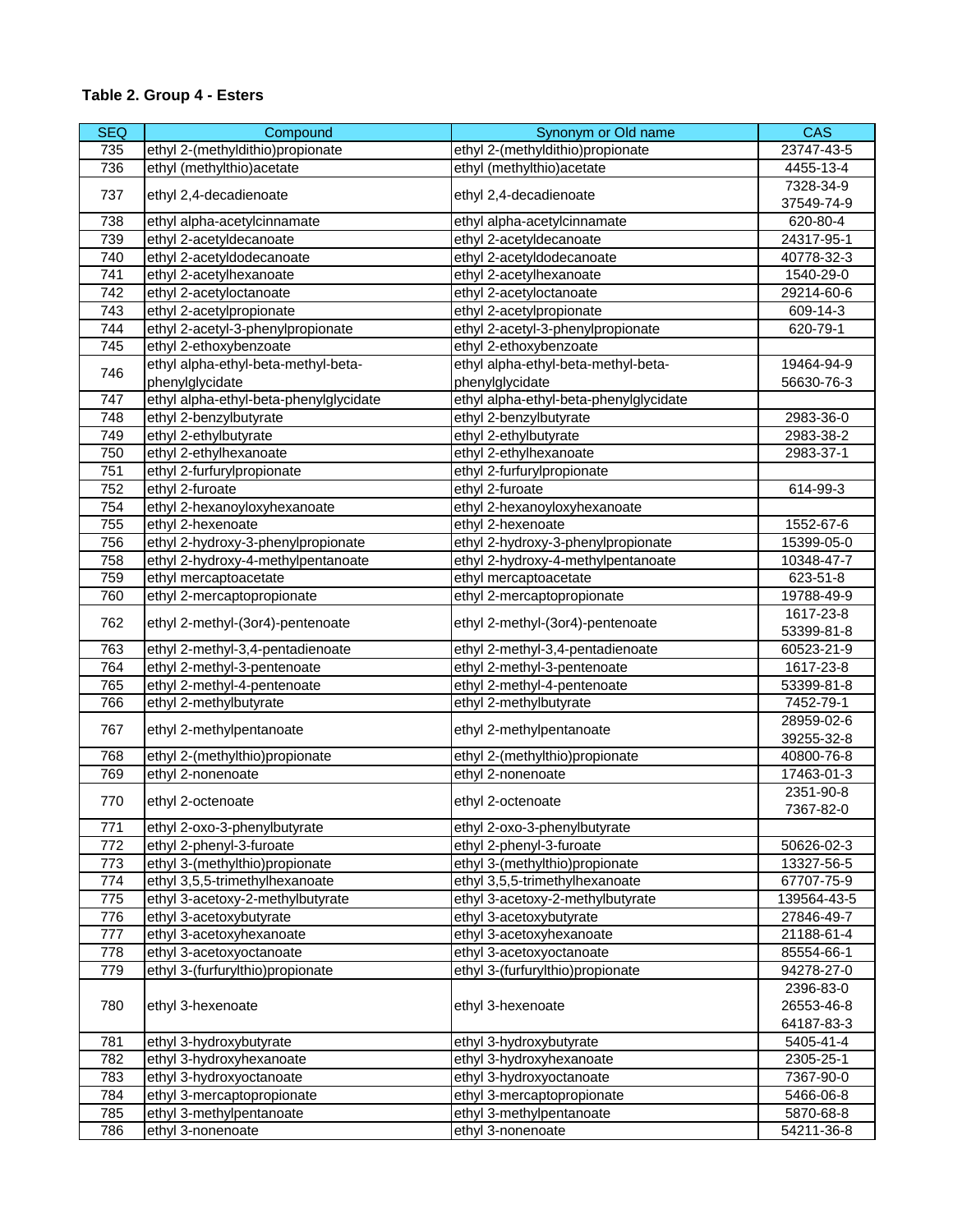| <b>SEQ</b> | Compound                                  | Synonym or Old name                       | <b>CAS</b>              |
|------------|-------------------------------------------|-------------------------------------------|-------------------------|
|            |                                           |                                           | 1117-65-3               |
| 787        | ethyl 3-octenoate                         | ethyl 3-octenoate                         | 69668-87-7              |
| 788        | ethyl 3-oxohexanoate                      | ethyl 3-oxohexanoate                      | 3249-68-1               |
| 789        | ethyl 3-oxooctanoate                      | ethyl 3-oxooctanoate                      | 10488-95-6              |
| 790        | ethyl 3-phenylpropionate                  | ethyl 3-phenylpropionate                  | 2021-28-5               |
| 793        | ethyl 4-octenoate                         | ethyl 4-octenoate                         | 34495-71-1              |
| 794        | ethyl 4-(4-methylphenoxy)benzoate         | ethyl 4-(4-methylphenoxy)benzoate         |                         |
| 795        | ethyl 5-acetoxydecanoate                  | ethyl 5-acetoxydecanoate                  |                         |
| 796        | ethyl 5-acetoxyoctanoate                  | ethyl 5-acetoxyoctanoate                  | 35234-25-4              |
| 797        | ethyl 5-hexenoate                         | ethyl 5-hexenoate                         | 54653-25-7              |
| 798        | ethyl 5-hydroxydecanoate                  | ethyl 5-hydroxydecanoate                  | 6071-25-6<br>75587-06-3 |
| 799        | ethyl 5-hydroxynonanoate                  | ethyl 5-hydroxynonanoate                  |                         |
| 800        | ethyl 5-hydroxyoctanoate                  | ethyl 5-hydroxyoctanoate                  | 75587-05-2              |
| 801        | ethyl 5-oxodecanoate                      | ethyl 5-oxodecanoate                      | 93919-00-7              |
| 802        | ethyl 5-oxooctanoate                      | ethyl 5-oxooctanoate                      |                         |
| 803        | ethyl 9-decenoate                         | ethyl 9-decenoate                         | 67233-91-4              |
| 804        | ethyl 9-hexadecenoate                     | ethyl 9-hexadecenoate                     | 54546-22-4              |
| 807        | ethyl acetoacetate ethyleneglycol acetal  | ethyl acetoacetate ethyleneglycol acetal  | 6413-10-1               |
| 808        | ethyl acetoacetate propyleneglycol acetal | ethyl acetoacetate propyleneglycol acetal | 6290-17-1               |
| 809        | ethyl acetyllactate                       | ethyl acetyllactate                       | 2985-28-6               |
| 810        | ethyl acrylate                            | ethyl acrylate                            | 140-88-5                |
|            | ethyl 2-ethyl-3-hydroxy-                  | ethyl 2-ethyl-3-hydroxy-                  |                         |
| 811        | 3-phenylpropionate                        | 3-phenylpropionate                        | 24744-97-6              |
|            | ethyl 2-methyl-1-oxaspiro[2.5]octane-2-   | ethyl 2-methyl-1-oxaspiro[2.5]octane-2-   |                         |
| 812        | carboxylate                               | carboxylate                               | 31045-09-7              |
| 814        | ethyl 4-methoxybenzoate                   | ethyl 4-methoxybenzoate                   | 94-30-4                 |
| 816        | ethyl anthranilate                        | ethyl anthranilate                        | $87 - 25 - 2$           |
| 817        | ethyl benzoate                            | ethyl benzoate                            | 93-89-0                 |
| 818        | ethyl benzoylacetate                      | ethyl benzoylacetate                      | 94-02-0                 |
|            |                                           |                                           | 77105-51-2              |
| 819        | ethyl 3-(methylthio)-2-propenoate         | ethyl 3-(methylthio)-2-propenoate         | 136115-65-6             |
|            |                                           |                                           | 136115-66-7             |
| 820        | ethyl beta-phenylglycidate                | ethyl beta-phenylglycidate                | 121-39-1                |
| 823        | ethyl butyryllactate                      | ethyl butyryllactate                      | 71662-27-6              |
| 825        | ethyl cis-4-decenoate                     | ethyl cis-4-decenoate                     | 7367-84-2               |
|            |                                           |                                           | 623-70-1                |
| 826        | ethyl 2-butenoate                         | ethyl 2-butenoate                         | 10544-63-5              |
| 827        | ethyl 3-cyclohexylpropionate              | ethyl 3-cyclohexylpropionate              | 10094-36-7              |
| 830        | ethyl formate                             | ethyl formate                             | 109-94-4                |
| 832        | ethyl 3-(2-furyl)propionate               | ethyl 3-(2-furyl)propionate               | 10031-90-0              |
|            |                                           |                                           | 13058-12-3              |
| 833        | ethyl geranate                            | ethyl geranate                            | 32659-21-5              |
| 835        | ethyl heptadecanoate                      | ethyl heptadecanoate                      | 14010-23-2              |
| 839        | ethyl isobutyrate                         | ethyl isobutyrate                         | $97 - 62 - 1$           |
| 841        | ethyl 4-methylpentanoate                  | ethyl 4-methylpentanoate                  | 25415-67-2              |
| 843        | ethyl lactate                             | ethyl lactate                             | 97-64-3                 |
| 844        | ethyl laurate                             | ethyl laurate                             | 106-33-2                |
| 845        | ethyl levulinate                          | ethyl levulinate                          | 539-88-8                |
| 846        | ethyl levulinate diethyl acetal           | ethyl levulinate diethyl acetal           |                         |
| 847        | ethyl levulinate propyleneglycol acetal   | ethyl levulinate propyleneglycol acetal   |                         |
| 848        | ethyl linoleate                           | ethyl linoleate                           | 544-35-4                |
| 849        | ethyl linolenate                          | ethyl linolenate                          | 1191-41-9               |
| 851        | ethyl methoxyacetate                      | ethyl methoxyacetate                      | 3938-96-3               |
| 853        | ethyl beta-methyl-beta- phenylglycidate   | ethyl beta-methyl-beta- phenylglycidate   | 77-83-8                 |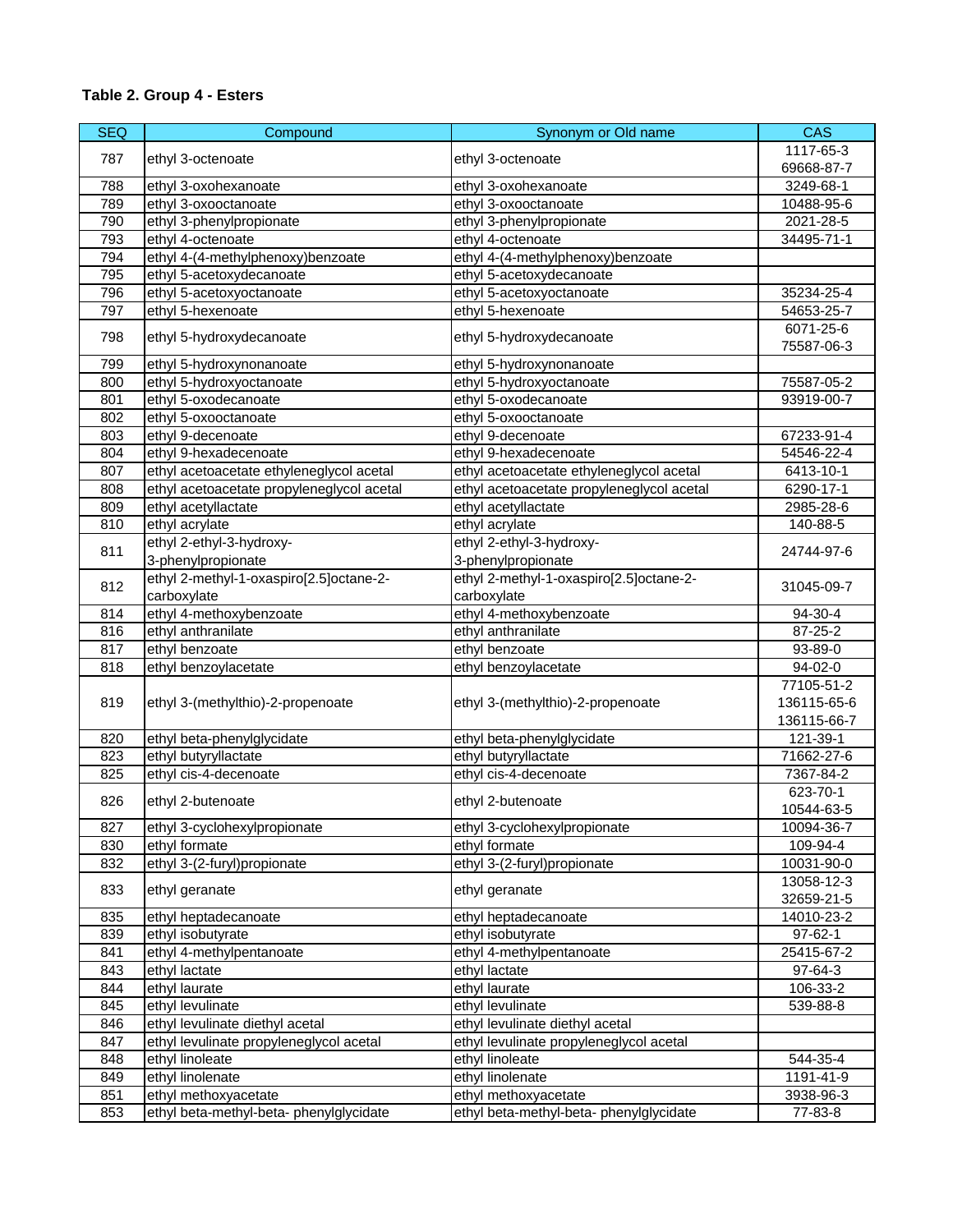| <b>SEQ</b> | Compound                                  | Synonym or Old name                                                                               | <b>CAS</b>     |
|------------|-------------------------------------------|---------------------------------------------------------------------------------------------------|----------------|
| 854        |                                           | ethyl beta-methyl-beta-(4-methylphenyl)glycidate ethyl beta-methyl-beta-(4-methylphenyl)glycidate | 74367-97-8     |
| 855        | ethyl myristate                           | ethyl myristate                                                                                   | 124-06-1       |
| 856        | ethyl nicotinate                          | ethyl nicotinate                                                                                  | 614-18-6       |
| 857        | ethyl nonadecanoate                       | ethyl nonadecanoate                                                                               | 18281-04-4     |
| 858        | ethyl nonanoate                           | ethyl nonanoate                                                                                   | 123-29-5       |
| 859        | ethyl 2-methoxybenzoate                   | ethyl 2-methoxybenzoate                                                                           | 7335-26-4      |
| 861        | ethyl oleate                              | ethyl oleate                                                                                      | 111-62-6       |
| 862        | ethyl palmitate                           | ethyl palmitate                                                                                   | 628-97-7       |
| 863        | ethyl pentadecanoate                      | ethyl pentadecanoate                                                                              | 41114-00-5     |
| 864        | 1-phenylpropyl butyrate                   | 1-phenylpropyl butyrate                                                                           | 10031-86-4     |
| 866        | ethyl pivalate                            | ethyl pivalate                                                                                    | 3938-95-2      |
| 867        | ethyl beta-(4-methylphenyl)glycidate      | ethyl beta-(4-methylphenyl)glycidate                                                              | 52788-71-3     |
| 870        | ethyl propionyllactate                    | ethyl propionyllactate                                                                            |                |
| 872        | ethyl pyruvate                            | ethyl pyruvate                                                                                    | 617-35-6       |
| 873        | ethyl ricinoleate                         | ethyl ricinoleate                                                                                 | 55066-53-0     |
|            |                                           |                                                                                                   | 35044-57-6     |
| 874        | ethyl safranate                           | ethyl safranate                                                                                   | 35044-58-7     |
|            |                                           |                                                                                                   | 35044-59-8     |
| 875        | ethyl salicylate                          | ethyl salicylate                                                                                  | $118 - 61 - 6$ |
| 876        | ethyl sorbate                             | ethyl sorbate                                                                                     | 2396-84-1      |
| 877        | ethyl stearate                            | ethyl stearate                                                                                    | 111-61-5       |
| 878        | S-ethyl ethanethioate                     | S-ethyl ethanethioate                                                                             | 625-60-5       |
| 879        | ethyl tiglate                             | ethyl tiglate                                                                                     | 5837-78-5      |
| 880        | ethyl trans, cis-2, 4-decadienoate        | ethyl trans, cis-2, 4-decadienoate                                                                | 3025-30-7      |
| 881        | ethyl trans-2-decenoate                   | ethyl trans-2-decenoate                                                                           | 7367-88-6      |
| 882        | ethyl trans-2-hexenoate                   | ethyl trans-2-hexenoate                                                                           | 27829-72-7     |
| 883        | ethyl trans-3-decenoate                   | ethyl trans-3-decenoate                                                                           |                |
| 884        | ethyl 3-ethoxy-trans-2-butenoate          | ethyl 3-ethoxy-trans-2-butenoate                                                                  | 57592-45-7     |
| 885        | ethyl trans-3-octenoate                   | ethyl trans-3-octenoate                                                                           | 26553-47-9     |
| 886        | ethyl trans-4-decenoate                   | ethyl trans-4-decenoate                                                                           | 76649-16-6     |
| 887        | ethyl trans-4-octenoate                   | ethyl trans-4-octenoate                                                                           | 78989-37-4     |
| 888        | ethyl undecanoate                         | ethyl undecanoate                                                                                 | 627-90-7       |
| 889        | ethyl valerate                            | ethyl valerate                                                                                    | 539-82-2       |
| 890        | ethyl vanillate                           | ethyl vanillate                                                                                   | 617-05-0       |
| 893        | 3-methyl-1-phenyl-3-pentyl acetate        | 3-methyl-1-phenyl-3-pentyl acetate                                                                | 72007-81-9     |
| 907        | 2-ethylbutyl acetate                      | 2-ethylbutyl acetate                                                                              | 10031-87-5     |
| 912        | ethyleneglycol diacetate                  | ethyleneglycol diacetate                                                                          | 111-55-7       |
| 913        | 2-ethoxyethyl acetate                     | 2-ethoxyethyl acetate                                                                             | 111-15-9       |
| 920        | 2-ethylhexyl 3-mercaptopropionate         | 2-ethylhexyl 3-mercaptopropionate                                                                 | 50448-95-8     |
| 921        | 2-ethylhexyl acetate                      | 2-ethylhexyl acetate                                                                              | 103-09-3       |
| 923        | 2-ethylhexyl benzoate                     | 2-ethylhexyl benzoate                                                                             | 5444-75-7      |
| 924        | 2-ethylhexyl formate                      | 2-ethylhexyl formate                                                                              | 5460-45-7      |
| 925        | 2-ethylhexyl hexanoate                    | 2-ethylhexyl hexanoate                                                                            | 16397-75-4     |
| 926        | 2-ethylhexyl propionate                   | 2-ethylhexyl propionate                                                                           | 6293-37-4      |
| 927        | ethyl maltol propionate                   | ethyl maltol propionate                                                                           |                |
| 928        | ethyl maltol butyrate                     | ethyl maltol butyrate                                                                             | 93805-72-2     |
| 929        | ethyl maltol isobutyrate                  | ethyl maltol isobutyrate                                                                          | 852997-28-5    |
| 937        | ethylvanillin isobutyrate                 | ethylvanillin isobutyrate                                                                         | 188417-26-7    |
| 940        | eugenyl acetate                           | eugenyl acetate                                                                                   | 93-28-7        |
| 941        | eugenyl benzoate                          | eugenyl benzoate                                                                                  | 531-26-0       |
| 942        | eugenyl formate                           | eugenyl formate                                                                                   | 10031-96-6     |
| 943        | eugenyl phenylacetate                     | eugenyl phenylacetate                                                                             | 10402-33-2     |
| 944        | methyl 2,4-dihydroxy-3,6-dimethylbenzoate | methyl 2,4-dihydroxy-3,6-dimethylbenzoate                                                         | 4707-47-5      |
| 949        | farnesyl acetate                          | farnesyl acetate                                                                                  | 29548-30-9     |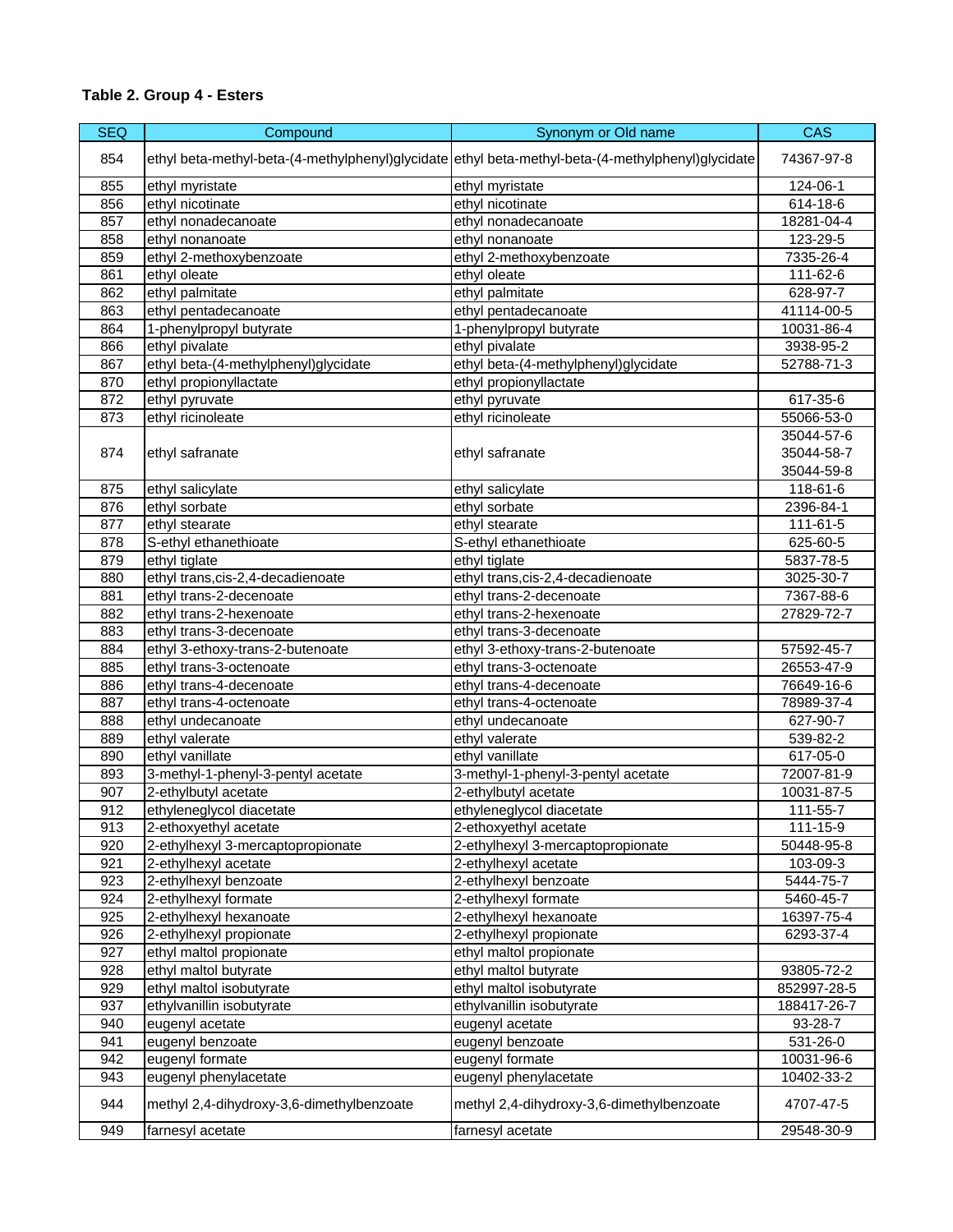| <b>SEQ</b> | Compound                               | Synonym or Old name                    | <b>CAS</b>     |
|------------|----------------------------------------|----------------------------------------|----------------|
| 953        | fenchyl acetate                        | fenchyl acetate                        | 13851-11-1     |
| 955        | fenchyl butyrate                       | fenchyl butyrate                       |                |
| 960        | 2,5-dimethyl-4-oxo-3(5H)-furyl acetate | 2,5-dimethyl-4-oxo-3(5H)-furyl acetate | 4166-20-5      |
| 966        | furfuryl isobutyrate                   | furfuryl isobutyrate                   | 6270-55-9      |
| 967        | furfuryl acetate                       | furfuryl acetate                       | 623-17-6       |
| 969        | furfuryl butyrate                      | furfuryl butyrate                      | 623-21-2       |
| 970        | furfuryl decanoate                     | furfuryl decanoate                     | 39252-05-6     |
| 971        | furfuryl formate                       | furfuryl formate                       | 13493-97-5     |
| 972        | furfuryl heptanoate                    | furfuryl heptanoate                    | 39481-28-2     |
| 973        | furfuryl hexanoate                     | furfuryl hexanoate                     | 39252-02-3     |
| 975        | furfuryl isovalerate                   | furfuryl isovalerate                   | 13678-60-9     |
| 980        | furfuryl octanoate                     | furfuryl octanoate                     | 39252-03-4     |
| 981        | furfuryl propionate                    | furfuryl propionate                    | 623-19-8       |
| 982        | S-furfuryl ethanethioate               | S-furfuryl ethanethioate               | 13678-68-7     |
| 983        | S-furfuryl propanethioate              | S-furfuryl propanethioate              | 59020-85-8     |
| 984        | furfuryl valerate                      | furfuryl valerate                      | 36701-01-6     |
| 986        | S-furfuryl methanethioate              | S-furfuryl methanethioate              | 59020-90-5     |
| 996        | geranyl 2-methylbutyrate               | geranyl 2-methylbutyrate               | 68705-63-5     |
| 998        | geranyl acetoacetate                   | geranyl acetoacetate                   | 10032-00-5     |
| 1000       | geranyl anthranilate                   | geranyl anthranilate                   | 67874-69-5     |
| 1001       | geranyl benzoate                       | geranyl benzoate                       | 94-48-4        |
| 1002       | geranyl butyrate                       | geranyl butyrate                       | 106-29-6       |
| 1003       | geranyl 2-butenoate                    | geranyl 2-butenoate                    | 56172-46-4     |
| 1005       | geranyl hexanoate                      | geranyl hexanoate                      | 10032-02-7     |
| 1006       | geranyl isobutyrate                    | geranyl isobutyrate                    | 2345-26-8      |
| 1007       | geranyl isovalerate                    | geranyl isovalerate                    | 109-20-6       |
| 1009       | geranyl phenylacetate                  | geranyl phenylacetate                  | 102-22-7       |
| 1010       | geranyl propionate                     | geranyl propionate                     | 105-90-8       |
| 1011       | geranyl tiglate                        | geranyl tiglate                        | 7785-33-3      |
| 1012       | geranyl valerate                       | geranyl valerate                       | 10402-47-8     |
|            | glyceryl (mono or di or tri)-          | glyceryl (mono or di or tri)-          |                |
| 1015       | 5-hydroxydecanoate                     | 5-hydroxydecanoate                     | 26446-31-1     |
|            | glyceryl (mono or di or tri)-          | glyceryl (mono or di or tri)-          |                |
| 1016       | 5-hydroxydodecanoate                   | 5-hydroxydodecanoate                   | 26446-32-2     |
| 1018       | 2-methoxyphenyl acetate                | 2-methoxyphenyl acetate                | 613-70-7       |
| 1019       | 2-methoxyphenyl phenylacetate          | 2-methoxyphenyl phenylacetate          | 4112-89-4      |
| 1021       | guaiyl acetate                         | guaiyl acetate                         | 134-28-1       |
| 1053       | 2-heptenyl acetate                     | 2-heptenyl acetate                     | 16939-73-4     |
| 1054       | heptyl 2-methylbutyrate                | heptyl 2-methylbutyrate                | 50862-12-9     |
| 1055       | 2-heptyl acetate                       | 2-heptyl acetate                       | 5921-82-4      |
| 1056       | heptyl acetate                         | heptyl acetate                         | 112-06-1       |
| 1057       | heptyl butyrate                        | heptyl butyrate                        | 5870-93-9      |
| 1058       | heptyl butyryllactate                  | heptyl butyryllactate                  |                |
| 1059       | heptyl cinnamate                       | heptyl cinnamate                       | 10032-08-3     |
| 1060       | heptyl decanoate                       | heptyl decanoate                       | 60160-17-0     |
| 1061       | heptyl formate                         | heptyl formate                         | 112-23-2       |
| 1062       | heptyl heptanoate                      | heptyl heptanoate                      | $624 - 09 - 9$ |
| 1063       | heptyl hexanoate                       | heptyl hexanoate                       | 6976-72-3      |
| 1064       | heptyl isobutyrate                     | heptyl isobutyrate                     | 2349-13-5      |
| 1065       | heptyl 4-methylpentanoate              | heptyl 4-methylpentanoate              |                |
| 1066       | heptyl isovalerate                     | heptyl isovalerate                     | 56423-43-9     |
| 1069       | heptyl nonanoate                       | heptyl nonanoate                       | 71605-85-1     |
| 1070       | heptyl octanoate                       | heptyl octanoate                       | 4265-97-8      |
| 1071       | heptyl propionate                      | heptyl propionate                      | 2216-81-1      |
| 1081       | 2,4-hexadienyl acetate                 | 2,4-hexadienyl acetate                 | 1516-17-2      |
| 1130       | 3-hexenyl 2-ethylbutyrate              | 3-hexenyl 2-ethylbutyrate              | 94071-12-2     |
|            |                                        |                                        |                |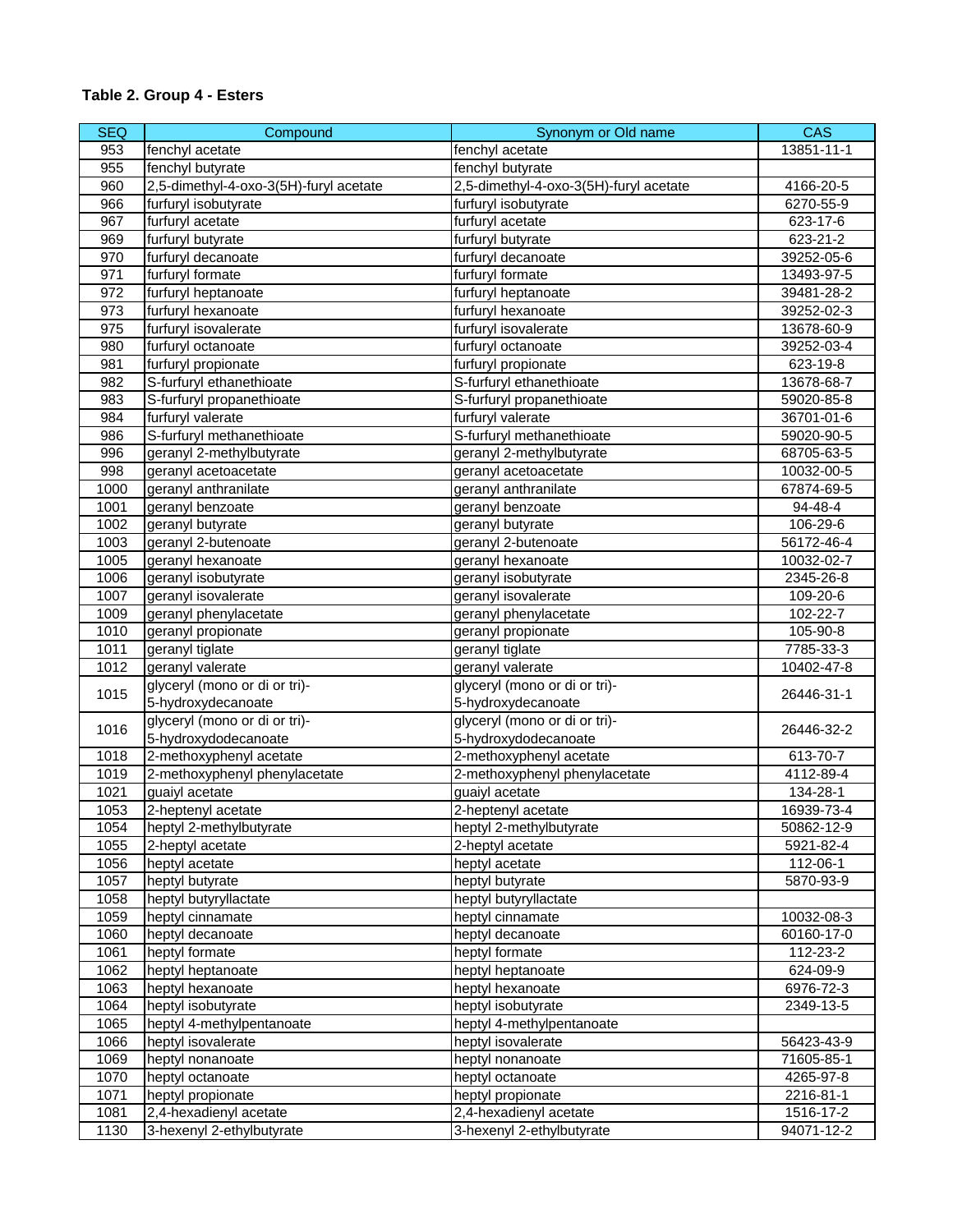| <b>SEQ</b> | Compound                         | Synonym or Old name              | <b>CAS</b>  |
|------------|----------------------------------|----------------------------------|-------------|
| 1131       | cis-3-hexenyl 2-furoate          | cis-3-hexenyl 2-furoate          |             |
| 1132       | 3-hexenyl 2-hexenoate            | 3-hexenyl 2-hexenoate            | 53398-87-1  |
| 1133       | cis-3-hexenyl 2-methylbutyrate   | cis-3-hexenyl 2-methylbutyrate   | 53398-85-9  |
| 1134       | 3-hexenyl 2-methylbutyrate       | 3-hexenyl 2-methylbutyrate       | 10094-41-4  |
| 1135       | trans-2-hexenyl 2-methylbutyrate | trans-2-hexenyl 2-methylbutyrate | 94089-01-7  |
| 1136       | cis-3-hexenyl 2-methylpentanoate | cis-3-hexenyl 2-methylpentanoate |             |
| 1137       | 3-hexenyl 3-hexenoate            | 3-hexenyl 3-hexenoate            | 61444-38-0  |
| 1138       | 3-hexenyl 4-methylpentanoate     | 3-hexenyl 4-methylpentanoate     |             |
| 1139       | 2-hexenyl acetate                | 2-hexenyl acetate                | 10094-40-3  |
| 1140       | cis-2-hexenyl acetate            | cis-2-hexenyl acetate            | 56922-75-9  |
| 1141       | cis-3-hexenyl acetate            | cis-3-hexenyl acetate            | 3681-71-8   |
| 1142       | trans-2-hexenyl acetate          | trans-2-hexenyl acetate          | 2497-18-9   |
| 1143       | 1-hexenyl acetate                | 1-hexenyl acetate                | 32797-50-5  |
| 1144       | trans-3-hexenyl acetate          | trans-3-hexenyl acetate          | 3681-82-1   |
| 1145       | 5-hexenyl acetate                | 5-hexenyl acetate                | 5048-26-0   |
| 1146       | cis-3-hexenyl acetoacetate       | cis-3-hexenyl acetoacetate       | 84434-20-8  |
| 1147       | cis-3-hexenyl 4-methoxybenzoate  | cis-3-hexenyl 4-methoxybenzoate  | 121432-33-5 |
| 1148       | cis-3-hexenyl anthranilate       | cis-3-hexenyl anthranilate       | 65405-76-7  |
| 1149       | cis-3-hexenyl benzoate           | cis-3-hexenyl benzoate           | 25152-85-6  |
| 1150       | trans-2-hexenyl benzoate         | trans-2-hexenyl benzoate         |             |
| 1151       | cis-3-hexenyl butyrate           | cis-3-hexenyl butyrate           | 16491-36-4  |
| 1152       | trans-2-hexenyl butyrate         | trans-2-hexenyl butyrate         | 53398-83-7  |
| 1153       | cis-4-hexenyl butyrate           | cis-4-hexenyl butyrate           |             |
| 1154       | cis-3-hexenyl cinnamate          | cis-3-hexenyl cinnamate          | 68133-75-5  |
| 1155       | trans-2-hexenyl cinnamate        | trans-2-hexenyl cinnamate        |             |
| 1156       | cis-3-hexenyl 2- butenoate       | cis-3-hexenyl 2- butenoate       | 65405-80-3  |
| 1157       | cis-3-hexenyl decanoate          | cis-3-hexenyl decanoate          | 85554-69-4  |
| 1158       | trans-2-hexenyl decanoate        | trans-2-hexenyl decanoate        |             |
| 1159       | cis-3-hexenyl formate            | cis-3-hexenyl formate            | 33467-73-1  |
| 1160       | trans-2-hexenyl formate          | trans-2-hexenyl formate          | 53398-78-0  |
| 1161       | cis-3-hexenyl heptanoate         | cis-3-hexenyl heptanoate         | 61444-39-1  |
| 1162       | cis-3-hexenyl hexanoate          | cis-3-hexenyl hexanoate          | 31501-11-8  |
| 1163       | trans-3-hexenyl hexanoate        | trans-3-hexenyl hexanoate        | 56922-82-8  |
| 1164       | trans-2-hexenyl hexanoate        | trans-2-hexenyl hexanoate        | 53398-86-0  |
| 1165       | cis-2-hexenyl hexanoate          | cis-2-hexenyl hexanoate          | 56922-79-3  |
| 1166       | trans-2-hexenyl isobutyrate      | trans-2-hexenyl isobutyrate      |             |
| 1167       | cis-3-hexenyl isobutyrate        | cis-3-hexenyl isobutyrate        | 41519-23-7  |
| 1169       | 3-hexenyl isovalerate            | 3-hexenyl isovalerate            | 10032-11-8  |
| 1170       | cis-3-hexenyl isovalerate        | cis-3-hexenyl isovalerate        | 35154-45-1  |
| 1171       | trans-2-hexenyl isovalerate      | trans-2-hexenyl isovalerate      | 68698-59-9  |
| 1172       | cis-3-hexenyl lactate            | cis-3-hexenyl lactate            | 61931-81-5  |
| 1173       | trans-2-hexenyl lactate          | trans-2-hexenyl lactate          | 85554-71-8  |
| 1174       | cis-3-hexenyl levulinate         | cis-3-hexenyl levulinate         | 85554-70-7  |
| 1175       | cis-3-hexenyl methyl carbonate   | cis-3-hexenyl methyl carbonate   | 67633-96-9  |
| 1176       | cis-3-hexenyl nonanoate          | cis-3-hexenyl nonanoate          | 88191-46-2  |
| 1177       | cis-3-hexenyl octanoate          | cis-3-hexenyl octanoate          | 61444-41-5  |
| 1178       | trans-2-hexenyl octanoate        | trans-2-hexenyl octanoate        | 85554-72-9  |
| 1179       | cis-3-hexenyl phenylacetate      | cis-3-hexenyl phenylacetate      | 42436-07-7  |
| 1180       | trans-2-hexenyl phenylacetate    | trans-2-hexenyl phenylacetate    | 68133-78-8  |
| 1181       | cis-3-hexenyl propionate         | cis-3-hexenyl propionate         | 33467-74-2  |
| 1182       | trans-2-hexenyl propionate       | trans-2-hexenyl propionate       | 53398-80-4  |
| 1183       | cis-3-hexenyl pyruvate           | cis-3-hexenyl pyruvate           | 68133-76-6  |
| 1184       | cis-3-hexenyl salicylate         | cis-3-hexenyl salicylate         | 65405-77-8  |
| 1185       | trans-2-hexenyl salicylate       | trans-2-hexenyl salicylate       | 68133-77-7  |
| 1186       | cis-3-hexenyl tiglate            | cis-3-hexenyl tiglate            | 67883-79-8  |
| 1187       | cis-3-hexenyl valerate           | cis-3-hexenyl valerate           | 35852-46-1  |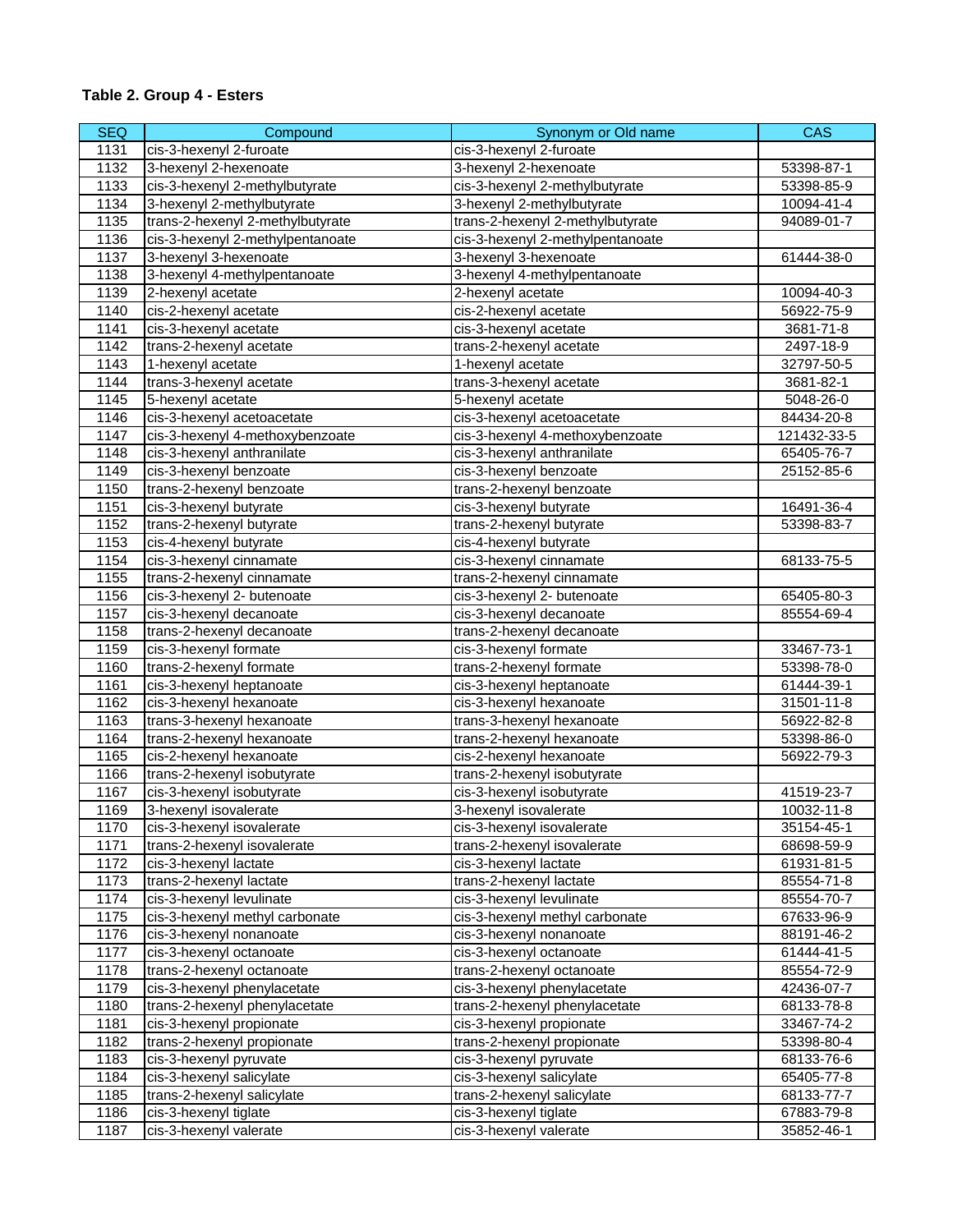| <b>SEQ</b> | Compound                           | Synonym or Old name                | <b>CAS</b>              |
|------------|------------------------------------|------------------------------------|-------------------------|
| 1188       | trans-2-hexenyl valerate           | trans-2-hexenyl valerate           | 56922-74-8              |
| 1190       | hexyl 2-ethylbutyrate              | hexyl 2-ethylbutyrate              |                         |
| 1191       | hexyl 2-furoate                    | hexyl 2-furoate                    | 39251-86-0              |
| 1192       | hexyl 2-methylbutyrate             | hexyl 2-methylbutyrate             | 10032-15-2              |
| 1193       | hexyl 2-methylpentanoate           | hexyl 2-methylpentanoate           |                         |
| 1194       | 2-hexyl acetate                    | 2-hexyl acetate                    | 5953-49-1               |
| 1195       | hexyl acetate                      | hexyl acetate                      | 142-92-7                |
| 1196       | hexyl benzoate                     | hexyl benzoate                     | 6789-88-4               |
| 1197       | hexyl butyrate                     | hexyl butyrate                     | 2639-63-6               |
| 1198       | hexyl cinnamate                    | hexyl cinnamate                    | 3488-00-4               |
| 1199       | hexyl 2-butenoate                  | hexyl 2-butenoate                  | 1617-25-0<br>19089-92-0 |
| 1201       | hexyl decanoate                    | hexyl decanoate                    | 10448-26-7              |
| 1202       | hexyl formate                      | hexyl formate                      | 629-33-4                |
| 1203       | hexyl heptanoate                   | hexyl heptanoate                   | 1119-06-8               |
| 1204       | hexyl hexanoate                    | hexyl hexanoate                    | 6378-65-0               |
| 1205       | hexyl isobutyrate                  | hexyl isobutyrate                  | 2349-07-7               |
| 1206       | hexyl 4-methylpentanoate           | hexyl 4-methylpentanoate           |                         |
| 1208       | hexyl isovalerate                  | hexyl isovalerate                  | 10032-13-0              |
| 1209       | hexyl lactate                      | hexyl lactate                      | 20279-51-0              |
| 1210       | hexyl levulinate                   | hexyl levulinate                   |                         |
| 1212       | hexyl nonanoate                    | hexyl nonanoate                    | 6561-39-3               |
| 1213       | hexyl octanoate                    | hexyl octanoate                    | 1117-55-1               |
| 1214       | hexyl phenylacetate                | hexyl phenylacetate                | 5421-17-0               |
| 1215       | hexyl pivalate                     | hexyl pivalate                     | 5434-57-1               |
| 1216       | hexyl propionate                   | hexyl propionate                   | 2445-76-3               |
| 1217       | hexyl salicylate                   | hexyl salicylate                   | 6259-76-3               |
| 1218       | hexyl sorbate                      | hexyl sorbate                      |                         |
| 1219       | hexyl tiglate                      | hexyl tiglate                      | 16930-96-4              |
| 1220       | hexyl trans-2-hexenoate            | hexyl trans-2-hexenoate            | 33855-57-1              |
| 1221       | hexyl valerate                     | hexyl valerate                     | 1117-59-5               |
| 1235       | 2-phenylpropyl butyrate            | 2-phenylpropyl butyrate            | 80866-83-7              |
| 1238       | 2,2-dimethyl-1,3-dioxan-5-yl 5-    | 2,2-dimethyl-1,3-dioxan-5-yl 5-    |                         |
|            | hydroxydecanoate                   | hydroxydecanoate                   |                         |
| 1239       | 3-hydroxy-2-butyl 2-methylbutyrate | 3-hydroxy-2-butyl 2-methylbutyrate |                         |
| 1240       | 3-hydroxy-2-butyl butyrate         | 3-hydroxy-2-butyl butyrate         | 59517-17-8              |
| 1261       | 4-hydroxybenzyl acetate            | 4-hydroxybenzyl acetate            |                         |
| 1273       | hydroxycitronellyl acetate         | hydroxycitronellyl acetate         |                         |
| 1284       | isoamyl acetoacetate               | isoamyl acetoacetate               | 2308-18-1               |
| 1285       | isoamyl 2-butenoate                | isoamyl 2-butenoate                | 25415-77-4              |
| 1286       | isoamyl 2-furoate                  | isoamyl 2-furoate                  | 615-12-3                |
| 1287       | isoamyl 2-methylbutyrate           | isoamyl 2-methylbutyrate           | 27625-35-0              |
| 1288       | isoamyl 2-methylpentanoate         | isoamyl 2-methylpentanoate         |                         |
| 1289       | isoamyl 3-methylpentanoate         | isoamyl 3-methylpentanoate         |                         |
| 1291       | isoamyl anthranilate               | isoamyl anthranilate               | 28457-05-8              |
| 1292       | isoamyl benzoate                   | isoamyl benzoate                   | 94-46-2                 |
| 1294       | isoamyl cinnamate                  | isoamyl cinnamate                  | 7779-65-9               |
| 1295       | isoamyl decanoate                  | isoamyl decanoate                  | 2306-91-4               |
| 1298       | isoamyl heptanoate                 | isoamyl heptanoate                 | 109-25-1                |
| 1299       | isoamyl hexanoate                  | isoamyl hexanoate                  | 2198-61-0               |
| 1300       | isoamyl isobutyrate                | isoamyl isobutyrate                | 2050-01-3               |
| 1303       | isoamyl lactate                    | isoamyl lactate                    | 19329-89-6              |
| 1304       | isoamyl laurate                    | isoamyl laurate                    | 6309-51-9               |
| 1305       | isoamyl levulinate                 | isoamyl levulinate                 | 71172-75-3              |
| 1307       | isoamyl myristate                  | isoamyl myristate                  | 62488-24-8              |
| 1308       | isoamyl nonanoate                  | isoamyl nonanoate                  | 7779-70-6               |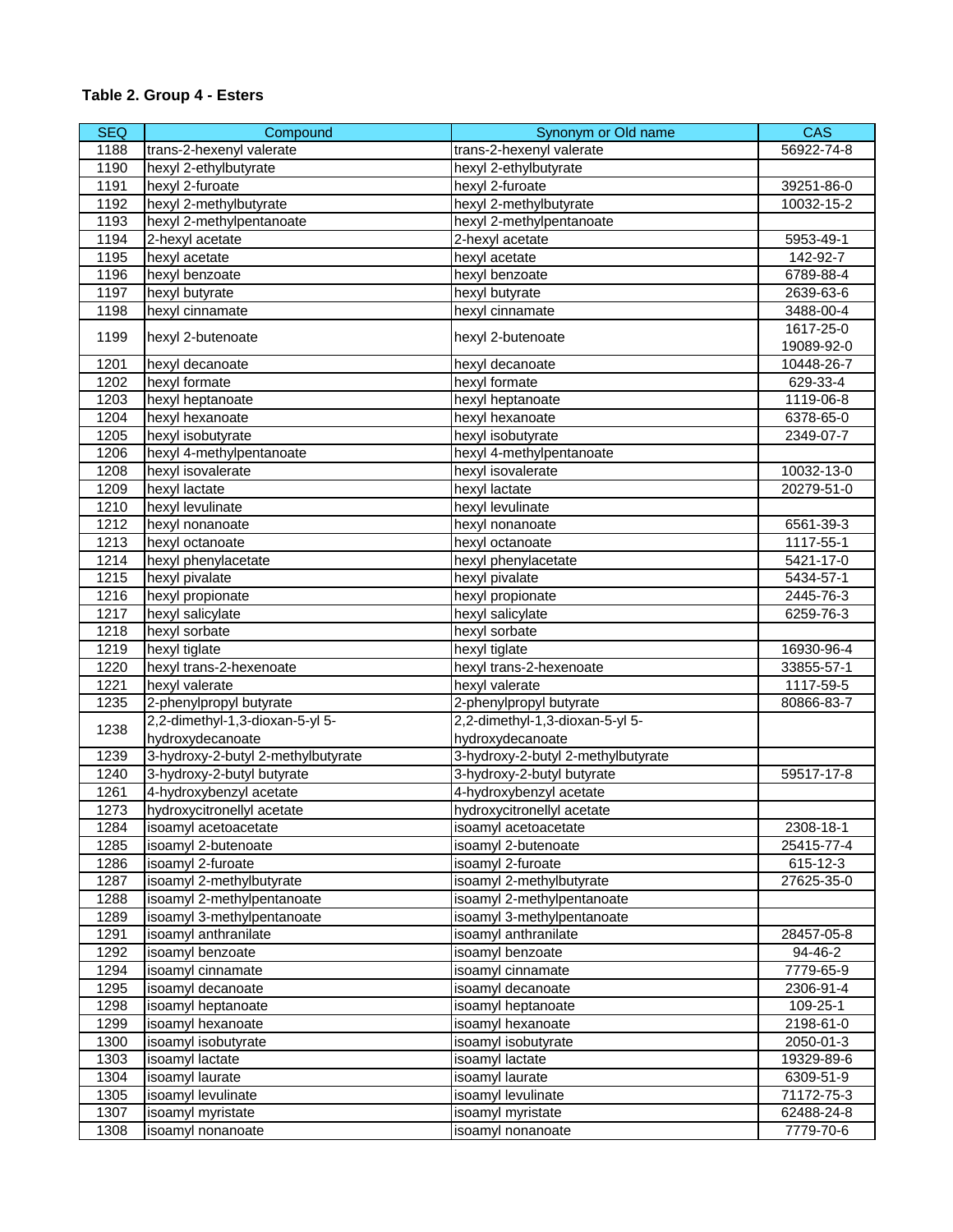| <b>SEQ</b> | Compound                        | Synonym or Old name             | <b>CAS</b>     |
|------------|---------------------------------|---------------------------------|----------------|
| 1309       | isoamyl octanoate               | isoamyl octanoate               | 2035-99-6      |
| 1310       | isoamyl palmitate               | isoamyl palmitate               | 81974-61-0     |
| 1314       | isoamyl pyruvate                | isoamyl pyruvate                | 7779-72-8      |
| 1315       | isoamyl salicylate              | isoamyl salicylate              | 87-20-7        |
| 1316       | isoamyl sorbate                 | isoamyl sorbate                 |                |
| 1317       | isoamyl tiglate                 | isoamyl tiglate                 | 41519-18-0     |
| 1318       | isoamyl undecanoate             | isoamyl undecanoate             |                |
| 1319       | isoamyl undecenoate             | isoamyl undecenoate             | 12262-03-2     |
| 1320       | isoamyl valerate                | isoamyl valerate                | 2050-09-1      |
| 1322       | isobornyl acetate               | isobornyl acetate               | 125-12-2       |
| 1323       | isobornyl butyrate              | isobornyl butyrate              | 58479-55-3     |
| 1324       | isobornyl formate               | isobornyl formate               | 1200-67-5      |
| 1325       | isobornyl isovalerate           | isobornyl isovalerate           | 7779-73-9      |
| 1326       | isobornyl propionate            | isobornyl propionate            | 2756-56-1      |
| 1329       | isobutyl 2-methylbutyrate       | isobutyl 2-methylbutyrate       | 2445-67-2      |
| 1330       | isobutyl 2-methylpentanoate     | isobutyl 2-methylpentanoate     |                |
| 1332       | isobutyl 3-(methylthio)butyrate | isobutyl 3-(methylthio)butyrate | 127931-21-9    |
| 1333       | isobutyl 4-decenoate            | isobutyl 4-decenoate            | 106450-11-7    |
| 1334       | isobutyl acetate                | isobutyl acetate                | 110-19-0       |
| 1335       | isobutyl acetoacetate           | isobutyl acetoacetate           | 7779-75-1      |
| 1336       | isobutyl angelate               | isobutyl angelate               | 7779-81-9      |
| 1337       | isobutyl anthranilate           | isobutyl anthranilate           | 7779-77-3      |
| 1338       | isobutyl benzoate               | isobutyl benzoate               | 120-50-3       |
| 1340       | isobutyl butyrate               | isobutyl butyrate               | 539-90-2       |
| 1341       | isobutyl cinnamate              | isobutyl cinnamate              | 122-67-8       |
| 1342       | isobutyl 2-butenoate            | isobutyl 2-butenoate            | 589-66-2       |
| 1343       | isobutyl decanoate              | isobutyl decanoate              | 30673-38-2     |
| 1344       | isobutyl formate                | isobutyl formate                | 542-55-2       |
| 1345       | isobutyl 3-(2-furyl)propionate  | isobutyl 3-(2-furyl)propionate  | $105 - 01 - 1$ |
| 1346       | isobutyl heptanoate             | isobutyl heptanoate             | 7779-80-8      |
| 1347       | isobutyl hexanoate              | isobutyl hexanoate              | 105-79-3       |
| 1348       | isobutyl isobutyrate            | isobutyl isobutyrate            | 97-85-8        |
| 1350       | isobutyl isovalerate            | isobutyl isovalerate            | 589-59-3       |
| 1351       | isobutyl lactate                | isobutyl lactate                | 585-24-0       |
| 1352       | isobutyl laurate                | isobutyl laurate                | 37811-72-6     |
| 1353       | isobutyl levulinate             | isobutyl levulinate             | 3757-32-2      |
| 1354       | isobutyl myristate              | isobutyl myristate              | 25263-97-2     |
| 1355       | isobutyl N-methylanthranilate   | isobutyl N-methylanthranilate   | 65505-24-0     |
| 1356       | isobutyl nonanoate              | isobutyl nonanoate              | 30982-03-7     |
| 1357       | isobutyl octanoate              | isobutyl octanoate              | 5461-06-3      |
| 1358       | isobutyl palmitate              | isobutyl palmitate              | 110-34-9       |
| 1359       | isobutyl phenoxyacetate         | isobutyl phenoxyacetate         | 5432-66-6      |
| 1361       | isobutyl pivalate               | isobutyl pivalate               | 5129-38-4      |
| 1362       | isobutyl propionate             | isobutyl propionate             | 540-42-1       |
| 1363       | isobutyl pyruvate               | isobutyl pyruvate               | 13051-48-4     |
| 1364       | isobutyl salicylate             | isobutyl salicylate             | 87-19-4        |
| 1365       | isobutyl stearate               | isobutyl stearate               | 646-13-9       |
| 1366       | isobutyl tiglate                | isobutyl tiglate                | 61692-84-0     |
| 1367       | isobutyl trans-3-hexenoate      | isobutyl trans-3-hexenoate      |                |
| 1368       | isobutyl 10-undecenoate         | isobutyl 10-undecenoate         | 5421-27-2      |
| 1369       | isobutyl valerate               | isobutyl valerate               | 10588-10-0     |
|            |                                 |                                 | 68478-36-4     |
| 1379       | isodecyl acetate                | isodecyl acetate                | 69103-24-8     |
| 1383       | isoeugenyl acetate              | isoeugenyl acetate              | 93-29-8        |
| 1385       | isoeugenyl formate              | isoeugenyl formate              | 7774-96-1      |
| 1386       | isoeugenyl phenylacetate        | isoeugenyl phenylacetate        | 120-24-1       |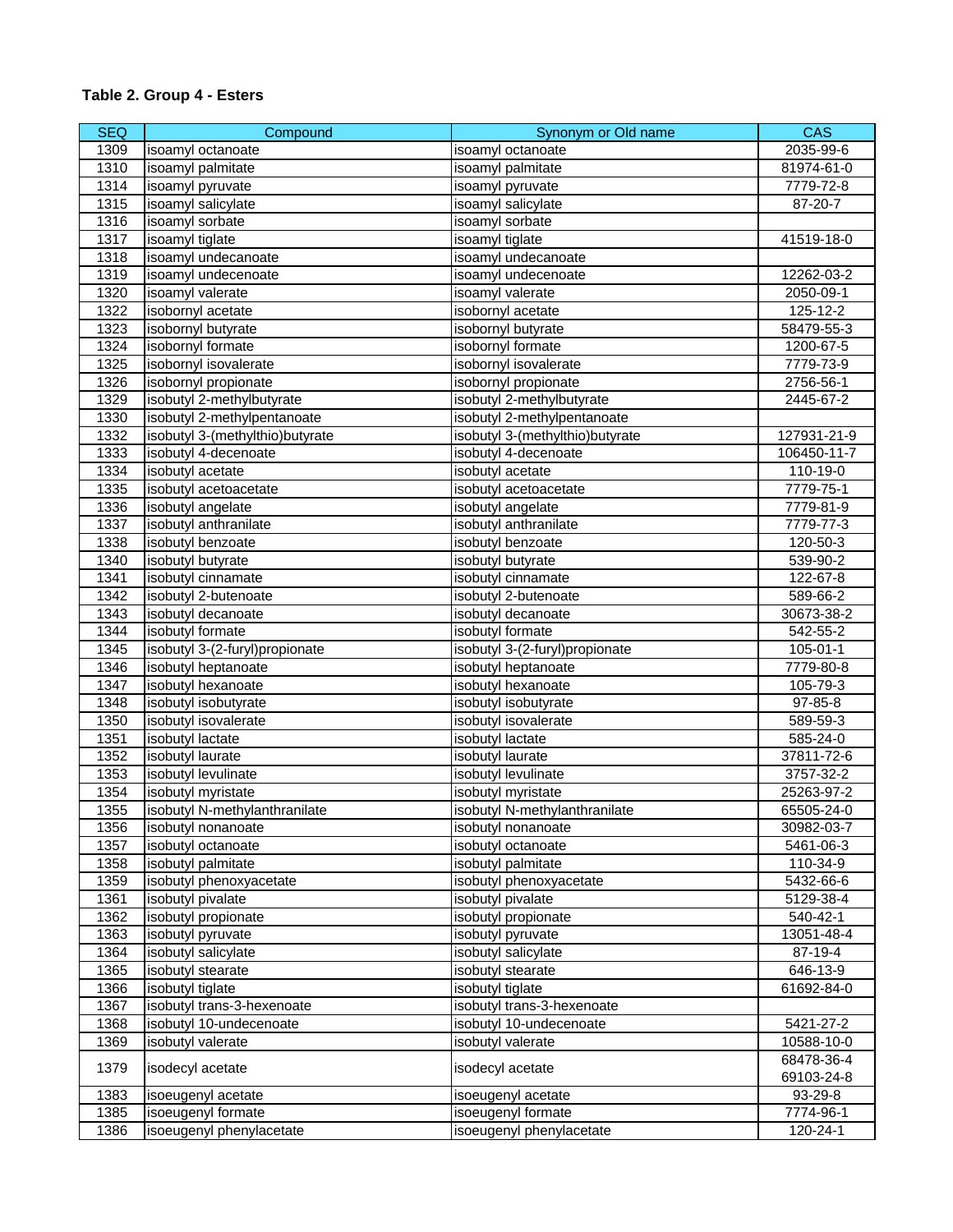| <b>SEQ</b> | Compound                                       | Synonym or Old name                            | <b>CAS</b>               |
|------------|------------------------------------------------|------------------------------------------------|--------------------------|
| 1388       | isoheptyl butyrate                             | isoheptyl butyrate                             |                          |
| 1390       | 4-methylpentyl benzoate                        | 4-methylpentyl benzoate                        |                          |
| 1391       | 4-methylpentyl 4-methylpentanoate              | 4-methylpentyl 4-methylpentanoate              |                          |
| 1395       | 3,3,5-trimethylhexyl acetate                   | 3,3,5-trimethylhexyl acetate                   | 61836-75-7               |
| 1396       | isoamyl 3-(methylthio)propionate               | isoamyl 3-(methylthio)propionate               | 93762-35-7               |
| 1400       | isopropyl 2-methylbutyrate                     | isopropyl 2-methylbutyrate                     | 66576-71-4               |
| 1401       | isopropyl acetate                              | isopropyl acetate                              | 108-21-4                 |
| 1402       | isopropyl acetoacetate                         | isopropyl acetoacetate                         | 542-08-5                 |
| 1403       | isopropyl benzoate                             | isopropyl benzoate                             | 939-48-0                 |
| 1404       | isopropyl butyrate                             | isopropyl butyrate                             | 638-11-9                 |
| 1405       | isopropyl cinnamate                            | isopropyl cinnamate                            | 7780-06-5                |
|            |                                                |                                                | 6284-46-4                |
| 1406       | isopropyl 2-butenoate                          | isopropyl 2-butenoate                          | 18060-77-0               |
| 1407       | isopropyl decanoate                            | isopropyl decanoate                            | 2311-59-3                |
| 1408       | isopropyl formate                              | isopropyl formate                              | 625-55-8                 |
| 1409       | isopropyl heptanoate                           | isopropyl heptanoate                           | 34997-46-1               |
| 1410       | isopropyl hexanoate                            | isopropyl hexanoate                            | 2311-46-8                |
| 1411       | isopropyl isobutyrate                          | isopropyl isobutyrate                          | 617-50-5                 |
| 1413       | isopropyl isovalerate                          | isopropyl isovalerate                          | 32665-23-9               |
| 1414       | isopropyl lactate                              | isopropyl lactate                              | 617-51-6                 |
| 1415       | isopropyl laurate                              | isopropyl laurate                              | 10233-13-3               |
| 1416       | isopropyl levulinate                           | isopropyl levulinate                           | 21884-26-4               |
| 1419       | isopropyl N-methylanthranilate                 | isopropyl N-methylanthranilate                 |                          |
| 1420       | isopropyl myristate                            | isopropyl myristate                            | 110-27-0                 |
| 1421       | isopropyl nonanoate                            | isopropyl nonanoate                            | 28267-32-5               |
| 1422       | isopropyl octanoate                            | isopropyl octanoate                            | 5458-59-3                |
| 1423       |                                                |                                                | 142-91-6                 |
| 1424       | isopropyl palmitate<br>isopropyl phenylacetate | isopropyl palmitate<br>isopropyl phenylacetate | 4861-85-2                |
| 1425       | isopropyl propionate                           | isopropyl propionate                           | 637-78-5                 |
| 1426       |                                                |                                                | 44987-75-9               |
| 1427       | isopropyl sorbate                              | isopropyl sorbate                              | 1733-25-1                |
|            | isopropyl tiglate<br>isopropyl valerate        | isopropyl tiglate<br>isopropyl valerate        |                          |
| 1428       |                                                |                                                | 18362-97-5<br>15876-32-1 |
| 1438       | 4-isopropylcyclohexyl acetate                  | 4-isopropylcyclohexyl acetate                  | 25904-16-9               |
|            |                                                |                                                | 89-49-6                  |
| 1444       | isopulegyl acetate                             | isopulegyl acetate                             | 57576-09-7               |
|            | 3-oxobutane-2,2-diyl dibutyrate                | 3-oxobutane-2,2-diyl dibutyrate                |                          |
| 1455       |                                                |                                                | 71808-61-2               |
| 1458       | dodecyl acetate                                | dodecyl acetate                                | 112-66-3                 |
| 1460       | lavandulyl acetate                             | lavandulyl acetate                             | 25905-14-0               |
| 1464       | 1,8(10)-p-menthadien-9-yl acetate              | 1,8(10)-p-menthadien-9-yl acetate              | 15111-97-4               |
| 1473       | linalool oxide acetate (furanoid)              | linalool oxide acetate (furanoid)              | 56469-39-7               |
| 1475       | linalyl acetate epoxide                        |                                                | 56469-40-0<br>83676-47-5 |
| 1476       | linalyl anthranilate                           | linalyl acetate epoxide                        |                          |
|            |                                                | linalyl anthranilate                           | 7149-26-0                |
| 1477       | linalyl benzoate                               | linalyl benzoate                               | 126-64-7                 |
| 1478       | linalyl butyrate                               | linalyl butyrate                               | 78-36-4                  |
| 1479       | linalyl cinnamate                              | linalyl cinnamate                              | 78-37-5                  |
| 1480       | linalyl formate                                | linalyl formate                                | 115-99-1                 |
| 1481       | linalyl hexanoate                              | linalyl hexanoate                              | 7779-23-9                |
| 1482       | linalyl isobutyrate                            | linalyl isobutyrate                            | 78-35-3                  |
| 1483       | linalyl isovalerate                            | linalyl isovalerate                            | 1118-27-0                |
| 1484       | linalyl octanoate                              | linalyl octanoate                              | 10024-64-3               |
| 1485       | linalyl phenylacetate                          | linalyl phenylacetate                          | 7143-69-3                |
| 1486       | linalyl propionate                             | linalyl propionate                             | 144-39-8                 |
| 1492       | maltol butyrate                                | maltol butyrate                                | 67860-01-9               |
| 1493       | maltol isobutyrate                             | maltol isobutyrate                             | 65416-14-0               |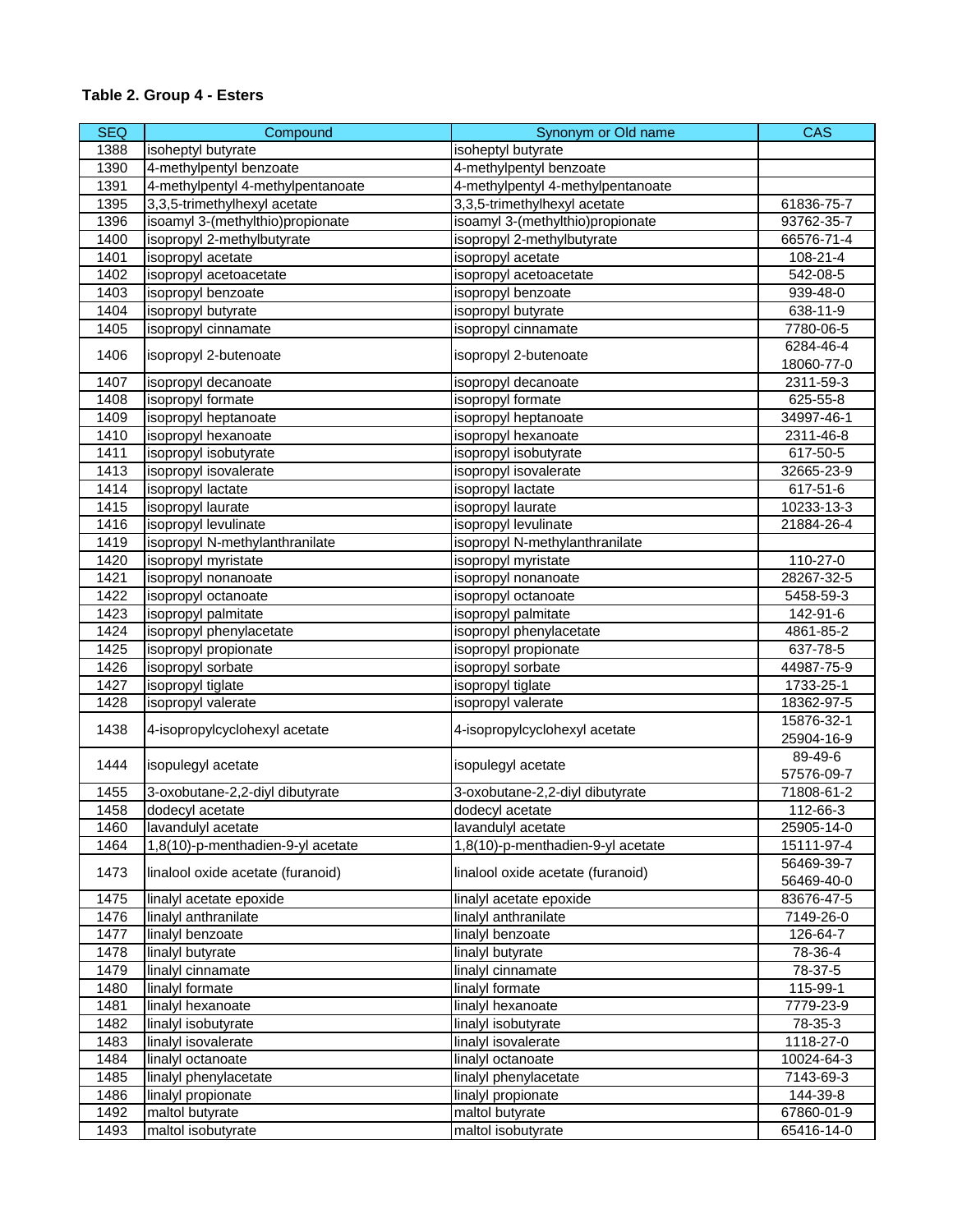| <b>SEQ</b> | Compound                                 | Synonym or Old name                      | <b>CAS</b>    |
|------------|------------------------------------------|------------------------------------------|---------------|
| 1494       | maltol propionate                        | maltol propionate                        | 68555-63-5    |
|            |                                          |                                          | $80 - 25 - 1$ |
| 1508       | p-menthan-8-yl acetate                   | p-menthan-8-yl acetate                   | 58985-18-5    |
| 1516       | I-menthyl 2-methylbutyrate               | I-menthyl 2-methylbutyrate               | 53004-93-6    |
| 1517       | menthyl 3-hydroxybutyrate                | menthyl 3-hydroxybutyrate                | 108766-16-1   |
|            |                                          |                                          | 89-48-5       |
| 1520       | menthyl acetate                          | menthyl acetate                          | 16409-45-3    |
|            |                                          |                                          | 29066-34-0    |
| 1521       | I-menthyl butyrate                       | I-menthyl butyrate                       | 6070-14-0     |
|            |                                          |                                          | 68366-64-3    |
| 1522       | I-menthyl 2-butenoate                    | I-menthyl 2-butenoate                    |               |
| 1523       | I-menthyl ethoxyacetate                  | I-menthyl ethoxyacetate                  | 579-94-2      |
| 1524       | menthyl formate                          | menthyl formate                          | 2230-90-2     |
|            |                                          |                                          | 61949-23-3    |
| 1525       | menthyl hexanoate                        | menthyl hexanoate                        | 6070-16-2     |
| 1526       | I-menthyl isobutyrate                    | I-menthyl isobutyrate                    | 68366-65-4    |
| 1527       | menthyl isovalerate                      | menthyl isovalerate                      | 16409-46-4    |
|            |                                          |                                          | 89-47-4       |
| 1528       | I-menthyl lactate                        | I-menthyl lactate                        | 59259-38-0    |
| 1529       | I-menthyl phenylacetate                  | I-menthyl phenylacetate                  | 26171-78-8    |
| 1530       | I-menthyl propionate                     | I-menthyl propionate                     | 4951-48-8     |
| 1531       | menthyl salicylate                       | menthyl salicylate                       | 89-46-3       |
| 1532       | I-menthyl tiglate                        | I-menthyl tiglate                        |               |
| 1533       | menthyl valerate                         | menthyl valerate                         |               |
| 1538       | 3-mercapto-3-methylbutyl formate         | 3-mercapto-3-methylbutyl formate         | 50746-10-6    |
| 1543       | 3-mercaptohexyl acetate                  | 3-mercaptohexyl acetate                  | 136954-20-6   |
| 1549       | S-methyl ethanethioate                   | S-methyl ethanethioate                   | 1534-08-3     |
| 1555       | 3-(methylthio)propyl phenylacetate       | 3-(methylthio)propyl phenylacetate       |               |
| 1556       | 3-(methylthio)propyl mercaptoacetate     | 3-(methylthio)propyl mercaptoacetate     | 852997-30-9   |
| 1569       | 2-methoxyethyl acetoacetate              | 2-methoxyethyl acetoacetate              | 22502-03-0    |
| 1577       | S-methyl 2-acetoxypropanethioate         | S-methyl 2-acetoxypropanethioate         | 74586-09-7    |
| 1578       | methyl (methylthio) acetate              | methyl (methylthio)acetate               | 16630-66-3    |
| 1579       | methyl 10-undecenoate                    | methyl 10-undecenoate                    | 111-81-9      |
| 1581       | methyl 2-(methylthio)butyrate            | methyl 2-(methylthio)butyrate            | 51534-66-8    |
| 1582       | S-methyl 2-(propionyloxy)propanethioa te | S-methyl 2-(propionyloxy)propanethioa te |               |
|            |                                          |                                          | 4493-42-9     |
| 1583       | methyl 2,4-decadienoate                  | methyl 2,4-decadienoate                  | 7328-33-8     |
|            |                                          |                                          | 53172-59-1    |
| 1584       | methyl 2-decenoate                       | methyl 2-decenoate                       | 2482-39-5     |
|            |                                          |                                          | 7367-85-3     |
| 1585       | methyl 2-ethylbutyrate                   | methyl 2-ethylbutyrate                   | 816-11-5      |
| 1586       | methyl 2-furoate                         | methyl 2-furoate                         | 611-13-2      |
| 1587       | methyl 2-hexenoate                       | methyl 2-hexenoate                       | 2396-77-2     |
| 1588       | methyl 2-hydroxy-4-methylpentanoate      | methyl 2-hydroxy-4-methylpentanoate      | 40348-72-9    |
| 1589       | methyl 2-methoxybenzoate                 | methyl 2-methoxybenzoate                 | 606-45-1      |
| 1591       | methyl 2-methylbutyrate                  | methyl 2-methylbutyrate                  | 868-57-5      |
| 1592       | methyl 2-methylpentanoate                | methyl 2-methylpentanoate                | 2177-77-7     |
| 1593       | methyl 2-octenoate                       | methyl 2-octenoate                       | 2396-85-2     |
| 1594       | methyl pyruvate                          | methyl pyruvate                          | 600-22-6      |
| 1596       | S-methyl 2-thiofuroate                   | S-methyl 2-thiofuroate                   | 13679-61-3    |
| 1597       | methyl 3-(furfurylthio)propionate        | methyl 3-(furfurylthio)propionate        | 94278-26-9    |
| 1598       | methyl 3-(methylthio)propionate          | methyl 3-(methylthio)propionate          | 13532-18-8    |
| 1599       | methyl 3-acetoxy-2-methylbutyrate        | methyl 3-acetoxy-2-methylbutyrate        | 139564-42-4   |
| 1600       | methyl 3-acetoxybutyrate                 | methyl 3-acetoxybutyrate                 | 89422-42-4    |
| 1601       | methyl 3-acetoxyhexanoate                | methyl 3-acetoxyhexanoate                | 21188-60-3    |
|            |                                          |                                          | 77118-93-5    |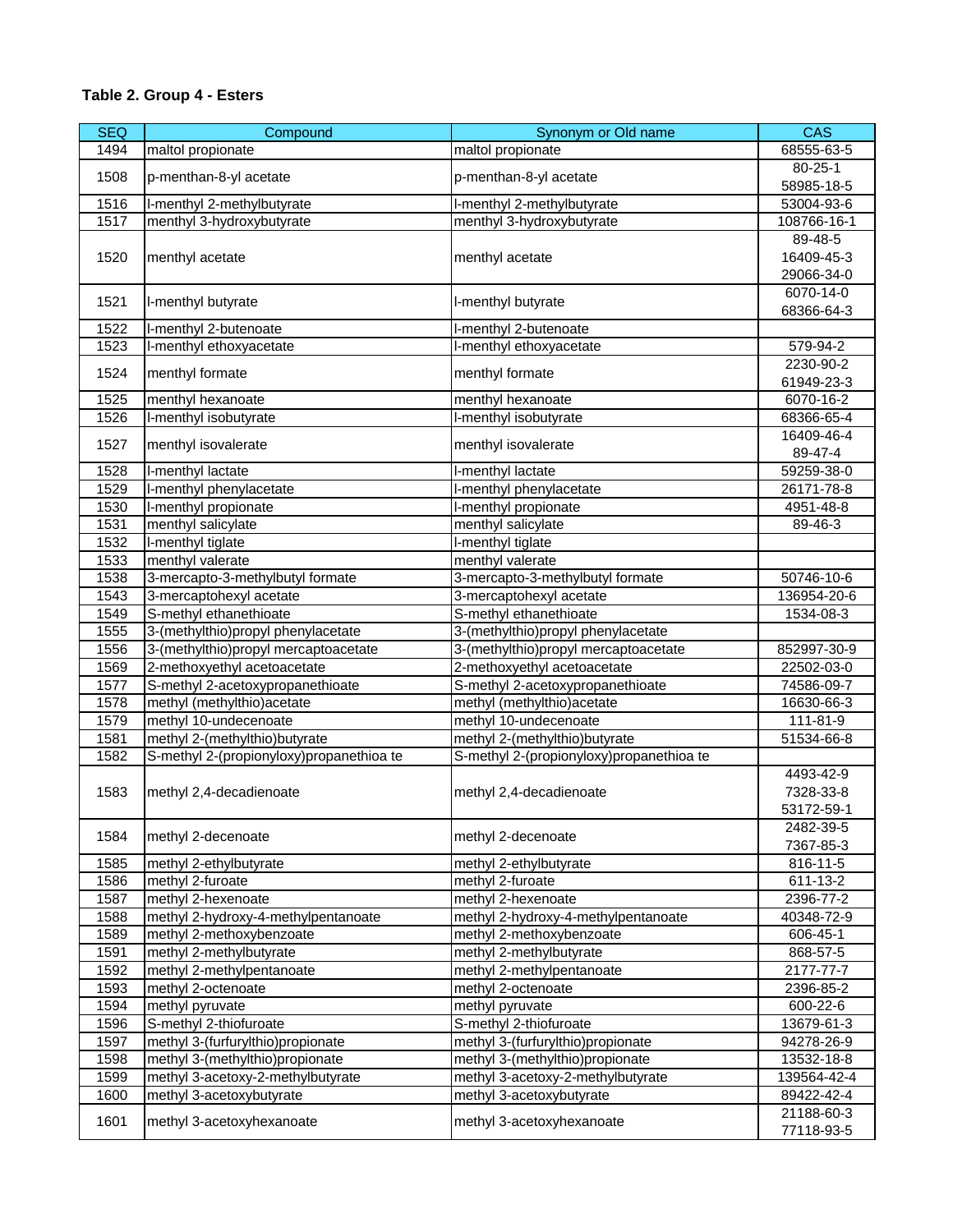| <b>SEQ</b> | Compound                                | Synonym or Old name                             | <b>CAS</b>               |
|------------|-----------------------------------------|-------------------------------------------------|--------------------------|
| 1602       | methyl 3-acetoxyoctanoate               | methyl 3-acetoxyoctanoate                       | 35234-21-0               |
|            |                                         |                                                 | 2396-78-3                |
| 1603       | methyl 3-hexenoate                      | methyl 3-hexenoate                              | 13894-61-6               |
| 1604       | methyl 3-hydroxybutyrate                | methyl 3-hydroxybutyrate                        | 1487-49-6                |
| 1605       | methyl 3-hydroxyhexanoate               | methyl 3-hydroxyhexanoate                       | 21188-58-9               |
| 1606       | methyl 3-mercapto-2-methylpropionate    | methyl 3-mercapto-2-methylpropionate            | 4131-76-4                |
| 1607       | methyl beta-methyl-beta-phenylglycidate | methyl beta-methyl-beta-phenylglycidate         |                          |
| 1608       | methyl 3-nonenoate                      | methyl 3-nonenoate                              | 13481-87-3               |
| 1609       | methyl 3-octenoate                      | methyl 3-octenoate                              | 35234-16-3<br>74023-04-4 |
| 1610       | methyl 3-oxohexanoate                   | methyl 3-oxohexanoate                           | 30414-54-1               |
| 1611       | methyl 3-phenylpropionate               | methyl 3-phenylpropionate                       | 103-25-3                 |
| 1612       | methyl 4-(methylthio)butyrate           | methyl 4-(methylthio)butyrate                   | 53053-51-3               |
| 1613       | methyl 4-decenoate                      | methyl 4-decenoate                              | 7367-83-1                |
| 1615       | methyl 4-methylpentanoate               | methyl 4-methylpentanoate                       | 2412-80-8                |
| 1616       | methyl 5-acetoxydecanoate               | methyl 5-acetoxydecanoate                       |                          |
| 1617       | methyl 5-acetoxydodecanoate             | methyl 5-acetoxydodecanoate                     |                          |
| 1618       | methyl 5-acetoxyhexanoate               | methyl 5-acetoxyhexanoate                       | 35234-22-1               |
| 1619       | methyl 5-formyloxydodecanoate           | methyl 5-formyloxydodecanoate                   |                          |
| 1620       | methyl 5-hydroxydecanoate               | methyl 5-hydroxydecanoate                       | 101853-47-8              |
| 1623       | methyl 5-oxododecanoate                 | methyl 5-oxododecanoate                         |                          |
| 1624       | methyl acetate                          | methyl acetate                                  | 79-20-9                  |
| 1625       | methyl acetoacetate                     | methyl acetoacetate                             | 105-45-3                 |
| 1626       | methyl acrylate                         | methyl acrylate                                 | 96-33-3                  |
| 1629       | methyl 4-methoxybenzoate                | methyl 4-methoxybenzoate                        | 121-98-2                 |
| 1631       | methyl benzoate                         | methyl benzoate                                 | 93-58-3                  |
| 1632       | methyl beta-(4-methylphenyl)glycidate   | methyl beta-(4-methylphenyl)glycidate           | 99334-18-6               |
| 1633       | methyl beta-phenylglycidate             | methyl beta-phenylglycidate                     | 37161-74-3               |
| 1634       | S-methyl butanethioate                  | S-methyl butanethioate                          | 2432-51-1                |
| 1636       | methyl butyrate                         | methyl butyrate                                 | 623-42-7                 |
| 1638       | methyl cis-4-octenoate                  | methyl cis-4-octenoate                          | 21063-71-8               |
| 1639       | methyl citronellate                     | methyl citronellate                             | 2270-60-2                |
|            |                                         |                                                 | 623-43-8                 |
| 1640       | methyl 2-butenoate                      | methyl 2-butenoate                              | 18707-60-3               |
| 1641       | methyl cyclohexylcarboxylate            | methyl cyclohexylcarboxylate                    | 4630-82-4                |
| 1642       | methyl decanoate                        | methyl decanoate                                | 110-42-9                 |
| 1643       | methyl 5-acetoxyoctanoate               | methyl 5-acetoxyoctanoate                       |                          |
| 1644       | methyl dihydrojasmonate                 | methyl (3-oxo-2-pentylcyclopentyl)acetate       | 2630-39-9<br>24851-98-7  |
| 1650       | methyl formate                          | methyl formate                                  | 107-31-3                 |
| 1653       | methyl geranate                         | methyl geranate                                 | 1189-09-9                |
| 1654       | methyl hydroxyacetate                   | methyl hydroxyacetate                           | 96-35-5                  |
| 1655       | methyl heptanoate                       | methyl heptanoate                               | 106-73-0                 |
| 1658       | methyl hexanoate                        | methyl hexanoate                                | 106-70-7                 |
| 1664       | methyl isobutyrate                      | methyl isobutyrate                              | 547-63-7                 |
| 1666       | 6-methyl-2-heptyl acetate               | 6-methyl-2-heptyl acetate                       | 67952-57-2               |
| 1668       | methyl isovalerate                      | methyl isovalerate                              | 556-24-1                 |
|            |                                         |                                                 | 1211-29-6                |
| 1669       | methyl jasmonate                        | methyl [3-oxo-2-(2-pentenyl)cyclopentyl]acetate | 39924-52-2<br>42536-97-0 |
| 1670       | methyl lactate                          | methyl lactate                                  | 547-64-8                 |
| 1671       | methyl laurate                          | methyl laurate                                  | 111-82-0                 |
| 1672       | methyl levulinate                       | methyl levulinate                               | 624-45-3                 |
| 1673       | methyl linoleate oxide                  | methyl linoleate oxide                          | 90459-45-3               |
| 1674       | methyl linoleate                        | methyl linoleate                                | 112-63-0                 |
| 1675       | methyl linolenate                       | methyl linolenate                               | 301-00-8                 |
|            |                                         |                                                 |                          |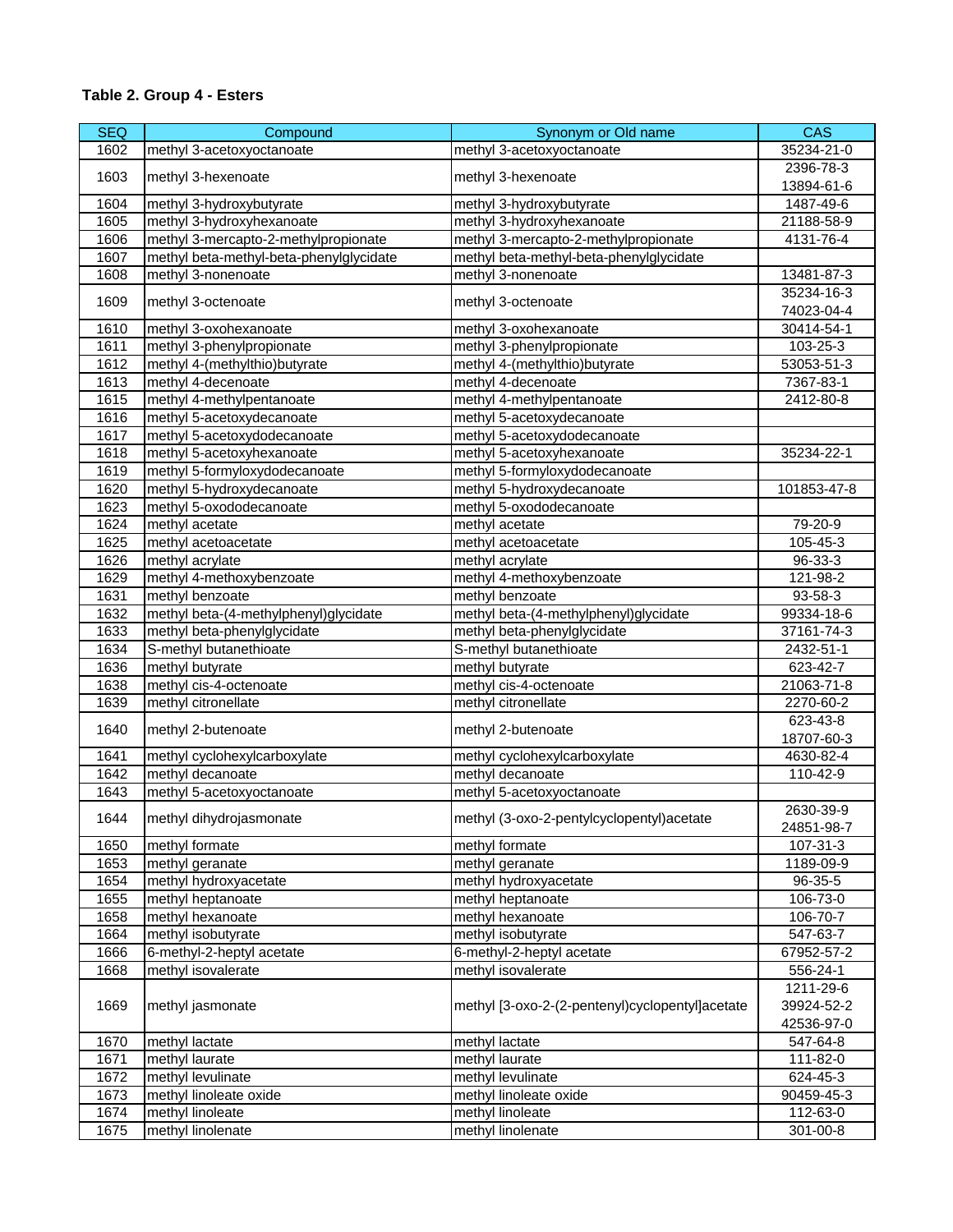| <b>SEQ</b> | Compound                                      | Synonym or Old name                           | <b>CAS</b>               |
|------------|-----------------------------------------------|-----------------------------------------------|--------------------------|
| 1677       | methyl methacrylate                           | methyl methacrylate                           | 80-62-6                  |
| 1678       | S-methyl methanethiosulfonate                 | methyl methanethiosulfonate                   | 2949-92-0                |
|            | methyl beta-methyl-beta-(4-                   | methyl beta-methyl-beta-(4-                   |                          |
| 1679       | methylphenyl)glycidate                        | methylphenyl)glycidate                        |                          |
| 1680       | methyl myristate                              | methyl myristate                              | 124-10-7                 |
| 1681       | methyl N,N-dimethylanthranilate               | methyl N,N-dimethylanthranilate               | 10072-05-6               |
| 1682       | methyl N-acetylanthranilate                   | methyl N-acetylanthranilate                   | 2719-08-6                |
| 1685       | methyl N-ethylanthranilate                    | methyl N-ethylanthranilate                    | 17318-49-9               |
| 1686       | methyl N-formylanthranilate                   | methyl N-formylanthranilate                   | 41270-80-8               |
| 1687       | methyl nicotinate                             | methyl nicotinate                             | 93-60-7                  |
| 1688       | methyl nonanoate                              | methyl nonanoate                              | 1731-84-6                |
| 1690       | methyl 2-nonenoate                            | methyl 2-nonenoate                            | 111-79-5                 |
| 1691       | methyl N-phenylacetylanthranilate             | methyl N-phenylacetylanthranilate             |                          |
| 1692       | methyl octanoate                              | methyl octanoate                              | $111 - 11 - 5$           |
| 1693       | methyl 2-nonynoate                            | methyl 2-nonynoate                            | 111-80-8                 |
| 1696       | methyl oleate                                 | methyl oleate                                 | 112-62-9                 |
| 1698       | methyl palmitate                              | methyl palmitate                              | 112-39-0                 |
| 1699       | methyl pentadecanoate                         | methyl pentadecanoate                         | 7132-64-1                |
| 1702       | methyl phenylacetate                          | methyl phenylacetate                          | $101 - 41 - 7$           |
| 1704       | methyl pivalate                               | methyl pivalate                               | 598-98-1                 |
| 1705       | methyl 4-methylbenzoate                       | methyl 4-methylbenzoate                       | 99-75-2                  |
| 1706       | methyl propionate                             | methyl propionate                             | 554-12-1                 |
| 1707       | methyl N-propionylanthranilate                | methyl N-propionylanthranilate                | 25628-84-6               |
| 1712       | methyl 4-tert-butylphenylacetate              | methyl 4-tert-butylphenylacetate              | 3549-23-3                |
| 1714       | methyl sorbate                                | methyl sorbate                                | 689-89-4                 |
| 1715       | methyl stearate                               | methyl stearate                               | 112-61-8                 |
| 1716       | methyl 2-mercaptoacetate                      | methyl 2-mercaptoacetate                      | 2365-48-2                |
| 1717       | S-methyl hexanethioate                        | S-methyl hexanethioate                        | 2432-77-1                |
| 1718       | S-methyl isobutanethioate                     | S-methyl isobutanethioate                     | 42075-42-3               |
| 1719       | S-methyl 3-methylbutanethioate                | S-methyl 3-methylbutanethioate                | 23747-45-7               |
| 1720       | methyl tiglate                                | methyl tiglate                                | 6622-76-0                |
| 1721       | methyl trans-2-octenoate                      | methyl trans-2-octenoate                      | 7367-81-9                |
| 1722       | methyl tridecanoate                           | methyl tridecanoate                           | 1731-88-0                |
| 1723       | methyl undecanoate                            | methyl undecanoate                            | 1731-86-8                |
| 1725       | methyl 9-undecenoate                          | methyl 9-undecenoate                          | 5760-50-9                |
| 1726       | methyl valerate                               | methyl valerate                               | 624-24-8                 |
| 1728       | methyl vanillate                              | methyl vanillate                              | 3943-74-6                |
| 1731       | 2-methyl-2-butenyl acetate                    | 2-methyl-2-butenyl acetate                    | 19248-94-3<br>33425-30-8 |
| 1732       | 3-methyl-2-butyl butyrate                     | 3-methyl-2-butyl butyrate                     |                          |
| 1764       | 3-methyl-3-butenyl acetate                    | 3-methyl-3-butenyl acetate                    | 5205-07-2                |
| 1765       | 3-methyl-3-butenyl butyrate                   | 3-methyl-3-butenyl butyrate                   |                          |
| 1766       | 5-methyl-3- butyltetrahydropyran-4-yl acetate | 5-methyl-3- butyltetrahydropyran-4-yl acetate | 38285-49-3               |
| 1789       | 2-methyl-2-propenyl 2-methylpentanoate        | 2-methyl-2-propenyl 2-methylpentanoate        |                          |
| 1790       | 2-methyl-2-propenyl butyrate                  | 2-methyl-2-propenyl butyrate                  | 7149-29-3                |
| 1791       | 2-methyl-2-propenyl hexanoate                 | 2-methyl-2-propenyl hexanoate                 |                          |
| 1792       | 2-methyl-2-propenyl isobutyrate               | 2-methyl-2-propenyl isobutyrate               | 816-73-9                 |
| 1793       | 2-methyl-2-propenyl propionate                | 2-methyl-2-propenyl propionate                | 20720-12-1               |
| 1797       | 2-methylbenzyl acetate                        | 2-methylbenzyl acetate                        | 17373-93-2               |
| 1798       | 4-methylbenzyl acetate                        | 4-methylbenzyl acetate                        | 2216-45-7                |
| 1800       | 4-methylbenzyl butyrate                       | 4-methylbenzyl butyrate                       |                          |
| 1807       | 2-methylbutyl 2-methylbutyrate                | 2-methylbutyl 2-methylbutyrate                | 2445-78-5                |
| 1808       | 2-methylbutyl acetate                         | 2-methylbutyl acetate                         | 624-41-9                 |
| 1809       | 2-methylbutyl benzoate                        | 2-methylbutyl benzoate                        | 52513-03-8               |
| 1810       | 2-methylbutyl butyrate                        | 2-methylbutyl butyrate                        | 51115-64-1               |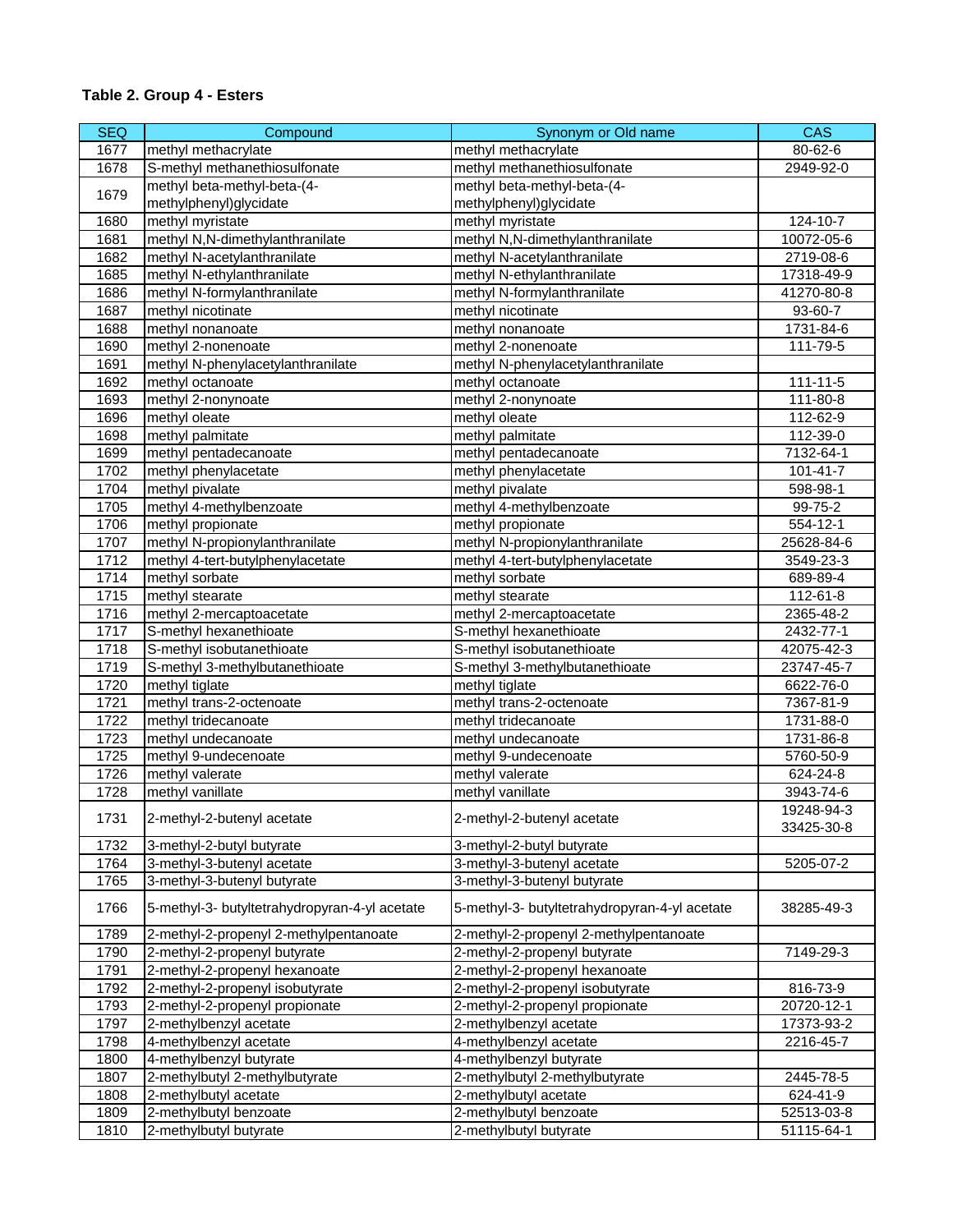| <b>SEQ</b> | Compound                           | Synonym or Old name               | <b>CAS</b>  |
|------------|------------------------------------|-----------------------------------|-------------|
| 1811       | 2-methylbutyl cinnamate            | 2-methylbutyl cinnamate           | 4654-29-9   |
| 1812       | 2-methylbutyl formate              | 2-methylbutyl formate             | 35073-27-9  |
| 1813       | 2-methylbutyl heptanoate           | 2-methylbutyl heptanoate          | 55195-33-0  |
| 1814       | 2-methylbutyl hexanoate            | 2-methylbutyl hexanoate           | 2601-13-0   |
| 1815       | 2-methylbutyl isobutyrate          | 2-methylbutyl isobutyrate         | 2445-69-4   |
| 1816       | 2-methylbutyl isovalerate          | 2-methylbutyl isovalerate         | 2445-77-4   |
| 1817       | 2-methylbutyl lactate              | 2-methylbutyl lactate             | 638-33-5    |
| 1818       | 2-methylbutyl phenylacetate        | 2-methylbutyl phenylacetate       | 61889-11-0  |
| 1819       | 2-methylbutyl propionate           | 2-methylbutyl propionate          | 2438-20-2   |
| 1820       | 2-methylbutyl salicylate           | 2-methylbutyl salicylate          | 51115-63-0  |
| 1821       | 2-methylbutyl valerate             | 2-methylbutyl valerate            | 55590-83-5  |
| 1828       | 3-methylcyclohexyl acetate         | 3-methylcyclohexyl acetate        |             |
| 1842       | methyl 2-octynoate                 | methyl 2-octynoate                | 111-12-6    |
| 1846       | 5-methylhexyl acetate              | 5-methylhexyl acetate             |             |
| 1857       | 2-methylpentyl 2-methylpentanoate  | 2-methylpentyl 2-methylpentanoate | 90397-38-9  |
| 1858       | 2-methylpentyl butyrate            | 2-methylpentyl butyrate           |             |
| 1859       | 4-methylpentyl isovalerate         | 4-methylpentyl isovalerate        | 850309-45-4 |
| 1871       | 2-(methylthio) ethyl acetate       | 2-(methylthio)ethyl acetate       | 5862-47-5   |
| 1881       | 3-(methylthio)hexyl acetate        | 3-(methylthio)hexyl acetate       | 51755-85-2  |
| 1889       | 3-(methylthio)propyl acetate       | 3-(methylthio)propyl acetate      | 16630-55-0  |
| 1890       | 3-(methylthio)propyl butyrate      | 3-(methylthio)propyl butyrate     | 16630-60-7  |
| 1901       | mono-menthyl succinate             | mono-menthyl succinate            | 77341-67-4  |
| 1905       | myrcenyl acetate                   | myrcenyl acetate                  | 1118-39-4   |
| 1906       | myrcenyl propionate                | myrcenyl propionate               |             |
| 1910       | myrtenyl acetate                   | myrtenyl acetate                  | 1079-01-2   |
| 1911       | myrtenyl formate                   | myrtenyl formate                  | 72928-52-0  |
| 1918       | neodihydrocarvyl acetate           | neodihydrocarvyl acetate          | 56422-50-5  |
| 1921       | neomenthyl acetate                 | neomenthyl acetate                | 2230-87-7   |
|            |                                    |                                   | 2306-78-7   |
| 1928       | nerolidyl acetate                  | nerolidyl acetate                 | 56001-43-5  |
| 1929       | nerolidyl isobutyrate              | nerolidyl isobutyrate             | 2639-68-1   |
| 1930       | neryl acetate                      | neryl acetate                     | 141-12-8    |
| 1931       | neryl butyrate                     | neryl butyrate                    | 999-40-6    |
| 1932       | neryl 2-butenoate                  | neryl 2-butenoate                 | 71648-17-4  |
| 1933       | neryl formate                      | neryl formate                     | 2142-94-1   |
| 1934       | neryl isobutyrate                  | neryl isobutyrate                 | 2345-24-6   |
| 1935       | neryl isovalerate                  | neryl isovalerate                 | 3915-83-1   |
| 1936       | neryl phenylacetate                | neryl phenylacetate               | 10522-32-4  |
| 1937       | neryl propionate                   | neryl propionate                  | 105-91-9    |
| 1938       | neryl tiglate                      | neryl tiglate                     | 93981-55-6  |
| 1951       | trans, cis-2, 6-nonadienyl acetate | trans, cis-2,6-nonadienyl acetate | 68555-65-7  |
| 1958       | 1,3-nonanediol acetate             | 1,3-nonanediol acetate            | 1322-17-4   |
| 1979       | cis-6-nonenyl acetate              | cis-6-nonenyl acetate             | 76238-22-7  |
| 1980       | 6-nonenyl butyrate                 | 6-nonenyl butyrate                |             |
| 1981       | 6-nonenyl isovalerate              | 6-nonenyl isovalerate             |             |
| 1982       | 6-nonenyl propionate               | 6-nonenyl propionate              |             |
| 1983       | nonyl acetate                      | nonyl acetate                     | 143-13-5    |
| 1984       | nonyl butyrate                     | nonyl butyrate                    | 2639-64-7   |
| 1985       | nonyl formate                      | nonyl formate                     | 94247-15-1  |
| 1986       | nonyl hexanoate                    | nonyl hexanoate                   |             |
| 1987       | nonyl isobutyrate                  | nonyl isobutyrate                 |             |
| 1988       | nonyl isovalerate                  | nonyl isovalerate                 | 7786-47-2   |
| 1989       | nonyl octanoate                    | nonyl octanoate                   | 7786-48-3   |
| 1990       | nonyl pivalate                     | nonyl pivalate                    |             |
| 1991       | nonyl propionate                   | nonyl propionate                  | 53184-67-1  |
| 1993       | nopyl acetate                      | nopyl acetate                     | 128-51-8    |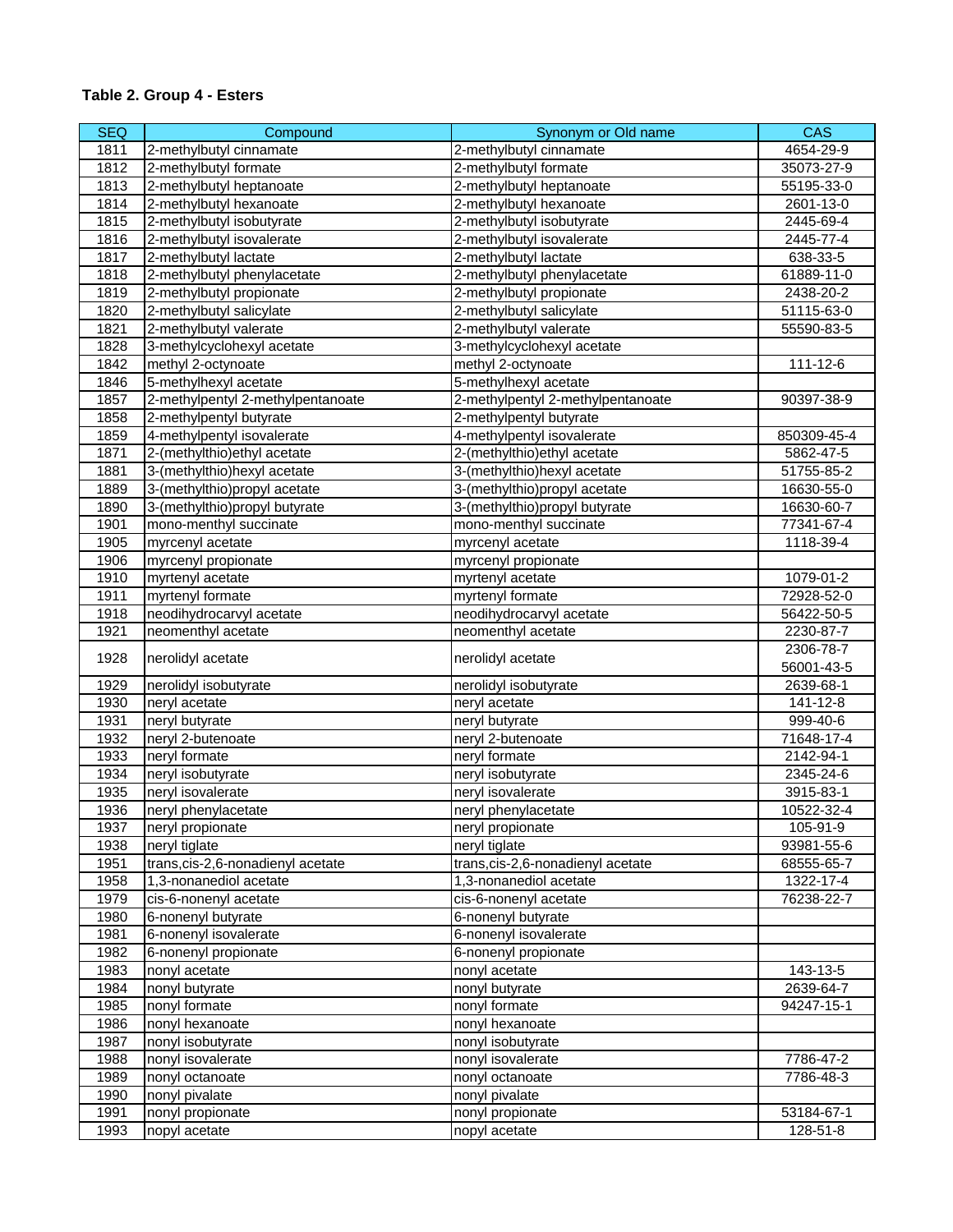| <b>SEQ</b> | Compound                            | Synonym or Old name                  | <b>CAS</b> |
|------------|-------------------------------------|--------------------------------------|------------|
| 2001       | octadecyl acetate                   | octadecyl acetate                    | 822-23-1   |
| 2008       | trans, trans-3,5-octadienyl acetate | trans, trans-3, 5-octadienyl acetate | 85722-81-2 |
| 2026       | 1-octen-3-yl acetate                | 1-octen-3-yl acetate                 | 2442-10-6  |
| 2027       | 1-octen-3-yl butyrate               | 1-octen-3-yl butyrate                | 16491-54-6 |
| 2028       | 1-octen-3-yl isobutyrate            | 1-octen-3-yl isobutyrate             | 93940-61-5 |
| 2040       | trans-2-octenyl butyrate            | trans-2-octenyl butyrate             | 84642-60-4 |
| 2041       | octyl 2-furoate                     | octyl 2-furoate                      | 39251-88-2 |
| 2042       | octyl 2-methylbutyrate              | octyl 2-methylbutyrate               | 29811-50-5 |
| 2043       | 3-octyl 2-methylbutyrate            | 3-octyl 2-methylbutyrate             |            |
| 2044       | 2-octyl acetate                     | 2-octyl acetate                      | 2051-50-5  |
| 2045       | 3-octyl acetate                     | 3-octyl acetate                      | 4864-61-3  |
| 2046       | octyl acetate                       | octyl acetate                        | 112-14-1   |
| 2047       | octyl acetoacetate                  | octyl acetoacetate                   | 16436-00-3 |
| 2048       | octyl butyrate                      | octyl butyrate                       | 110-39-4   |
| 2049       | 3-octyl butyrate                    | 3-octyl butyrate                     | 20286-45-7 |
| 2050       | octyl 2-butenoate                   | octyl 2-butenoate                    | 22874-79-9 |
| 2051       | octyl decanoate                     | octyl decanoate                      | 2306-92-5  |
| 2052       | octyl formate                       | octyl formate                        | 112-32-3   |
| 2053       | 3-octyl formate                     | 3-octyl formate                      | 84434-65-1 |
| 2054       | octyl heptanoate                    | octyl heptanoate                     | 5132-75-2  |
| 2055       | octyl hexanoate                     | octyl hexanoate                      | 4887-30-3  |
| 2056       | octyl isobutyrate                   | octyl isobutyrate                    | 109-15-9   |
| 2057       | octyl isovalerate                   | octyl isovalerate                    | 7786-58-5  |
| 2059       | octyl nonanoate                     | octyl nonanoate                      | 5303-26-4  |
| 2060       | octyl octanoate                     | octyl octanoate                      | 2306-88-9  |
| 2061       | octyl phenylacetate                 | octyl phenylacetate                  | 122-45-2   |
| 2062       | octyl pivalate                      | octyl pivalate                       | 27751-88-8 |
| 2063       | octyl propionate                    | octyl propionate                     | 142-60-9   |
| 2067       | cis-9-octadecenyl acetate           | cis-9-octadecenyl acetate            | 693-80-1   |
| 2068       | acetoin butyrate                    | acetoin butyrate                     | 84642-61-5 |
| 2072       | 2-oxopropyl acetate                 | 2-oxopropyl acetate                  | 592-20-1   |
| 2088       | 2-pentyl acetate                    | 2-pentyl acetate                     | 626-38-0   |
| 2089       | 2-pentyl butyrate                   | 2-pentyl butyrate                    | 60415-61-4 |
| 2097       | perillyl acetate                    | perillyl acetate                     | 15111-96-3 |
| 2099       | phenethyl 2-ethylhexanoate          | phenethyl 2-ethylhexanoate           | 93776-92-2 |
| 2100       | phenethyl 2-furoate                 | phenethyl 2-furoate                  | 7149-32-8  |
| 2101       | phenethyl 2-methylbutyrate          | phenethyl 2-methylbutyrate           | 24817-51-4 |
| 2104       | phenethyl anthranilate              | phenethyl anthranilate               | 133-18-6   |
| 2105       | phenethyl benzoate                  | phenethyl benzoate                   | 94-47-3    |
| 2106       | phenethyl butyrate                  | phenethyl butyrate                   | 103-52-6   |
| 2107       | phenethyl cinnamate                 | phenethyl cinnamate                  | 103-53-7   |
| 2108       | phenethyl 2-butenoate               | phenethyl 2-butenoate                | 68141-20-8 |
| 2109       | phenethyl decanoate                 | phenethyl decanoate                  | 61810-55-7 |
| 2110       | phenethyl formate                   | phenethyl formate                    | 104-62-1   |
| 2111       | phenethyl heptanoate                | phenethyl heptanoate                 | 5454-11-5  |
| 2112       | phenethyl hexanoate                 | phenethyl hexanoate                  | 6290-37-5  |
| 2113       | phenethyl isobutyrate               | phenethyl isobutyrate                | 103-48-0   |
| 2115       | phenethyl isovalerate               | phenethyl isovalerate                | 140-26-1   |
| 2116       | phenethyl lactate                   | phenethyl lactate                    | 10138-63-3 |
| 2118       | phenethyl nonanoate                 | phenethyl nonanoate                  | 57943-67-6 |
| 2119       | phenethyl octanoate                 | phenethyl octanoate                  | 5457-70-5  |
| 2120       | phenethyl phenylacetate             | phenethyl phenylacetate              | 102-20-5   |
| 2121       | phenethyl pivalate                  | phenethyl pivalate                   | 67662-96-8 |
| 2122       | phenethyl propionate                | phenethyl propionate                 | 122-70-3   |
| 2123       | phenethyl salicylate                | phenethyl salicylate                 | 87-22-9    |
| 2124       | phenethyl 3-methyl-2-butenoate      | phenethyl 3-methyl-2-butenoate       | 42078-65-9 |
|            |                                     |                                      |            |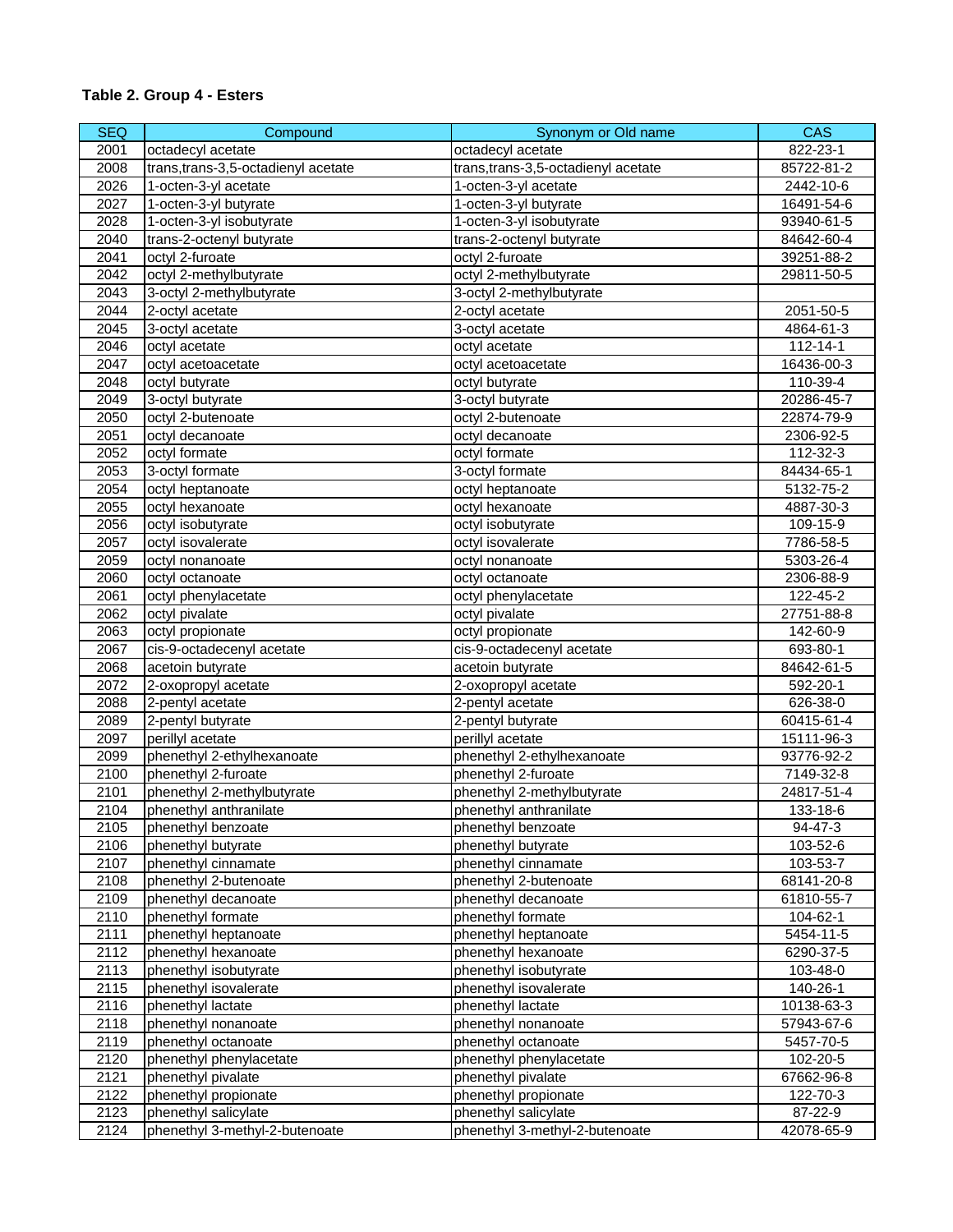| <b>SEQ</b>   | Compound                                | Synonym or Old name                     | <b>CAS</b>  |
|--------------|-----------------------------------------|-----------------------------------------|-------------|
| 2125         | phenethyl tiglate                       | phenethyl tiglate                       | 55719-85-2  |
| 2126         | phenethyl valerate                      | phenethyl valerate                      | 7460-74-4   |
| 2130         | 2-phenoxyethyl acetate                  | 2-phenoxyethyl acetate                  | 6192-44-5   |
| 2131         | 2-phenoxyethyl butyrate                 | 2-phenoxyethyl butyrate                 | 23511-70-8  |
| 2132         | 2-phenoxyethyl isobutyrate              | 2-phenoxyethyl isobutyrate              | 103-60-6    |
| 2133         | 2-phenoxyethyl propionate               | 2-phenoxyethyl propionate               | 23495-12-7  |
| 2134         | phenyl acetate                          | phenyl acetate                          | 122-79-2    |
| 2135         | phenyl butyrate                         | phenyl butyrate                         | 4346-18-3   |
| 2138         | phenyl isobutyrate                      | phenyl isobutyrate                      | 20279-29-2  |
| 2139         | phenyl propionate                       | phenyl propionate                       | 637-27-4    |
| 2140         | phenyl salicylate                       | phenyl salicylate                       | 118-55-8    |
| 2155         | 2-phenylphenyl acetate                  | 2-phenylphenyl acetate                  | 3271-80-5   |
| 2160         | 3-phenylpropyl acetate                  | 3-phenylpropyl acetate                  | 122-72-5    |
| 2161         | 3-phenylpropyl benzoate                 | 3-phenylpropyl benzoate                 | 60045-26-3  |
| 2162         | 3-phenylpropyl butyrate                 | 3-phenylpropyl butyrate                 | 7402-29-1   |
| 2163         | 3-phenylpropyl cinnamate                | 3-phenylpropyl cinnamate                | 122-68-9    |
| 2164         | phenylpropyl decanoate                  | phenylpropyl decanoate                  |             |
| 2165         | 3-phenylpropyl formate                  | 3-phenylpropyl formate                  | 104-64-3    |
| 2166         | 3-phenylpropyl hexanoate                | 3-phenylpropyl hexanoate                | 6281-40-9   |
| 2167         | 2-phenylpropyl isobutyrate              | 2-phenylpropyl isobutyrate              | 65813-53-8  |
| 2168         |                                         |                                         | 103-58-2    |
|              | 3-phenylpropyl isobutyrate              | 3-phenylpropyl isobutyrate              |             |
| 2169<br>2170 | 3-phenylpropyl isovalerate              | 3-phenylpropyl isovalerate              | 5452-07-3   |
|              | 3-phenylpropyl propionate               | 3-phenylpropyl propionate               | 122-74-7    |
| 2171         | 3-phenylpropyl salicylate               | 3-phenylpropyl salicylate               | 24781-13-3  |
| 2172         | 3-phenylpropyl valerate                 | 3-phenylpropyl valerate                 | 5451-88-7   |
| 2174         | phytyl acetate                          | phytyl acetate                          | 10236-16-5  |
| 2175         | pinocarvyl isobutyrate                  | 2(10)-pinen-3-yl isobutyrate            | 929116-08-5 |
| 2186         | piperonyl acetate                       | piperonyl acetate                       | 326-61-4    |
| 2189         | piperonyl isobutyrate                   | piperonyl isobutyrate                   | 5461-08-5   |
| 2193         | 3-methyl-2-butenyl acetate              | 3-methyl-2-butenyl acetate              | 1191-16-8   |
| 2194         | 3-methyl-2-butenyl benzoate             | 3-methyl-2-butenyl benzoate             | 5205-11-8   |
| 2208         | propyl 2-(2-cyclopentenyl)-4-pentenoate | propyl 2-(2-cyclopentenyl)-4-pentenoate | 172450-04-3 |
| 2209         | propyl 2,4-decadienoate                 | propyl 2,4-decadienoate                 | 28316-62-3  |
|              |                                         |                                         | 84788-08-9  |
| 2210         | propyl 2-cyclopentenylacetate           | propyl 2-cyclopentenylacetate           |             |
| 2211         | propyl 2-furoate                        | propyl 2-furoate                        | 615-10-1    |
| 2212         | propyl 2-methylbutyrate                 | propyl 2-methylbutyrate                 | 37064-20-3  |
| 2213         | propyl acetate                          | propyl acetate                          | 109-60-4    |
| 2214         | propyl acetoacetate                     | propyl acetoacetate                     | 1779-60-8   |
| 2216         | propyl benzoate                         | propyl benzoate                         | 2315-68-6   |
| 2217         | propyl butyrate                         | propyl butyrate                         | 105-66-8    |
| 2218         | propyl cinnamate                        | propyl cinnamate                        | 7778-83-8   |
| 2219         | propyl 2-butenoate                      | propyl 2-butenoate                      | 10352-87-1  |
| 2220         | propyl cyclohexylpropionate             | propyl cyclohexylpropionate             |             |
| 2221         | propyl decanoate                        | propyl decanoate                        | 30673-60-0  |
| 2223         | propyl laurate                          | propyl laurate                          | 3681-78-5   |
| 2224         | propyl formate                          | propyl formate                          | 110-74-7    |
| 2225         | propyl heptanoate                       | propyl heptanoate                       | 7778-87-2   |
| 2226         | propyl palmitate                        | propyl palmitate                        | 2239-78-3   |
| 2227         | propyl hexanoate                        | propyl hexanoate                        | 626-77-7    |
| 2228         | propyl isobutyrate                      | propyl isobutyrate                      | 644-49-5    |
| 2229         | propyl 4-methylpentanoate               | propyl 4-methylpentanoate               | 25415-68-3  |
| 2230         | propyl isovalerate                      | propyl isovalerate                      | 557-00-6    |
| 2231         | propyl lactate                          | propyl lactate                          | 616-09-1    |
| 2232         | propyl levulinate                       | propyl levulinate                       | 645-67-0    |
| 2234         | propyl nonanoate                        | propyl nonanoate                        | 6513-03-7   |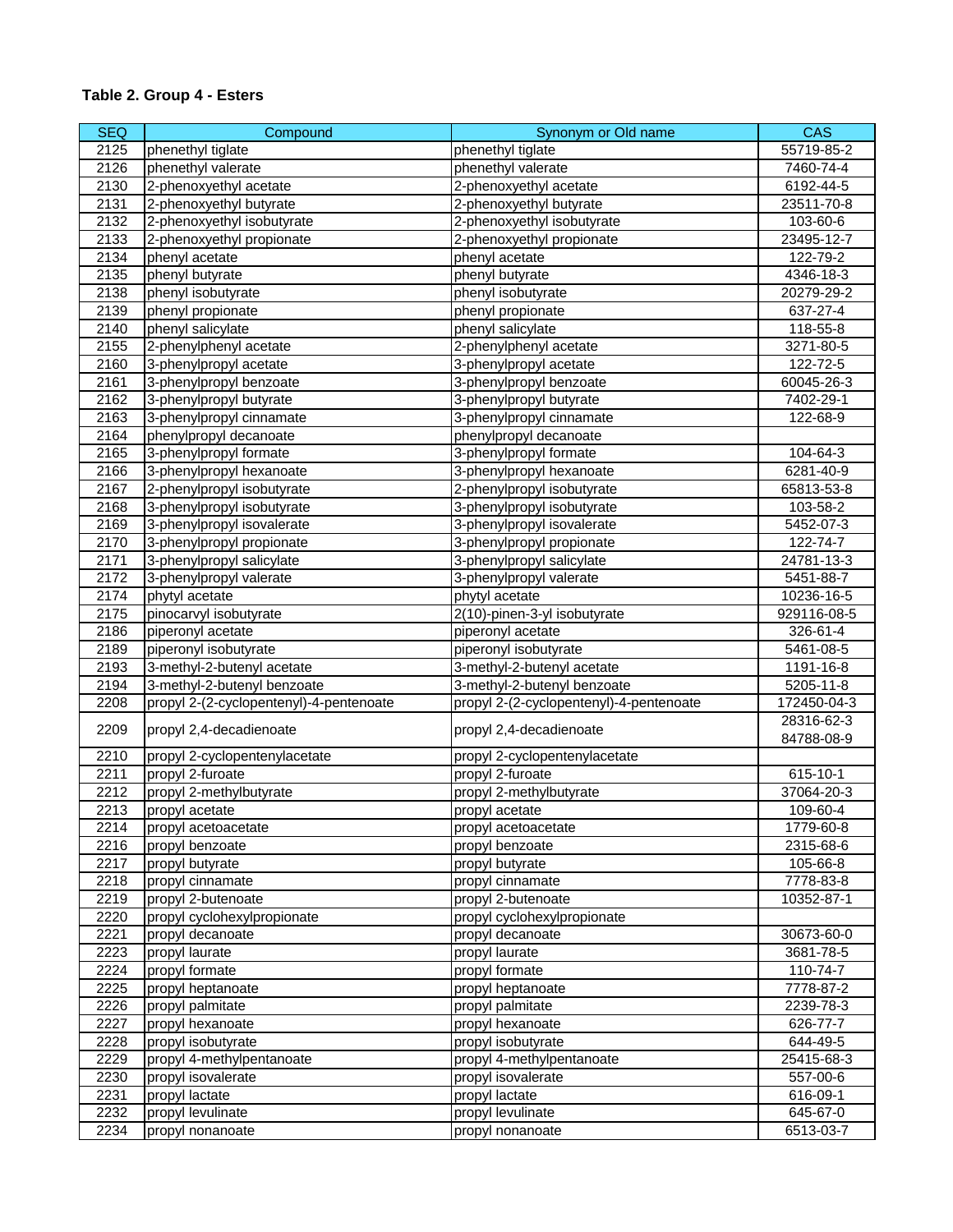| <b>SEQ</b>   | Compound                                           | Synonym or Old name                                | <b>CAS</b>                   |
|--------------|----------------------------------------------------|----------------------------------------------------|------------------------------|
| 2235         | propyl octanoate                                   | propyl octanoate                                   | 624-13-5                     |
| 2236         | propyl phenylacetate                               | propyl phenylacetate                               | 4606-15-9                    |
| 2238         | propyl pivalate                                    | propyl pivalate                                    |                              |
| 2239         | propyl propionate                                  | propyl propionate                                  | 106-36-5                     |
| 2240         | propyl pyruvate                                    | propyl pyruvate                                    | 20279-43-0                   |
| 2241         | propyl sorbate                                     | propyl sorbate                                     | 10297-72-0                   |
| 2242         | S-propyl ethanethioate                             | S-propyl ethanethioate                             | 2307-10-0                    |
| 2243         | propyl tiglate                                     | propyl tiglate                                     | 61692-83-9                   |
| 2244         | propyl valerate                                    | propyl valerate                                    | 141-06-0                     |
| 2245         | propyleneglycol diacetate                          | propyleneglycol diacetate                          | 623-84-7                     |
| 2246         | propyleneglycol dibutyrate                         | propyleneglycol dibutyrate                         | 50980-84-2                   |
| 2247         | propyleneglycol dihexanoate                        | propyleneglycol dihexanoate                        | 50343-36-7                   |
| 2248         | propyleneglycol dioctanoate                        | propyleneglycol dioctanoate                        | 7384-98-7                    |
| 2249         | propyleneglycol dipropionate                       | propyleneglycol dipropionate                       | 10108-80-2                   |
| 2250         | propyleneglycol mono and dilactate                 | propyleneglycol mono and dilactate                 |                              |
|              |                                                    |                                                    | 923593-56-0                  |
| 2251         | propyleneglycol mono-2-methylbutyrate              | propyleneglycol mono-2-methylbutyrate              | 923593-57-1                  |
| 2252         | propyleneglycol monobutyrate                       | propyleneglycol monobutyrate                       | 29592-95-8                   |
|              |                                                    |                                                    | 29592-92-5                   |
| 2253         | propyleneglycol monohexanoate                      | propyleneglycol monohexanoate                      | 39556-41-7                   |
|              |                                                    |                                                    | 170678-49-6                  |
|              |                                                    |                                                    |                              |
| 2254<br>2271 | propyleneglycol monopropionate<br>rhodinyl acetate | propyleneglycol monopropionate<br>rhodinyl acetate | 25496-75-7<br>$141 - 11 - 7$ |
|              |                                                    |                                                    |                              |
| 2272         | rhodinyl butyrate                                  | rhodinyl butyrate                                  | $141 - 15 - 1$               |
| 2273         | rhodinyl formate                                   | rhodinyl formate                                   | 141-09-3                     |
| 2274         | rhodinyl isobutyrate                               | rhodinyl isobutyrate                               | 138-23-8                     |
| 2275         | rhodinyl isovalerate                               | rhodinyl isovalerate                               | 7778-96-3                    |
| 2276         | rhodinyl phenylacetate                             | rhodinyl phenylacetate                             | 10486-14-3                   |
| 2277         | rhodinyl propionate                                | rhodinyl propionate                                | 105-89-5                     |
| 2279         | S-(2-methylphenyl) ethanethioate                   | S-(2-methylphenyl) ethanethioate                   |                              |
| 2281         | sabinene hydrate acetate                           | sabinene hydrate acetate                           |                              |
| 2286         | santalyl acetate                                   | santalyl acetate                                   | 1323-00-8                    |
| 2287         | santalyl phenylacetate                             | santalyl phenylacetate                             | 1323-75-7                    |
| 2293         | S-methyl benzenethioate                            | S-methyl benzenethioate                            | 5925-68-8                    |
| 2298         | styralyl acetate                                   | styralyl acetate                                   | 93-92-5                      |
| 2299         | styralyl butyrate                                  | styralyl butyrate                                  | 3460-44-4                    |
| 2300         | styralyl formate                                   | styralyl formate                                   | 7775-38-4                    |
| 2301         | styralyl hexanoate                                 | styralyl hexanoate                                 | 3460-45-5                    |
| 2302         | styralyl isobutyrate                               | styralyl isobutyrate                               | 7775-39-5                    |
| 2303         | styralyl isovalerate                               | styralyl isovalerate                               | 56961-73-0                   |
| 2304         | styralyl propionate                                | styralyl propionate                                | 120-45-6                     |
| 2306         | 2-(4-methyl-5-thiazolyl) ethyl acetate             | 2-(4-methyl-5-thiazolyl) ethyl acetate             | 656-53-1                     |
| 2307         | 2-(4-methyl-5-thiazolyl) ethyl butyrate            | 2-(4-methyl-5-thiazolyl) ethyl butyrate            | 94159-31-6                   |
| 2308         | 2-(4-methyl-5-thiazolyl) ethyl decanoate           | 2-(4-methyl-5-thiazolyl) ethyl decanoate           | 101426-31-7                  |
| 2309         | 2-(4-methyl-5-thiazolyl) ethyl formate             | 2-(4-methyl-5-thiazolyl) ethyl formate             | 90731-56-9                   |
| 2310         | 2-(4-methyl-5-thiazolyl) ethyl heptanoate          | 2-(4-methyl-5-thiazolyl) ethyl heptanoate          |                              |
| 2311         | 2-(4-methyl-5-thiazolyl) ethyl hexanoate           | 2-(4-methyl-5-thiazolyl) ethyl hexanoate           | 94159-32-7                   |
| 2312         | 2-(4-methyl-5-thiazolyl) ethyl isobutyrate         | 2-(4-methyl-5-thiazolyl) ethyl isobutyrate         | 324742-95-2                  |
| 2313         | 2-(4-methyl-5-thiazolyl) ethyl isovalerate         | 2-(4-methyl-5-thiazolyl) ethyl isovalerate         |                              |
| 2314         | 2-(4-methyl-5-thiazolyl)ethyl octanoate            | 2-(4-methyl-5-thiazolyl) ethyl octanoate           | 163266-17-9                  |
| 2315         | 2-(4-methyl-5-thiazolyl)ethyl propionate           | 2-(4-methyl-5-thiazolyl) ethyl propionate          | 324742-96-3                  |
| 2326         | alpha-terpinyl acetate                             | alpha-terpinyl acetate                             | 80-26-2                      |
| 2328         | terpinyl butyrate                                  | terpinyl butyrate                                  | 2153-28-8                    |
| 2329         | terpinyl cinnamate                                 | terpinyl cinnamate                                 | 10024-56-3                   |
| 2330         | alpha-terpinyl formate                             | alpha-terpinyl formate                             | 2153-26-6                    |
| 2331         | 4-terpinyl formate                                 | 4-terpinyl formate                                 |                              |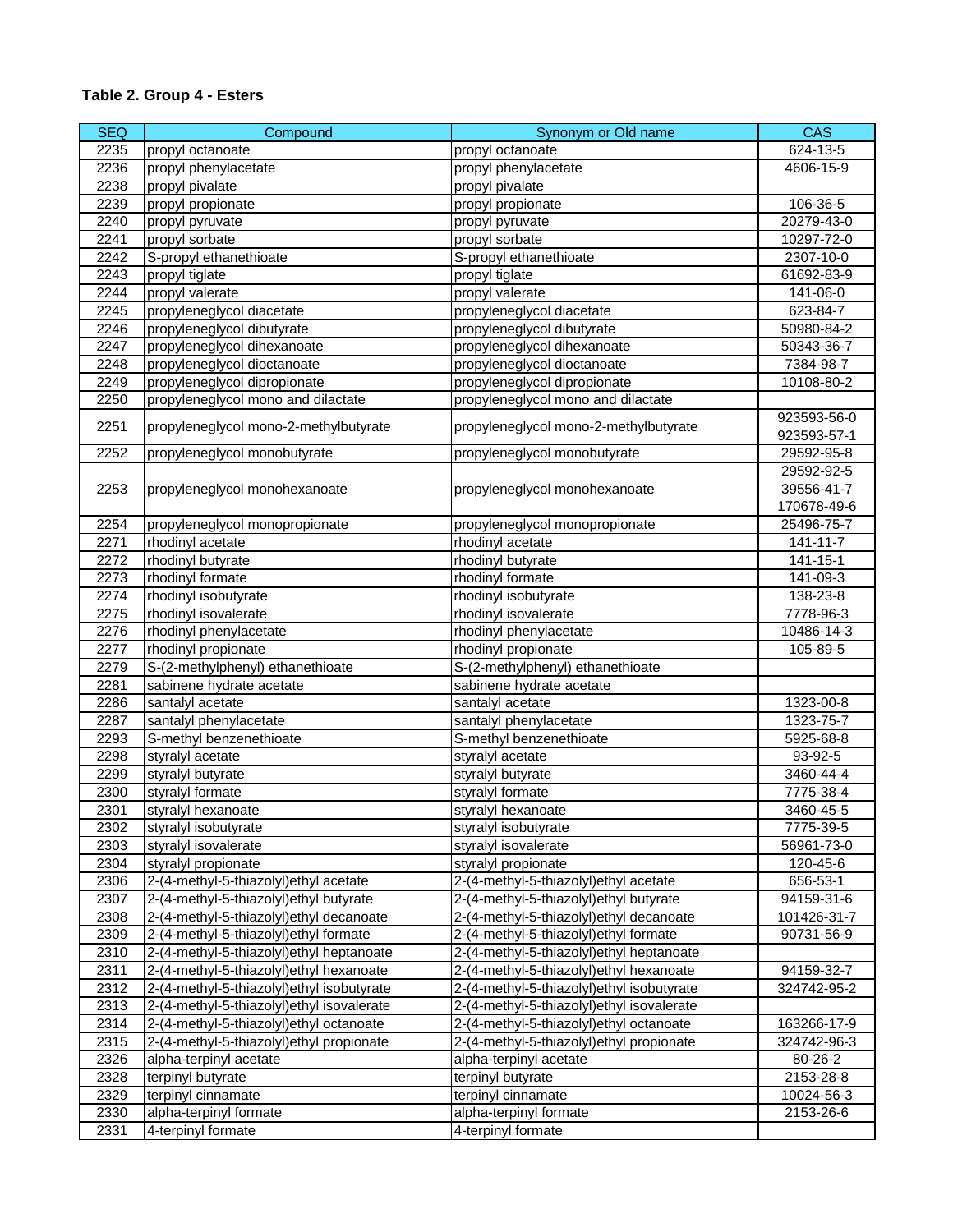| <b>SEQ</b> | Compound                                     | Synonym or Old name                          | CAS         |
|------------|----------------------------------------------|----------------------------------------------|-------------|
| 2332       | terpinyl isobutyrate                         | terpinyl isobutyrate                         | 7774-65-4   |
| 2333       | terpinyl isovalerate                         | terpinyl isovalerate                         | 1142-85-4   |
| 2335       | terpinyl propionate                          | terpinyl propionate                          | 80-27-3     |
| 2336       | tert-amyl acetate                            | tert-amyl acetate                            |             |
| 2338       | tert-butyl propionate                        | tert-butyl propionate                        | 20487-40-5  |
| 2349       | tetradecyl butyrate                          | tetradecyl butyrate                          |             |
| 2351       | tetrahydrocuminyl acetate                    | tetrahydrocuminyl acetate                    |             |
| 2352       | tetrahydrofurfuryl 2-mercaptopropionate      | tetrahydrofurfuryl 2-mercaptopropionate      | 99253-91-5  |
| 2353       | tetrahydrofurfuryl acetate                   | tetrahydrofurfuryl acetate                   | 637-64-9    |
| 2355       | tetrahydrofurfuryl butyrate                  | tetrahydrofurfuryl butyrate                  | 2217-33-6   |
| 2356       | tetrahydrofurfuryl cinnamate                 | tetrahydrofurfuryl cinnamate                 | 65505-25-1  |
| 2357       | tetrahydrofurfuryl propionate                | tetrahydrofurfuryl propionate                | 637-65-0    |
| 2358       | tetrahydrofurfuryl phenylacetate             | tetrahydrofurfuryl phenylacetate             | 5421-00-1   |
| 2360       | 3,7-dimethyloctyl acetate                    | 3,7-dimethyloctyl acetate                    | 20780-49-8  |
| 2361       | 3,7-dimethyloctyl formate                    | 3,7-dimethyloctyl formate                    | 68214-06-2  |
| 2400       | 4-methylphenyl acetate                       | 4-methylphenyl acetate                       | 140-39-6    |
| 2401       | 4-methylphenyl isovalerate                   | 4-methylphenyl isovalerate                   | 55066-56-3  |
| 2402       | 4-methylphenyl octanoate                     | 4-methylphenyl octanoate                     | 59558-23-5  |
| 2403       | tributyl citrate                             | tributyl citrate                             | 77-94-1     |
|            |                                              |                                              | 2500-83-6   |
| 2404       | hexahydro-4,7-methanoinden-(5or6)-yl acetate | hexahydro-4,7-methanoinden-(5or6)-yl acetate | 5413-60-5   |
|            | hexahydro-4,7-methanoinden-(5or6)-yl         | hexahydro-4,7-methanoinden-(5or6)-yl         | 17511-60-3  |
| 2405       | propionate                                   | propionate                                   | 67634-24-6  |
| 2415       | triethyl citrate                             | triethyl citrate                             | 77-93-0     |
| 2429       | 3,3,5-trimethylcyclohexyl acetate            | 3,3,5-trimethylcyclohexyl acetate            | 67859-96-5  |
| 2430       | 3,3,5-trimethylcyclohexyl butyrate           | 3,3,5-trimethylcyclohexyl butyrate           | 94200-12-1  |
| 2431       | 3,3,5-trimethylcyclohexyl levulinate         | 3,3,5-trimethylcyclohexyl levulinate         |             |
| 2432       | 3,3,5-trimethylcyclohexyl propionate         | 3,3,5-trimethylcyclohexyl propionate         | 94021-79-1  |
| 2433       | 3,3,5-trimethylcyclohexyl salicylate         | 3,3,5-trimethylcyclohexyl salicylate         | 118-56-9    |
| 2438       | 3,5,5-trimethylhexyl acetate                 | 3,5,5-trimethylhexyl acetate                 | 58430-94-7  |
| 2439       | 3,5,5-trimethylhexyl formate                 | 3,5,5-trimethylhexyl formate                 | 67355-38-8  |
| 2440       | 3,5,5-trimethylhexyl isovalerate             | 3,5,5-trimethylhexyl isovalerate             |             |
| 2441       | 3,5,5-trimethylhexyl propionate              | 3,5,5-trimethylhexyl propionate              | 68991-95-7  |
| 2473       | 10-undecenyl acetate                         | 10-undecenyl acetate                         | 112-19-6    |
| 2474       | 10-undecenyl butyrate                        | 10-undecenyl butyrate                        |             |
| 2475       | undecyl acetate                              | undecyl acetate                              | 1731-81-3   |
| 2476       | undecyl butyrate                             | undecyl butyrate                             | 5461-02-9   |
| 2490       | vanillin isobutyrate                         | vanillin isobutyrate                         | 20665-85-4  |
| 2501       | verbenyl acetate                             | verbenyl acetate                             | 33522-69-9  |
| 2503       | vetiveryl acetate                            | vetiveryl acetate                            | 117-98-6    |
|            |                                              |                                              | 62563-80-8  |
| 2566       | isopropylideneglyceryl 5-hydroxydecanoate    | isopropylideneglyceryl 5-hydroxydecanoate    | 172201-58-0 |
| 2567       | 1(7),8-p-menthadien-2-yl acetate             | 1(7),8-p-menthadien-2-yl acetate             | 71660-03-2  |
| 2568       | 1,6-epoxycarvyl acetate                      | 1,6-epoxycarvyl acetate                      |             |
| 2569       | 3,7-dimethyl-1,6- nonadien-3-yl acetate      | 3,7-dimethyl-1,6- nonadien-3-yl acetate      | 61931-80-4  |
| 2570       | 1,8-p-menthadien-4-yl acetate                | 1,8-p-menthadien-4-yl acetate                |             |
| 2571       | 2-methyl-1-phenyl-2-butyl acetate            | 2-methyl-1-phenyl-2-butyl acetate            |             |
| 2572       | 1-hexen-3-yl acetate                         | 1-hexen-3-yl acetate                         | 35926-04-6  |
| 2573       | 1-hexen-3-yl butyrate                        | 1-hexen-3-yl butyrate                        |             |
| 2574       | 1-hexen-3-yl hexanoate                       | 1-hexen-3-yl hexanoate                       |             |
| 2575       | 1-hexen-3-yl isobutyrate                     | 1-hexen-3-yl isobutyrate                     |             |
| 2576       | 1-hexen-3-yl propionate                      | 1-hexen-3-yl propionate                      | 358366-27-5 |
| 2577       | 2,4-hexadienyl butyrate                      | 2,4-hexadienyl butyrate                      | 16930-93-1  |
| 2578       | 2,4-hexadienyl isobutyrate                   | 2,4-hexadienyl isobutyrate                   | 16491-24-0  |
| 2579       | 2-ethylbutyl 2-cyclopentenylacetate          | 2-ethylbutyl 2-cyclopentenylacetate          | 94278-39-4  |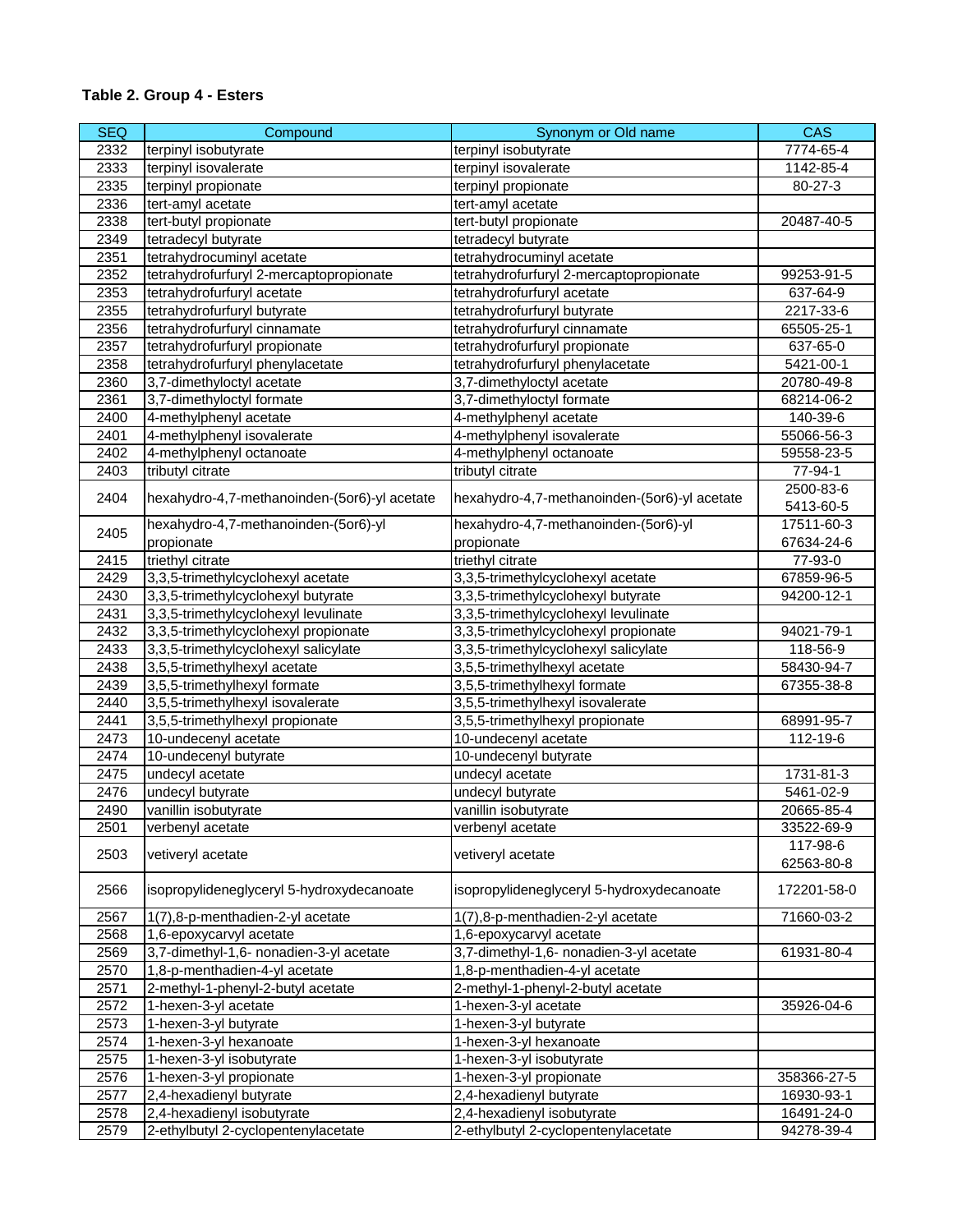| <b>SEQ</b> | Compound                                | Synonym or Old name                               | <b>CAS</b>              |
|------------|-----------------------------------------|---------------------------------------------------|-------------------------|
| 2580       | 2-ethylhexyl salicylate                 | 2-ethylhexyl salicylate                           | 118-60-5                |
| 2581       | 2-hydroxypropyl phenylacetate           | 2-hydroxypropyl phenylacetate                     | 80550-09-0              |
| 2582       | 2-hydroxypropyl valerate                | 2-hydroxypropyl valerate                          | 59569-67-4              |
| 2583       | cyclotene acetate                       | cyclotene acetate                                 | 1196-22-1               |
| 2584       | 2-pentyl benzoate                       | 2-pentyl benzoate                                 |                         |
| 2585       | 2-phenoxyethyl benzoate                 | 2-phenoxyethyl benzoate                           |                         |
| 2586       | 2-tert-butylcyclohexyl acetate          | 2-tert-butylcyclohexyl acetate                    | 88-41-5                 |
| 2587       | 3-mercaptohexyl butyrate                | 3-mercaptohexyl butyrate                          | 136954-21-7             |
| 2588       | 3-mercaptohexyl hexanoate               | 3-mercaptohexyl hexanoate                         | 136954-22-8             |
| 2589       | 5-hexenyl butyrate                      | 5-hexenyl butyrate                                | 108058-75-9             |
| 2590       | 5-hexenyl hexanoate                     | 5-hexenyl hexanoate                               | 108058-81-7             |
| 2591       | 5-hexenyl isobutyrate                   | 5-hexenyl isobutyrate                             | 155514-56-0             |
| 2592       | 5-hexenyl propionate                    | 5-hexenyl propionate                              |                         |
| 2593       | 5-methyl-2-furfuryl acetate             | 5-methyl-2-furfuryl acetate                       | 18091-24-2              |
| 2594       | 5-methylhexyl isobutyrate               | 5-methylhexyl isobutyrate                         |                         |
| 2595       | dihydroperillyl acetate                 | dihydroperillyl acetate                           |                         |
| 2596       | 8-ocimenyl acetate                      | 8-ocimenyl acetate                                | 72214-23-4              |
| 2597       | 8-p-menthen-7-yl acetate                | 8-p-menthen-7-yl acetate                          | 56345-05-2              |
| 2598       | 8-p-menthen-7-yl butyrate               | 8-p-menthen-7-yl butyrate                         |                         |
| 2599       | allyl cyclohexyloxyacetate              | allyl cyclohexyloxyacetate                        | 68901-15-5              |
| 2600       | allyl 3-(methylthio)propionate          | allyl 3-(methylthio)propionate                    |                         |
| 2601       | allyl benzoate                          | allyl benzoate                                    | 583-04-0                |
| 2602       | allyl 4-tert-butylphenylacetate         | allyl 4-tert-butylphenylacetate                   |                         |
| 2603       | alpha-campholene acetate                | alpha-campholene acetate                          | 1727-68-0<br>36789-59-0 |
| 2604       | ethyl 2-pentylacetoacetate              |                                                   | 24317-94-0              |
| 2605       | benzyl anthranilate                     | ethyl 2-pentylacetoacetate<br>benzyl anthranilate | 82185-41-9              |
| 2606       | beta-ionyl acetate                      | beta-ionyl acetate                                | 22030-19-9              |
| 2607       | butyl 2-(acetylthio)propionate          | butyl 2-(acetylthio)propionate                    |                         |
| 2608       | butyl 2-(butyrylthio)propionate         | butyl 2-(butyrylthio)propionate                   |                         |
| 2609       | butyl 2-(isobutyrylthio)propionate      | butyl 2-(isobutyrylthio)propionate                |                         |
| 2610       | butyl 2-(propionylthio)propionate       | butyl 2-(propionylthio)propionate                 |                         |
| 2611       | butyl 2-mercaptopropionate              | butyl 2-mercaptopropionate                        | 7529-07-9               |
| 2612       | butyl 2-methylpentanoate                | butyl 2-methylpentanoate                          | 6297-41-2               |
| 2613       | butyl 3-ethylheptanoate                 | butyl 3-ethylheptanoate                           |                         |
| 2614       | butyl 5-decenoate                       | butyl 5-decenoate                                 | 111044-74-7             |
| 2615       | butyl 5-octenoate                       | butyl 5-octenoate                                 | 108058-79-3             |
| 2616       | butyl 4-tert-butylphenylacetate         | butyl 4-tert-butylphenylacetate                   |                         |
| 2617       | butyl vanillate                         | butyl vanillate                                   | 5348-74-3               |
| 2618       | carvyl octanoate                        | carvyl octanoate                                  |                         |
| 2619       | cinnamyl myristate                      | cinnamyl myristate                                |                         |
| 2620       | cis-3-hexenyl 4-pentenoate              | cis-3-hexenyl 4-pentenoate                        |                         |
| 2621       | cis-3-hexenyl 4-tert-butylphenylacetate | cis-3-hexenyl 4-tert-butylphenylacetate           |                         |
| 2622       | cis-4-hexenyl acetate                   | cis-4-hexenyl acetate                             | 42125-17-7              |
| 2623       | cyclododecyl acetate                    | cyclododecyl acetate                              | 6221-92-7               |
| 2624       | cyclododecyl propionate                 | cyclododecyl propionate                           |                         |
| 2625       | cyclopentyl acetate                     | cyclopentyl acetate                               | 933-05-1                |
| 2626       | decyl 4-methylpentanoate                | decyl 4-methylpentanoate                          |                         |
| 2627       | diethyl diethylmalonate                 | diethyl diethylmalonate                           | 77-25-8                 |
| 2628       | 2,6-dimethyl-7-octen-2-yl acetate       | 2,6-dimethyl-7-octen-2-yl acetate                 | 53767-93-4              |
| 2629       | 2-methyl-1-phenyl-2-propyl hexanoate    | 2-methyl-1-phenyl-2-propyl hexanoate              | 891781-90-1             |
| 2630       | 2-methyl-1-phenyl-2-propyl valerate     | 2-methyl-1-phenyl-2-propyl valerate               |                         |
| 2631       | dodecyl formate                         | dodecyl formate                                   | 28303-42-6              |
| 2632       | ethyl 2-(acetylthio)propionate          | ethyl 2-(acetylthio)propionate                    | 129975-20-8             |
| 2633       | ethyl 2-(butyrylthio)propionate         | ethyl 2-(butyrylthio)propionate                   |                         |
| 2634       | ethyl 2-(hexanoylthio)propionate        | ethyl 2-(hexanoylthio)propionate                  |                         |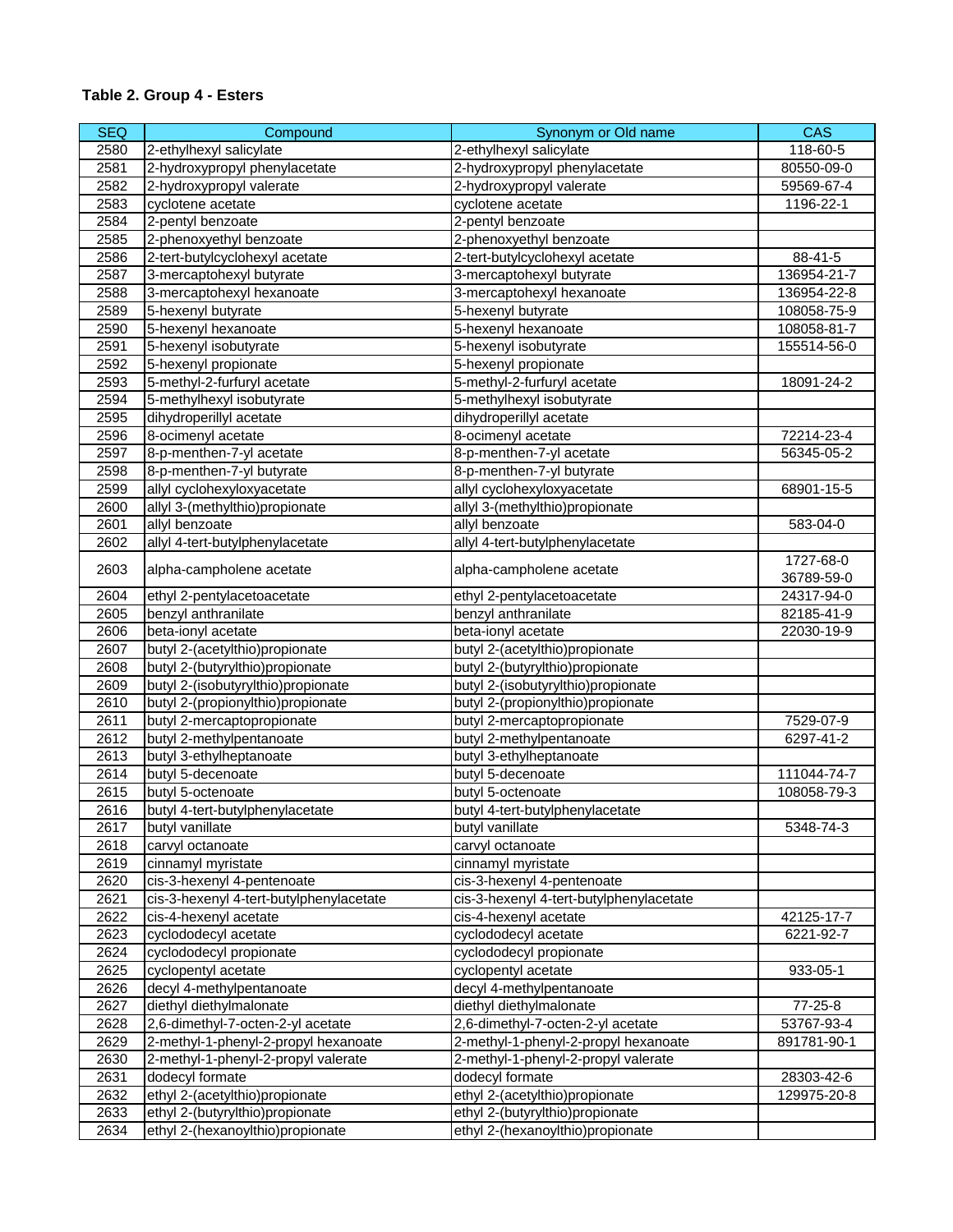| <b>SEQ</b> | Compound                                       | Synonym or Old name                            | <b>CAS</b>  |
|------------|------------------------------------------------|------------------------------------------------|-------------|
| 2635       | ethyl 2-(isobutyrylthio)propionate             | ethyl 2-(isobutyrylthio)propionate             |             |
| 2636       | ethyl 2-(propionylthio)propionate              | ethyl 2-(propionylthio)propionate              |             |
| 2637       | ethyl 2,5-dimethyl-3-oxo-4(2H)-furyl carbonate | ethyl 2,5-dimethyl-3-oxo-4(2H)-furyl carbonate | 39156-54-2  |
| 2638       | ethyl 3-ethylheptanoate                        | ethyl 3-ethylheptanoate                        |             |
| 2639       | ethyl 4-pentenoate                             | ethyl 4-pentenoate                             | 1968-40-7   |
| 2640       | ethyl acetoacetate diethyl acetal              | ethyl acetoacetate diethyl acetal              |             |
| 2641       | ethyl cis-4,7-octadienoate                     | ethyl cis-4,7-octadienoate                     | 69925-33-3  |
| 2642       | ethyl cyclohexylacetate                        | ethyl cyclohexylacetate                        | 5452-75-5   |
| 2643       | ethyl 3-(2-furyl) acrylate                     | ethyl 3-(2-furyl) acrylate                     | 623-20-1    |
| 2644       | ethyl isonicotinate                            | ethyl isonicotinate                            | 1570-45-2   |
| 2645       | ethyl methacrylate                             | ethyl methacrylate                             | 97-63-2     |
| 2646       | ethyl N-acetylanthranilate                     | ethyl N-acetylanthranilate                     |             |
| 2647       | ethyl 4-tert- butylphenylacetate               | ethyl 4-tert- butylphenylacetate               | 14062-22-7  |
| 2648       | 5,9-dimethyl-trans-4,8-decadien-2-yl acetate   | 5,9-dimethyl-trans-4,8-decadien-2-yl acetate   |             |
| 2649       | hexadecyl lactate                              | hexadecyl lactate                              | 35274-05-6  |
| 2650       | isobutyl trans-2-hexenoate                     | isobutyl trans-2-hexenoate                     |             |
| 2651       | isopropyl 4-pentenoate                         | isopropyl 4-pentenoate                         |             |
| 2652       | isopropyl 4-methylpentanoate                   | isopropyl 4-methylpentanoate                   | 25415-69-4  |
| 2653       | isopropyl salicylate                           | isopropyl salicylate                           | 607-85-2    |
|            |                                                |                                                | 30304-82-6  |
| 2654       | I-menthyl (1or2)-propyleneglycol carbonate     | I-menthyl (1or2)-propyleneglycoyl carbonate    | 260781-16-6 |
|            |                                                |                                                | 868046-84-8 |
| 2655       | I-menthyl 2-hydroxyethyl carbonate             | I-menthyl 2-hydroxyethyl carbonate             | 156324-78-6 |
| 2656       | I-menthyl valerate                             | I-menthyl valerate                             | 64129-94-8  |
| 2657       | menthyl decanoate                              | menthyl decanoate                              | 94020-93-6  |
| 2658       | menthyl octanoate                              | menthyl octanoate                              | 93940-59-1  |
| 2659       | menthyl palmitate                              | menthyl palmitate                              | 96097-19-7  |
| 2660       | menthyl stearate                               | menthyl stearate                               | 93919-01-8  |
| 2661       | methyl 2-(acetylthio)propionate                | methyl 2-(acetylthio)propionate                |             |
| 2662       | methyl 2-(butyrylthio)propionate               | methyl 2-(butyrylthio)propionate               |             |
| 2663       | methyl 2-(hexanoylthio)propionate              | methyl 2-(hexanoylthio)propionate              |             |
| 2664       | methyl 2-(isobutyrylthio)propionate            | methyl 2-(isobutyrylthio)propionate            |             |
| 2665       | methyl 2-(propionylthio)propionate             | methyl 2-(propionylthio)propionate             |             |
| 2666       | methyl 2-ethylhexanoate                        | methyl 2-ethylhexanoate                        | 816-19-3    |
| 2667       | methyl 2-ethyloctanoate                        | methyl 2-ethyloctanoate                        | 16493-48-4  |
| 2668       | methyl 2-mercaptopropionate                    | methyl 2-mercaptopropionate                    | 53907-46-3  |
| 2669       | methyl 3-ethylheptanoate                       | methyl 3-ethylheptanoate                       | 64226-53-5  |
| 2670       | methyl 3-oxooctanoate                          | methyl 3-oxooctanoate                          | 22348-95-4  |
| 2671       | methyl beta-(4-methylphenethyl)glycidate       | methyl beta-(4-methylphenethyl)glycidate       |             |
| 2672       | methyl 4-pentenoate                            | methyl 4-pentenoate                            | 818-57-5    |
| 2673       | hydroxycitronellal methyl anthranilate         | hydroxycitronellal methyl anthranilate         | 89-43-0     |
| 2674       | methyl N-butylanthranilate                     | methyl N-butylanthranilate                     |             |
| 2675       | methyl trans-4-decenoate                       | methyl trans-4-decenoate                       |             |
| 2676       | monomenthyl glutarate                          | monomenthyl glutarate                          | 220621-22-7 |
| 2677       | octyl benzoate                                 | octyl benzoate                                 | 94-50-8     |
| 2678       | octyl 4-methylpentanoate                       | octyl 4-methylpentanoate                       | 29289-91-6  |
| 2679       | octyl salicylate                               | octyl salicylate                               | 6969-49-9   |
| 2680       | 2-methylphenyl isobutyrate                     | 2-methylphenyl isobutyrate                     | 36438-54-7  |
| 2681       | 4-methylphenyl benzoate                        | 4-methylphenyl benzoate                        | 614-34-6    |
| 2682       | 4-methylphenyl heptanoate                      | 4-methylphenyl heptanoate                      | 71662-19-6  |
| 2683       | perillyl butyrate                              | perillyl butyrate                              | 156779-48-5 |
| 2684       | perillyl isobutyrate                           | perillyl isobutyrate                           | 72506-03-7  |
| 2685       | phenethyl N -methylanthranilate                | phenethyl N-methylanthranilate                 |             |
|            |                                                |                                                |             |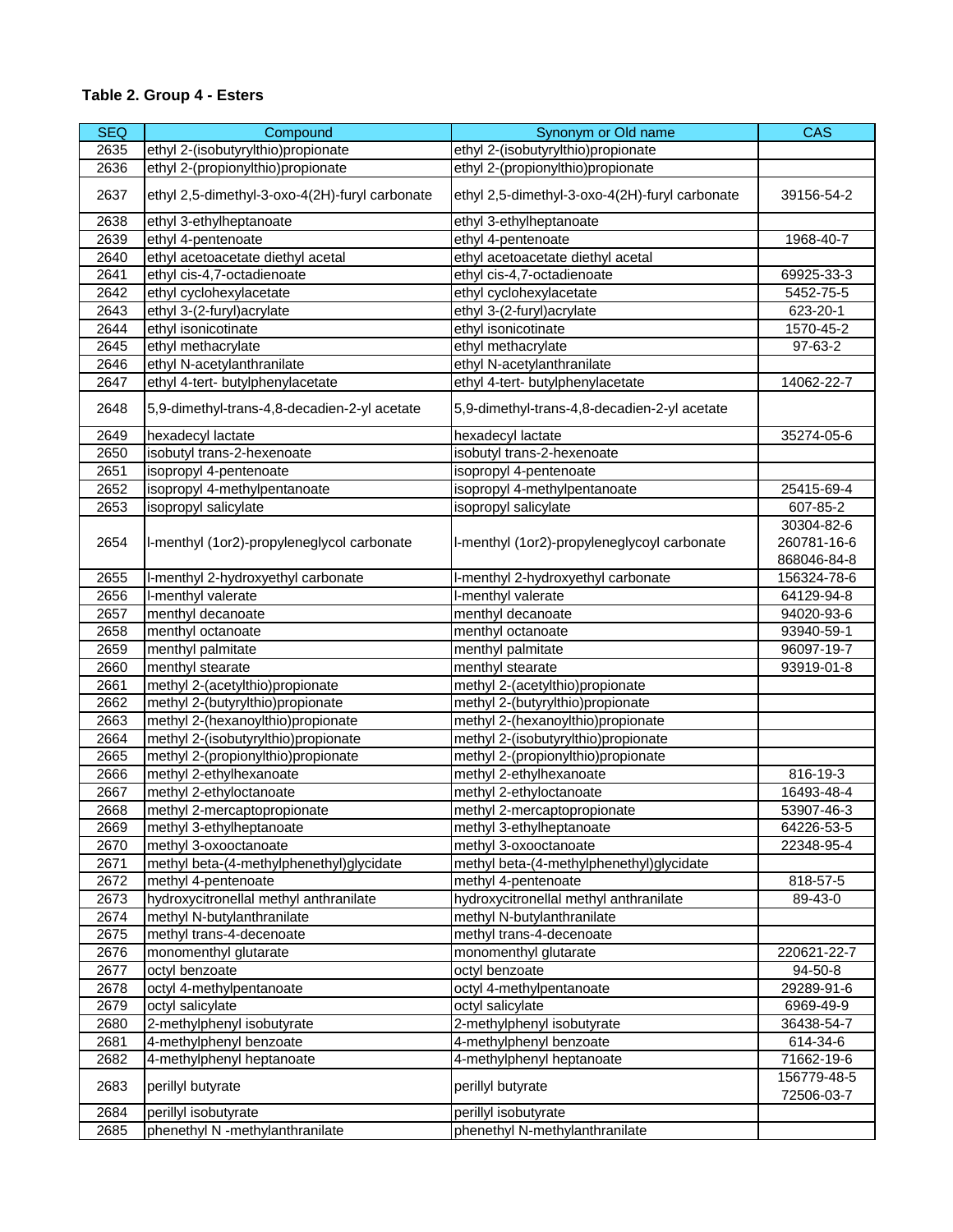| <b>SEQ</b> | Compound                                               | Synonym or Old name                              | <b>CAS</b>  |
|------------|--------------------------------------------------------|--------------------------------------------------|-------------|
| 2686       | phenyl benzoate                                        | phenyl benzoate                                  | 93-99-2     |
| 2687       | phenyl valerate                                        | phenyl valerate                                  | 20115-23-5  |
| 2688       | styralyl anthranilate                                  | styralyl anthranilate                            |             |
| 2689       | propyl 2-(acetylthio)propionate                        | propyl 2-(acetylthio)propionate                  |             |
| 2690       | propyl 2-(butyrylthio)propionate                       | propyl 2-(butyrylthio)propionate                 |             |
| 2691       | propyl 2-(isobutyrylthio)propionate                    | propyl 2-(isobutyrylthio)propionate              |             |
| 2692       | propyl 2-(propionylthio)propionate                     | propyl 2-(propionylthio)propionate               |             |
| 2693       | propyl 2-mercaptopropionate                            | propyl 2-mercaptopropionate                      | 19788-50-2  |
| 2694       | propyl 3-(2-furyl) acrylate                            | propyl 3-(2-furyl) acrylate                      | 623-22-3    |
| 2695       | propyl 3-ethylheptanoate                               | propyl 3-ethylheptanoate                         |             |
| 2696       | propyl myristate                                       | propyl myristate                                 | 14303-70-9  |
| 2697       | propyl 4-tert-butylphenylacetate                       | propyl 4-tert-butylphenylacetate                 | 92729-55-0  |
| 2698       | propyl trans-2-hexenoate                               | propyl trans-2-hexenoate                         | 10380-79-7  |
| 2699       | propyleneglycol diisobutyrate                          | propyleneglycol diisobutyrate                    |             |
| 2700       | propyleneglycol monoacetate                            | propyleneglycol monoacetate                      | 1331-12-0   |
|            |                                                        |                                                  | 55764-31-3  |
| 2701       | S-(2,5-dimethyl-3-furyl) 2-thiofuroate                 | S-(2,5-dimethyl-3-furyl) 2-thiofuroate           | 65505-16-0  |
| 2702       | S-ethyl butanethioate                                  | S-ethyl butanethioate                            | 20807-99-2  |
| 2703       | S-ethyl pentanethioate                                 | S-ethyl pentanethioate                           | 2432-92-0   |
| 2704       | S-ethyl propanethioate                                 |                                                  |             |
|            | methyl 2-(furfurylthio)acetate                         | S-ethyl propanethioate                           | 2432-42-0   |
| 2705       |                                                        | methyl 2-(furfurylthio)acetate                   | 108499-33-8 |
| 2706       | S-methyl 2-methylbutanethioate                         | S-methyl 2-methylbutanethioate                   | 42075-45-6  |
| 2707       | S-methyl cinnamthioate                                 | S-methyl cinnamthioate                           | 15081-18-2  |
| 2708       | S-methyl decanethioate                                 | S-methyl decanethioate                           | 1680-29-1   |
| 2709       | S-methyl octanethioate                                 | S-methyl octanethioate                           | 2432-83-9   |
| 2710       | S-methyl pentanethioate                                | S-methyl pentanethioate                          | 42075-43-4  |
| 2711       | S-methyl propanethioate                                | S-methyl propanethioate                          | 5925-75-7   |
| 2712       | S-[2-(4-methyl-5-thiazolyl)ethyl] propanethioate       | S-[2-(4-methyl-5-thiazolyl)ethyl] propanethioate |             |
| 2713       | tert-butyl acetoacetate                                | tert-butyl acetoacetate                          | 1694-31-1   |
| 2715       | beta-caryophyllene butyrate                            | beta-caryophyllene butyrate                      |             |
| 2716       | beta-caryophyllene isobutyrate                         | beta-caryophyllene isobutyrate                   |             |
| 2717       | dibutyl adipate                                        | dibutyl adipate                                  | 105-99-7    |
| 2718       | dioctyl adipate                                        | dioctyl adipate                                  | 123-79-5    |
| 2719       | elemyl acetate                                         | elemyl acetate                                   | 60031-93-8  |
|            |                                                        |                                                  | 84434-64-0  |
| 2720       | ethyl 1-oxaspiro[2.5]octane-2-carboxylate              | ethyl 1-oxaspiro[2.5]octane-2-carboxylate        | 6975-17-3   |
| 2721       | methyl 3-furfuryl-2-mercaptopropionate                 | methyl 3-furfuryl-2-mercaptopropionate           |             |
| 2821       | 1-hydroxy-8-p-menthen-2-yl acetate                     | 1-hydroxy-8-p-menthen-2-yl acetate               |             |
| 2930       | ethyl 3-(methylthio)butyrate                           |                                                  | 233665-96-8 |
| 2934       | 3-mercapto-3-methylbutyl acetate                       |                                                  | 50746-09-3  |
| 2938       | S-(2-methyl-3-furyl) ethanethioate                     |                                                  | 55764-25-5  |
|            |                                                        |                                                  | 57893-27-3  |
| 2945       | 6-acetoxydihydrotheaspirane                            |                                                  | 72541-09-4  |
| 2948       | ethyl 4-methylphenoxyacetate                           |                                                  | 67028-40-4  |
| 2953       | ethyl 2,4,7-decatrienoate                              |                                                  | 78417-28-4  |
| 2956       | 2,5-dimethyl-4-oxo-4,5-dihydro-3-furyl butyrate        |                                                  | 114099-96-6 |
| 2958       | methyl cis-5-octenoate                                 |                                                  | 41654-15-3  |
| 2961       | 2-methoxyphenyl butyrate                               |                                                  | 4112-92-9   |
| 2962       | 2-methoxyphenyl isobutyrate                            |                                                  | 723759-62-4 |
| 2963       | 2-methoxyphenyl propionate                             |                                                  | 7598-60-9   |
|            |                                                        |                                                  | 2371-13-3   |
| 2970       | 2-octenyl acetate                                      |                                                  | 3913-80-2   |
| 2971       | 2-(4-methyl-5-thiazolyl)ethyl 3-<br>mercaptopropionate |                                                  |             |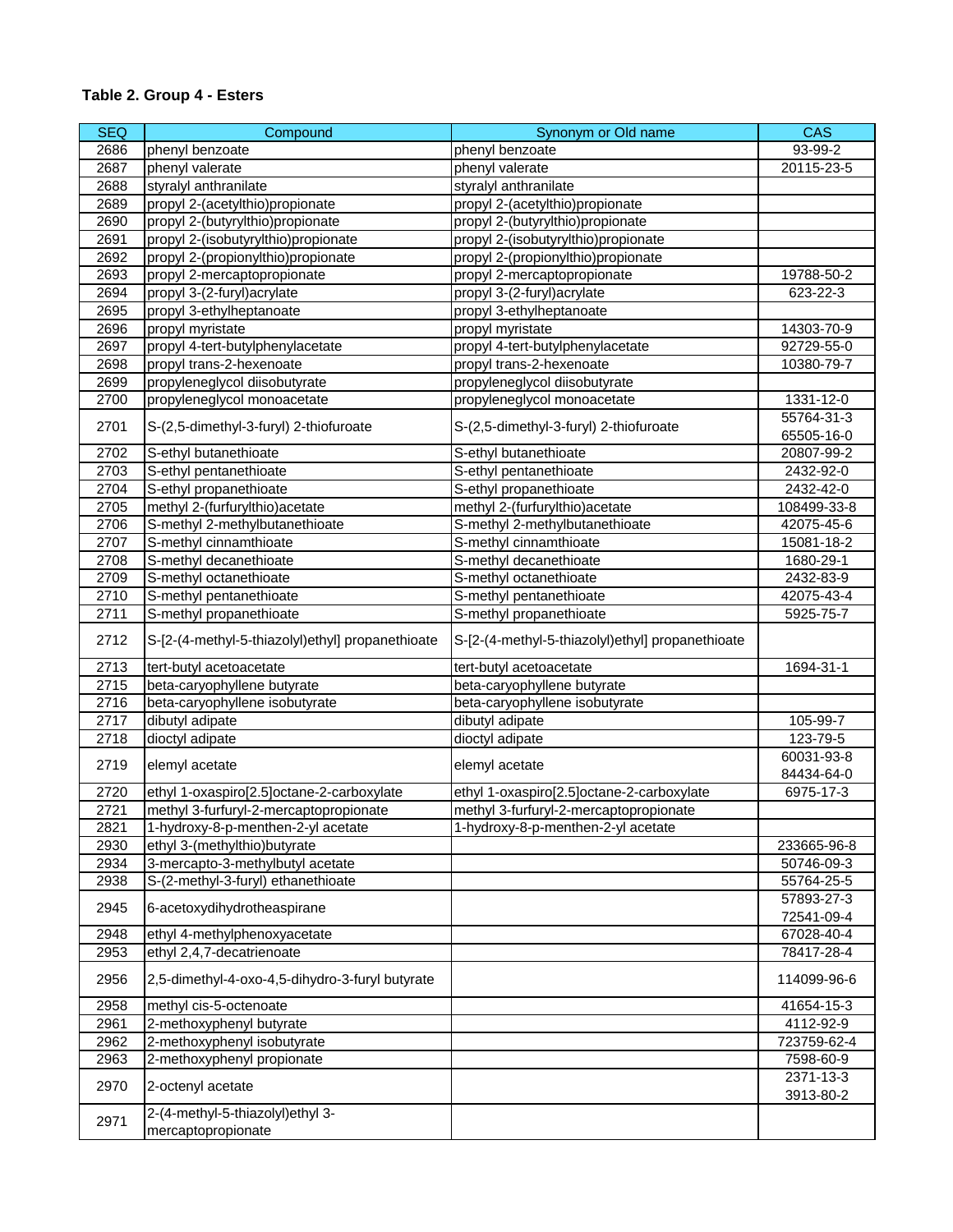## **Table 2. Group 4 - Esters**

| <b>SEQ</b> | Compound                                                | Synonym or Old name | <b>CAS</b>    |
|------------|---------------------------------------------------------|---------------------|---------------|
| 2976       | 1-ethoxyethyl acetate                                   |                     | 1608-72-6     |
| 2980       | sec-butyl 9-decenoate                                   |                     | 108058-82-8   |
| 2981       | propyl 7-octenoate                                      |                     | 108058-77-1   |
| 2982       | hexyl 7-octenoate                                       |                     | 108058-84-0   |
| 2983       | ethyl 7-octenoate                                       |                     | 35194-38-8    |
| 2984       | 5-hexenyl 7-octenoate                                   |                     | 108058-86-2   |
| 2988       | propyleneglycol monodecanoate                           |                     | 68818-06-4    |
| 2995       | 3-mercaptobutyl acetate                                 |                     | 89534-38-3    |
| 3003       | ethyl 3-mercaptobutyrate                                |                     | 156472-94-5   |
| 3004       | butter esters                                           |                     | 97926-23-3    |
| 3005       | rum ether                                               |                     | 8030-89-5     |
| 3013       | S-(2-methyl-4,5-dihydro-3-furyl) ethanethioate          |                     | 26486-14-6    |
| 3016       | 3-mercapto-3-methylbutyl isovalerate                    |                     | 612071-27-9   |
| 3017       | dimenthyl glutarate                                     |                     | 406179-71-3   |
| 3018       | cis-4-decenyl acetate                                   |                     | 67452-27-1    |
| 3019       | ethyl cis-4-heptenoate                                  |                     | 39924-27-1    |
| 3021       | carvyl palmitate                                        |                     | 929222-96-8   |
| 3022       | ethyl 3-ethoxy-2-hydroxy-3-phenylbutyrate               |                     |               |
| 3032       | isobornyl isobutyrate                                   |                     | 85586-67-0    |
| 3034       | 3-mercaptoheptyl acetate                                |                     | 548774-80-7   |
| 3035       | ethyl 4-(acetylthio)butyrate                            |                     | 104228-51-5   |
| 3036       | 4,8-dimethyl-3,7-nonadien-2-yl acetate                  |                     | 91418-25-6    |
| 3039       | S-(2,5-dimethyl-3-furyl) ethanethioate                  |                     | 55764-22-2    |
| 3042       | isopropylideneglyceryl 5-oxodecanoate                   |                     |               |
| 3043       | methyl 2-methyllactate                                  |                     | 2110-78-3     |
| 3050       | 3-oxononyl acetate                                      |                     |               |
| 3051       | 5-hexyl-3-tetrahydrofuryl acetate                       |                     | 10039-39-1    |
| 3055       | cis-5-octenyl acetate                                   |                     | 71978-00-2    |
| 3061       | S-(2-methyl-3-tetrahydrofuryl) ethanethioate            |                     | 252736-41-7   |
| 3068       | ethyl 2-mercapto-2-methylpropionate                     |                     | 33441-50-8    |
| 3077       | butyl 3-(methylthio) acrylate                           |                     | 77105-53-4    |
| 3080       | 2-pentyl 2-methylpentanoate                             |                     | 90397-36-7    |
| 3081       | ethyl 3-(ethylthio)butyrate                             |                     | 90201-28-8    |
| 3086       | 1,3-butanediyl diacetate                                |                     | 1117-31-3     |
| 3091       | ethyl 5-formyloxydecanoate                              |                     |               |
| 3094       | ethyl 2-hydroxy-2-methylbutyrate                        |                     | $77 - 70 - 3$ |
| 3096       | N-[(ethoxycarbonyl)methyl]-p-menthane-3-<br>carboxamide |                     | 68489-14-5    |
| 3098       | O-ethyl S-furfuryl thiocarbonate                        |                     | 376595-42-5   |
| 3099       | vanillin lactate                                        |                     | 930587-76-1   |
| 3100       | cis, cis-3, 6-nonadienyl acetate                        |                     | 83334-93-4    |
| 3101       | trans-2-nonenyl acetate                                 |                     | 30418-89-4    |
| 3102       | cis-3-nonenyl acetate                                   |                     | 13049-88-2    |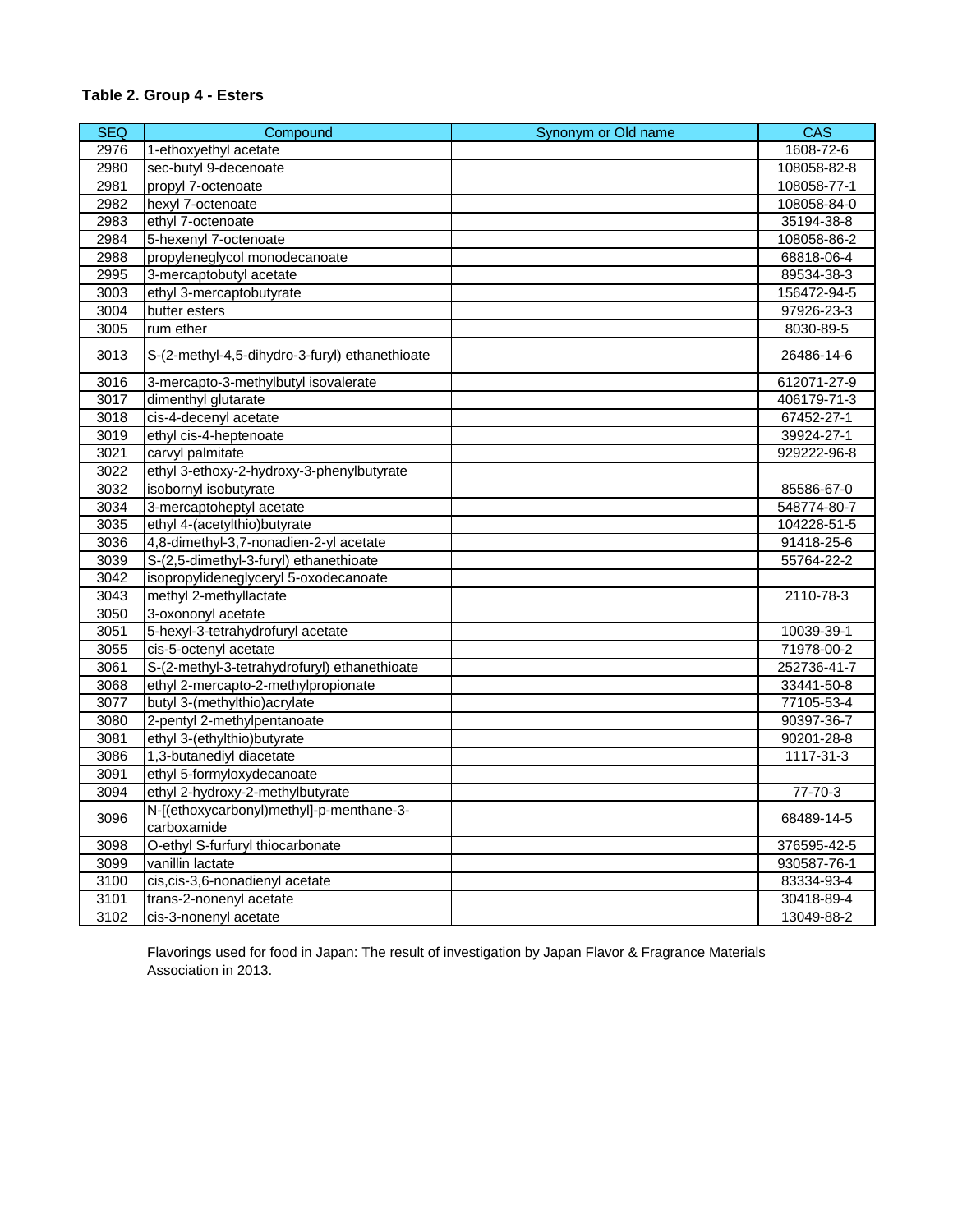### **List of flavouring substances used in Japan Table 2. Group 5 - Ketones**

| 38<br>4-methoxyacetophenone<br>100-06-1<br>4-methoxyacetophenone<br>40<br>513-86-0<br>acetoin<br>acetoin<br>44<br>116-09-6<br>acetol<br>acetol<br>45<br>$67 - 64 - 1$<br>acetone<br>acetone<br>51<br>acetovanillone<br>acetovanillone<br>498-02-2<br>55<br>2,3-hexanedione<br>2,3-hexanedione<br>3848-24-6<br>56<br>4-methyl-2,3-pentanedione<br>4-methyl-2,3-pentanedione<br>7493-58-5<br>5-methyl-2,3-hexanedione<br>5-methyl-2,3-hexanedione<br>57<br>13706-86-0<br>58<br>2,3-pentanedione<br>2,3-pentanedione<br>600-14-6<br>60<br>2-acetyl-1-methylpyrrole<br>2-acetyl-1-methylpyrrole<br>932-16-1<br>85213-22-5<br>61<br>2-acetyl-1-pyrroline<br>2-acetyl-1-pyrroline<br>99583-29-6<br>62<br>5-acetyl-2,4-dimethylthiazole<br>5-acetyl-2,4-dimethylthiazole<br>38205-60-6<br>3-acetyl-2,5-dimethylfuran<br>3-acetyl-2,5-dimethylfuran<br>10599-70-9<br>63<br>2-acetyl-2-thiazoline<br>2-acetyl-2-thiazoline<br>65<br>29926-41-8<br>2-acetyl-3,4,5,6-tetrahydropyridine<br>2-acetyl-3,4,5,6-tetrahydropyridine<br>66<br>27300-27-2<br>54300-08-2<br>54300-09-3<br>67<br>2-acetyl-3,(5or6)-dimethylpyrazine<br>2-acetyl-3, (5or6)-dimethylpyrazine<br>72797-17-2<br>68<br>2-acetyl-3,5-dimethylpyrazine<br>2-acetyl-3,5-dimethylpyrazine<br>54300-08-2<br>69<br>2-acetyl-3-ethylpyrazine<br>32974-92-8<br>2-acetyl-3-ethylpyrazine<br>$\overline{70}$<br>2-acetyl-3-methylpyrazine<br>2-acetyl-3-methylpyrazine<br>23787-80-6<br>$\overline{71}$<br>2-acetyl-4-methylthiazole<br>2-acetyl-4-methylthiazole<br>7533-07-5<br>72<br>2-acetyl-5-methylfuran<br>2-acetyl-5-methylfuran<br>1193-79-9<br>73<br>2-acetyl-5-methylthiophene<br>2-acetyl-5-methylthiophene<br>13679-74-8<br>$\overline{74}$<br>4-acetyl-6-tert-butyl-1,1-dimethylindane<br>4-acetyl-6-tert-butyl-1,1-dimethylindane<br>13171-00-1<br>2,4-pentanedione<br>2,4-pentanedione<br>75<br>123-54-6<br>76<br>acetylcedrene<br>acetylcedrene<br>32388-55-9<br>2-acetylfuran<br>2-acetylfuran<br>1192-62-7<br>77<br>acetylpyrazine<br>22047-25-2<br>78<br>acetylpyrazine<br>79<br>1122-62-9<br>2-acetylpyridine<br>2-acetylpyridine<br>80<br>3-acetylpyridine<br>3-acetylpyridine<br>350-03-8<br>81<br>4-acetylpyridine<br>4-acetylpyridine<br>1122-54-9<br>$\overline{82}$<br>2-acetylpyrrole<br>2-acetylpyrrole<br>1072-83-9<br>$\overline{83}$<br>2-acetylthiazole<br>2-acetylthiazole<br>24295-03-2<br>84<br>2-acetylthiophene<br>2-acetylthiophene<br>88-15-3<br>57074-34-7<br>85<br>8-acetylthio-p-menthan-3-one<br>8-acetylthio-p-menthan-3-one<br>63299-27-4<br>94293-57-9<br>133<br>alpha-allylionone<br>alpha-allylionone<br>79-78-7<br>138<br>2-aminoacetophenone<br>2-aminoacetophenone<br>551-93-9<br>167<br>2-amyl-2-cyclopentenone<br>2-amyl-2-cyclopentenone<br>25564-22-1<br>188<br>anisylacetone<br>anisylacetone<br>104-20-1<br>196<br>1-(4-methoxyphenyl)-2-propanone<br>1-(4-methoxyphenyl)-2-propanone<br>122-84-9<br>208<br>2-hydroxy-1,2-diphenylethanone<br>119-53-9<br>2-hydroxy-1,2-diphenylethanone<br>209<br>119-61-9<br>benzophenone<br>benzophenone<br>1-phenyl-1,3-butanedione<br>211<br>1-phenyl-1,3-butanedione<br>93-91-4<br>226<br>5349-62-2<br>4-methyl-1-phenyl-2-pentanone<br>4-methyl-1-phenyl-2-pentanone<br>4-phenyl-3-buten-2-one<br>4-phenyl-3-buten-2-one<br>244<br>122-57-6<br>297<br>2-hexanone<br>2-hexanone<br>591-78-6<br>322<br>2-sec-butylcyclohexanone<br>2-sec-butylcyclohexanone<br>14765-30-1 | <b>SEQ</b> | Compound | Synonym or Old name | <b>CAS</b> |
|-----------------------------------------------------------------------------------------------------------------------------------------------------------------------------------------------------------------------------------------------------------------------------------------------------------------------------------------------------------------------------------------------------------------------------------------------------------------------------------------------------------------------------------------------------------------------------------------------------------------------------------------------------------------------------------------------------------------------------------------------------------------------------------------------------------------------------------------------------------------------------------------------------------------------------------------------------------------------------------------------------------------------------------------------------------------------------------------------------------------------------------------------------------------------------------------------------------------------------------------------------------------------------------------------------------------------------------------------------------------------------------------------------------------------------------------------------------------------------------------------------------------------------------------------------------------------------------------------------------------------------------------------------------------------------------------------------------------------------------------------------------------------------------------------------------------------------------------------------------------------------------------------------------------------------------------------------------------------------------------------------------------------------------------------------------------------------------------------------------------------------------------------------------------------------------------------------------------------------------------------------------------------------------------------------------------------------------------------------------------------------------------------------------------------------------------------------------------------------------------------------------------------------------------------------------------------------------------------------------------------------------------------------------------------------------------------------------------------------------------------------------------------------------------------------------------------------------------------------------------------------------------------------------------------------------------------------------------------------------------------------------------------------------------------------------------------------------------------------------------------------------------------------------------------------------------------------------------------------------------------------------------------------------------------------------------------------------------------------------------------------------------------------------------------|------------|----------|---------------------|------------|
|                                                                                                                                                                                                                                                                                                                                                                                                                                                                                                                                                                                                                                                                                                                                                                                                                                                                                                                                                                                                                                                                                                                                                                                                                                                                                                                                                                                                                                                                                                                                                                                                                                                                                                                                                                                                                                                                                                                                                                                                                                                                                                                                                                                                                                                                                                                                                                                                                                                                                                                                                                                                                                                                                                                                                                                                                                                                                                                                                                                                                                                                                                                                                                                                                                                                                                                                                                                                                       |            |          |                     |            |
|                                                                                                                                                                                                                                                                                                                                                                                                                                                                                                                                                                                                                                                                                                                                                                                                                                                                                                                                                                                                                                                                                                                                                                                                                                                                                                                                                                                                                                                                                                                                                                                                                                                                                                                                                                                                                                                                                                                                                                                                                                                                                                                                                                                                                                                                                                                                                                                                                                                                                                                                                                                                                                                                                                                                                                                                                                                                                                                                                                                                                                                                                                                                                                                                                                                                                                                                                                                                                       |            |          |                     |            |
|                                                                                                                                                                                                                                                                                                                                                                                                                                                                                                                                                                                                                                                                                                                                                                                                                                                                                                                                                                                                                                                                                                                                                                                                                                                                                                                                                                                                                                                                                                                                                                                                                                                                                                                                                                                                                                                                                                                                                                                                                                                                                                                                                                                                                                                                                                                                                                                                                                                                                                                                                                                                                                                                                                                                                                                                                                                                                                                                                                                                                                                                                                                                                                                                                                                                                                                                                                                                                       |            |          |                     |            |
|                                                                                                                                                                                                                                                                                                                                                                                                                                                                                                                                                                                                                                                                                                                                                                                                                                                                                                                                                                                                                                                                                                                                                                                                                                                                                                                                                                                                                                                                                                                                                                                                                                                                                                                                                                                                                                                                                                                                                                                                                                                                                                                                                                                                                                                                                                                                                                                                                                                                                                                                                                                                                                                                                                                                                                                                                                                                                                                                                                                                                                                                                                                                                                                                                                                                                                                                                                                                                       |            |          |                     |            |
|                                                                                                                                                                                                                                                                                                                                                                                                                                                                                                                                                                                                                                                                                                                                                                                                                                                                                                                                                                                                                                                                                                                                                                                                                                                                                                                                                                                                                                                                                                                                                                                                                                                                                                                                                                                                                                                                                                                                                                                                                                                                                                                                                                                                                                                                                                                                                                                                                                                                                                                                                                                                                                                                                                                                                                                                                                                                                                                                                                                                                                                                                                                                                                                                                                                                                                                                                                                                                       |            |          |                     |            |
|                                                                                                                                                                                                                                                                                                                                                                                                                                                                                                                                                                                                                                                                                                                                                                                                                                                                                                                                                                                                                                                                                                                                                                                                                                                                                                                                                                                                                                                                                                                                                                                                                                                                                                                                                                                                                                                                                                                                                                                                                                                                                                                                                                                                                                                                                                                                                                                                                                                                                                                                                                                                                                                                                                                                                                                                                                                                                                                                                                                                                                                                                                                                                                                                                                                                                                                                                                                                                       |            |          |                     |            |
|                                                                                                                                                                                                                                                                                                                                                                                                                                                                                                                                                                                                                                                                                                                                                                                                                                                                                                                                                                                                                                                                                                                                                                                                                                                                                                                                                                                                                                                                                                                                                                                                                                                                                                                                                                                                                                                                                                                                                                                                                                                                                                                                                                                                                                                                                                                                                                                                                                                                                                                                                                                                                                                                                                                                                                                                                                                                                                                                                                                                                                                                                                                                                                                                                                                                                                                                                                                                                       |            |          |                     |            |
|                                                                                                                                                                                                                                                                                                                                                                                                                                                                                                                                                                                                                                                                                                                                                                                                                                                                                                                                                                                                                                                                                                                                                                                                                                                                                                                                                                                                                                                                                                                                                                                                                                                                                                                                                                                                                                                                                                                                                                                                                                                                                                                                                                                                                                                                                                                                                                                                                                                                                                                                                                                                                                                                                                                                                                                                                                                                                                                                                                                                                                                                                                                                                                                                                                                                                                                                                                                                                       |            |          |                     |            |
|                                                                                                                                                                                                                                                                                                                                                                                                                                                                                                                                                                                                                                                                                                                                                                                                                                                                                                                                                                                                                                                                                                                                                                                                                                                                                                                                                                                                                                                                                                                                                                                                                                                                                                                                                                                                                                                                                                                                                                                                                                                                                                                                                                                                                                                                                                                                                                                                                                                                                                                                                                                                                                                                                                                                                                                                                                                                                                                                                                                                                                                                                                                                                                                                                                                                                                                                                                                                                       |            |          |                     |            |
|                                                                                                                                                                                                                                                                                                                                                                                                                                                                                                                                                                                                                                                                                                                                                                                                                                                                                                                                                                                                                                                                                                                                                                                                                                                                                                                                                                                                                                                                                                                                                                                                                                                                                                                                                                                                                                                                                                                                                                                                                                                                                                                                                                                                                                                                                                                                                                                                                                                                                                                                                                                                                                                                                                                                                                                                                                                                                                                                                                                                                                                                                                                                                                                                                                                                                                                                                                                                                       |            |          |                     |            |
|                                                                                                                                                                                                                                                                                                                                                                                                                                                                                                                                                                                                                                                                                                                                                                                                                                                                                                                                                                                                                                                                                                                                                                                                                                                                                                                                                                                                                                                                                                                                                                                                                                                                                                                                                                                                                                                                                                                                                                                                                                                                                                                                                                                                                                                                                                                                                                                                                                                                                                                                                                                                                                                                                                                                                                                                                                                                                                                                                                                                                                                                                                                                                                                                                                                                                                                                                                                                                       |            |          |                     |            |
|                                                                                                                                                                                                                                                                                                                                                                                                                                                                                                                                                                                                                                                                                                                                                                                                                                                                                                                                                                                                                                                                                                                                                                                                                                                                                                                                                                                                                                                                                                                                                                                                                                                                                                                                                                                                                                                                                                                                                                                                                                                                                                                                                                                                                                                                                                                                                                                                                                                                                                                                                                                                                                                                                                                                                                                                                                                                                                                                                                                                                                                                                                                                                                                                                                                                                                                                                                                                                       |            |          |                     |            |
|                                                                                                                                                                                                                                                                                                                                                                                                                                                                                                                                                                                                                                                                                                                                                                                                                                                                                                                                                                                                                                                                                                                                                                                                                                                                                                                                                                                                                                                                                                                                                                                                                                                                                                                                                                                                                                                                                                                                                                                                                                                                                                                                                                                                                                                                                                                                                                                                                                                                                                                                                                                                                                                                                                                                                                                                                                                                                                                                                                                                                                                                                                                                                                                                                                                                                                                                                                                                                       |            |          |                     |            |
|                                                                                                                                                                                                                                                                                                                                                                                                                                                                                                                                                                                                                                                                                                                                                                                                                                                                                                                                                                                                                                                                                                                                                                                                                                                                                                                                                                                                                                                                                                                                                                                                                                                                                                                                                                                                                                                                                                                                                                                                                                                                                                                                                                                                                                                                                                                                                                                                                                                                                                                                                                                                                                                                                                                                                                                                                                                                                                                                                                                                                                                                                                                                                                                                                                                                                                                                                                                                                       |            |          |                     |            |
|                                                                                                                                                                                                                                                                                                                                                                                                                                                                                                                                                                                                                                                                                                                                                                                                                                                                                                                                                                                                                                                                                                                                                                                                                                                                                                                                                                                                                                                                                                                                                                                                                                                                                                                                                                                                                                                                                                                                                                                                                                                                                                                                                                                                                                                                                                                                                                                                                                                                                                                                                                                                                                                                                                                                                                                                                                                                                                                                                                                                                                                                                                                                                                                                                                                                                                                                                                                                                       |            |          |                     |            |
|                                                                                                                                                                                                                                                                                                                                                                                                                                                                                                                                                                                                                                                                                                                                                                                                                                                                                                                                                                                                                                                                                                                                                                                                                                                                                                                                                                                                                                                                                                                                                                                                                                                                                                                                                                                                                                                                                                                                                                                                                                                                                                                                                                                                                                                                                                                                                                                                                                                                                                                                                                                                                                                                                                                                                                                                                                                                                                                                                                                                                                                                                                                                                                                                                                                                                                                                                                                                                       |            |          |                     |            |
|                                                                                                                                                                                                                                                                                                                                                                                                                                                                                                                                                                                                                                                                                                                                                                                                                                                                                                                                                                                                                                                                                                                                                                                                                                                                                                                                                                                                                                                                                                                                                                                                                                                                                                                                                                                                                                                                                                                                                                                                                                                                                                                                                                                                                                                                                                                                                                                                                                                                                                                                                                                                                                                                                                                                                                                                                                                                                                                                                                                                                                                                                                                                                                                                                                                                                                                                                                                                                       |            |          |                     |            |
|                                                                                                                                                                                                                                                                                                                                                                                                                                                                                                                                                                                                                                                                                                                                                                                                                                                                                                                                                                                                                                                                                                                                                                                                                                                                                                                                                                                                                                                                                                                                                                                                                                                                                                                                                                                                                                                                                                                                                                                                                                                                                                                                                                                                                                                                                                                                                                                                                                                                                                                                                                                                                                                                                                                                                                                                                                                                                                                                                                                                                                                                                                                                                                                                                                                                                                                                                                                                                       |            |          |                     |            |
|                                                                                                                                                                                                                                                                                                                                                                                                                                                                                                                                                                                                                                                                                                                                                                                                                                                                                                                                                                                                                                                                                                                                                                                                                                                                                                                                                                                                                                                                                                                                                                                                                                                                                                                                                                                                                                                                                                                                                                                                                                                                                                                                                                                                                                                                                                                                                                                                                                                                                                                                                                                                                                                                                                                                                                                                                                                                                                                                                                                                                                                                                                                                                                                                                                                                                                                                                                                                                       |            |          |                     |            |
|                                                                                                                                                                                                                                                                                                                                                                                                                                                                                                                                                                                                                                                                                                                                                                                                                                                                                                                                                                                                                                                                                                                                                                                                                                                                                                                                                                                                                                                                                                                                                                                                                                                                                                                                                                                                                                                                                                                                                                                                                                                                                                                                                                                                                                                                                                                                                                                                                                                                                                                                                                                                                                                                                                                                                                                                                                                                                                                                                                                                                                                                                                                                                                                                                                                                                                                                                                                                                       |            |          |                     |            |
|                                                                                                                                                                                                                                                                                                                                                                                                                                                                                                                                                                                                                                                                                                                                                                                                                                                                                                                                                                                                                                                                                                                                                                                                                                                                                                                                                                                                                                                                                                                                                                                                                                                                                                                                                                                                                                                                                                                                                                                                                                                                                                                                                                                                                                                                                                                                                                                                                                                                                                                                                                                                                                                                                                                                                                                                                                                                                                                                                                                                                                                                                                                                                                                                                                                                                                                                                                                                                       |            |          |                     |            |
|                                                                                                                                                                                                                                                                                                                                                                                                                                                                                                                                                                                                                                                                                                                                                                                                                                                                                                                                                                                                                                                                                                                                                                                                                                                                                                                                                                                                                                                                                                                                                                                                                                                                                                                                                                                                                                                                                                                                                                                                                                                                                                                                                                                                                                                                                                                                                                                                                                                                                                                                                                                                                                                                                                                                                                                                                                                                                                                                                                                                                                                                                                                                                                                                                                                                                                                                                                                                                       |            |          |                     |            |
|                                                                                                                                                                                                                                                                                                                                                                                                                                                                                                                                                                                                                                                                                                                                                                                                                                                                                                                                                                                                                                                                                                                                                                                                                                                                                                                                                                                                                                                                                                                                                                                                                                                                                                                                                                                                                                                                                                                                                                                                                                                                                                                                                                                                                                                                                                                                                                                                                                                                                                                                                                                                                                                                                                                                                                                                                                                                                                                                                                                                                                                                                                                                                                                                                                                                                                                                                                                                                       |            |          |                     |            |
|                                                                                                                                                                                                                                                                                                                                                                                                                                                                                                                                                                                                                                                                                                                                                                                                                                                                                                                                                                                                                                                                                                                                                                                                                                                                                                                                                                                                                                                                                                                                                                                                                                                                                                                                                                                                                                                                                                                                                                                                                                                                                                                                                                                                                                                                                                                                                                                                                                                                                                                                                                                                                                                                                                                                                                                                                                                                                                                                                                                                                                                                                                                                                                                                                                                                                                                                                                                                                       |            |          |                     |            |
|                                                                                                                                                                                                                                                                                                                                                                                                                                                                                                                                                                                                                                                                                                                                                                                                                                                                                                                                                                                                                                                                                                                                                                                                                                                                                                                                                                                                                                                                                                                                                                                                                                                                                                                                                                                                                                                                                                                                                                                                                                                                                                                                                                                                                                                                                                                                                                                                                                                                                                                                                                                                                                                                                                                                                                                                                                                                                                                                                                                                                                                                                                                                                                                                                                                                                                                                                                                                                       |            |          |                     |            |
|                                                                                                                                                                                                                                                                                                                                                                                                                                                                                                                                                                                                                                                                                                                                                                                                                                                                                                                                                                                                                                                                                                                                                                                                                                                                                                                                                                                                                                                                                                                                                                                                                                                                                                                                                                                                                                                                                                                                                                                                                                                                                                                                                                                                                                                                                                                                                                                                                                                                                                                                                                                                                                                                                                                                                                                                                                                                                                                                                                                                                                                                                                                                                                                                                                                                                                                                                                                                                       |            |          |                     |            |
|                                                                                                                                                                                                                                                                                                                                                                                                                                                                                                                                                                                                                                                                                                                                                                                                                                                                                                                                                                                                                                                                                                                                                                                                                                                                                                                                                                                                                                                                                                                                                                                                                                                                                                                                                                                                                                                                                                                                                                                                                                                                                                                                                                                                                                                                                                                                                                                                                                                                                                                                                                                                                                                                                                                                                                                                                                                                                                                                                                                                                                                                                                                                                                                                                                                                                                                                                                                                                       |            |          |                     |            |
|                                                                                                                                                                                                                                                                                                                                                                                                                                                                                                                                                                                                                                                                                                                                                                                                                                                                                                                                                                                                                                                                                                                                                                                                                                                                                                                                                                                                                                                                                                                                                                                                                                                                                                                                                                                                                                                                                                                                                                                                                                                                                                                                                                                                                                                                                                                                                                                                                                                                                                                                                                                                                                                                                                                                                                                                                                                                                                                                                                                                                                                                                                                                                                                                                                                                                                                                                                                                                       |            |          |                     |            |
|                                                                                                                                                                                                                                                                                                                                                                                                                                                                                                                                                                                                                                                                                                                                                                                                                                                                                                                                                                                                                                                                                                                                                                                                                                                                                                                                                                                                                                                                                                                                                                                                                                                                                                                                                                                                                                                                                                                                                                                                                                                                                                                                                                                                                                                                                                                                                                                                                                                                                                                                                                                                                                                                                                                                                                                                                                                                                                                                                                                                                                                                                                                                                                                                                                                                                                                                                                                                                       |            |          |                     |            |
|                                                                                                                                                                                                                                                                                                                                                                                                                                                                                                                                                                                                                                                                                                                                                                                                                                                                                                                                                                                                                                                                                                                                                                                                                                                                                                                                                                                                                                                                                                                                                                                                                                                                                                                                                                                                                                                                                                                                                                                                                                                                                                                                                                                                                                                                                                                                                                                                                                                                                                                                                                                                                                                                                                                                                                                                                                                                                                                                                                                                                                                                                                                                                                                                                                                                                                                                                                                                                       |            |          |                     |            |
|                                                                                                                                                                                                                                                                                                                                                                                                                                                                                                                                                                                                                                                                                                                                                                                                                                                                                                                                                                                                                                                                                                                                                                                                                                                                                                                                                                                                                                                                                                                                                                                                                                                                                                                                                                                                                                                                                                                                                                                                                                                                                                                                                                                                                                                                                                                                                                                                                                                                                                                                                                                                                                                                                                                                                                                                                                                                                                                                                                                                                                                                                                                                                                                                                                                                                                                                                                                                                       |            |          |                     |            |
|                                                                                                                                                                                                                                                                                                                                                                                                                                                                                                                                                                                                                                                                                                                                                                                                                                                                                                                                                                                                                                                                                                                                                                                                                                                                                                                                                                                                                                                                                                                                                                                                                                                                                                                                                                                                                                                                                                                                                                                                                                                                                                                                                                                                                                                                                                                                                                                                                                                                                                                                                                                                                                                                                                                                                                                                                                                                                                                                                                                                                                                                                                                                                                                                                                                                                                                                                                                                                       |            |          |                     |            |
|                                                                                                                                                                                                                                                                                                                                                                                                                                                                                                                                                                                                                                                                                                                                                                                                                                                                                                                                                                                                                                                                                                                                                                                                                                                                                                                                                                                                                                                                                                                                                                                                                                                                                                                                                                                                                                                                                                                                                                                                                                                                                                                                                                                                                                                                                                                                                                                                                                                                                                                                                                                                                                                                                                                                                                                                                                                                                                                                                                                                                                                                                                                                                                                                                                                                                                                                                                                                                       |            |          |                     |            |
|                                                                                                                                                                                                                                                                                                                                                                                                                                                                                                                                                                                                                                                                                                                                                                                                                                                                                                                                                                                                                                                                                                                                                                                                                                                                                                                                                                                                                                                                                                                                                                                                                                                                                                                                                                                                                                                                                                                                                                                                                                                                                                                                                                                                                                                                                                                                                                                                                                                                                                                                                                                                                                                                                                                                                                                                                                                                                                                                                                                                                                                                                                                                                                                                                                                                                                                                                                                                                       |            |          |                     |            |
|                                                                                                                                                                                                                                                                                                                                                                                                                                                                                                                                                                                                                                                                                                                                                                                                                                                                                                                                                                                                                                                                                                                                                                                                                                                                                                                                                                                                                                                                                                                                                                                                                                                                                                                                                                                                                                                                                                                                                                                                                                                                                                                                                                                                                                                                                                                                                                                                                                                                                                                                                                                                                                                                                                                                                                                                                                                                                                                                                                                                                                                                                                                                                                                                                                                                                                                                                                                                                       |            |          |                     |            |
|                                                                                                                                                                                                                                                                                                                                                                                                                                                                                                                                                                                                                                                                                                                                                                                                                                                                                                                                                                                                                                                                                                                                                                                                                                                                                                                                                                                                                                                                                                                                                                                                                                                                                                                                                                                                                                                                                                                                                                                                                                                                                                                                                                                                                                                                                                                                                                                                                                                                                                                                                                                                                                                                                                                                                                                                                                                                                                                                                                                                                                                                                                                                                                                                                                                                                                                                                                                                                       |            |          |                     |            |
|                                                                                                                                                                                                                                                                                                                                                                                                                                                                                                                                                                                                                                                                                                                                                                                                                                                                                                                                                                                                                                                                                                                                                                                                                                                                                                                                                                                                                                                                                                                                                                                                                                                                                                                                                                                                                                                                                                                                                                                                                                                                                                                                                                                                                                                                                                                                                                                                                                                                                                                                                                                                                                                                                                                                                                                                                                                                                                                                                                                                                                                                                                                                                                                                                                                                                                                                                                                                                       |            |          |                     |            |
|                                                                                                                                                                                                                                                                                                                                                                                                                                                                                                                                                                                                                                                                                                                                                                                                                                                                                                                                                                                                                                                                                                                                                                                                                                                                                                                                                                                                                                                                                                                                                                                                                                                                                                                                                                                                                                                                                                                                                                                                                                                                                                                                                                                                                                                                                                                                                                                                                                                                                                                                                                                                                                                                                                                                                                                                                                                                                                                                                                                                                                                                                                                                                                                                                                                                                                                                                                                                                       |            |          |                     |            |
|                                                                                                                                                                                                                                                                                                                                                                                                                                                                                                                                                                                                                                                                                                                                                                                                                                                                                                                                                                                                                                                                                                                                                                                                                                                                                                                                                                                                                                                                                                                                                                                                                                                                                                                                                                                                                                                                                                                                                                                                                                                                                                                                                                                                                                                                                                                                                                                                                                                                                                                                                                                                                                                                                                                                                                                                                                                                                                                                                                                                                                                                                                                                                                                                                                                                                                                                                                                                                       |            |          |                     |            |
|                                                                                                                                                                                                                                                                                                                                                                                                                                                                                                                                                                                                                                                                                                                                                                                                                                                                                                                                                                                                                                                                                                                                                                                                                                                                                                                                                                                                                                                                                                                                                                                                                                                                                                                                                                                                                                                                                                                                                                                                                                                                                                                                                                                                                                                                                                                                                                                                                                                                                                                                                                                                                                                                                                                                                                                                                                                                                                                                                                                                                                                                                                                                                                                                                                                                                                                                                                                                                       |            |          |                     |            |
|                                                                                                                                                                                                                                                                                                                                                                                                                                                                                                                                                                                                                                                                                                                                                                                                                                                                                                                                                                                                                                                                                                                                                                                                                                                                                                                                                                                                                                                                                                                                                                                                                                                                                                                                                                                                                                                                                                                                                                                                                                                                                                                                                                                                                                                                                                                                                                                                                                                                                                                                                                                                                                                                                                                                                                                                                                                                                                                                                                                                                                                                                                                                                                                                                                                                                                                                                                                                                       |            |          |                     |            |
|                                                                                                                                                                                                                                                                                                                                                                                                                                                                                                                                                                                                                                                                                                                                                                                                                                                                                                                                                                                                                                                                                                                                                                                                                                                                                                                                                                                                                                                                                                                                                                                                                                                                                                                                                                                                                                                                                                                                                                                                                                                                                                                                                                                                                                                                                                                                                                                                                                                                                                                                                                                                                                                                                                                                                                                                                                                                                                                                                                                                                                                                                                                                                                                                                                                                                                                                                                                                                       |            |          |                     |            |
|                                                                                                                                                                                                                                                                                                                                                                                                                                                                                                                                                                                                                                                                                                                                                                                                                                                                                                                                                                                                                                                                                                                                                                                                                                                                                                                                                                                                                                                                                                                                                                                                                                                                                                                                                                                                                                                                                                                                                                                                                                                                                                                                                                                                                                                                                                                                                                                                                                                                                                                                                                                                                                                                                                                                                                                                                                                                                                                                                                                                                                                                                                                                                                                                                                                                                                                                                                                                                       |            |          |                     |            |
|                                                                                                                                                                                                                                                                                                                                                                                                                                                                                                                                                                                                                                                                                                                                                                                                                                                                                                                                                                                                                                                                                                                                                                                                                                                                                                                                                                                                                                                                                                                                                                                                                                                                                                                                                                                                                                                                                                                                                                                                                                                                                                                                                                                                                                                                                                                                                                                                                                                                                                                                                                                                                                                                                                                                                                                                                                                                                                                                                                                                                                                                                                                                                                                                                                                                                                                                                                                                                       |            |          |                     |            |
|                                                                                                                                                                                                                                                                                                                                                                                                                                                                                                                                                                                                                                                                                                                                                                                                                                                                                                                                                                                                                                                                                                                                                                                                                                                                                                                                                                                                                                                                                                                                                                                                                                                                                                                                                                                                                                                                                                                                                                                                                                                                                                                                                                                                                                                                                                                                                                                                                                                                                                                                                                                                                                                                                                                                                                                                                                                                                                                                                                                                                                                                                                                                                                                                                                                                                                                                                                                                                       |            |          |                     |            |
|                                                                                                                                                                                                                                                                                                                                                                                                                                                                                                                                                                                                                                                                                                                                                                                                                                                                                                                                                                                                                                                                                                                                                                                                                                                                                                                                                                                                                                                                                                                                                                                                                                                                                                                                                                                                                                                                                                                                                                                                                                                                                                                                                                                                                                                                                                                                                                                                                                                                                                                                                                                                                                                                                                                                                                                                                                                                                                                                                                                                                                                                                                                                                                                                                                                                                                                                                                                                                       |            |          |                     |            |
|                                                                                                                                                                                                                                                                                                                                                                                                                                                                                                                                                                                                                                                                                                                                                                                                                                                                                                                                                                                                                                                                                                                                                                                                                                                                                                                                                                                                                                                                                                                                                                                                                                                                                                                                                                                                                                                                                                                                                                                                                                                                                                                                                                                                                                                                                                                                                                                                                                                                                                                                                                                                                                                                                                                                                                                                                                                                                                                                                                                                                                                                                                                                                                                                                                                                                                                                                                                                                       |            |          |                     |            |
|                                                                                                                                                                                                                                                                                                                                                                                                                                                                                                                                                                                                                                                                                                                                                                                                                                                                                                                                                                                                                                                                                                                                                                                                                                                                                                                                                                                                                                                                                                                                                                                                                                                                                                                                                                                                                                                                                                                                                                                                                                                                                                                                                                                                                                                                                                                                                                                                                                                                                                                                                                                                                                                                                                                                                                                                                                                                                                                                                                                                                                                                                                                                                                                                                                                                                                                                                                                                                       |            |          |                     |            |
|                                                                                                                                                                                                                                                                                                                                                                                                                                                                                                                                                                                                                                                                                                                                                                                                                                                                                                                                                                                                                                                                                                                                                                                                                                                                                                                                                                                                                                                                                                                                                                                                                                                                                                                                                                                                                                                                                                                                                                                                                                                                                                                                                                                                                                                                                                                                                                                                                                                                                                                                                                                                                                                                                                                                                                                                                                                                                                                                                                                                                                                                                                                                                                                                                                                                                                                                                                                                                       |            |          |                     |            |
|                                                                                                                                                                                                                                                                                                                                                                                                                                                                                                                                                                                                                                                                                                                                                                                                                                                                                                                                                                                                                                                                                                                                                                                                                                                                                                                                                                                                                                                                                                                                                                                                                                                                                                                                                                                                                                                                                                                                                                                                                                                                                                                                                                                                                                                                                                                                                                                                                                                                                                                                                                                                                                                                                                                                                                                                                                                                                                                                                                                                                                                                                                                                                                                                                                                                                                                                                                                                                       |            |          |                     |            |
|                                                                                                                                                                                                                                                                                                                                                                                                                                                                                                                                                                                                                                                                                                                                                                                                                                                                                                                                                                                                                                                                                                                                                                                                                                                                                                                                                                                                                                                                                                                                                                                                                                                                                                                                                                                                                                                                                                                                                                                                                                                                                                                                                                                                                                                                                                                                                                                                                                                                                                                                                                                                                                                                                                                                                                                                                                                                                                                                                                                                                                                                                                                                                                                                                                                                                                                                                                                                                       |            |          |                     |            |
|                                                                                                                                                                                                                                                                                                                                                                                                                                                                                                                                                                                                                                                                                                                                                                                                                                                                                                                                                                                                                                                                                                                                                                                                                                                                                                                                                                                                                                                                                                                                                                                                                                                                                                                                                                                                                                                                                                                                                                                                                                                                                                                                                                                                                                                                                                                                                                                                                                                                                                                                                                                                                                                                                                                                                                                                                                                                                                                                                                                                                                                                                                                                                                                                                                                                                                                                                                                                                       |            |          |                     |            |
| 324<br>3-hepten-2-one<br>3-hepten-2-one<br>1119-44-4                                                                                                                                                                                                                                                                                                                                                                                                                                                                                                                                                                                                                                                                                                                                                                                                                                                                                                                                                                                                                                                                                                                                                                                                                                                                                                                                                                                                                                                                                                                                                                                                                                                                                                                                                                                                                                                                                                                                                                                                                                                                                                                                                                                                                                                                                                                                                                                                                                                                                                                                                                                                                                                                                                                                                                                                                                                                                                                                                                                                                                                                                                                                                                                                                                                                                                                                                                  |            |          |                     |            |
| 332<br>1-phenyl-1-butanone<br>1-phenyl-1-butanone<br>495-40-9                                                                                                                                                                                                                                                                                                                                                                                                                                                                                                                                                                                                                                                                                                                                                                                                                                                                                                                                                                                                                                                                                                                                                                                                                                                                                                                                                                                                                                                                                                                                                                                                                                                                                                                                                                                                                                                                                                                                                                                                                                                                                                                                                                                                                                                                                                                                                                                                                                                                                                                                                                                                                                                                                                                                                                                                                                                                                                                                                                                                                                                                                                                                                                                                                                                                                                                                                         |            |          |                     |            |
| 337<br>464-49-3<br>d-camphor<br>d-camphor                                                                                                                                                                                                                                                                                                                                                                                                                                                                                                                                                                                                                                                                                                                                                                                                                                                                                                                                                                                                                                                                                                                                                                                                                                                                                                                                                                                                                                                                                                                                                                                                                                                                                                                                                                                                                                                                                                                                                                                                                                                                                                                                                                                                                                                                                                                                                                                                                                                                                                                                                                                                                                                                                                                                                                                                                                                                                                                                                                                                                                                                                                                                                                                                                                                                                                                                                                             |            |          |                     |            |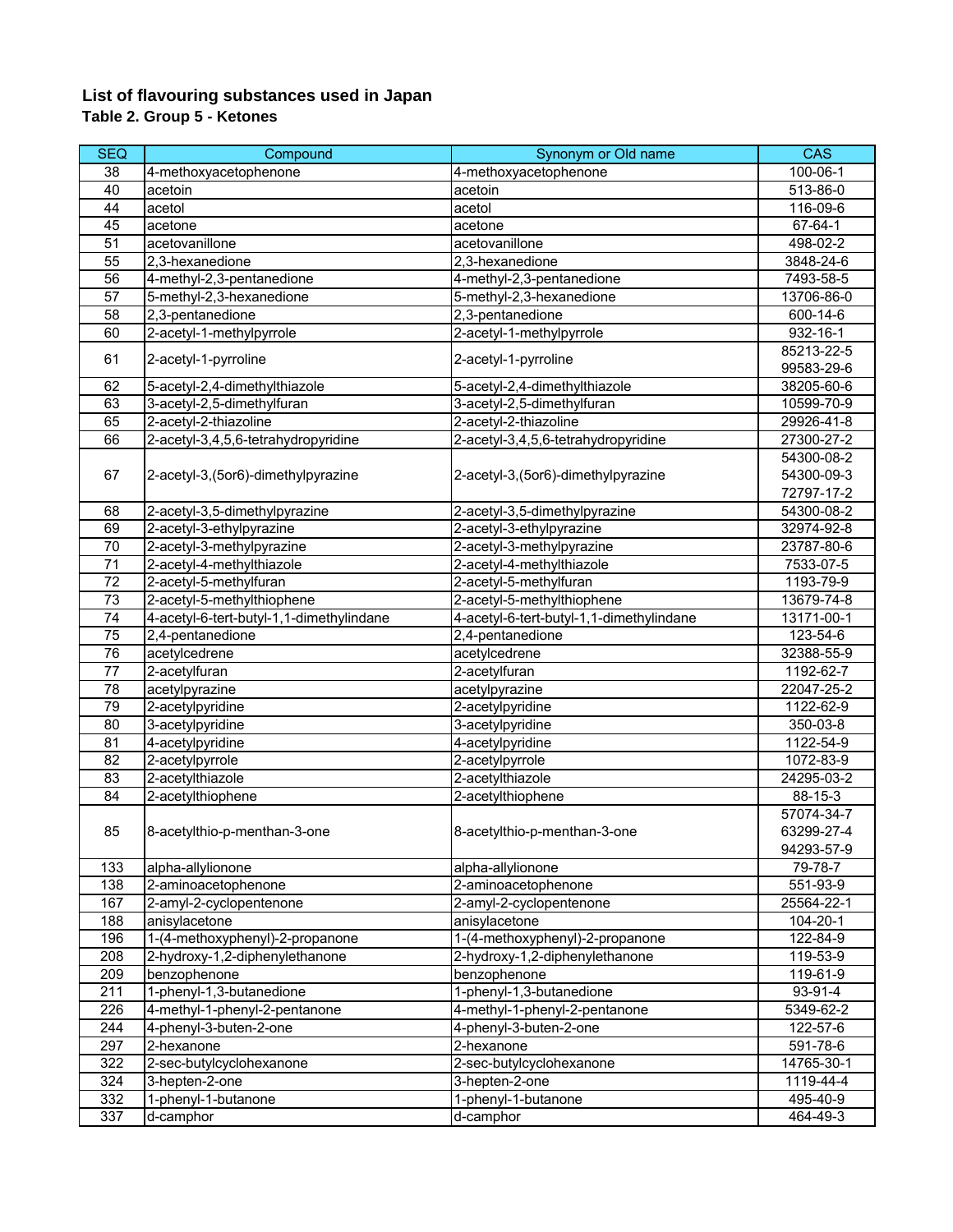| <b>SEQ</b> | Compound                                  | Synonym or Old name                                                                           | <b>CAS</b>                |
|------------|-------------------------------------------|-----------------------------------------------------------------------------------------------|---------------------------|
|            |                                           |                                                                                               | $76 - 22 - 2$             |
| 339        | camphor                                   | camphor                                                                                       | 21368-68-3                |
| 344        | d-carvone                                 | d-carvone                                                                                     | 2244-16-8                 |
| 345        | I-carvone                                 | I-carvone                                                                                     | 6485-40-1                 |
| 346        | carvone                                   | carvone                                                                                       | 99-49-0                   |
|            |                                           |                                                                                               | 18383-49-8                |
| 347        | 1,6-epoxycarvone                          | 1,6-epoxycarvone                                                                              | 33204-74-9                |
| 369        | 3-methyl-5-propyl-2-cyclohexenone         | 3-methyl-5-propyl-2-cyclohexenone                                                             | 3720-16-9                 |
| 418        | 9-cycloheptadecenone                      | 9-cycloheptadecenone                                                                          | 542-46-1                  |
| 439        | cycloheptanone                            | cycloheptanone                                                                                | 502-42-1                  |
| 443        | cyclohexanone                             | cyclohexanone                                                                                 | 108-94-1                  |
| 472        | cyclopentanone                            | cyclopentanone                                                                                | 120-92-3                  |
| 474        | 2-cyclopentylcyclopentanone               | 2-cyclopentylcyclopentanone                                                                   | 4884-24-6                 |
|            |                                           |                                                                                               | 80-71-7                   |
| 475        | cyclotene                                 | cyclotene                                                                                     | 765-70-8                  |
| 481        | alpha-damascenone                         | alpha-damascenone                                                                             |                           |
|            |                                           |                                                                                               | 23696-85-7                |
| 482        | beta-damascenone                          | beta-damascenone                                                                              | 23726-93-4                |
| 483        | alpha-damascone                           | alpha-damascone                                                                               | 43052-87-5                |
|            |                                           |                                                                                               | 23726-91-2                |
| 484        | beta-damascone                            | beta-damascone                                                                                | 23726-92-3                |
|            |                                           |                                                                                               | 35044-68-9                |
| 485        | delta-damascone                           | delta-damascone                                                                               | 57378-68-4                |
| 498        | 3-decanone                                | 3-decanone                                                                                    | 928-80-3                  |
| 500        | 3-decen-2-one                             | 3-decen-2-one                                                                                 | 10519-33-2                |
| 525        | 2-dodecanone                              | 2-dodecanone                                                                                  | 6175-49-1                 |
| 530        | dehydronootkatone                         | dehydronootkatone                                                                             | 5090-63-1                 |
| 532        | 4-hydroxy-4-methyl-2-pentanone            | 4-hydroxy-4-methyl-2-pentanone                                                                | 123-42-2                  |
| 533        | diacetyl                                  | diacetyl                                                                                      | $\overline{4}31 - 03 - 8$ |
| 539        | 1,3-diphenyl-2-propanone                  | 1,3-diphenyl-2-propanone                                                                      | 102-04-5                  |
| 562        | 4,5-dihydro-3(2H)-thiophenone             | 4,5-dihydro-3(2H)-thiophenone                                                                 | $1003 - 04 - 9$           |
|            | 3,5-dihydroxy-6-methyl-2,3-dihydro-4(4H)- | 2,3-dihydro-3,5-dihydroxy-6-methyl-4H- pyran-4-                                               |                           |
| 563        | pyranone                                  | one                                                                                           | 28564-83-2                |
| 565        | 3,4-dihydro-alpha-ionone                  | 3,4-dihydro-alpha-ionone                                                                      | 31499-72-6                |
| 567        | dihydro-beta-ionone                       | dihydro-beta-ionone                                                                           | 17283-81-7                |
|            |                                           |                                                                                               | 5524-05-0                 |
| 569        | dihydrocarvone                            | dihydrocarvone                                                                                | 5948-04-9                 |
|            |                                           |                                                                                               | 7764-50-3                 |
| 583        | 3-methyl-2-pentyl-2-cyclopentenone        | 3-methyl-2-pentyl-2-cyclopentenone                                                            | 1128-08-1                 |
| 588        | 1,10-dihydronootkatone                    | 1,10-dihydronootkatone                                                                        | 20489-53-6                |
|            |                                           |                                                                                               | 96-26-4                   |
| 590        | 1,3-dihydroxyacetone (monomer and dimer)  | 1,3-dihydroxyacetone (monomer and dimer)                                                      | 62147-49-3                |
|            |                                           |                                                                                               | 89727-88-8                |
| 600        | 2,4-dimethyl-3-pentanone                  | 2,4-dimethyl-3-pentanone                                                                      | 565-80-0                  |
| 604        | 3,4-dimethoxyacetophenone                 | 3,4-dimethoxyacetophenone                                                                     | 1131-62-0                 |
| 619        | 4-methoxy-2,5-dimethyl-3(2H)-furanone     | 4-methoxy-2,5-dimethyl-3(2H)-furanone                                                         | 4077-47-8                 |
|            |                                           |                                                                                               | 13494-06-9                |
| 630        | 3,4-dimethyl-1,2-cyclopentanedione        | 3,4-dimethyl-1,2-cyclopentanedione                                                            | 21835-00-7                |
|            |                                           |                                                                                               | 13494-07-0                |
| 631        | 3,5-dimethyl-1,2-cyclopentanedione        | 3,5-dimethyl-1,2-cyclopentanedione                                                            | 21834-98-0                |
| 643        | 2,5-dimethyl-3(2H)-furanone               | 2,5-dimethyl-3(2H-furanone                                                                    | 14400-67-0                |
| 653        | 2,4-dimethylacetophenone                  | 2,4-dimethylacetophenone                                                                      | 89-74-7                   |
| 664        | 2,6-dimethyl-4-heptanone                  | 2,6-dimethyl-4-heptanone                                                                      | 108-83-8                  |
| 678        |                                           | 2-hydroxy-6-isopropyl-3-methyl-2-cyclohexenone 2-hydroxy-6-isopropyl-3-methyl-2-cyclohexenone | 490-03-9                  |
| 682        | 4-heptanone                               | 4-heptanone                                                                                   | 123-19-3                  |
|            |                                           |                                                                                               |                           |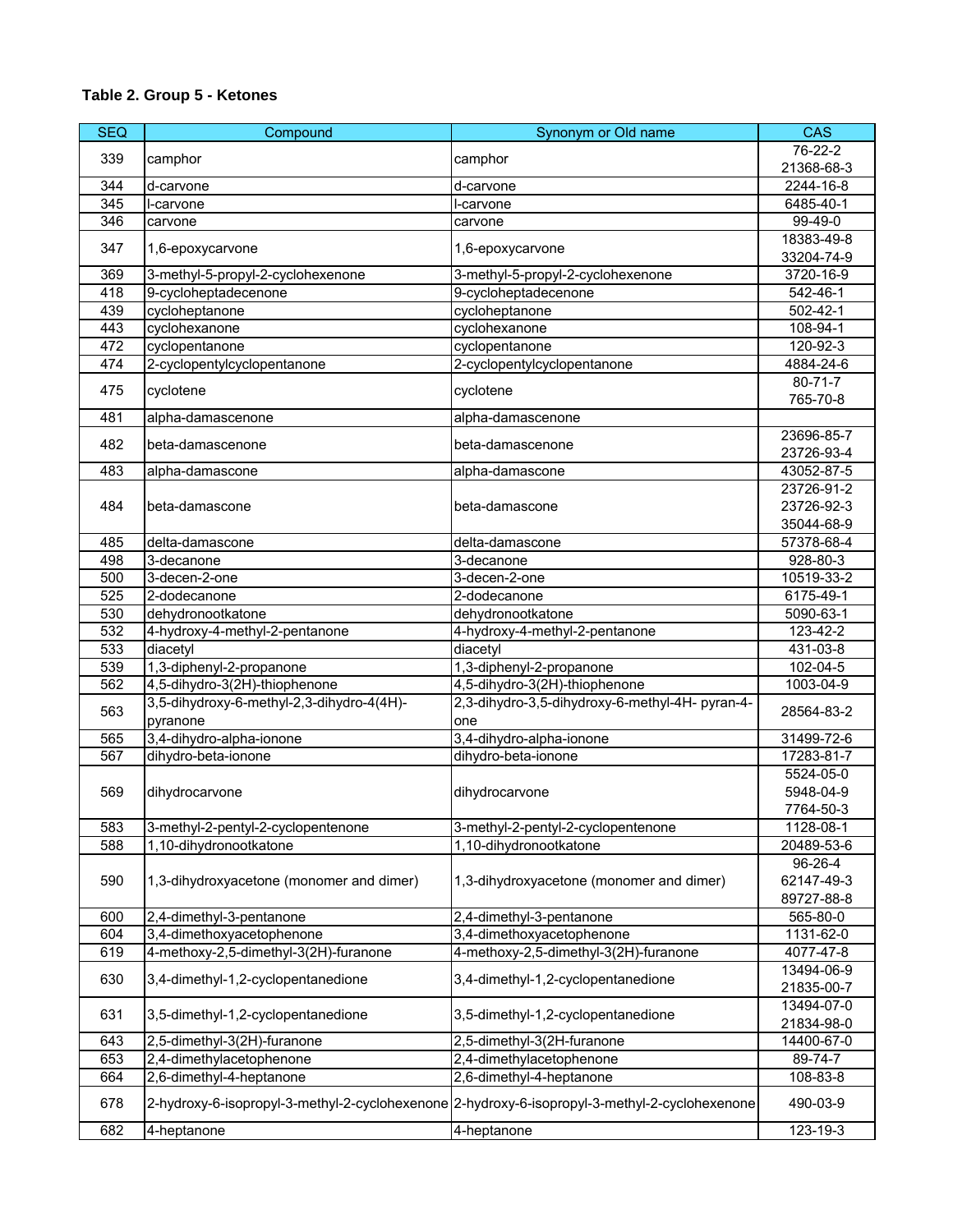| <b>SEQ</b>       | Compound                                  | Synonym or Old name                       | <b>CAS</b>              |
|------------------|-------------------------------------------|-------------------------------------------|-------------------------|
| 753              | 2-propionylfuran                          | 2-propionylfuran                          | 3194-15-8               |
| 813              | 3-octanone                                | 3-octanone                                | 106-68-3                |
| 821              | 3-heptanone                               | 3-heptanone                               | 106-35-4                |
| 828              | 3-ethyl-2-hydroxy-2-cyclopentenone        | 3-ethyl-2-hydroxy-2-cyclopentenone        | 21835-01-8              |
| 838              | 3-nonanone                                | 3-nonanone                                | 925-78-0                |
| 850              | ethyl maltol                              | ethyl maltol                              | 4940-11-8               |
| 871              | 3-hexanone                                | 3-hexanone                                | 589-38-8                |
| 892              | 1-penten-3-one                            | 1-penten-3-one                            | 1629-58-9               |
| 899              | 5-ethyl-4-hydroxy-2-methyl-3(2H)-furanone | 5-ethyl-4-hydroxy-2-methyl-3(2H)-furanone | 27538-09-6              |
| 902              | 2-ethyl-5-methyl-1,3-dioxolan-4-one       | 2-ethyl-5-methyl-1,3-dioxolan-4-one       |                         |
| 950              | farnesylacetone                           | farnesylacetone                           | 762-29-8<br>1117-52-8   |
| 951              | d-fenchone                                | d-fenchone                                | 4695-62-9               |
| 952              | fenchone                                  | fenchone                                  | 1195-79-5<br>7787-20-4  |
| 959              | 4-hydroxy-2,5-dimethyl-3(2H)-furanone     | 4-hydroxy-2,5-dimethyl-3(2H)-furanone     | 3658-77-3               |
| 978              | (2-furyl)-2-propanone                     | (2-furyl)-2-propanone                     | 6975-60-6               |
| 985              | 4-(2-furyl)-3-buten-2-one                 | 4-(2-furyl)-3-buten-2-one                 | 623-15-4                |
| 987              | 1-(2-furfurylthio)-2-propanone            | 1-(2-furfurylthio)-2-propanone            | 58066-86-7              |
| 988              | 4-(furfurylthio)-4-methyl-2-pentanone     | 4-(furfurylthio)-4-methyl-2-pentanone     |                         |
| 999              | geranyl acetone                           | geranyl acetone                           | 3796-70-1               |
| 1013             | 2-geranylcyclopentanone                   | 2-geranylcyclopentanone                   | 68133-79-9              |
| $\frac{1025}{ }$ | 2-heptadecanone                           | 2-heptadecanone                           | 2922-51-2               |
| 1036             | 2,3-heptanedione                          | 2,3-heptanedione                          | 96-04-8                 |
| 1082             | 3,4-hexanedione                           | 3,4-hexanedione                           | 4437-51-8               |
| 1084             | 6,10,14-trimethyl-2-pentadecanone         | 6,10,14-trimethyl-2-pentadecanone         | 502-69-2                |
| 1104             | 5-hexen-2-one                             | 5-hexen-2-one                             | 109-49-9                |
| 1106             | 4-hexen-3-one                             | 4-hexen-3-one                             | 2497-21-4<br>50396-87-7 |
| 1107             | 1-hexen-3-one                             | 1-hexen-3-one                             | 1629-60-3               |
| 1200             | 2-hexylcyclopentanone                     | 2-hexylcyclopentanone                     | 13074-65-2              |
| 1227             | hinokitiol                                | hinokitiol                                | 499-44-5                |
| 1241             | 1-hydroxy-2-butanone                      | 1-hydroxy-2-butanone                      | 5077-67-8               |
| 1242             | 4-hydroxy-2-butanone                      | 4-hydroxy-2-butanone                      | 590-90-9                |
| 1243             | 2-hydroxy-2-cyclohexenone                 | 2-hydroxy-2-cyclohexenone                 | 10316-66-2              |
| 1244             | 1-hydroxy-2-heptanone                     | 1-hydroxy-2-heptanone                     | 17046-01-4              |
| 1245             | 3-hydroxy-2-octanone                      | 3-hydroxy-2-octanone                      | 37160-77-3              |
| 1246             | 2-hydroxy-3,4-dimethyl-2-cyclopentenone   | 2-hydroxy-3,4-dimethyl-2-cyclopentenone   | 21835-00-7              |
| 1249             | 2-hydroxy-3-pentanone                     | 2-hydroxy-3-pentanone                     | 5704-20-1               |
| 1251             | 1-hydroxy-4-methyl-2-pentanone            | 1-hydroxy-4-methyl-2-pentanone            | 68113-55-3              |
| 1255             | 5-hydroxy-4-octanone                      | 5-hydroxy-4-octanone                      | 496-77-5                |
| 1256             | 1-hydroxy-5-methyl-2-hexanone             | 1-hydroxy-5-methyl-2-hexanone             |                         |
| 1258             | 2'-hydroxyacetophenone                    | 2-hydroxyacetophenone                     | 118-93-4                |
| 1276             | 3-hydroxy-2-pentanone                     | 3-hydroxy-2-pentanone                     | 3142-66-3               |
| 1281             | alpha-ionone                              | alpha-ionone                              | 127-41-3                |
|                  |                                           |                                           | 79-77-6                 |
| 1282             | beta-ionone                               | beta-ionone                               | 14901-07-6              |
| 1283             | alpha-irone                               | alpha-irone                               | 79-69-6                 |
| 1296             | 6-methyl-3-heptanone                      | 6-methyl-3-heptanone                      | 624-42-0                |
| 1392             | 2-methyl-3-(2-pentenyl)-2-cyclopentenone  | 2-methyl-3-(2-pentenyl)-2-cyclopentenone  | 11050-62-7              |
| 1393             | dl-isomenthone                            | dl-isomenthone                            | 491-07-6                |
| 1394             | alpha-isomethylionone                     | alpha-isomethylionone                     | 127-51-5                |
| 1397             | isophorone                                | isophorone                                | 78-59-1                 |
| 1430             | 4-isopropyl-2-cyclohexenone               | 4-isopropyl-2-cyclohexenone               | 500-02-7                |
| 1432             | 5-isopropyl-3-nonene-2,8-dione            | 5-isopropyl-3-nonene-2,8-dione            |                         |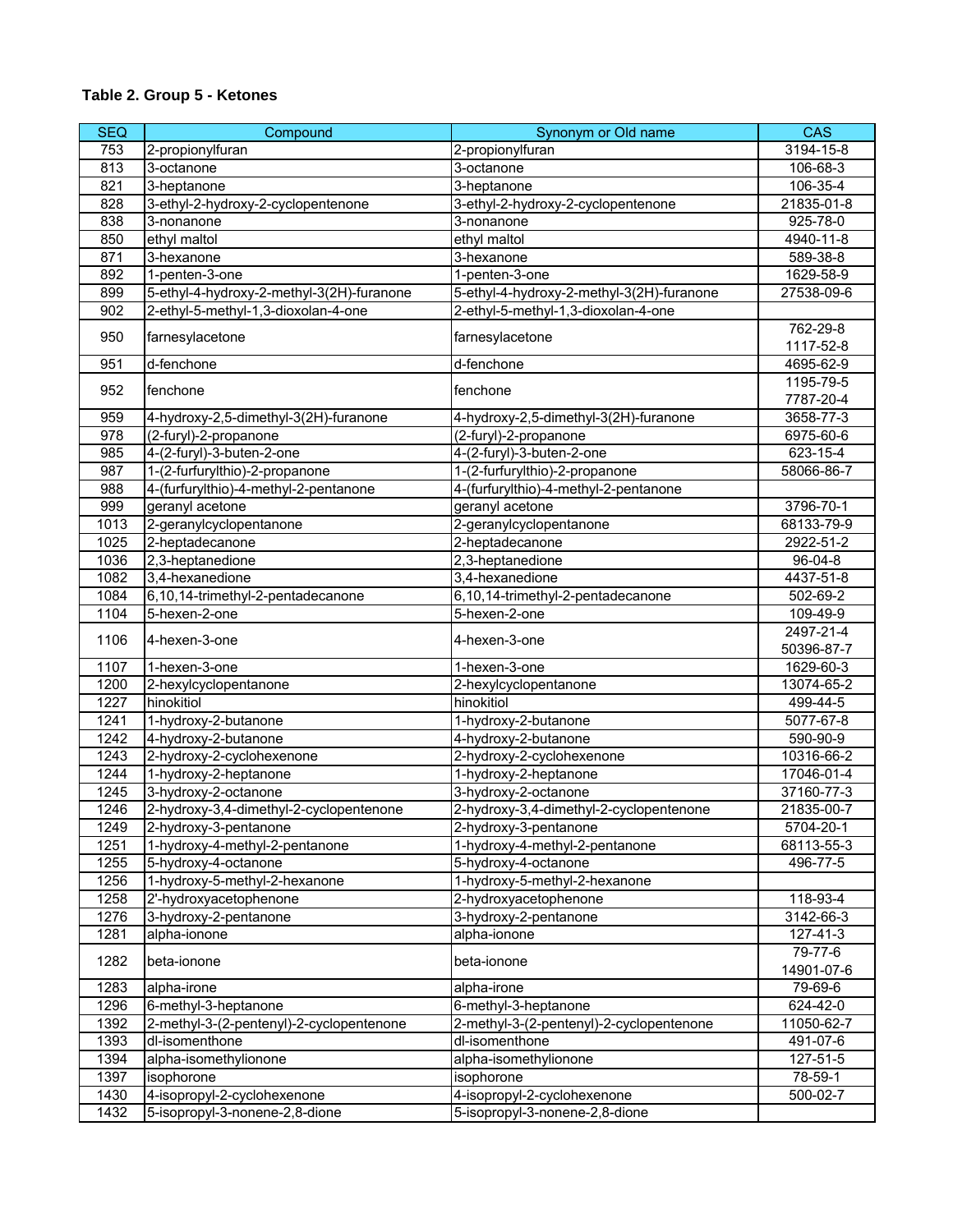| <b>SEQ</b> | Compound                                               | Synonym or Old name                                    | <b>CAS</b>                          |
|------------|--------------------------------------------------------|--------------------------------------------------------|-------------------------------------|
| 1436       | 5-isopropyl-8-methyl-6,8- nonadien-2-one               | 5-isopropyl-8-methyl-6,8- nonadien-2-one               | 1937-54-8                           |
|            |                                                        |                                                        | 40286-47-3                          |
| 1437       | 4-isopropylacetophenone                                | 4-isopropylacetophenone                                | 645-13-6                            |
| 1443       | isopulegone                                            | isopulegone                                            | 29606-79-9                          |
| 1453       | 3-methyl-2-(cis-2-pentenyl)-2-cyclopentenone           | 3-methyl-2-(cis-2-pentenyl)-2-cyclopentenone           | 488-10-8                            |
| 1454       | 3-methyl-2-(trans-2-pentenyl)-2-cyclopentenone         | 3-methyl-2-(trans-2-pentenyl)-2-cyclopentenone         | 6261-18-3                           |
| 1497       | 4-(2-butenylidene)-3,5,5-trimethyl-2-<br>cyclohexenone | 4-(2-butenylidene)-3,5,5-trimethyl-2-<br>cyclohexenone | 13215-88-8                          |
| 1505       | p-menthan-2-one                                        | p-menthan-2-one                                        | 499-70-7<br>59471-80-6              |
| 1513       | menthone                                               | menthone                                               | 89-80-5<br>10458-14-7<br>14073-97-3 |
| 1536       | 3-mercapto-2-butanone                                  | 3-mercapto-2-butanone                                  | 40789-98-8                          |
| 1537       | 3-mercapto-2-pentanone                                 | 3-mercapto-2-pentanone                                 | 67633-97-0                          |
| 1539       | 4-mercapto-4-methyl-2-pentanone                        | 4-mercapto-4-methyl-2-pentanone                        | 19872-52-7                          |
| 1548       | 4-methyl-3-penten-2-one                                | 4-methyl-3-penten-2-one                                | 141-79-7                            |
| 1573       | 4-(4-methoxyphenyl)-3-buten-2-one                      | 4-(4-methoxyphenyl)-3-buten-2-one                      | 943-88-4                            |
| 1595       | methyl 2-oxopropyl disulfide                           | methyl 2-oxopropyl disulfide                           | 122861-78-3                         |
| 1627       | 2-heptanone                                            | 2-heptanone                                            | 110-43-0                            |
| 1628       | 1-(4-methoxyphenyl)-1-penten-3-one                     | 1-(4-methoxyphenyl)-1-penten-3-one                     | 104-27-8                            |
| 1648       | 2-butanone                                             | 2-butanone                                             | $78-93-3$                           |
| 1657       | 2-nonanone                                             | 2-nonanone                                             | 821-55-6                            |
| 1659       | 2-octanone                                             | 2-octanone                                             | 111-13-7                            |
| 1661       | methylionone                                           | methylionone                                           | 1335-46-2                           |
| 1662       | 5-methyl-2-hexanone                                    | 5-methyl-2-hexanone                                    | 110-12-3                            |
| 1663       | 4-methyl-2-pentanone                                   | 4-methyl-2-pentanone                                   | 108-10-1                            |
| 1667       | 3-methyl-2-butanone                                    | 3-methyl-2-butanone                                    | 563-80-4                            |
| 1684       | 1-acetylnaphthalene                                    | 1-acetylnaphthalene                                    | 941-98-0                            |
| 1689       | 2-undecanone                                           | 2-undecanone                                           | 112-12-9                            |
| 1694       | 2-decanone                                             | 2-decanone                                             | 693-54-9                            |
| 1709       | 2-pentanone                                            | 2-pentanone                                            | 107-87-9                            |
| 1724       | 2-tridecanone                                          | $2$ -tridecanone                                       | 593-08-8                            |
| 1729       | 3-buten-2-one                                          | 3-buten-2-one                                          | 78-94-4                             |
| 1733       | 3-methyl-2-cyclopentenone                              | 3-methyl-2-cyclopentenone                              | 2758-18-1                           |
| 1735       | 1-(5-methyl-2-furyl)-1,2-propanedione                  | 1-(5-methyl-2-furyl)-1,2-propanedione                  | 1197-20-2                           |
| 1736       | 1-(5-methyl-2-furyl)-2-propanone                       | 1-(5-methyl-2-furyl)-2-propanone                       | 13678-74-5                          |
| 1737       | 6-methyl-2-heptanone                                   | 6-methyl-2-heptanone                                   | 928-68-7                            |
| 1738       | 5-methyl-2-hepten-4-one                                | 5-methyl-2-hepten-4-one                                | 81925-81-7                          |
| 1739       | 3-methyl-2-hexanone                                    | 3-methyl-2-hexanone                                    | 2550-21-2                           |
| 1746       | 3-methyl-2-pentanone                                   | 3-methyl-2-pentanone                                   | 565-61-7                            |
| 1758       | 2-acetyl-(3or4)-methylthiophene                        | 2-acetyl-(3or4)-methylthiophene                        | 13679-72-6<br>13679-73-7            |
| 1760       | 7-methyl-3,4-dihydro-2H-1,5-benzodioxepin-3-<br>one    | 7-methyl-3,4-dihydro-2H-1,5-benzodioxepin-3-<br>one    | 28940-11-6                          |
| 1763       | 3-methyl-3-buten-2-one                                 | 3-methyl-3-buten-2-one                                 | 814-78-8                            |
| 1771       | 5-methyl-3-heptanone                                   | 5-methyl-3-heptanone                                   | 541-85-5                            |
| 1773       | 5-methyl-3-hexen-2-one                                 | 5-methyl-3-hexen-2-one                                 | 5166-53-0                           |
| 1794       | alpha-methylionone                                     | alpha-methylionone                                     | 127-42-4<br>7779-30-8               |
| 1826       | 3-methyl-1,2-cyclohexanedione                          | 3-methyl-1,2-cyclohexanedione                          | 3008-43-3                           |
| 1827       | 3-methylcyclohexanone                                  | 3-methylcyclohexanone                                  | 591-24-2                            |
| 1832       | 3-methylcyclopentadecanone                             | 3-methylcyclopentadecanone                             | 541-91-3                            |
| 1839       | 6-methyl-3,5-heptadien-2-one                           | 6-methyl-3,5-heptadien-2-one                           | 1604-28-0                           |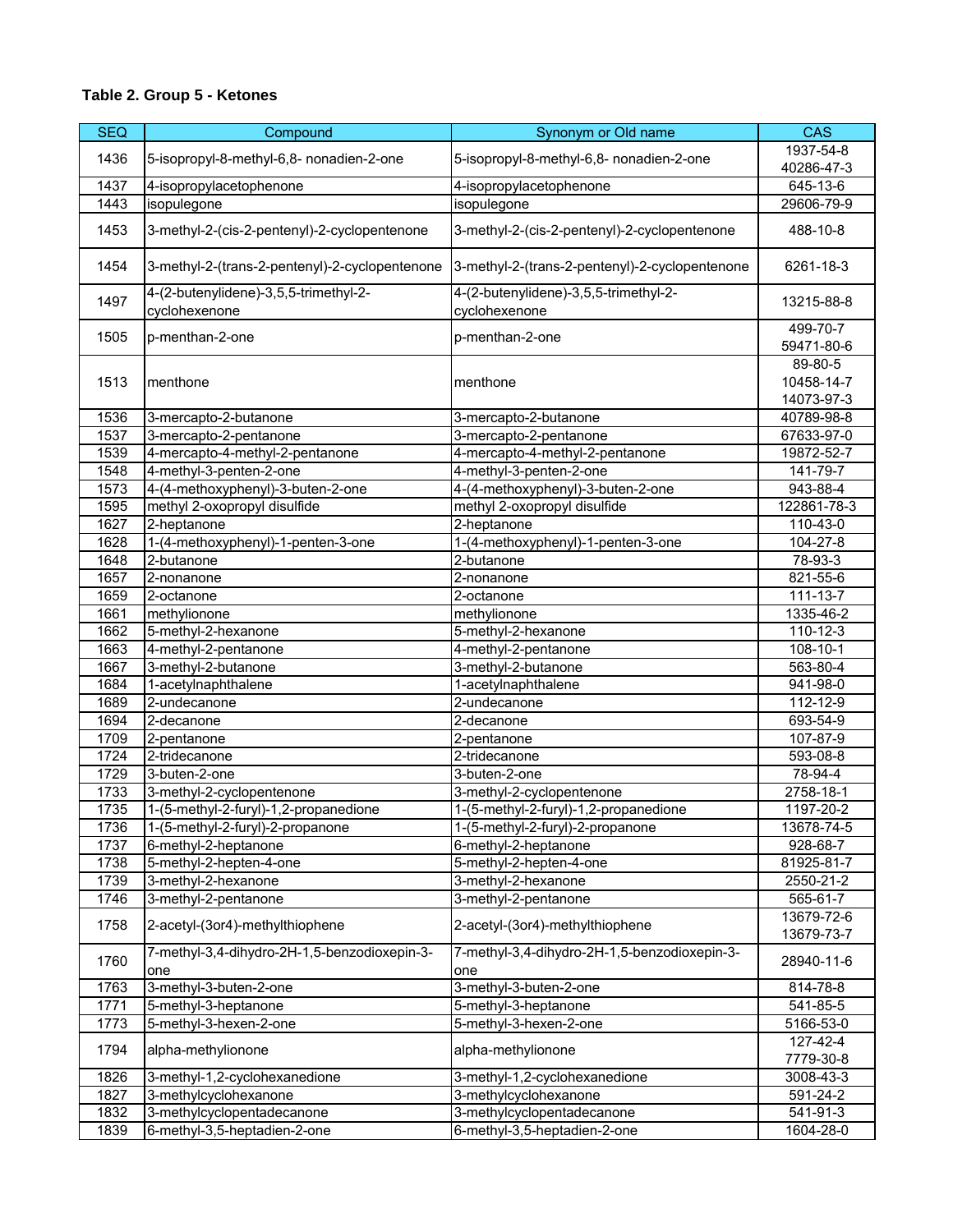| <b>SEQ</b> | Compound                             | Synonym or Old name                  | <b>CAS</b>               |
|------------|--------------------------------------|--------------------------------------|--------------------------|
| 1841       | 6-methyl-5-hepten-2-one              | 6-methyl-5-hepten-2-one              | 110-93-0                 |
| 1849       | 3-methyl-2,4-nonanedione             | 3-methyl-2,4-nonanedione             | 113486-29-6              |
| 1863       | 2-methyltetrahydrothiophen-3-one     | 2-methyltetrahydrothiophen-3-one     | 13679-85-1               |
| 1865       | 2-methyltetrahydro-3(2H)-furanone    | 2-methyltetrahydrofuran-3-one        | 3188-00-9                |
|            | 2,6,6-trimethyl-1-[3-                | 2,6,6-trimethyl-1-[3-                |                          |
| 1870       | (methylthio)butyryl]cyclohexene      | (methylthio)butyryl]cyclohexene      | 68697-67-6               |
| 1874       | 4-(methylthio)-4-methyl-2-pentanone  | 4-(methylthio)-4-methyl-2-pentanone  | 23550-40-5               |
| 1875       | 4-(methylthio)-2-butanone            | 4-(methylthio)-2-butanone            | 34047-39-7               |
|            | 3-methylthio-1-(2,6,6-trimethyl-1,3- | 3-methylthio-1-(2,6,6-trimethyl-1,3- |                          |
| 1883       | cyclohexadienyl)-2-buten-1-one       | cyclohexadienyl)-2-buten-1-one       |                          |
| 1887       | 8-(methylthio)-p-menthan-3-one       |                                      | 32637-94-8               |
|            |                                      | 8-(methylthio)-p-menthan-3-one       | 85165-49-7               |
| 1912       | 3-acetylpyrrole                      | 3-acetylpyrrole                      | 1072-82-8                |
| 1964       | 4-nonanone                           | 4-nonanone                           | 4485-09-0                |
| 1965       | 3-nonen-2-one                        | 3-nonen-2-one                        | 14309-57-0               |
| 1992       | nootkatone                           | nootkatone                           | 4674-50-4                |
|            |                                      |                                      | 91416-23-8               |
| 2002       | 3,5-octadien-2-one                   | 3,5-octadien-2-one                   | 30086-02-3               |
| 2003       | 1,5-octadien-3-one                   | 1,5-octadien-3-one                   | 65213-86-7               |
| 2023       | 3-octen-2-one                        | 3-octen-2-one                        | 1669-44-9                |
| 2025       | 1-octen-3-one                        | 1-octen-3-one                        | 4312-99-6                |
| 2030       | 2-octen-4-one                        | 2-octen-4-one                        | 4643-27-0                |
| 2071       | 4-oxoisophorone                      | 4-oxoisophorone                      | 1125-21-9                |
| 2078       | 2-pentadecanone                      | 2-pentadecanone                      | 2345-28-0                |
| 2082       | 3-pentanone                          | 3-pentanone                          | 96-22-0                  |
| 2083       | 3-penten-2-one                       | 3-penten-2-one                       | 625-33-2                 |
| 2087       | 2-hexanoylfuran                      | 2-hexanoylfuran                      | 14360-50-0               |
| 2141       | 1-phenyl-1,2-propanedione            | 1-phenyl-1,2-propanedione            | 579-07-7                 |
| 2178       | pinocamphone                         | pinocamphone                         | 547-60-4<br>18358-53-7   |
| 2180       | piperitenone                         | piperitenone                         | 491-09-8                 |
| 2182       | d-piperitone                         | d-piperitone                         | 6091-50-5                |
| 2183       | piperitone                           | piperitone                           | 89-81-6                  |
| 2187       | piperonyl acetone                    | piperonyl acetone                    | 55418-52-5               |
| 2199       | 4-hydroxyhexan-3-one                 | 4-hydroxyhexan-3-one                 | 4984-85-4                |
| 2204       | 1-(1-p-menthen-6-yl)-1-propanone     | 1-(1-p-menthen-6-yl)-1-propanone     | 31375-17-4               |
| 2205       | 2-propionylpyrrole                   | 2-propionylpyrrole                   | 1073-26-3                |
| 2206       | 2-propionylthiophene                 | 2-propionylthiophene                 | 13679-75-9               |
| 2207       | 1-phenyl-1-propanone                 | 1-phenyl-1-propanone                 | $93 - 55 - 0$            |
| 2260       | 3-(propylthio)-4-heptanone           | 3-(propylthio)-4-heptanone           |                          |
| 2262       | pulegone                             | pulegone                             | 89-82-7                  |
|            |                                      |                                      | 15932-80-6               |
| 2266       | 2-oxopropanal                        | 2-oxopropanal                        | 78-98-8                  |
| 2268       | raspberry ketone                     | raspberry ketone                     | 5471-51-2                |
| 2337       | 4-tert-butylcyclohexanone            | 4-tert-butylcyclohexanone            | 98-53-3                  |
| 2339       | 4-tert-butylacetophenone             | 4-tert-butylacetophenone             | 943-27-1                 |
| 2342       | 4-tert-amylcyclohexanone             | 4-tert-amylcyclohexanone             | 16587-71-6               |
| 2347       | 2-tetradecanone                      | 2-tetradecanone                      | 2345-27-9                |
| 2348       | cis-7-tetradecen-2-one               | cis-7-tetradecen-2-one               | 146955-45-5              |
| 2364       | 6,10-dimethyl-9-undecen-2-one        | 6,10-dimethyl-9-undecen-2-one        | 4433-36-7                |
| 2366       | tetramethylethylcyclohexenone        | tetramethylethylcyclohexenone        | 17369-60-7               |
| 2369       | theaspirone                          | theaspirone                          | 19377-59-4<br>77841-36-2 |
| 2382       | 8-mercapto-p-menthan-3-one           | 8-mercapto-p-menthan-3-one           | 38462-22-5               |
| 2411       | 12-tridecen-2-one                    | 12-tridecen-2-one                    | 60437-21-0               |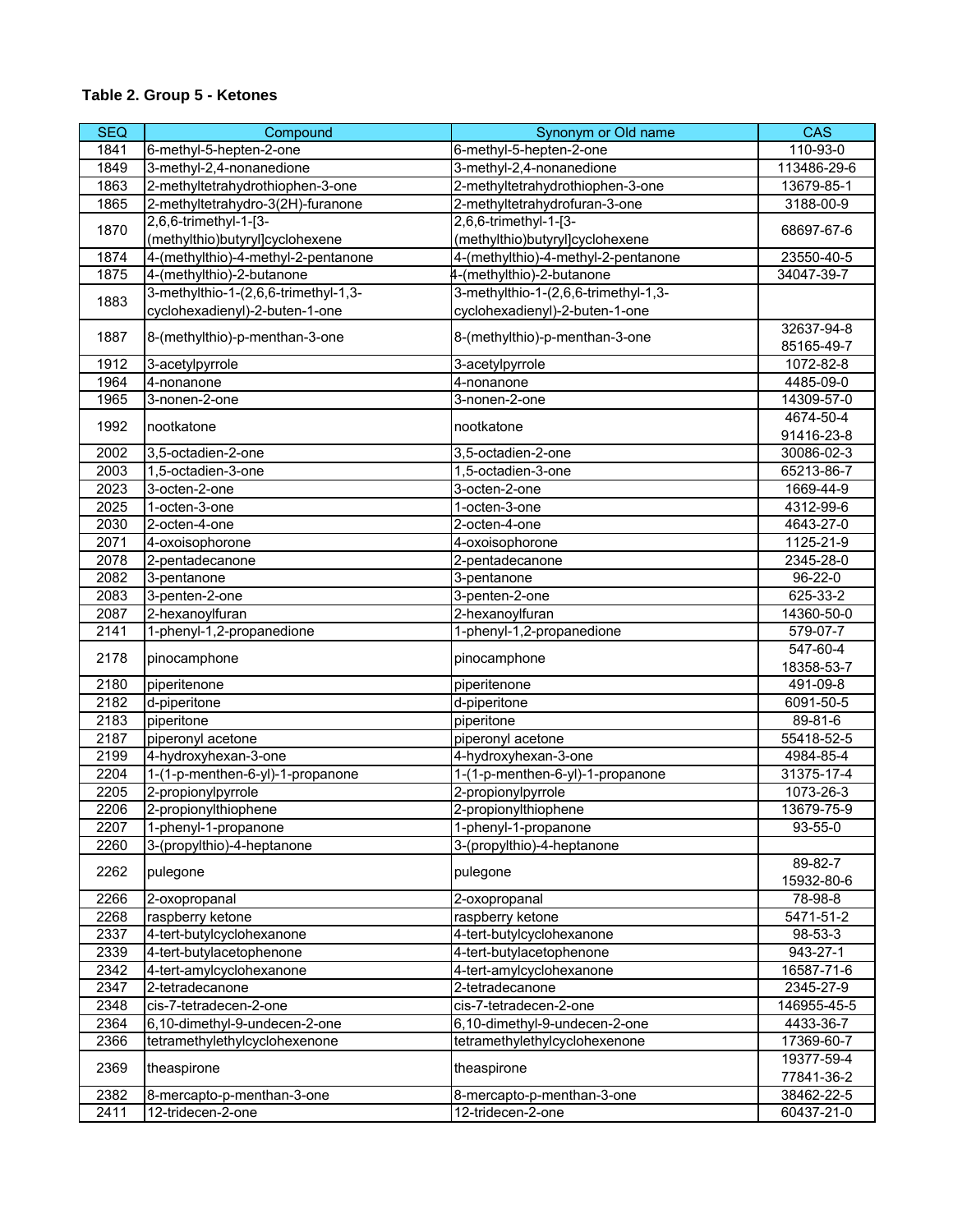| <b>SEQ</b> | Compound                                               | Synonym or Old name                                                                                            | <b>CAS</b>  |
|------------|--------------------------------------------------------|----------------------------------------------------------------------------------------------------------------|-------------|
| 2419       | 3,5,5-trimethyl-1,2-cyclohexanedione                   | 3,5,5-trimethyl-1,2-cyclohexanedione                                                                           | 4883-60-7   |
|            |                                                        |                                                                                                                | 57696-89-6  |
| 2420       | 1-one                                                  | 1-(2,4,4-trimethyl-2-cyclohexenyl)-trans-2- buten-11-(2,4,4-trimethyl-2-cyclohexenyl)-trans-2- buten-<br>1-one | 39872-57-6  |
| 2421       | 2-hydroxy-2,6,6-trimethylcyclohexanone                 | 2-hydroxy-2,6,6-trimethylcyclohexanone                                                                         | 7500-42-7   |
| 2427       | 2,2,6-trimethylcyclohexanone                           | 2,2,6-trimethylcyclohexanone                                                                                   | 2408-37-9   |
| 2428       | 3,3,5-trimethylcyclohexanone                           | 3,3,5-trimethylcyclohexanone                                                                                   | 873-94-9    |
| 2447       | 2,3-undecanedione                                      | 2,3-undecanedione                                                                                              | 7493-59-6   |
| 2484       | 6-hydroxy-5-decanone                                   | 6-hydroxy-5-decanone                                                                                           | 6540-98-3   |
| 2500       | verbenone                                              | verbenone                                                                                                      | 80-57-9     |
| 2512       | zingerone                                              | zingerone                                                                                                      | 122-48-5    |
| 2723       | 1-(2-thienyl)-1,2-propanedione                         | 1-(2-thienyl)-1,2-propanedione                                                                                 | 13678-69-8  |
| 2724       | 10-undecen-2-one                                       | 10-undecen-2-one                                                                                               | 36219-73-5  |
| 2725       | 2,2,6-trimethyl-1,4-cyclohexanedione                   | 2,2,6-trimethyl-1,4-cyclohexanedione                                                                           | 20547-99-3  |
| 2726       | 2,3-octanedione                                        | 2,3-octanedione                                                                                                | 585-25-1    |
|            |                                                        |                                                                                                                |             |
| 2727       | 2,5-dimethyl-4-(1-pyrrolidinyl)-3(2H)- furanone        | 2,5-dimethyl-4-(1-pyrrolidinyl)-3(2H)- furanone                                                                |             |
| 2728       | 2,5-hexanedione                                        | 2,5-hexanedione                                                                                                | 110-13-4    |
| 2729       | 6-ethenyl-2,2,6-trimethyltetrahydro-3(4H)-<br>pyranone | 6-ethenyl-2,2,6-trimethyltetrahydropyran-<br>3-one                                                             | 33933-72-1  |
| 2730       | 2,6-dihydroxyacetophenone                              | 2,6-dihydroxyacetophenone                                                                                      | 699-83-2    |
| 2731       | 2-acetyl-1,4,5,6-tetrahydropyridine                    | 2-acetyl-1,4,5,6-tetrahydropyridine                                                                            | 25343-57-1  |
| 2732       | 2-acetyl-4- isopropenylpyridine                        | 2-acetyl-4- isopropenylpyridine                                                                                | 142896-11-5 |
| 2733       | 2-cyclohexenone                                        | 2-cyclohexenone                                                                                                | 930-68-7    |
| 2734       | 2-hepten-4-one                                         | 2-hepten-4-one                                                                                                 | 4643-25-8   |
| 2735       | 2-hexylidenecyclopentanone                             | 2-hexylidenecyclopentanone                                                                                     | 17373-89-6  |
| 2736       | 2-hydroxy-5-methylacetophenone                         | 2-hydroxy-5-methylacetophenone                                                                                 | 1450-72-2   |
| 2737       | 2-methyl-3-pentanone                                   | 2-methyl-3-pentanone                                                                                           | 565-69-5    |
| 2738       | 2-methyl-5-propionylfuran                              | 2-methyl-5-propionylfuran                                                                                      | 10599-69-6  |
| 2739       | 2-methylacetophenone                                   | 2-methylacetophenone                                                                                           | 577-16-2    |
| 2740       | 2-propionylthiazole                                    | 2-propionylthiazole                                                                                            | 43039-98-1  |
|            | 3,5,5-trimethyl-1-(2-oxopropylidene)-2-                | 3,5,5-trimethyl-1-(2-oxopropylidene)-2-                                                                        | 16695-72-0  |
| 2741       | cyclohexene                                            | cyclohexene                                                                                                    | 16695-73-1  |
| 2742       | 3,5,5-trimethyl-4-methylene-2-cyclohexenone            | 3,5,5-trimethyl-4-methylene-2-cyclohexenone                                                                    | 20548-00-9  |
| 2743       | 4-(2,3,6-trimethylphenyl)-3-buten-2-one                | 4-(2,3,6-trimethylphenyl)-3-buten-2-one                                                                        | 56681-06-2  |
| 2744       | 7-methyl-4,4a,5,6-tetrahydronaphthalen-                | 4,4a,5,6-tetrahydro-7-methylnaphthalen-2(3H)-                                                                  | 34545-88-5  |
|            | $2(3H)$ -one                                           | one                                                                                                            |             |
| 2745       | 4,5-octanedione                                        | 4,5-octanedione                                                                                                | 5455-24-3   |
| 2746       | 4,7-dimethyl-6-octen-3-one                             | 4,7-dimethyl-6-octen-3-one                                                                                     | 2550-11-0   |
| 2747       | 4-acetyl-2- isopropenylpyridine                        | 4-acetyl-2- isopropenylpyridine                                                                                | 142896-12-6 |
| 2748       | 4-ethylacetophenone                                    | 4-ethylacetophenone                                                                                            | 937-30-4    |
| 2749       | 4-hydroxy-2,5-dimethylthiophen-3(2H)-one               | 4-hydroxy-2,5-dimethylthiophen-3-one                                                                           | 26494-10-0  |
| 2750       | 5,6-decanedione                                        | 5,6-decanedione                                                                                                | 5579-73-7   |
| 2751       | 5,6-epoxy-beta-ionone                                  | 5,6-epoxy-beta-ionone                                                                                          | 23267-57-4  |
| 2752       | 5-methyl-5-hexen-2-one                                 | 5-methyl-5-hexen-2-one                                                                                         | 3240-09-3   |
| 2753       | 6-methyl-4,5-heptadien-2-one                           | 6-methyl-4,5-heptadien-2-one                                                                                   |             |
| 2754       | 6-hydroxycarvone                                       | 6-hydroxycarvone                                                                                               | 51200-86-3  |
| 2755       | 7-octen-2-one                                          | 7-octen-2-one                                                                                                  | 3664-60-6   |
| 2756       | 8,9-dehydrotheaspirone                                 | 8,9-dehydrotheaspirone                                                                                         | 85248-56-2  |
| 2757       | 8-nonen-2-one                                          | 8-nonen-2-one                                                                                                  | 5009-32-5   |
| 2758       | 3-ethyl-2-hydroxy-4-methyl-2-cyclopentenone            | 3-ethyl-2-hydroxy-4-methyl-2-cyclopentenone                                                                    | 42348-12-9  |
| 2759       | 2-hexyl-2-cyclopentenone                               | 2-hexyl-2-cyclopentenone                                                                                       | 95-41-0     |
| 2760       | 4-ethoxyacetophenone                                   | 4-ethoxyacetophenone                                                                                           | 1676-63-7   |
| 2761       | 4-hydroxyacetophenone                                  | 4-hydroxyacetophenone                                                                                          | 99-93-4     |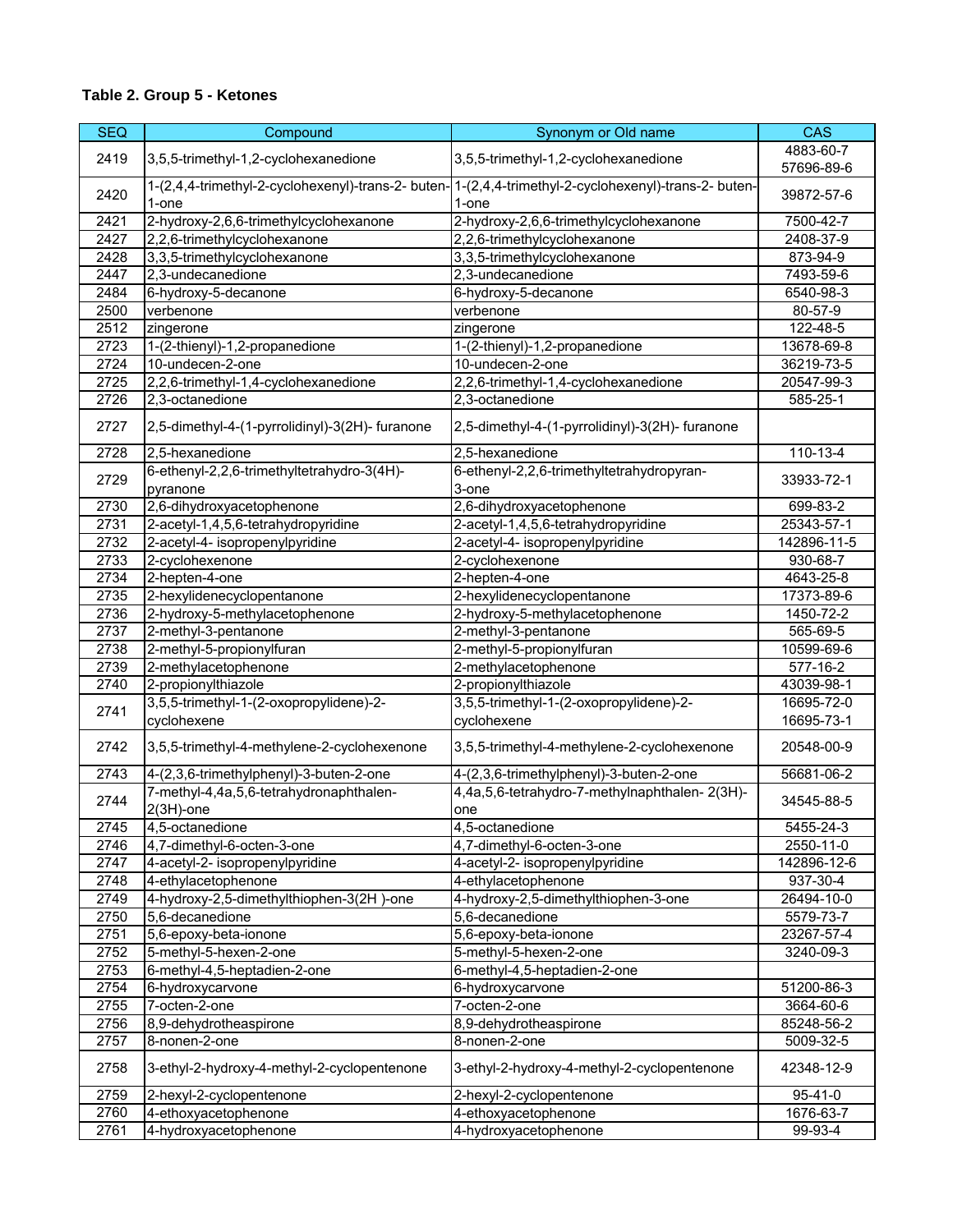| <b>SEQ</b> | Compound                                                                     | Synonym or Old name              | <b>CAS</b>       |
|------------|------------------------------------------------------------------------------|----------------------------------|------------------|
| 2762       | piperitone oxide                                                             | piperitone oxide                 | 5286-38-4        |
| 2763       | 1-(3-furyl)-4-methylpentan-1-one                                             | 1-(3-furyl)-4-methylpentan-1-one | 553-84-4         |
| 2764       | 8-hydroxy-4-p-menthen-3-one                                                  | 8-hydroxy-4-p-menthen-3-one      |                  |
| 2765       | 5-nonanone                                                                   | 5-nonanone                       | 502-56-7         |
| 2766       | pinocarvone                                                                  | pinocarvone                      | 16812-40-1       |
|            |                                                                              |                                  | 30460-92-5       |
| 2920       | neohesperidine dihydrochalcone                                               | neohesperidine dihydrochalcone   | 20702-77-6       |
| 2921       | naringin dihydrochalcone                                                     | naringin dihydrochalcone         | 18916-17-1       |
| 2925       | 4-hydroxy-5-methyl-3(2H)-furanone                                            |                                  | 19322-27-1       |
| 2931       | 9-decen-2-one                                                                |                                  | 35194-30-0       |
| 2932       | 1-(2-hydroxy-4-isobutoxyphenyl)-3-(2-pyridinyl)-1-                           |                                  | 1190230-47-7     |
|            | propanone                                                                    |                                  |                  |
| 2933       | 1-(2-hydroxy-4-methoxyphenyl)-3-(2-pyridinyl)-1-<br>propanone                |                                  | 1190229-37-8     |
| 2936       | 1-(methylthio)-2-propanone                                                   |                                  | 14109-72-9       |
| 2946       | 4-acetyl-2-methylpyrimidine                                                  |                                  | 67860-38-2       |
| 2950       | 7-methyl-3-octen-2-one                                                       |                                  | 33046-81-0       |
| 2965       | 5,7-dihydroxy-2-(3-hydroxy-4-methoxyphenyl)-<br>2,3-dihydro-4H-chromen-4-one |                                  | 69097-99-0       |
| 2972       | trans/cis,trans-6,8,10-undecatrien-3-one                                     |                                  | 1009814-14-5     |
| 2977       | 4,8-dimethyl-3,7-nonadien-2-one                                              |                                  | $817 - 88 - 9$   |
| 3001       | 3-hydroxy-3-methyl-2,4-nonanedione                                           |                                  | 544409-58-7      |
| 3006       | trans-6-methyl-3-hepten-2-one                                                |                                  | 20859-10-3       |
| 3015       | 3-[(2-methyl-3-furyl)thio]-2-butanone                                        |                                  | $61295 - 44 - 1$ |
| 3020       | gamma-ionone                                                                 |                                  | 79-76-5          |
| 3027       | 2,3-dimethyl-2-cyclopentenone                                                |                                  | 1121-05-7        |
| 3028       | 2-acetyl-4-isopropylpyridine                                                 |                                  | 142896-09-1      |
| 3048       | 3-(hydroxymethyl)heptan-2-one                                                |                                  | 65405-68-7       |
| 3066       | 1-(methylthio)-3-octanone                                                    |                                  | 61837-77-2       |
| 3070       | 1-(2-hydroxyphenyl)-3-(4-pyridinyl)-1-propanone                              |                                  | 1186004-10-3     |
| 3073       | 3-mercapto-2-hexanone                                                        |                                  | 1020152-45-7     |
|            |                                                                              |                                  | 1020152-51-5     |
| 3074       | 3-mercapto-4-methyl-2-hexanone                                               |                                  | 1224978-24-8     |
| 3082       | 4-mercapto-4-methyl-2-hexanone                                               |                                  | 851768-52-0      |
| 3087       | 3-acetyl-1,2-dithiolane                                                      |                                  | 89712-89-0       |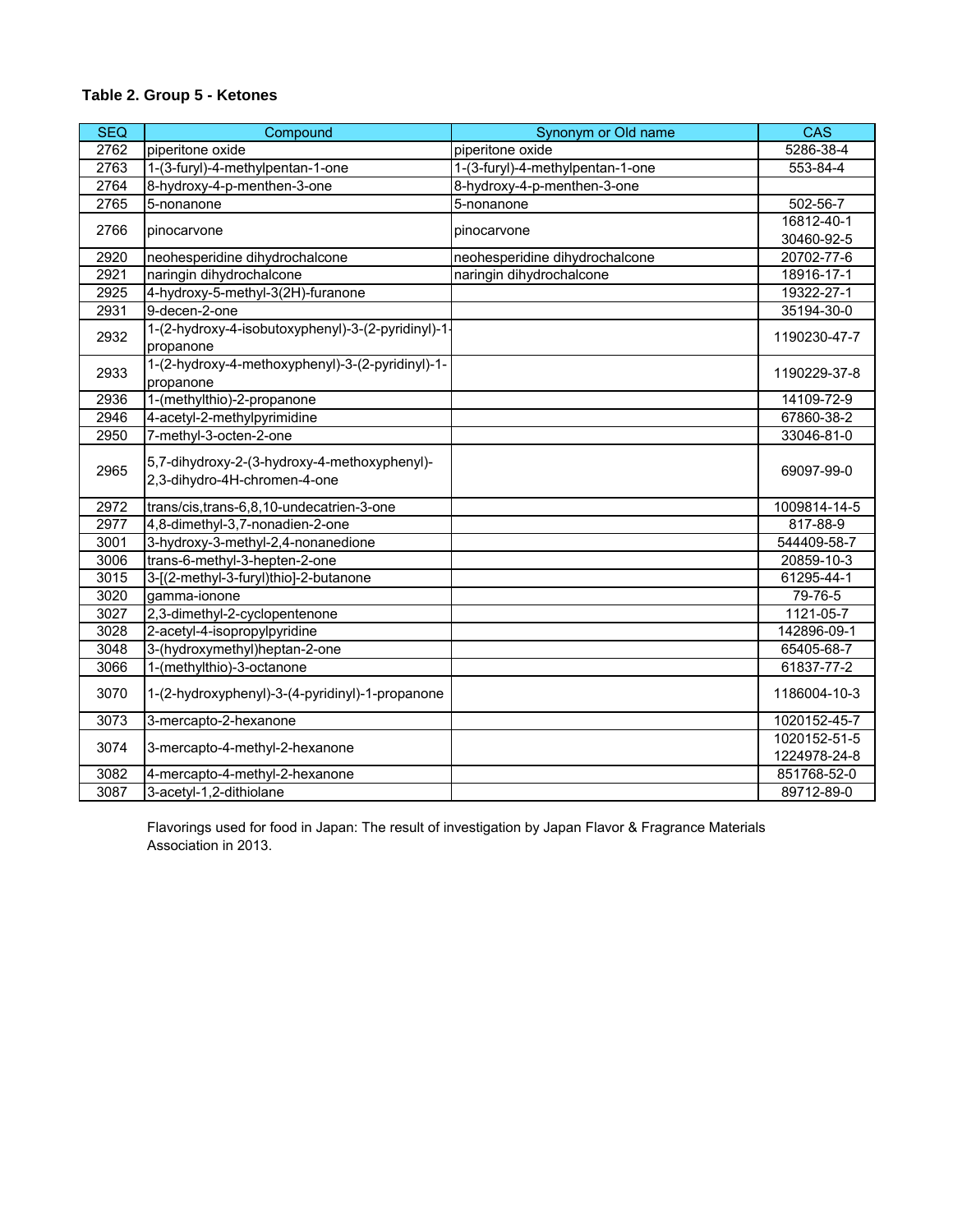### **List of flavouring substances used in Japan Table 2. Group 6 - Fatty Acids**

| <b>SEQ</b> | Compound                           | Synonym or Old name                | CAS            |
|------------|------------------------------------|------------------------------------|----------------|
| 39         | acetic acid                        | acetic acid                        | 64-19-7        |
| 86         | aconitic acid                      | aconitic acid                      | 499-12-7       |
| 88         | adipic acid                        | adipic acid                        | 124-04-9       |
|            |                                    |                                    | 72881-27-7     |
| 174        | (5or6)-decenoic acid               | (5or6)-decenoic acid               | 85392-03-6     |
|            |                                    |                                    | 85392-04-7     |
| 177        | angelic acid                       | angelic acid                       | 565-63-9       |
| 403        | citronellic acid                   | citronellic acid                   | 502-47-6       |
| 423        | 4-methylphenoxyacetic acid         | 4-methylphenoxyacetic acid         | 940-64-7       |
|            |                                    |                                    | 107-93-7       |
| 430        | 2-butenoic acid                    | 2-butenoic acid                    | 3724-65-0      |
| 440        | cyclohexylacetic acid              | cyclohexylacetic acid              | 5292-21-7      |
| 441        | cyclohexylcarboxylic acid          | cyclohexylcarboxylic acid          | 98-89-5        |
| 469        | 3-cyclohexylpropionic acid         | 3-cyclohexylpropionic acid         | 701-97-3       |
| 473        | (2-cyclopentenyl) acetic acid      | (2-cyclopentenyl) acetic acid      | 13668-61-6     |
| 495        | decanoic acid                      | decanoic acid                      | 334-48-5       |
| 509        | 2-decenoic acid                    | 2-decenoic acid                    | 334-49-6       |
|            |                                    |                                    | 3913-85-7      |
| 510        | 4-decenoic acid                    | 4-decenoic acid                    | 505-90-8       |
|            |                                    |                                    | 26303-90-2     |
| 511        | 9-decenoic acid                    | 9-decenoic acid                    | 14436-32-9     |
| 704        | 2-dodecenoic acid                  | 2-dodecenoic acid                  | 4412-16-2      |
|            |                                    |                                    | 32466-54-9     |
| 728        | ethoxyacetic acid                  | ethoxyacetic acid                  | 627-03-2       |
|            |                                    |                                    | 60308-75-0     |
| 896        | 4-ethyl-2-octenoic acid            | 4-ethyl-2-octenoic acid            | 60308-76-1     |
|            |                                    |                                    | 90464-78-1     |
| 908        | 2-ethylbutyric acid                | 2-ethylbutyric acid                | 88-09-5        |
| 919        | 2-ethylhexanoic acid               | 2-ethylhexanoic acid               | 149-57-5       |
| 930        | 4-ethyloctanoic acid               | 4-ethyloctanoic acid               | 16493-80-4     |
| 958        | formic acid                        | formic acid                        | 64-18-6        |
| 989        | 2-furoic acid                      | 2-furoic acid                      | 88-14-2        |
| 993        | geranic acid                       | geranic acid                       | 459-80-3       |
|            |                                    |                                    | 4698-08-2      |
| 1023       | heptadecanoic acid                 | heptadecanoic acid                 | 506-12-7       |
| 1037       | heptanoic acid                     | heptanoic acid                     | $111 - 14 - 8$ |
| 1049       | 2-heptenoic acid                   | 2-heptenoic acid                   | 10352-88-2     |
|            |                                    |                                    | 18999-28-5     |
| 1078       | 2-hexadecenoic acid                | 2-hexadecenoic acid                | 629-56-1       |
| 1119       | 2-hexenoic acid                    | 2-hexenoic acid                    | 1191-04-4      |
|            |                                    |                                    | 1577-18-0      |
| 1120       | 3-hexenoic acid                    | 3-hexenoic acid                    | 1775-43-5      |
|            |                                    |                                    | 4219-24-3      |
| 1121       | trans-2-hexenoic acid              | trans-2-hexenoic acid              | 13419-69-7     |
| 1225       | hexyloxyacetic acid                | hexyloxyacetic acid                | 57931-25-6     |
| 1247       | 4'-hydroxy-3'-methoxycinnamic acid | 4'-hydroxy-3'-methoxycinnamic acid | 1135-24-6      |
| 1248       | 2-hydroxy-3-methylpentanoic acid   | 2-hydroxy-3-methylpentanoic acid   | 488-15-3       |
| 1254       | 2-hydroxy-4-methylpentanoic acid   | 2-hydroxy-4-methylpentanoic acid   | 498-36-2       |
| 1265       | 3-hydroxybutyric acid              | 3-hydroxybutyric acid              | 300-85-6       |
| 1274       | 3-hydroxyhexanoic acid             | 3-hydroxyhexanoic acid             | 10191-24-9     |
|            |                                    |                                    | 88930-06-7     |
| 1377       | isobutyric acid                    | isobutyric acid                    | 79-31-2        |
| 1451       | isovaleric acid                    | isovaleric acid                    | 503-74-2       |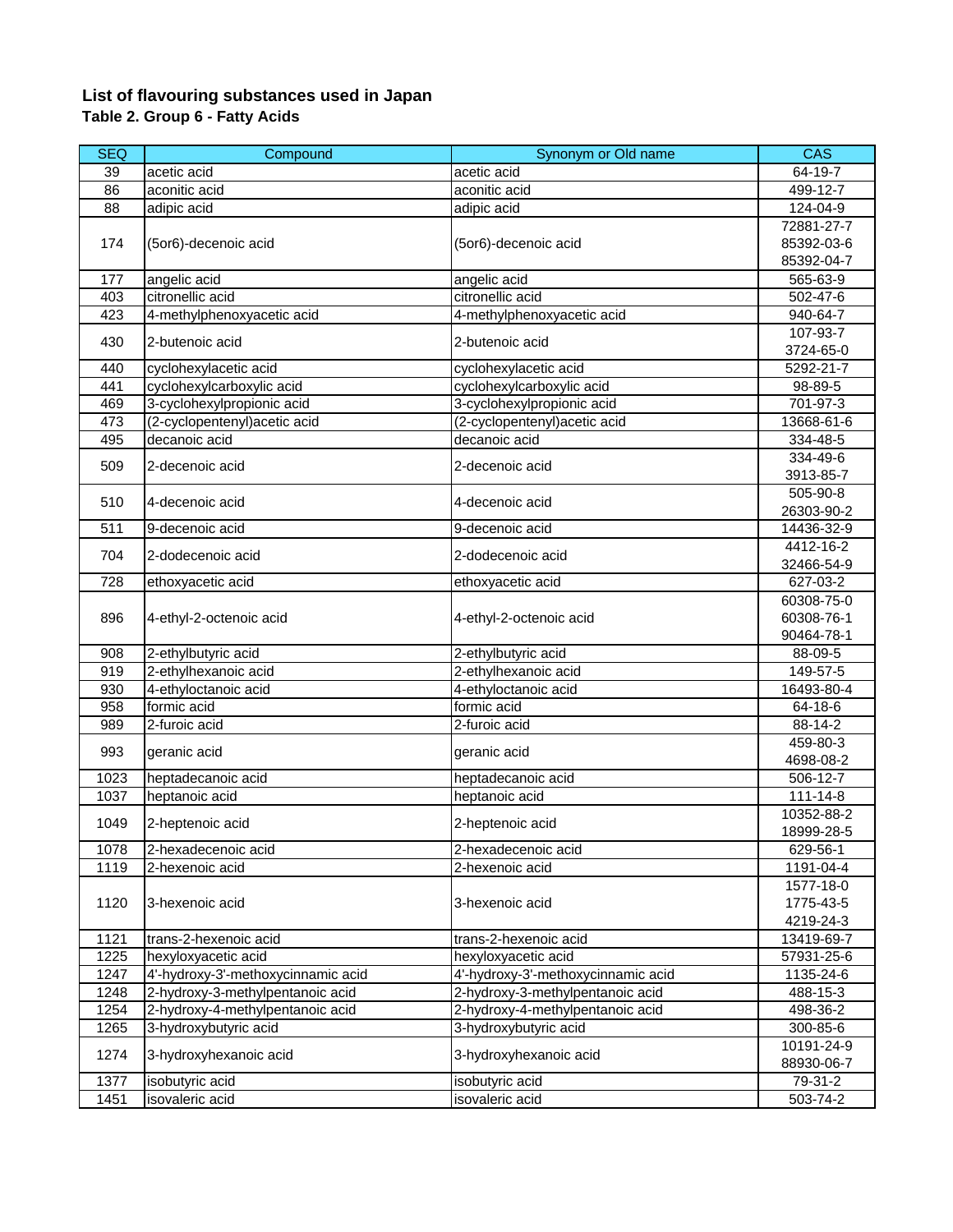## **Table 2. Group 6 - Fatty Acids**

| <b>SEQ</b> | Compound                     | Synonym or Old name          | <b>CAS</b>             |
|------------|------------------------------|------------------------------|------------------------|
|            |                              |                              | $50 - 21 - 5$          |
|            |                              |                              | 79-33-4                |
| 1456       | lactic acid                  | lactic acid                  | 598-82-3               |
|            |                              |                              | 10326-41-7             |
| 1457       | lauric acid                  | lauric acid                  | 143-07-7               |
| 1462       | levulinic acid               | levulinic acid               | 123-76-2               |
| 1487       | linoleic acid                | linoleic acid                | 60-33-3                |
| 1488       | linolenic acid               | linolenic acid               | 463-40-1               |
| 1490       | malonic acid                 | malonic acid                 | 141-82-2               |
| 1546       | 2-mercaptopropionic acid     | 2-mercaptopropionic acid     | 79-42-5                |
| 1547       | 3-mercaptopropionic acid     | 3-mercaptopropionic acid     | 107-96-0               |
| 1727       | 3-methylpentanoic acid       | 3-methylpentanoic acid       | 105-43-1               |
|            |                              |                              | 1460-34-0              |
| 1743       | 3-methyl-2-oxopentanoic acid | 3-methyl-2-oxopentanoic acid | 39748-49-7             |
| 1749       | 2-methyl-2-pentenoic acid    | 2-methyl-2-pentenoic acid    | 3142-72-1              |
| 1779       | 2-methyl-4-pentenoic acid    | 2-methyl-4-pentenoic acid    | 1575-74-2              |
| 1822       | 2-methylbutyric acid         | 2-methylbutyric acid         | 116-53-0               |
| 1825       | 3-methyl-2-butenoic acid     | 3-methyl-2-butenoic acid     | 541-47-9               |
| 1840       | 2-methylheptanoic acid       | 2-methylheptanoic acid       | 1188-02-9              |
| 1843       | 2-methylhexanoic acid        | 2-methylhexanoic acid        | 4536-23-6              |
| 1844       | 5-methylhexanoic acid        | 5-methylhexanoic acid        | 628-46-6               |
| 1850       | 8-methylnonanoic acid        | 8-methylnonanoic acid        | 5963-14-4              |
| 1852       | 4-methyloctanoic acid        | 4-methyloctanoic acid        | 54947-74-9             |
| 1878       | 4-(methylthio) butyric acid  | 4-(methylthio)butyric acid   |                        |
| 1888       | 3-(methylthio)propionic acid | 3-(methylthio)propionic acid | 646-01-5               |
| 1898       | 2-methylpentanoic acid       | 2-methylpentanoic acid       | $97 - 61 - 0$          |
| 1899       | 4-methylpentanoic acid       | 4-methylpentanoic acid       | 646-07-1               |
| 1907       | myristic acid                | myristic acid                | 544-63-8               |
| 1960       | nonanoic acid                | nonanoic acid                | 112-05-0               |
| 1972       | 2-nonenoic acid              | 2-nonenoic acid              | 3760-11-0              |
|            |                              |                              | 14812-03-4             |
| 1973       | 3-nonenoic acid              | 3-nonenoic acid              | 4124-88-3              |
| 2019       | octanoic acid                | octanoic acid                | 124-07-2               |
| 2034       | 2-octenoic acid              | 2-octenoic acid              | 1470-50-4<br>1871-67-6 |
| 2035       | 3-octenoic acid              | 3-octenoic acid              | 1577-19-1              |
| 2036       | trans-3-octenoic acid        | trans-3-octenoic acid        | 5163-67-7              |
| 2065       | oleic acid                   | oleic acid                   | 112-80-1               |
| 2069       | 2-oxobutyric acid            | 2-oxobutyric acid            | 600-18-0               |
| 2070       | 2-oxopentanedioic acid       | 2-oxopentanedioic acid       | 328-50-7               |
| 2073       | palmitic acid                | palmitic acid                | $57-10-3$              |
| 2076       | pentadecanoic acid           | pentadecanoic acid           | 1002-84-2              |
|            |                              |                              | 626-98-2               |
| 2084       | 2-pentenoic acid             | 2-pentenoic acid             | 13991-37-2             |
| 2085       | 4-pentenoic acid             | 4-pentenoic acid             | 591-80-0               |
| 2096       | perillic acid                | perillic acid                | 7694-45-3              |
| 2128       | phenoxyacetic acid           | phenoxyacetic acid           | 122-59-8               |
| 2152       | phenylacetic acid            | phenylacetic acid            | 103-82-2               |
| 2158       | 2-phenylpropionic acid       | 2-phenylpropionic acid       | 492-37-5               |
| 2159       | 3-phenylpropionic acid       | 3-phenylpropionic acid       | 501-52-0               |
| 2190       | pivalic acid                 | pivalic acid                 | 75-98-9                |
| 2267       | pyruvic acid                 | pyruvic acid                 | 127-17-3               |
| 2294       | sorbic acid                  | sorbic acid                  | 110-44-1               |
| 2296       | stearic acid                 | stearic acid                 | $57 - 11 - 4$          |
| 2376       | ethanethioic S-acid          | ethanethioic S-acid          | 507-09-5               |
| 2379       | 2-mercaptoacetic acid        | 2-mercaptoacetic acid        | $68 - 11 - 1$          |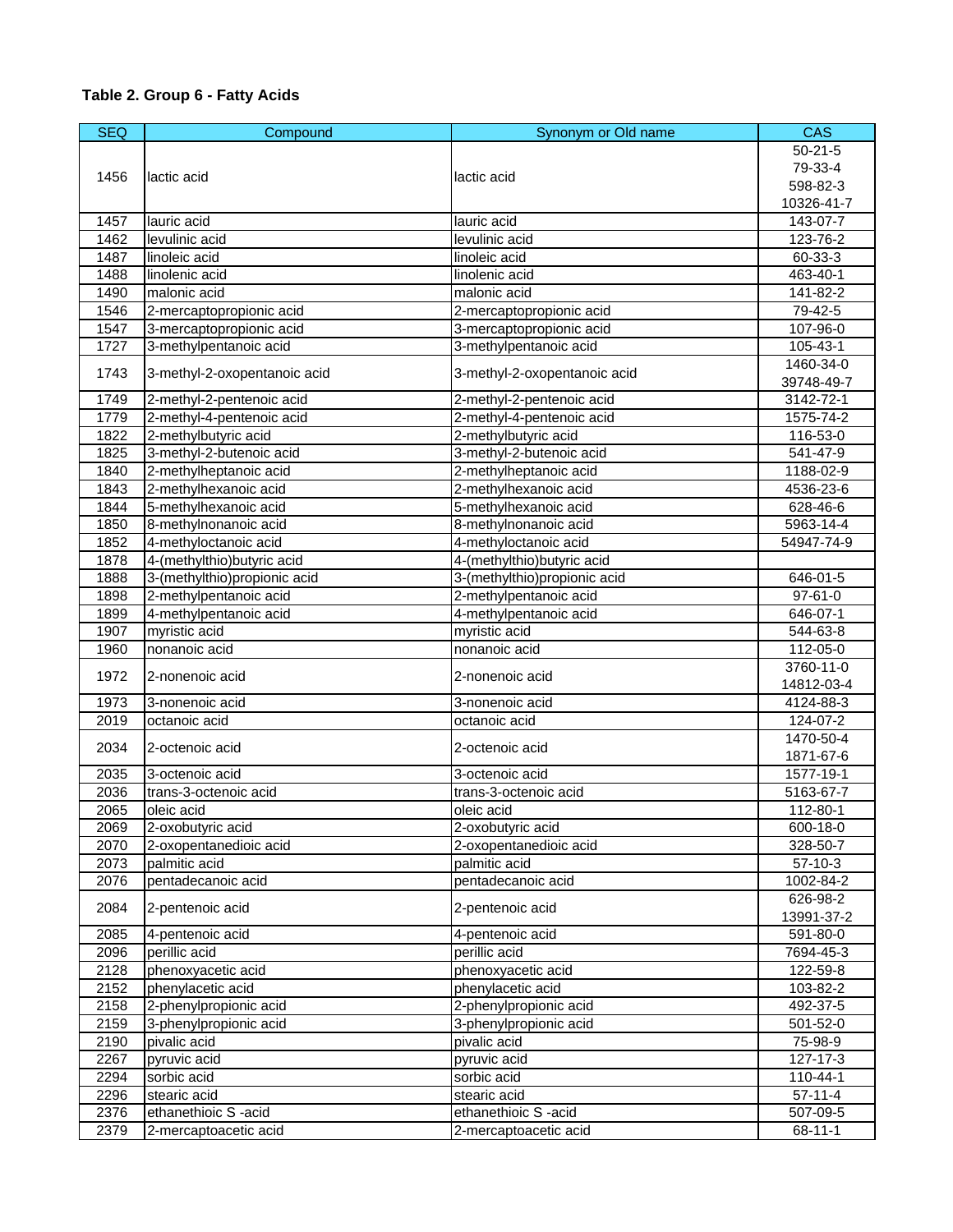## **Table 2. Group 6 - Fatty Acids**

| <b>SEQ</b> | Compound                                              | Synonym or Old name                 | <b>CAS</b>  |
|------------|-------------------------------------------------------|-------------------------------------|-------------|
| 2381       | 2-mercaptobutanedioic acid                            | 2-mercaptobutanedioic acid          | 70-49-5     |
| 2386       | propanethioic S-acid                                  | propanethioic S-acid                | 1892-31-5   |
| 2392       | tiglic acid                                           | tiglic acid                         | 80-59-1     |
| 2409       | tridecanoic acid                                      | tridecanoic acid                    | 638-53-9    |
| 2436       | 3,5,5-trimethylhexanoic acid                          | 3,5,5-trimethylhexanoic acid        | 3302-10-1   |
| 2458       | undecanoic acid                                       | undecanoic acid                     | 112-37-8    |
| 2470       | 10-undecenoic acid                                    | 10-undecenoic acid                  | 112-38-9    |
| 2483       | valeric acid                                          | valeric acid                        | 109-52-4    |
| 2767       | 11-dodecenoic acid                                    | 11-dodecenoic acid                  | 65423-25-8  |
| 2768       | 12-tridecenoic acid                                   | 12-tridecenoic acid                 | 6006-06-0   |
| 2769       | 2,4-dimethyl-2-pentenoic acid                         | 2,4-dimethyl-2-pentenoic acid       | 66634-97-7  |
| 2770       | 2-ethyloctanoic acid                                  | 2-ethyloctanoic acid                | 25234-25-7  |
| 2771       | trans-2-pentylcyclopropylcarboxylic acid              | 2-pentylcyclopropylcarboxylic acid  | 5075-48-9   |
| 2772       | 3-decenoic acid                                       | 3-decenoic acid                     | 15469-77-9  |
| 2773       | 3-ethylheptanoic acid                                 | 3-ethylheptanoic acid               | 14272-47-0  |
| 2774       | 3-isopropenyl-6-oxoheptanoic acid                     | 3-isopropenyl-6-oxoheptanoic acid   | 4436-82-2   |
| 2775       | 3-isopropenyl-1,5-pentanedioic acid                   | 3-isopropenyl-1,5-pentanedioic acid | 6839-75-4   |
| 2776       | 3-ethyl-4-methyl-4-pentenoic acid                     | 3-ethyl-4-methyl-4-pentenoic acid   |             |
| 2777       | 4-methylnonanoic acid                                 | 4-methylnonanoic acid               | 45019-28-1  |
|            |                                                       |                                     | 18294-89-8  |
| 2778       | 4-octenoic acid                                       | 4-octenoic acid                     | 18776-92-6  |
| 2779       | 4-phenylbutyric acid                                  | 4-phenylbutyric acid                | 1821-12-1   |
| 2780       | 5-oxodecanoic acid                                    | 5-oxodecanoic acid                  | 624-01-1    |
| 2781       | 5-oxododecanoic acid                                  | 5-oxododecanoic acid                | 3637-16-9   |
| 2782       | 5-oxooctanoic acid                                    | 5-oxooctanoic acid                  | 3637-14-7   |
|            |                                                       |                                     | 85392-05-8  |
| 2783       | 6-[(5or6)-decenoyloxy]decanoic acid                   | 6-[(5or6)-decenoyloxy]decanoic acid | 85392-06-9  |
| 2784       | 6-phenylhexanoic acid                                 | 6-phenylhexanoic acid               | 5581-75-9   |
| 2785       | cis-4-heptenoic acid                                  | cis-4-heptenoic acid                | 41653-95-6  |
| 2786       | cis-4-nonenoic acid                                   | cis-4-nonenoic acid                 | 49580-58-7  |
| 2787       | cis-5-decenoic acid                                   | cis-5-decenoic acid                 | 84168-28-5  |
| 2788       | cis-5-octenoic acid                                   | cis-5-octenoic acid                 | 41653-97-8  |
| 2789       | cis-5-undecenoic acid                                 | cis-5-undecenoic acid               | 62472-76-8  |
| 2790       | hydroxyacetic acid                                    | hydroxyacetic acid                  | 79-14-1     |
| 2791       | 2'-methoxycinnamic acid                               | 2'-methoxycinnamic acid             | 6099-03-2   |
| 2792       | trans-4-dodecenoic acid                               | trans-4-dodecenoic acid             | 55928-67-1  |
| 2793       | trans-5-undecenoic acid                               | trans-5-undecenoic acid             | 67270-85-3  |
| 2794       | trans-6-dodecenoic acid                               | trans-6-dodecenoic acid             | 52957-04-7  |
| 2795       | 3-mercapto-2-methylpropionic acid                     | 3-mercapto-2-methylpropionic acid   | 26473-47-2  |
| 2957       | 2-methyl-3-pentenoic acid                             |                                     | 37674-63-8  |
| 2964       | 2-hydroxy-2-(4-hydroxy-3-methoxyphenyl)acetic<br>acid |                                     | 55-10-7     |
| 2978       | 4-(2,2,3-trimethylcyclopentyl)butyric acid            |                                     | 957136-80-0 |
| 2986       | 4-methyl-3-pentenoic acid                             |                                     | 504-85-8    |
| 2991       | 2-(4-methoxyphenoxy)propionic acid                    |                                     | 13794-15-5  |
| 3000       | 4-tert-butylphenylacetic acid                         |                                     | 32857-63-9  |
|            |                                                       |                                     | 2382-40-3   |
| 3024       | 9-dodecenoic acid                                     |                                     | 22032-47-9  |
|            |                                                       |                                     | 544-64-9    |
| 3026       | 9-tetradecenoic acid                                  |                                     | 13147-06-3  |
| 3046       | 2-methyl-2-propenoic acid                             |                                     | $79-41-4$   |
| 3065       | trans-2'-hydroxycinnamic acid                         |                                     | 614-60-8    |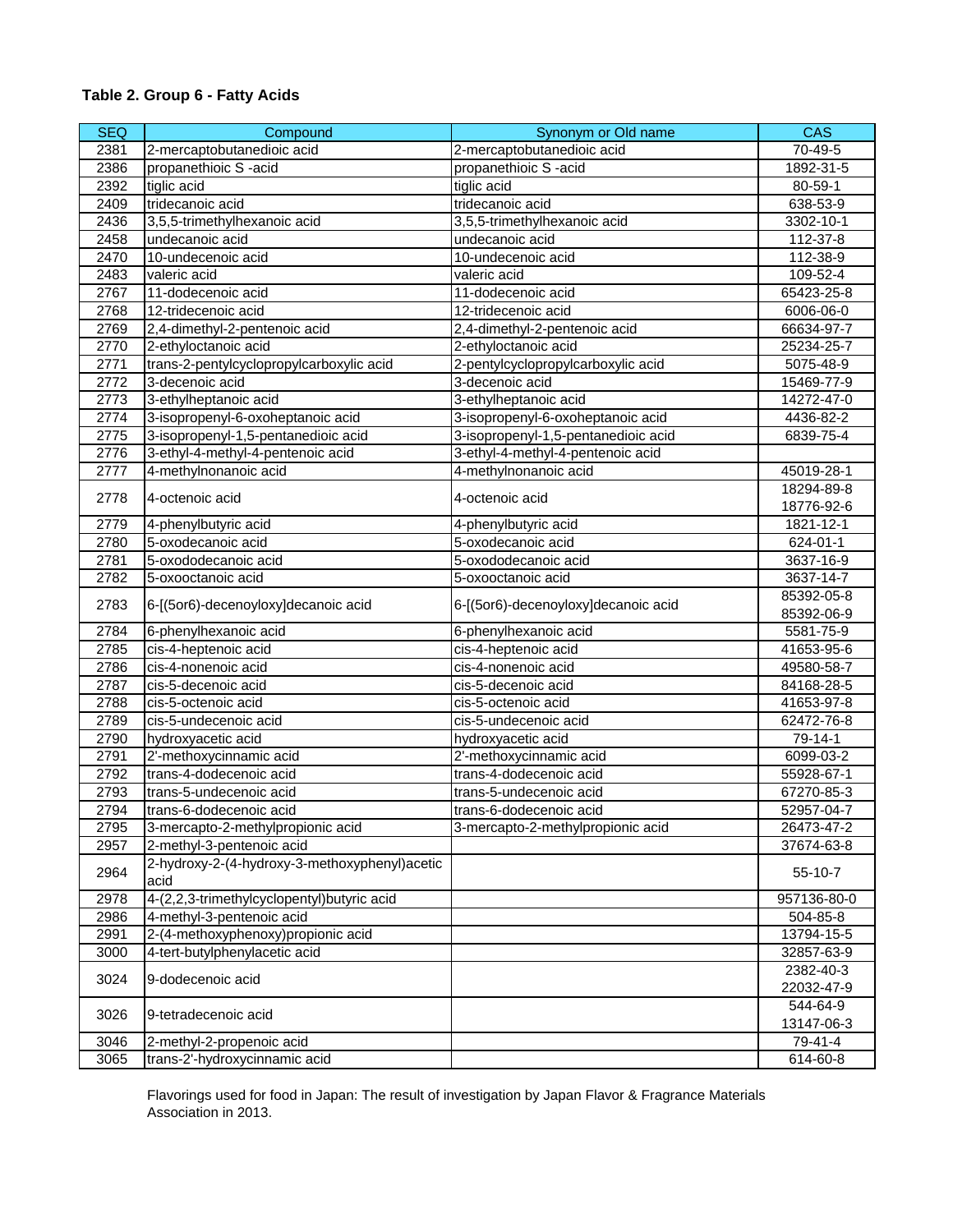### **List of flavouring substances used in Japan Table 2. Group 7 - Aliphatic Higher Alcohols**

| <b>SEQ</b> | Compound                                | Synonym or Old name                     | <b>CAS</b>      |
|------------|-----------------------------------------|-----------------------------------------|-----------------|
| 46         | acetone glyceryl acetal                 | acetone glyceryl acetal                 | 100-79-8        |
| 136        | ambrinol                                | ambrinol                                | 41199-19-3      |
|            |                                         |                                         | 515-69-5        |
| 250        | alpha-bisabolol                         | alpha-bisabolol                         | 23089-26-1      |
| 251        | borneol                                 | borneol                                 | 507-70-0        |
| 319        | 2-butoxyethanol                         | 2-butoxyethanol                         | 111-76-2        |
| 336        | alpha-campholenol                       | alpha-campholenol                       | 1901-38-8       |
| 342        | I-carveol                               | l-carveol                               | 2102-59-2       |
| 343        | carveol                                 | carveol                                 | 99-48-9         |
| 361        | beta-caryophyllene alcohol              | beta-caryophyllene alcohol              | 472-97-9        |
| 366        | cedrenol                                | cedrenol                                | 28231-03-0      |
| 367        | cedrol                                  | cedrol                                  | 77-53-2         |
| 404        | I-citronellol                           | I-citronellol                           | 7540-51-4       |
| 442        | cyclohexanol                            | cyclohexanol                            | 108-93-0        |
| 460        | 2-cyclohexylethanol                     | 2-cyclohexylethanol                     | $4442 - 79 - 9$ |
|            |                                         |                                         | 14507-02-9      |
| 488        | 2,4-decadienol                          | 2,4-decadienol                          | 18409-21-7      |
| 496        | 3-decanol                               | 3-decanol                               | 1565-81-7       |
|            |                                         |                                         | 18409-18-2      |
| 512        | 2-decenol                               | 2-decenol                               | 22104-80-9      |
| 513        | 9-decenol                               | 9-decenol                               | 13019-22-2      |
| 514        | 4-decenol                               | 4-decenol                               | 57074-37-0      |
|            |                                         |                                         | 619-01-2        |
| 568        | dihydrocarveol                          | dihydrocarveol                          | 22567-21-1      |
|            |                                         |                                         | 38049-26-2      |
| 582        | 7,8-dihydro-beta-ionol                  | 7,8-dihydro-beta-ionol                  | 3293-47-8       |
|            |                                         |                                         | 2270-57-7       |
| 584        | 3,7-dimethyl-6-octen-3-ol               | 3,7-dimethyl-6-octen-3-ol               | 18479-51-1      |
|            |                                         |                                         | 18479-58-8      |
| 587        | dihydromyrcenol                         | dihydromyrcenol                         | 18479-59-9      |
|            |                                         |                                         | 53219-21-9      |
| 589        | dihydroperillyl alcohol                 | dihydroperillyl alcohol                 |                 |
| 591        | 2,5-dihydroxy-2,5-dimethyl-1,4-dithiane | 2,5-dihydroxy-2,5-dimethyl-1,4-dithiane | 55704-78-4      |
| 597        | 2,6-dimethyl-4-heptanol                 | 2,6-dimethyl-4-heptanol                 | 108-82-7        |
|            |                                         |                                         | 20053-88-7      |
|            |                                         |                                         | 29957-43-5      |
| 633        | 3,7-dimethyl-1,5,7-octatrien-3-ol       | 3,7-dimethyl-1,5,7-octatrien-3-ol       | 53834-70-1      |
|            |                                         |                                         | 54831-37-7      |
| 637        | 2,6-dimethyl-2-heptanol                 | 2,6-dimethyl-2-heptanol                 | 13254-34-7      |
| 645        | 3,6-dimethyl-3-octanol                  | 3,6-dimethyl-3-octanol                  | 151-19-9        |
| 646        | 2,4-dimethyl-3-pentanol                 | 2,4-dimethyl-3-pentanol                 | 600-36-2        |
| 649        | 2,4-dimethyl-4-nonanol                  | 2,4-dimethyl-4-nonanol                  | 74356-31-3      |
| 699        | 2-dodecanol                             | 2-dodecanol                             |                 |
|            |                                         |                                         | 10203-28-8      |
| 700        | dodecanol                               | dodecanol                               | 112-53-8        |
| 705        | 2-dodecenol                             | 2-dodecenol                             | 22104-81-0      |
| 717        | elemol                                  | elemol                                  | 639-99-6        |
| 906        | 2-ethylbutanol                          | 2-ethylbutanol                          | 97-95-0         |
| 915        | 2-ethylfenchol                          | 2-ethylfenchol                          | 18368-91-7      |
| 922        | 2-ethylhexanol                          | 2-ethylhexanol                          | 104-76-7        |
| 948        | farnesol                                | farnesol                                | 4602-84-0       |
|            |                                         |                                         | 512-13-0        |
| 954        | fenchyl alcohol                         | fenchyl alcohol                         | 1632-73-1       |
|            |                                         |                                         | 14575-74-7      |
| 1008       | geranyllinalool                         | geranyllinalool                         | 1113-21-9       |
| 1024       | heptadecanol                            | heptadecanol                            | 1454-85-9       |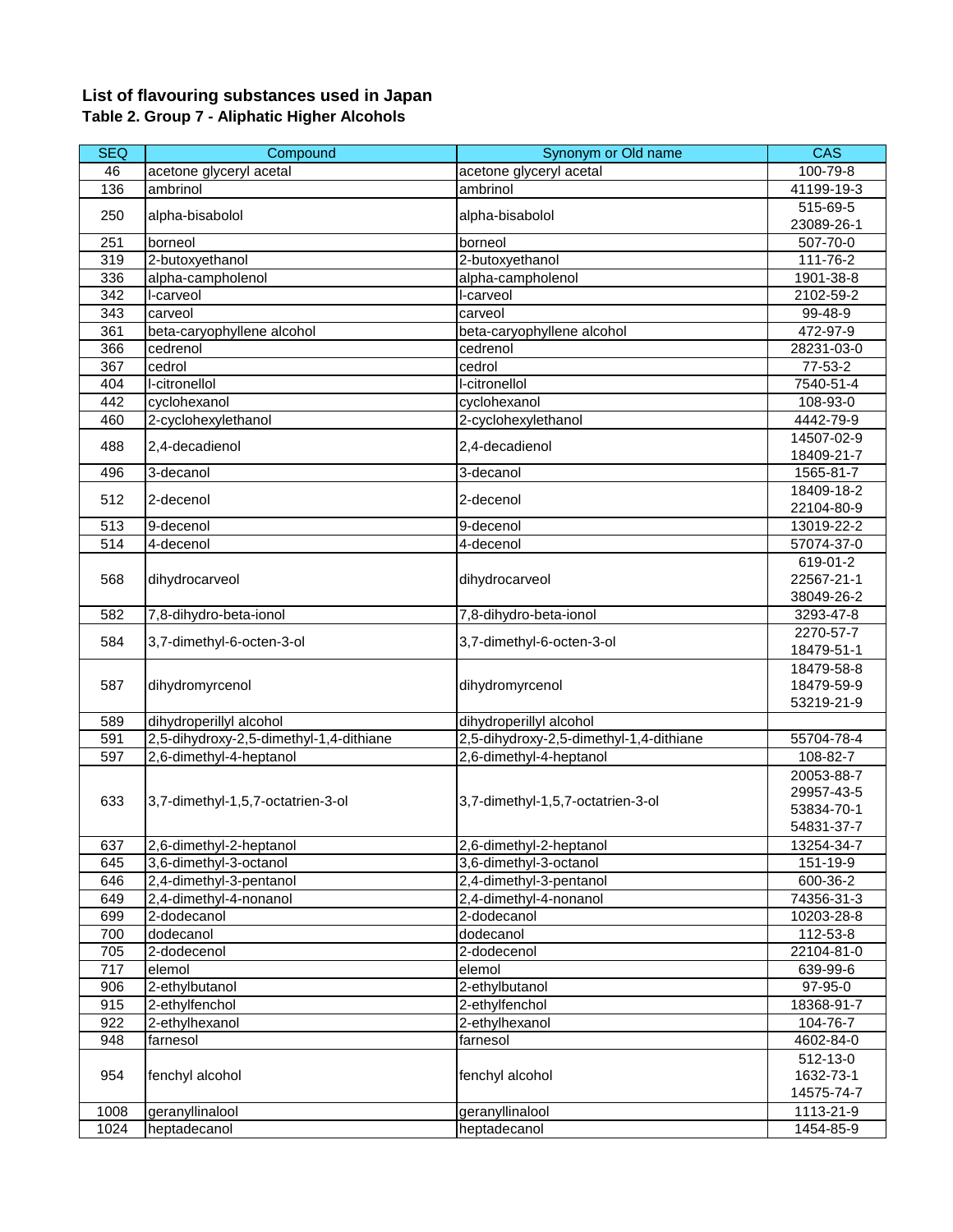| <b>SEQ</b> | Compound                          | Synonym or Old name               | <b>CAS</b>                                               |
|------------|-----------------------------------|-----------------------------------|----------------------------------------------------------|
| 1035       | heptanal glyceryl acetal          | heptanal glyceryl acetal          | 1708-35-6                                                |
|            |                                   |                                   | 72854-42-3                                               |
| 1038       | 2-heptanol                        | 2-heptanol                        | 543-49-7                                                 |
| 1039       | 3-heptanol                        | 3-heptanol                        | 589-82-2                                                 |
| 1040       | 4-heptanol                        | 4-heptanol                        | 589-55-9                                                 |
| 1041       | heptanol                          | heptanol                          | 111-70-6                                                 |
| 1043       | 1-hepten-3-ol                     | 1-hepten-3-ol                     | 4938-52-7                                                |
| 1050       | 2-heptenol                        | 2-heptenol                        | 22104-77-4<br>33467-76-4                                 |
| 1051       | 3-heptenol                        | 3-heptenol                        | 10606-47-0                                               |
| 1052       | cis-4-heptenol                    | cis-4-heptenol                    | 6191-71-5                                                |
| 1076       | hexadecanol                       | hexadecanol                       | 36653-82-4                                               |
| 1079       | 2,4-hexadienol                    | 2,4-hexadienol                    | 111-28-4                                                 |
| 1095       | hexanal glyceryl acetal           | hexanal glyceryl acetal           | 4379-20-8                                                |
| 1100       | 2-hexanol                         | 2-hexanol                         | 626-93-7                                                 |
| 1101       | 3-hexanol                         | 3-hexanol                         | 623-37-0                                                 |
| 1102       | hexanol                           | hexanol                           | 111-27-3                                                 |
| 1103       | 4-hexenol                         | 4-hexenol                         | 6126-50-7                                                |
| 1105       | 1-hexen-3-ol                      | 1-hexen-3-ol                      | 4798-44-1                                                |
| 1117       | trans-2-hexenal glyceryl acetal   | trans-2-hexenal glyceryl acetal   | 214220-85-6<br>897630-96-5<br>897672-50-3<br>897672-51-4 |
| 1122       | 2-hexenol                         | 2-hexenol                         | 2305-21-7                                                |
| 1123       | 3-hexenol                         | 3-hexenol                         | 544-12-7                                                 |
| 1124       | cis-2-hexenol                     | cis-2-hexenol                     | 928-94-9                                                 |
| 1125       | cis-3-hexenol                     | cis-3-hexenol                     | 928-96-1                                                 |
| 1126       | cis-4-hexenol                     | cis-4-hexenol                     | 928-91-6                                                 |
| 1127       | trans-2-hexenol                   | trans-2-hexenol                   | 928-95-0                                                 |
| 1128       | trans-3-hexenol                   | trans-3-hexenol                   | 928-97-2                                                 |
| 1129       | trans-4-hexenol                   | trans-4-hexenol                   | 928-92-7                                                 |
| 1268       | hydroxycitronellal diethyl acetal | hydroxycitronellal diethyl acetal | 7779-94-4                                                |
| 1272       | hydroxycitronellol                | hydroxycitronellol                | $107 - 74 - 4$                                           |
| 1279       | alpha-ionol                       | alpha-ionol                       | 25312-34-9                                               |
| 1280       | beta-ionol                        | beta-ionol                        | 22029-76-1                                               |
| 1321       | isoborneol                        | isoborneol                        | 124-76-5                                                 |
| 1380       | isodihydrocarveol                 | isodihydrocarveol                 | 18675-35-9                                               |
| 1387       | isogeraniol                       | isogeraniol                       |                                                          |
| 1398       | isophytol                         | isophytol                         | 505-32-8                                                 |
| 1442       | isopulegol                        | isopulegol                        | 89-79-2<br>50373-36-9                                    |
| 1449       | isovaleraldehyde glyceryl acetal  | isovaleraldehyde glyceryl acetal  | 54355-74-7<br>896447-14-6                                |
| 1459       | lavandulol                        | lavandulol                        | 498-16-8<br>58461-27-1                                   |
| 1469       | 8-p-menthene-1,2-diol             | 8-p-menthene-1,2-diol             | 1946-00-5                                                |
|            |                                   |                                   | 1365-19-1                                                |
| 1472       | linalool oxide                    | linalool oxide                    | 5989-33-3<br>34995-77-2<br>60047-17-8                    |
| 1499       | 2-p-menthen-1-ol                  | 2-p-menthen-1-ol                  | 619-62-5                                                 |
| 1501       | 2,8-p-menthadien-1-ol             | 2,8-p-menthadien-1-ol             | 22771-44-4                                               |
| 1502       | 1,8-p-menthadien-4-ol             | 1,8-p-menthadien-4-ol             | 3419-02-1                                                |
|            |                                   |                                   | 28342-82-7                                               |
| 1503       | 1,8(10)-p-menthadien-9-ol         | menthadienol                      | 3269-90-7                                                |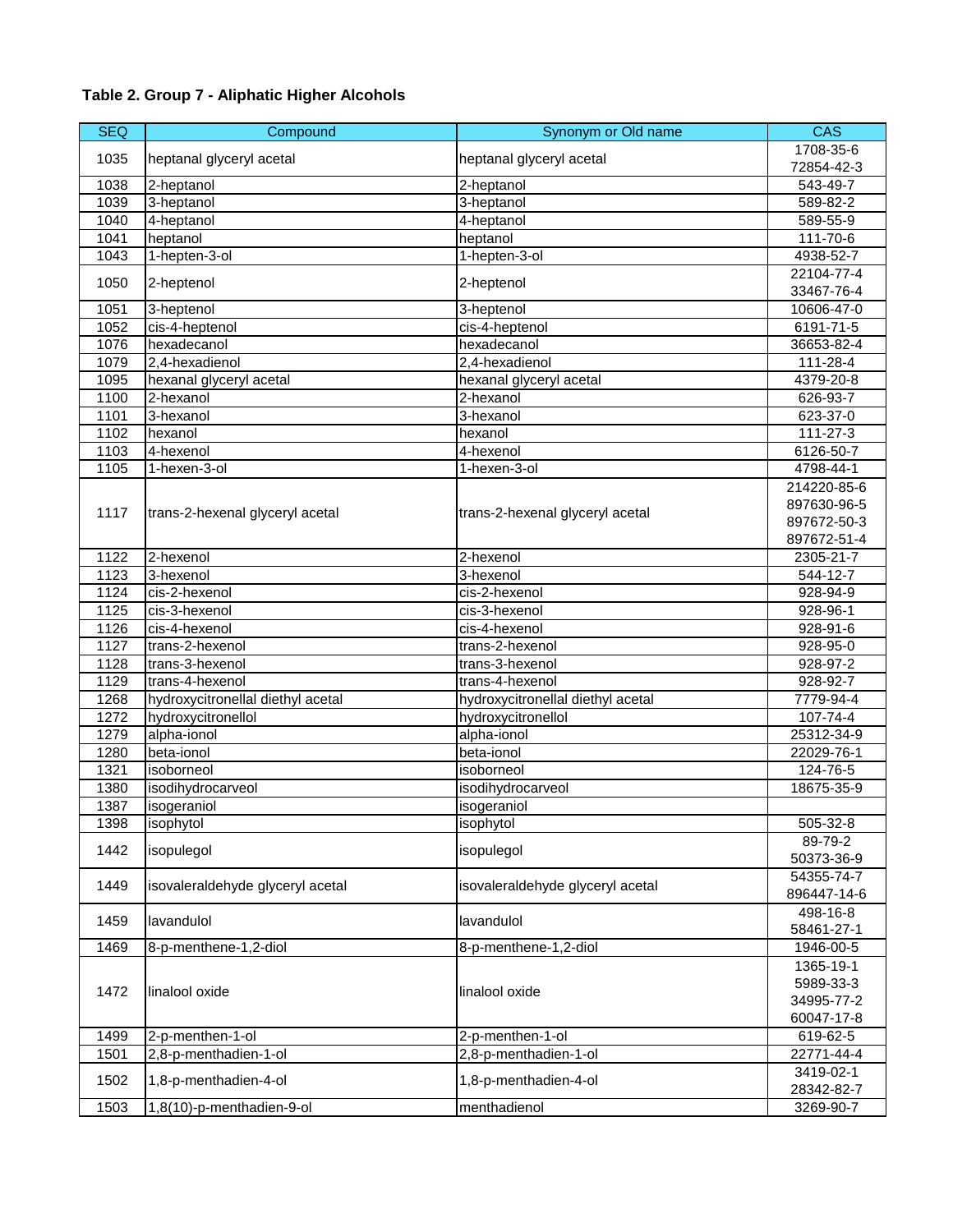| <b>SEQ</b> | Compound                       | Synonym or Old name            | CAS        |
|------------|--------------------------------|--------------------------------|------------|
| 1504       | p-menthan-2-ol                 |                                | 499-69-4   |
|            |                                | p-menthan-2-ol                 | 60320-28-7 |
| 1506       | p-menthan-7-ol                 | p-menthan-7-ol                 | 5502-75-0  |
| 1507       | p-menthan-8-ol                 | p-menthan-8-ol                 | 498-81-7   |
| 1509       | 8-p-menthen-7-ol               | 8-p-menthen-7-ol               | 18479-64-6 |
| 1515       | 3-(menthoxy)-1,2-propanediol   | 3-(menthoxy)-1,2-propanediol   | 87061-04-9 |
| 1744       | 3-methyl-2-pentanol            | 3-methyl-2-pentanol            | 565-60-6   |
| 1745       | 4-methyl-2-pentanol            | 4-methyl-2-pentanol            | 108-11-2   |
| 1769       | 6-methyl-3-heptanol            | 6-methyl-3-heptanol            | 18720-66-6 |
| 1770       | 5-methyl-3-heptanol            | 5-methyl-3-heptanol            | 18720-65-5 |
| 1772       | 2-methyl-3-hexanol             | 2-methyl-3-hexanol             | 617-29-8   |
| 1775       | 3-methyl-3-pentanol            | 3-methyl-3-pentanol            | 77-74-7    |
| 1783       | 6-methyl-5-hepten-2-ol         | 6-methyl-5-hepten-2-ol         | 1569-60-4  |
| 1784       | 2-methyl-5-hepten-2-ol         | 2-methyl-5-hepten-2-ol         |            |
| 1845       | 5-methylhexanol                | 5-methylhexanol                | 627-98-5   |
| 1854       | 2-methylpentanol               | 2-methylpentanol               | 105-30-6   |
| 1855       | 3-methylpentanol               | 3-methylpentanol               | 589-35-5   |
| 1856       | 4-methylpentanol               | 4-methylpentanol               | 626-89-1   |
| 1880       | 3-(methylthio)hexanol          | 3-(methylthio)hexanol          | 51755-66-9 |
| 1904       | myrcenol                       | myrcenol                       | 543-39-5   |
| 1909       | myrtenol                       | myrtenol                       | 515-00-4   |
| 1917       | neodihydrocarveol              | neodihydrocarveol              | 18675-34-8 |
| 1919       | d-neomenthol                   | d-neomenthol                   | 2216-52-6  |
| 1920       | neomenthol                     | neomenthol                     | 491-01-0   |
| 1923       | nerol                          | nerol                          | 106-25-2   |
| 1925       | cis-nerolidol                  | cis-nerolidol                  | 142-50-7   |
|            |                                |                                | 3790-78-1  |
| 1926       | trans-nerolidol                | trans-nerolidol                | 40716-66-3 |
| 1927       | nerolidol                      | nerolidol                      | 7212-44-4  |
| 1947       | 2,4-nonadienol                 | 2,4-nonadienol                 | 62488-56-6 |
| 1948       | 3,6-nonadienol                 | 3,6-nonadienol                 | 76649-25-7 |
| 1949       | trans, cis-2, 6-nonadienol     | trans, cis-2, 6-nonadienol     | 28069-72-9 |
| 1950       | nonadienol                     | nonadienol                     | 7786-44-9  |
|            |                                |                                | 63450-36-2 |
| 1961       | nonanol                        | nonanol                        | 143-08-8   |
| 1962       | 2-nonanol                      | 2-nonanol                      | 628-99-9   |
| 1963       | 3-nonanol                      | 3-nonanol                      | 624-51-1   |
| 1966       | 1-nonen-3-ol                   | 1-nonen-3-ol                   | 21964-44-3 |
| 1974       | 3-nonenol                      | 3-nonenol                      | 10340-23-5 |
| 1975       | 6-nonenol                      | 6-nonenol                      | 35854-86-5 |
| 1976       | cis-2-nonenol                  | cis-2-nonenol                  | 41453-56-9 |
| 1977       | trans-2-nonenol                | trans-2-nonenol                | 31502-14-4 |
| 1997       | 2,6-dimethyl-5,7-octadien-2-ol | 2,6-dimethyl-5,7-octadien-2-ol | 5986-38-9  |
| 1998       | 1,5-octadien-3-ol              | 1.5-octadien-3-ol              | 83861-74-9 |
| 2000       | octadecanol                    | octadecanol                    | 112-92-5   |
| 2007       | 3,5-octadienol                 | 3,5-octadienol                 | 70664-96-9 |
| 2017       | 1,3-octanediol                 | 1,3-octanediol                 | 23433-05-8 |
| 2020       | 2-octanol                      | 2-octanol                      | 123-96-6   |
| 2021       | 3-octanol                      | 3-octanol                      | 589-98-0   |
| 2022       | octanol                        | octanol                        | 111-87-5   |
| 2024       | 1-octen-3-ol                   | 1-octen-3-ol                   | 3391-86-4  |
| 2029       | 2-octen-4-ol                   | 2-octen-4-ol                   | 4798-61-2  |
| 2037       | 2-octenol                      | 2-octenol                      | 22104-78-5 |
| 2038       | 3-octenol                      | 3-octenol                      | 18185-81-4 |
|            |                                |                                | 20125-84-2 |
| 2039       | cis-5-octenol                  | cis-5-octenol                  | 64275-73-6 |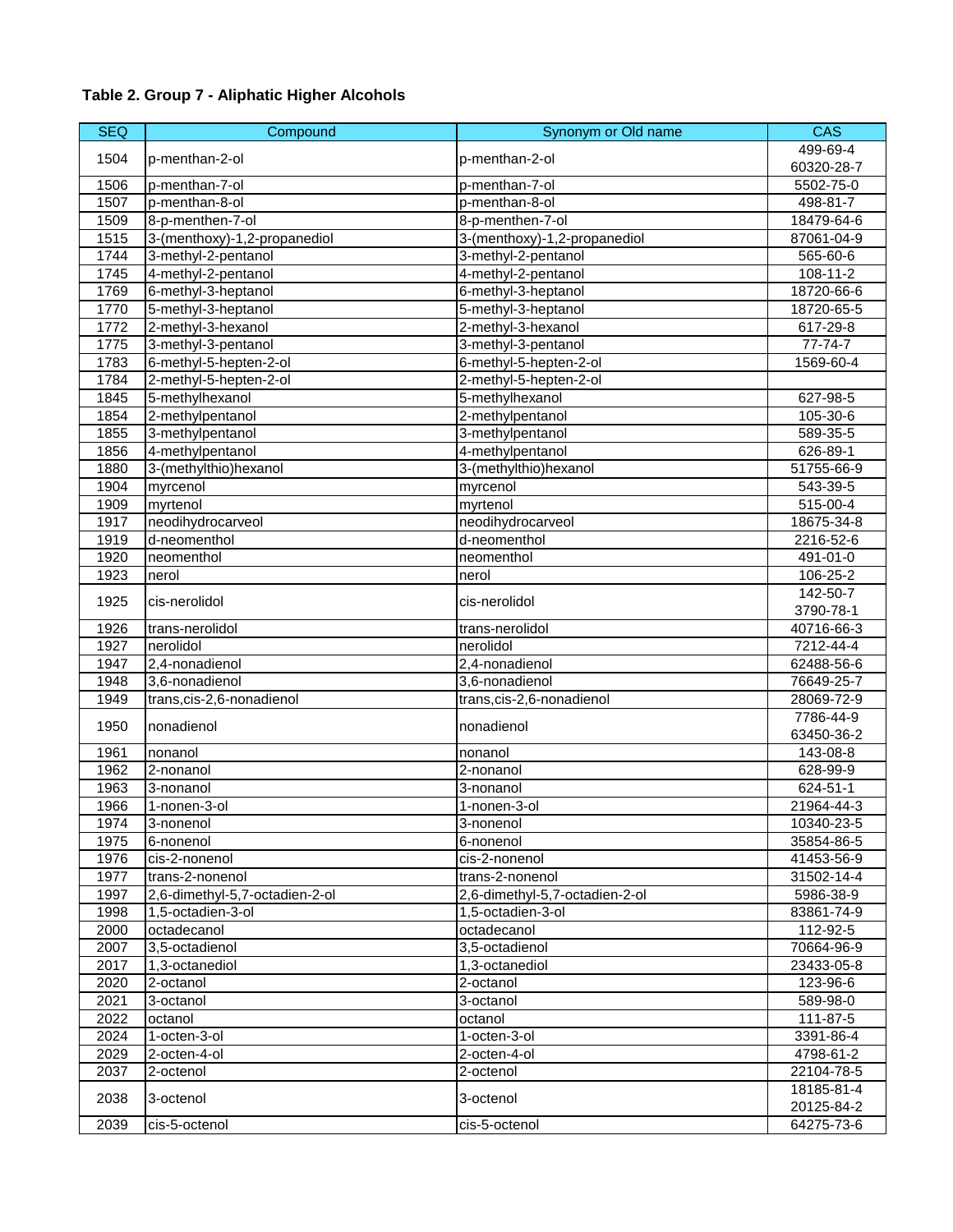| <b>SEQ</b> | Compound                                | Synonym or Old name                     | <b>CAS</b>     |
|------------|-----------------------------------------|-----------------------------------------|----------------|
| 2066       | cis-9-octadecenol                       | cis-9-octadecenol                       | 143-28-2       |
| 2077       | pentadecanol                            | pentadecanol                            | 629-76-5       |
| 2093       | perilla alcohol                         | perilla alcohol                         | 536-59-4       |
| 2173       | phytol                                  | phytol                                  | 150-86-7       |
| 2179       | pinocarveol                             | pinocarveol                             | 5947-36-4      |
| 2181       | piperitol                               | piperitol                               | 491-04-3       |
| 2270       | rhodinol                                | rhodinol                                | 6812-78-8      |
| 2285       | alpha-santalol                          | alpha-santalol                          | 115-71-9       |
| 2288       | sclareol                                | sclareol                                | 515-03-7       |
| 2319       | 1-terpineol                             | 1-terpineol                             | 586-82-3       |
|            |                                         |                                         | 562-74-3       |
| 2320       | 4-terpineol                             | 4-terpineol                             | 2438-10-0      |
|            |                                         |                                         | 20126-76-5     |
|            |                                         |                                         | 98-55-5        |
|            |                                         |                                         | 2438-12-2      |
| 2321       | alpha-terpineol                         | alpha-terpineol                         | 7785-53-7      |
|            |                                         |                                         | 10482-56-1     |
| 2322       | beta-terpineol                          | beta-terpineol                          | 138-87-4       |
| 2340       | 4-tert-butylcyclohexanol                | 4-tert-butylcyclohexanol                | 98-52-2        |
| 2346       | tetradecanol                            | tetradecanol                            | 112-72-1       |
| 2350       | tetrahydrocuminol                       | tetrahydrocuminol                       | 5502-72-7      |
| 2359       | 3,7-dimethyloctanol                     | 3,7-dimethyloctanol                     | 106-21-8       |
| 2362       | 3,7-dimethyl-3-octanol                  | 3,7-dimethyl-3-octanol                  | 78-69-3        |
| 2363       | 2,6-dimethyl-2-octanol                  | 2,6-dimethyl-2-octanol                  | 18479-57-7     |
|            |                                         |                                         | 3284-85-3      |
| 2388       | 3-thujanol                              | 3-thujanol                              | 21653-20-3     |
|            |                                         |                                         | 35732-37-7     |
| 2389       | sabinene hydrate                        | sabinene hydrate                        | 546-79-2       |
| 2410       | tridecanol                              | tridecanol                              | 112-70-9       |
| 2414       | 2-tridecenol                            | 2-tridecenol                            | 68480-25-1     |
| 2426       | 3,3,5-trimethylcyclohexanol             | 3,3,5-trimethylcyclohexanol             | 116-02-9       |
| 2437       | 3,5,5-trimethylhexanol                  | 3,5,5-trimethylhexanol                  | 3452-97-9      |
| 2450       | 2,4-undecadienol                        | 2,4-undecadienol                        | 59376-58-8     |
| 2459       | 2-undecanol                             | 2-undecanol                             | 1653-30-1      |
| 2460       | undecanol                               | undecanol                               | 112-42-5       |
| 2462       | cis, cis-1, 5, 8-undecatrien-3-ol       | cis, cis-1, 5, 8-undecatrien-3-ol       | 35389-48-1     |
| 2471       | 10-undecenol                            | 10-undecenol                            | $112 - 43 - 6$ |
| 2472       | 2-undecenol                             | 2-undecenol                             | 37617-03-1     |
| 2499       | verbenol                                | verbenol                                | 473-67-6       |
| 2502       | vetiverol                               | vetiverol                               | 89-88-3        |
|            |                                         |                                         | 68129-81-7     |
| 2507       | viridiflorol                            | viridiflorol                            | 552-02-3       |
| 2536       | 3-(I-menthoxy)-2-methylpropane-1,2-diol | 3-(I-menthoxy)-2-methylpropane-1,2-diol | 195863-84-4    |
| 2542       | citral glyceryl acetal                  | citral glyceryl acetal                  | 5694-82-6      |
| 2556       | menthone 1,2-glyceryl acetal            | menthone 1,2-glyceryl acetal            | 63187-91-7     |
| 2796       | 1-p-menthen-9-ol                        | 1-p-menthen-9-ol                        | 18479-68-0     |
| 2797       | 1,2-dihydrolimonen-10-ol                | 1,2-dihydrolimonen-10-ol                | 5502-99-8      |
| 2798       | 2,3,4-trimethyl-3-pentanol              | 2,3,4-trimethyl-3-pentanol              | 3054-92-0      |
| 2799       | 2,4-dimethylcyclohexylmethan ol         | 2,4-dimethylcyclohexylmethan ol         | 68480-15-9     |
| 2800       | 2-methyl-1-hepten-3-ol                  | 2-methyl-1-hepten-3-ol                  |                |
| 2801       | 2-tert-butylcyclohexanol                | 2-tert-butylcyclohexanol                | 13491-79-7     |
| 2802       | 3-ethyl-3-octanol                       | 3-ethyl-3-octanol                       | 2051-32-3      |
| 2803       | 4-isopropylcyclohexanol                 | 4-isopropylcyclohexanol                 | 4621-04-9      |
| 2804       | 5-hexenol                               | $5$ -hexenol                            | 821-41-0       |
| 2805       | 5-octene-1,3-diol                       | 5-octene-1,3-diol                       |                |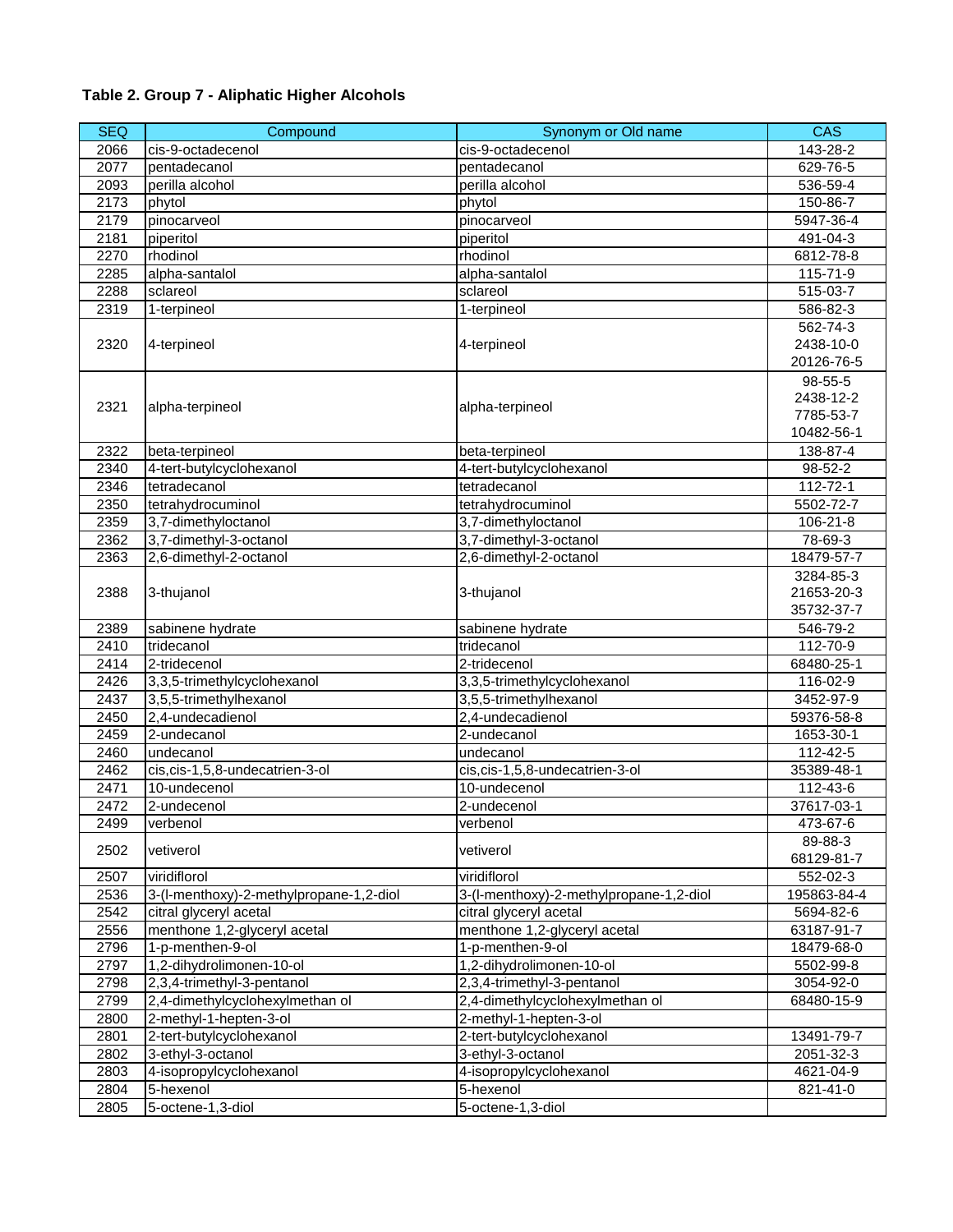| <b>SEQ</b> | Compound                                     | Synonym or Old name                          | CAS         |
|------------|----------------------------------------------|----------------------------------------------|-------------|
| 2806       | 6-hydroxydihydrotheaspirane                  |                                              | 57967-68-7  |
|            |                                              | 6-hydroxydihydrotheaspirane                  | 65620-50-0  |
| 2807       | 8-ethyl-1,5-dimethylbicyclo[3.2.1]octan-8-ol | 8-ethyl-1,5-dimethylbicyclo[3.2.1]octan-8-ol | 84681-92-5  |
| 2808       | cis-3-heptenol                               | cis-3-heptenol                               | 1708-81-2   |
| 2809       | cis-4-octenol                                | cis-4-octenol                                | 54393-36-1  |
| 2810       | cyclododecanol                               | cyclododecanol                               | 1724-39-6   |
| 2811       | d-limonen-10-ol                              | d-limonen-10-ol                              | 38142-45-9  |
| 2812       | d-trans, cis-1(7), 8-p-menthadien-2-ol       | d-trans, cis-1(7), 8-p-menthadien-2-ol       | 22626-43-3  |
| 2813       | 3,7-dimethyl-1,6- nonadien-3-ol              | 3,7-dimethyl-1,6- nonadien-3-ol              | 10339-55-6  |
| 2814       | linalool oxide (pyranoid)                    | linalool oxide (pyranoid)                    | 14049-11-7  |
| 2815       | I-trans-2-p-menthenol                        | I-trans-2-p-menthenol                        | 53399-74-9  |
| 2816       | nerolidol oxide                              | nerolidol oxide                              | 1424-83-5   |
| 2817       | nootkatol                                    | nootkatol                                    |             |
| 2818       | p-menthane-3,8-diol                          | p-menthane-3,8-diol                          | 42822-86-6  |
| 2819       |                                              | santalol                                     | 77-42-9     |
|            | santalol                                     |                                              | 11031-45-1  |
| 2820       | tetrahydronootkatol                          | tetrahydronootkatol                          |             |
| 2927       | 2,3-dihydrofarnesol                          |                                              | 51411-24-6  |
|            |                                              |                                              | 473-15-4    |
| 2929       | eudesmol                                     |                                              | 473-16-5    |
|            |                                              |                                              | 1209-71-8   |
|            |                                              |                                              | 51317-08-9  |
| 3007       | 2-(I-menthoxy) ethanol                       |                                              | 38618-23-4  |
| 3037       | 4,8-dimethyl-3,7-nonadien-2-ol               |                                              | 67845-50-5  |
| 3041       | dihydroterpineol                             |                                              | 21129-27-1  |
| 3044       | 1-p-menthen-7-ol                             |                                              |             |
| 3060       | 4,8a-dimethyloctahydro-4a(2H)-naphthol       |                                              | 19700-21-1  |
|            |                                              |                                              | 23333-91-7  |
| 3071       | trans-4-tert-butylcyclohexanol               |                                              | 21862-63-5  |
| 3075       | 2,4,8-trimethyl-7-nonen-2-ol                 |                                              | 437770-28-0 |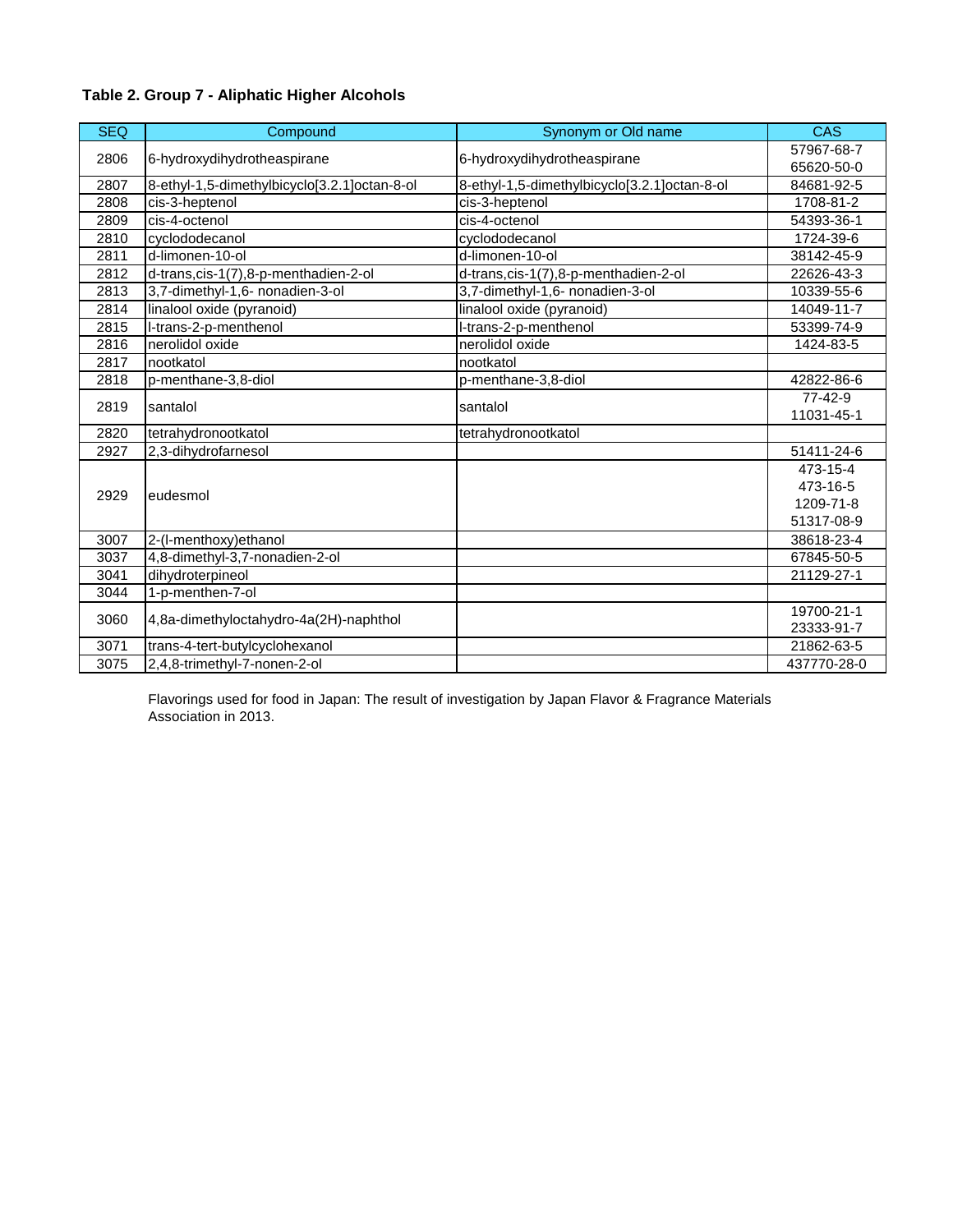## **List of flavouring substances used in Japan**

# **Table 2. Group 8 - Aliphatic Higher Aldehydes (except for those generally recognized as toxic)**

| <b>SEQ</b> | Compound                                                    | Synonym or Old name                                         | <b>CAS</b>                   |
|------------|-------------------------------------------------------------|-------------------------------------------------------------|------------------------------|
| 335        | campholenic aldehyde                                        | campholenic aldehyde                                        | 4501-58-0                    |
|            |                                                             |                                                             | 91819-58-8                   |
| 414        | citronellyloxyacetaldehyde                                  | citronellyloxyacetaldehyde                                  | 7492-67-3                    |
| 435        | cyclocitral                                                 | cyclocitral                                                 | 432-25-7                     |
|            |                                                             |                                                             | 52844-21-0                   |
| 486        | 2,4-decadienal                                              | 2,4-decadienal                                              | 2363-88-4                    |
| 487        | trans, trans-2, 4-decadienal                                | trans, trans-2, 4-decadienal                                | 25152-84-5                   |
| 502        | 2-decenal                                                   | 2-decenal                                                   | 3913-71-1                    |
| 503        | 4-decenal                                                   | 4-decenal                                                   | 30390-50-2                   |
| 504        | 9-decenal                                                   | 9-decenal                                                   | 39770-05-3                   |
| 505        | cis-4-decenal                                               | cis-4-decenal                                               | 21662-09-9                   |
| 506        | trans-2-decenal                                             | trans-2-decenal                                             | 3913-81-3                    |
| 507        | trans-4-decenal                                             | trans-4-decenal                                             | 65405-70-1                   |
| 508        | cis-7-decenal                                               | cis-7-decenal                                               | 21661-97-2                   |
| 665        | 2,6-dimethyloctanal                                         | 2,6-dimethyloctanal                                         | 7779-07-9                    |
| 670        | dimethylcyclohexenylcarbaldehyde                            | dimethylcyclohexenylcarbaldehyde                            | 68737-61-1                   |
|            |                                                             |                                                             | 13162-47-5                   |
| 690        | 2,4-dodecadienal                                            | 2,4-dodecadienal                                            | 21662-15-7                   |
|            |                                                             | $2,6$ -dodecadienal                                         | 21662-16-8                   |
| 691<br>694 | 2,6-dodecadienal<br>dodecanal                               | dodecanal                                                   | 21662-13-5<br>$112 - 54 - 9$ |
| 701        | 2-dodecenal                                                 | 2-dodecenal                                                 | 4826-62-4                    |
| 702        | trans-2-dodecenal                                           | trans-2-dodecenal                                           | 20407-84-5                   |
| 895        |                                                             |                                                             |                              |
| 905        | 2-ethyl-2-hexenal<br>2-ethylbutanal                         | 2-ethyl-2-hexenal<br>2-ethylbutanal                         | 645-62-5<br>97-96-1          |
| 909        | 3,7-dimethyl-2,6-nonadienal                                 | 3,7-dimethyl-2,6-nonadienal                                 | 41448-29-7                   |
| 910        | 2-ethyl-2-butenal                                           | 2-ethyl-2-butenal                                           | 19780-25-7                   |
| 917        | 2-ethylhexanal                                              | 2-ethylhexanal                                              | $\overline{12}3 - 05 - 7$    |
| 992        | geranial                                                    | geranial                                                    | 141-27-5                     |
| 995        | geranoxyacetaldehyde                                        | geranoxyacetaldehyde                                        | 65405-73-4                   |
| 1026       | trans, trans-2, 4-heptadienal                               | trans, trans-2, 4-heptadienal                               | 4313-03-5                    |
| 1027       | 2,4-heptadienal                                             | 2,4-heptadienal                                             | 5910-85-0                    |
| 1030       | heptanal                                                    | heptanal                                                    | $111 - 71 - 7$               |
| 1044       | $2$ -heptenal                                               | 2-heptenal                                                  | 2463-63-0                    |
| 1045       | cis-4-heptenal                                              | cis-4-heptenal                                              | 6728-31-0                    |
| 1046       | trans-2-heptenal                                            | trans-2-heptenal                                            | 18829-55-5                   |
| 1047       | trans-4-heptenal                                            | trans-4-heptenal                                            | 929-22-6                     |
| 1074       | hexadecanal                                                 | hexadecanal                                                 | 629-80-1                     |
| 1080       | trans, trans-2, 4-hexadienal                                | trans, trans-2, 4-hexadienal                                | 142-83-6                     |
| 1087       | hexanal                                                     | hexanal                                                     | 66-25-1                      |
| 1108       | 2-hexenal                                                   | $2$ -hexenal                                                | 505-57-7                     |
| 1109       | 3-hexenal                                                   | 3-hexenal                                                   | 4440-65-7                    |
| 1110       | cis-3-hexenal                                               | cis-3-hexenal                                               | 6789-80-6                    |
| 1111       | trans-2-hexenal                                             | trans-2-hexenal                                             | 6728-26-3                    |
| 1112       | trans-3-hexenal                                             | trans-3-hexenal                                             | 69112-21-6                   |
| 1224       | 2-butyl-2-octenal                                           | 2-butyl-2-octenal                                           | 13019-16-4                   |
| 1228       | (2,6,6-trimethyl-1-cyclohexenyl)acetaldehyde                | 2,6,6-trimethyl-1-cyclohexene-1-acetaldehyde                | 472-66-2                     |
| 1253       | 4-(4-hydroxy-4-methylpentyl)-3-<br>cyclohexenylcarbaldehyde | 4-(4-hydroxy-4-methylpentyl)-3-<br>cyclohexenylcarbaldehyde | 31906-04-4                   |
| 1378       | isocyclocitral                                              | isocyclocitral                                              | 1335-66-6                    |
|            | 1-(4-methyl-3-pentenyl)-1-cyclohexenyl-4-                   | 1-(4-methyl-3-pentenyl)-1-cyclohexenyl-4-                   |                              |
| 1389       | carbaldehyde                                                | carbaldehyde                                                | 37677-14-8                   |
| 1435       | 2-isopropyl-5-methyl-2-hexenal                              | 2-isopropyl-5-methyl-2-hexenal                              | 35158-25-9                   |
| 1498       | 2,6-dimethyl-5-heptenal                                     | 2,6-dimethyl-5-heptenal                                     | 106-72-9                     |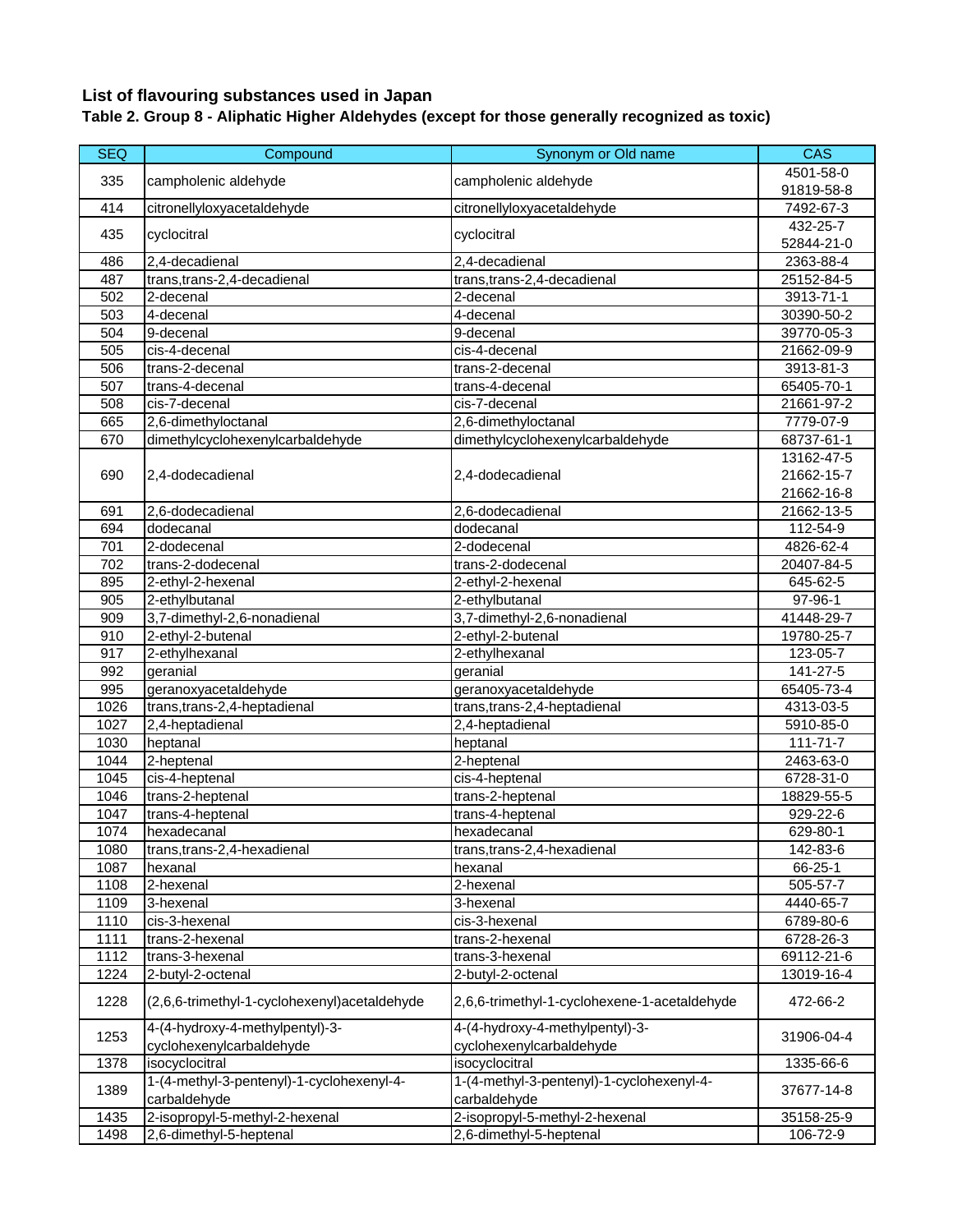# **Table 2. Group 8 - Aliphatic Higher Aldehydes (except for those generally recognized as toxic)**

| <b>SEQ</b> | Compound                                   | Synonym or Old name                        | CAS         |
|------------|--------------------------------------------|--------------------------------------------|-------------|
| 1500       | 1,3-p-menthadien-7-al                      | 1,3-p-menthadien-7-al                      | 1197-15-5   |
| 1568       | 7-methoxy-3,7-dimethyloctanal              | 7-methoxy-3,7-dimethyloctanal              | 3613-30-7   |
| 1660       | alpha-methyl ional                         | alpha-methyl ional                         | 58102-02-6  |
| 1740       | 4-methyl-2- [(methylthio)methyl]-2-hexenal | 4-methyl-2- [(methylthio)methyl]-2-hexenal | 99910-84-6  |
| 1741       | 5-methyl-2- [(methylthio)methyl]-2-hexenal | 5-methyl-2- [(methylthio)methyl]-2-hexenal | 85407-25-6  |
| 1742       | 4-methyl-2-[(methylthio)methyl]-2-pentenal | 4-methyl-2-[(methylthio)methyl]-2-pentenal | 40878-73-7  |
| 1747       | 2-methyl-2-pentenal                        | 2-methyl-2-pentenal                        | 623-36-9    |
| 1748       | 4-methyl-2-pentenal                        | 4-methyl-2-pentenal                        | 5362-56-1   |
| 1829       | 2-methyldecanal                            | 2-methyldecanal                            | 19009-56-4  |
| 1851       | 2-methyloctanal                            | 2-methyloctanal                            | 7786-29-0   |
| 1853       | 2-methylpentanal                           | 2-methylpentanal                           | 123-15-9    |
| 1884       | 2-[(methylthio)methyl]-2-butenal           | 2-[(methylthio)methyl]-2-butenal           | 40878-72-6  |
| 1894       | 12-methyltridecanal                        | 12-methyltridecanal                        | 75853-49-5  |
| 1895       | 2-methylundecanal                          | 2-methylundecanal                          | 110-41-8    |
| 1908       | myrtenal                                   | myrtenal                                   | 564-94-3    |
| 1922       | neral                                      | neral                                      | 106-26-3    |
| 1941       | 2,4-nonadienal                             | 2,4-nonadienal                             | 6750-03-4   |
|            |                                            |                                            | 557-48-2    |
| 1942       | 2,6-nonadienal                             | 2,6-nonadienal                             | 26370-28-5  |
| 1943       | trans, trans-2, 4-nonadienal               | trans, trans-2, 4-nonadienal               | 5910-87-2   |
| 1944       | trans, trans-2, 6-nonadienal               | trans, trans-2, 6-nonadienal               | 17587-33-6  |
| 1945       | 3,6-nonadienal                             | 3,6-nonadienal                             |             |
| 1954       | nonanal                                    | nonanal                                    | 124-19-6    |
| 1967       | 2-nonenal                                  | 2-nonenal                                  | 2463-53-8   |
| 1968       | cis-6-nonenal                              | cis-6-nonenal                              | 2277-19-2   |
| 1969       | trans-2-nonenal                            | trans-2-nonenal                            | 18829-56-6  |
| 1970       | cis-3-nonenal                              | cis-3-nonenal                              | 31823-43-5  |
| 2004       | 2,4-octadienal                             | 2,4-octadienal                             | 5577-44-6   |
| 2005       | 2,6-octadienal                             | 2,6-octadienal                             | 56767-18-1  |
| 2006       | trans,trans-2,4-octadienal                 | trans,trans-2,4-octadienal                 | 30361-28-5  |
| 2031       | 2-octenal                                  | 2-octenal                                  | 2363-89-5   |
| 2032       | trans-2-octenal                            | trans-2-octenal                            | 2548-87-0   |
| 2033       | cis-3-octenal                              | cis-3-octenal                              | 78693-34-2  |
| 2064       | octyloxyacetaldehyde                       | octyloxyacetaldehyde                       | 53488-14-5  |
| 2094       | perillaldehyde                             | perillaldehyde                             | 2111-75-3   |
| 2192       | 1-p-menthen-9-al                           | 1-p-menthen-9-al                           | 29548-14-9  |
| 2282       | safranal                                   | safranal                                   | 116-26-7    |
|            |                                            |                                            | 4955-32-2   |
| 2290       | alpha-sinensal                             | alpha-sinensal                             | 17909-77-2  |
| 2291       | beta-sinensal                              | beta-sinensal                              | 60066-88-8  |
| 2344       | tetradecanal                               | tetradecanal                               | 124-25-4    |
| 2407       | tridecanal                                 | tridecanal                                 | 10486-19-8  |
| 2412       | 2-tridecenal                               | 2-tridecenal                               | 7774-82-5   |
| 2413       | trans-2-tridecenal                         | trans-2-tridecenal                         | 7069-41-2   |
| 2424       | 2,6,10-trimethyl-5,9- undecadienal         | 2,6,10-trimethyl-5,9- undecadienal         | 54082-68-7  |
| 2434       | 3,5,5-trimethylhexanal                     | 3,5,5-trimethylhexanal                     | 5435-64-3   |
| 2448       | 2,4-undecadienal                           | 2,4-undecadienal                           | 13162-46-4  |
| 2449       | trans, trans-2, 4- undecadienal            | trans, trans-2, 4- undecadienal            | 30361-29-6  |
| 2453       | undecanal                                  | undecanal                                  | 112-44-7    |
| 2464       | 10-undecenal                               | 10-undecenal                               | 112-45-8    |
| 2465       | 2-undecenal                                | 2-undecenal                                | 2463-77-6   |
| 2466       | trans-2-undecenal                          | trans-2-undecenal                          | 53448-07-0  |
|            |                                            |                                            | 22451-49-6  |
| 2822       | 1,2-dihydroperillaldehyde                  | 1,2-dihydroperillaldehyde                  | 22451-50-9  |
|            |                                            |                                            | 137886-38-5 |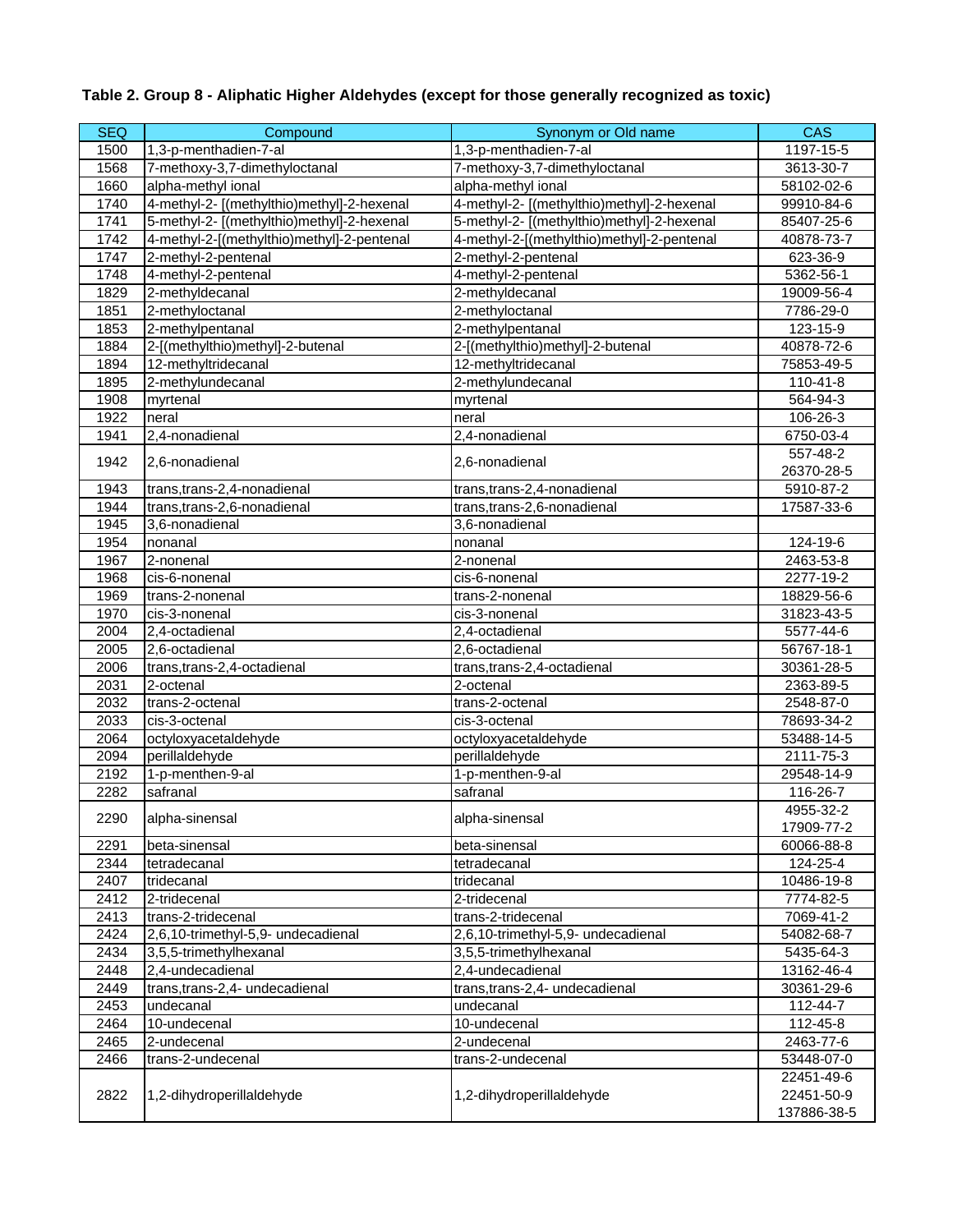### **Table 2. Group 8 - Aliphatic Higher Aldehydes (except for those generally recognized as toxic)**

| <b>SEQ</b> | Compound                                   | Synonym or Old name                                                                                  | <b>CAS</b>   |
|------------|--------------------------------------------|------------------------------------------------------------------------------------------------------|--------------|
| 2823       | 2-(5-ethenyl-5-methyltetrahydrofuran-2-yl) | 2-(5-ethenyl-5-methyltetrahydrofuran-2-yl)                                                           | 51685-39-3   |
|            | propanal                                   | propanal                                                                                             | 67920-63-2   |
|            |                                            |                                                                                                      | 42134-50-9   |
| 2824       | 2,3-epoxyoctanal                           | 2,3-epoxyoctanal                                                                                     | 51007-38-6   |
| 2825       | 2,4-dimethyl-3-cyclohexenylcarbaldehyde    | 2,4-dimethyl-3-cyclohexenylcarbaldehyde                                                              | 68039-49-6   |
| 2826       | 2,6,10-trimethyl-9- undecenal              | 2,6,10-trimethyl-9- undecenal                                                                        | 141-13-9     |
| 2827       |                                            | 5-(methylthio)-2- [(methylthio)methyl]-2-pentenal  5-(methylthio)-2- [(methylthio)methyl]-2-pentenal | 59902-01-1   |
| 2828       | 2-ethylidenehexanal                        | 2-ethylidenehexanal                                                                                  | 25409-08-9   |
| 2829       | 3,6-dimethyl-3-cyclohexenylcarbaldehyde    | 3,6-dimethyl-3-cyclohexenylcarbaldehyde                                                              | 67801-65-4   |
| 2830       | 3,7-dimethyloctanal                        | 3,7-dimethyloctanal                                                                                  | 5988-91-0    |
| 2831       | 3-(methylthio)hexanal                      | 3-(methylthio)hexanal                                                                                | 38433-74-8   |
| 2832       | dihydroperillaldehyde                      | dihydroperillaldehyde                                                                                |              |
| 2833       | cis-4-hexenal                              | cis-4-hexenal                                                                                        | 4634-89-3    |
| 2834       | dimethyl-3-cyclohexenylcarbaldehyde        | dimethyl-3-cyclohexenylcarbaldehyde                                                                  | 27939-60-2   |
| 2835       | trans-2-methyl-6-methylene-2,7-octadienal  | trans-2-methyl-6-methylene-2,7-octadienal                                                            | 17015-30-4   |
| 2928       | 4,5-epoxy-trans-2-decenal                  |                                                                                                      | 188590-62-7  |
| 2935       | cis, cis-4, 7-tridecadienal                |                                                                                                      | 13552-95-9   |
| 2941       | 3-mercapto-2-methylpentanal                |                                                                                                      | 227456-28-2  |
| 2943       |                                            |                                                                                                      | 21944-98-9   |
|            | 4-dodecenal                                |                                                                                                      | 30390-51-3   |
| 2947       | cis-5-octenal                              |                                                                                                      | 41547-22-2   |
| 2968       | 3-methylhexanal                            |                                                                                                      | 19269-28-4   |
|            |                                            |                                                                                                      | 30689-75-9   |
| 2973       | 6-methyloctanal                            |                                                                                                      | 37179-47-8   |
|            |                                            |                                                                                                      | 143573-37-9  |
|            |                                            |                                                                                                      | 86470-31-7   |
| 2974       | 8-methyldecanal                            |                                                                                                      | 127793-88-8  |
|            |                                            |                                                                                                      | 1109228-77-4 |
| 2990       | 2,3-epoxyheptanal                          |                                                                                                      | 58936-30-4   |
| 2992       | 6-methylheptanal                           |                                                                                                      | 63885-09-6   |
| 2993       | 8-methylnonanal                            |                                                                                                      | 3085-26-5    |
| 2998       | trans, trans, cis-2, 4, 7-decatrienal      |                                                                                                      | 66642-86-2   |
| 3008       | 2,3-epoxydecanal                           |                                                                                                      | 102369-06-2  |
| 3009       | 8-tetradecenal                             |                                                                                                      | 169054-69-7  |
|            |                                            |                                                                                                      | 174155-55-6  |
|            |                                            |                                                                                                      | 2100-19-8    |
| 3038       | 4-hexenal                                  |                                                                                                      | 4634-89-3    |
|            |                                            |                                                                                                      | 25166-87-4   |
| 3056       | trans-4-undecenal                          |                                                                                                      | 68820-35-9   |
| 3072       | 3-mercaptohexanal                          |                                                                                                      | 51755-72-7   |
| 3085       | trans-6-nonenal                            |                                                                                                      | 2277-20-5    |
| 3090       | cis-8-pentadecenal                         |                                                                                                      | 65398-36-9   |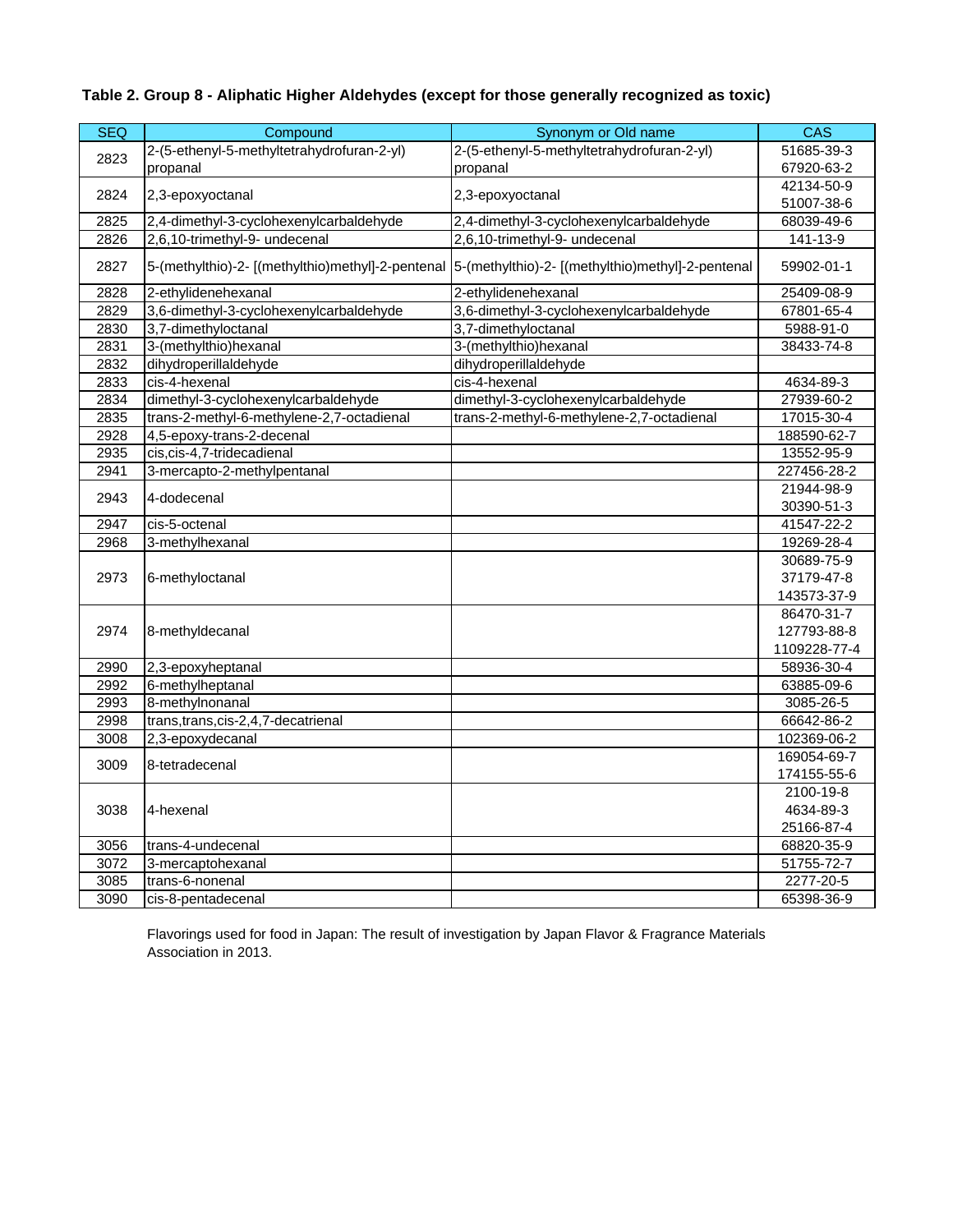## **List of flavouring substances used in Japan**

## **Table 2. Group 9 - Aliphatic Higher Hydrocarbons (except for those generally recognized as toxic)**

| <b>SEQ</b> | Compound                         | Synonym or Old name              | <b>CAS</b>     |
|------------|----------------------------------|----------------------------------|----------------|
| 698        | dodecane                         | dodecane                         | 112-40-3       |
| 703        | 1-dodecene                       | 1-dodecene                       | $112 - 41 - 4$ |
| 714        | eicosane                         | eicosane                         | 112-95-8       |
| 1824       | 4-methyl-cis-2-pentene           | 4-methyl-cis-2-pentene           | 691-38-3       |
| 1971       | 1-nonene                         | 1-nonene                         | $124 - 11 - 8$ |
| 2075       | pentadecane                      | pentadecane                      | 629-62-9       |
| 2345       | tetradecane                      | tetradecane                      | 629-59-4       |
| 2367       | 2,6,10,14-tetramethylpentadecane | 2,6,10,14-tetramethylpentadecane | 1921-70-6      |
| 2457       | undecane                         | undecane                         | 1120-21-4      |
| 2461       | 1,3,5,7-undecatetraene           | 1,3,5,7-undecatetraene           | 116963-97-4    |
| 2463       | 1,3,5-undecatriene               | 1,3,5-undecatriene               | 16356-11-9     |
| 2469       | 2-undecene                       | 2-undecene                       | 2244-02-2      |
| 2836       | cyclohexane                      | cyclohexane                      | 110-82-7       |
| 2837       | decane                           | decane                           | 124-18-5       |
| 2838       | heptadecane                      | heptadecane                      | 629-78-7       |
| 2839       | hexadecane                       | hexadecane                       | 544-76-3       |
| 2840       | octane                           | octane                           | 111-65-9       |
| 2841       | nonane                           | nonane                           | 111-84-2       |
| 2842       | tridecane                        | tridecane                        | 629-50-5       |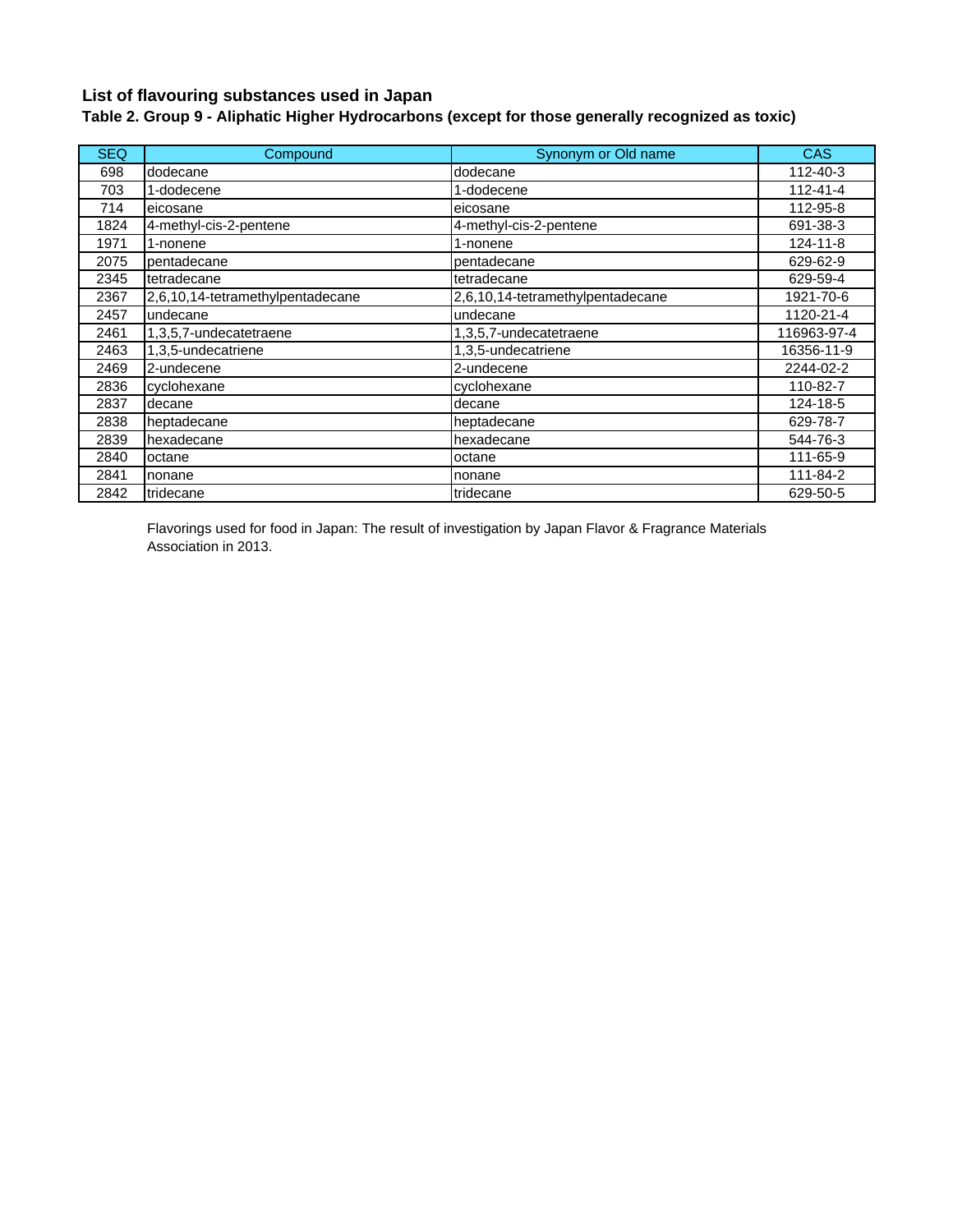# **List of flavouring substances used in Japan**

#### **Table 2. Group 10 - Thioethers (except for those generally recognized as toxic)**

| <b>SEQ</b> | Compound                                        | Synonym or Old name                             | <b>CAS</b>               |
|------------|-------------------------------------------------|-------------------------------------------------|--------------------------|
| 18         | acetaldehyde difurfuryl thioacetal              | acetaldehyde difurfuryl thioacetal              |                          |
| 115        | allyl methyl disulfide                          | allyl methyl disulfide                          | 2179-58-0                |
| 116        | allyl methyl sulfide                            | allyl methyl sulfide                            | 10152-76-8               |
| 117        | allyl methyl trisulfide                         | allyl methyl trisulfide                         | 34135-85-8               |
| 124        | allyl propyl disulfide                          | allyl propyl disulfide                          | 2179-59-1                |
| 125        | allyl propyl sulfide                            | allyl propyl sulfide                            | 27817-67-0               |
| 126        | allyl propyl trisulfide                         | allyl propyl trisulfide                         | 33922-73-5               |
| 210        | benzothiazole                                   | benzothiazole                                   | 95-16-9                  |
| 234        | benzyl methyl disulfide                         | benzyl methyl disulfide                         | 699-10-5                 |
| 236        | benzyl methyl sulfide                           | benzyl methyl sulfide                           | 766-92-7                 |
| 246        | bis(2-methyl-3-furyl)disulfide                  | bis(2-methyl-3-furyl)disulfide                  | 28588-75-2               |
|            | 3,5-bis(2-methyltetrahydrofuryl-3)spiro-1,2,4-  | 3,5-bis(2-methyltetrahydrofuryl-3)spiro-1,2,4-  |                          |
| 247        | trithiolane                                     | trithiolane                                     |                          |
| 309        | butyl propyl disulfide                          | butyl propyl disulfide                          | 72437-64-0               |
| 318        | 2-butyl-4,5-dimethylthiazole                    | 2-butyl-4,5-dimethylthiazole                    | 76572-48-0               |
| 326        | 2-sec-butylthiazole                             | 2-sec-butylthiazole                             | 18277-27-5               |
| 327        |                                                 |                                                 |                          |
| 328        | 2-butylthiophene<br>butanal dibenzyl thioacetal | 2-butylthiophene<br>butanal dibenzyl thioacetal | 1455-20-5<br>101780-73-8 |
| 534        |                                                 | diallyl disulfide                               |                          |
| 535        | diallyl disulfide<br>diallyl polysulfides       | diallyl polysulfides                            | 2179-57-9<br>72869-75-1  |
| 536        | diallyl sulfide                                 | diallyl sulfide                                 | 592-88-1                 |
| 537        | dibenzyl disulfide                              | dibenzyl disulfide                              | 150-60-7                 |
| 543        | dibutyl sulfide                                 | dibutyl sulfide                                 | 544-40-1                 |
| 544        | dicyclohexyl disulfide                          | dicyclohexyl disulfide                          | 2550-40-5                |
| 547        | diethyl disulfide                               | diethyl disulfide                               |                          |
| 556        | diethyl sulfide                                 | diethyl sulfide                                 | 110-81-6<br>352-93-2     |
| 559        | difurfuryl disulfide                            | difurfuryl disulfide                            | 4437-20-1                |
| 561        | difurfuryl sulfide                              | difurfuryl sulfide                              | 13678-67-6               |
| 593        | diisoamyl disulfide                             | diisoamyl disulfide                             | 2051-04-9                |
| 599        | diisopropyl disulfide                           | diisopropyl disulfide                           | 4253-89-8                |
| 601        | diisopropyl sulfide                             | diisopropyl sulfide                             | 625-80-9                 |
| 625        | dimethyl sulfide                                | dimethyl sulfide                                | 75-18-3                  |
| 627        | dimethyl tetrasulfide                           | dimethyl tetrasulfide                           | 5756-24-1                |
| 628        | dimethyl trisulfide                             | dimethyl trisulfide                             | 3658-80-8                |
| 629        | 3,5-dimethyl-1,2,4-trithiolane                  | 3,5-dimethyl-1,2,4-trithiolane                  | 23654-92-4               |
| 634        | 2,5-epoxy-2,5-dimethyl-1,4-dithiane             | 2,5-epoxy-2,5-dimethyl-1,4-dithiane             |                          |
| 636        | 2-ethyl-4,5-dimethylthiazole                    | 2-ethyl-4,5-dimethylthiazole                    | 873-64-3                 |
| 639        | 2-isobutyl-4,5-dimethyl-3-thiazoline            | 2-isobutyl-4,5-dimethyl-3-thiazoline            | 65894-83-9               |
| 642        | 4,5-dimethyl-2-propylthiazole                   | 4,5-dimethyl-2-propylthiazole                   | 41981-72-0               |
| 672        | 2,4-dimethylthiazole                            | 2,4-dimethylthiazole                            | 541-58-2                 |
| 673        | 2,5-dimethylthiazole                            | 2,5-dimethylthiazole                            | 4175-66-0                |
| 674        | 4,5-dimethylthiazole                            | 4,5-dimethylthiazole                            | 3581-91-7                |
| 675        | 2,5-dimethylthiophene                           | 2,5-dimethylthiophene                           | 638-02-8                 |
| 676        | 3,4-dimethylthiophene                           | 3,4-dimethylthiophene                           | 632-15-5                 |
| 677        | dinonyl sulfide                                 | dinonyl sulfide                                 | 929-98-6                 |
| 679        | bis(2-methylphenyl)disulfide                    | bis(2-methylphenyl)disulfide                    | 4032-80-8                |
| 684        | dipropyl polysulfides                           | dipropyl polysulfides                           | 72869-76-2               |
| 686        | dipropyl sulfide                                | dipropyl sulfide                                | 111-47-7                 |
| 687        | dipropyl trisulfide                             | dipropyl trisulfide                             | 6028-61-1                |
| 688        | di-tert-amyl disulfide                          | di-tert-amyl disulfide                          | 34965-30-5               |
| 689        | di-2-thienyl disulfide                          | di-2-thienyl disulfide                          | 6911-51-9                |
| 733        | 2-ethoxythiazole                                | 2-ethoxythiazole                                | 15679-19-3               |
| 757        | ethyl 2-hydroxyethyl sulfide                    | ethyl 2-hydroxyethyl sulfide                    | 110-77-0                 |
| 792        | 2-ethyl-4-methylthiazole                        | 2-ethyl-4-methylthiazole                        | 15679-12-6               |
| 868        | ethyl 1-propenyl sulfide                        | ethyl 1-propenyl sulfide                        | 36784-55-1               |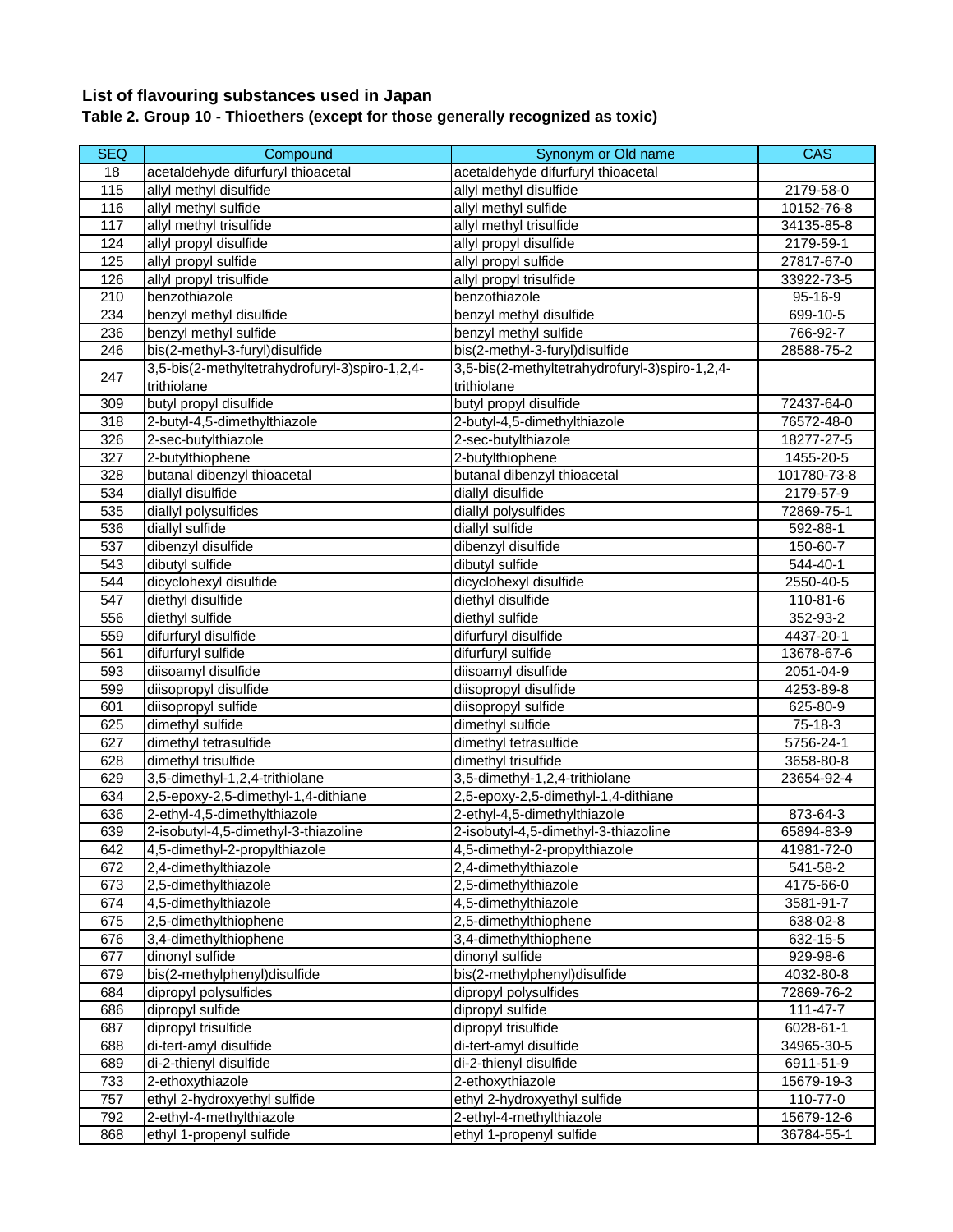# **Table 2. Group 10 - Thioethers (except for those generally recognized as toxic)**

| <b>SEQ</b> | Compound                                    | Synonym or Old name                         | <b>CAS</b>  |
|------------|---------------------------------------------|---------------------------------------------|-------------|
| 901        | 5-ethyl-4-methylthiazole                    | 5-ethyl-4-methylthiazole                    | 31883-01-9  |
| 903        | 4-ethyl-5-methylthiazole                    | 4-ethyl-5-methylthiazole                    | 52414-91-2  |
| 934        | 2-ethylthiazole                             | 2-ethylthiazole                             | 15679-09-1  |
| 936        | 2-ethylthiophene                            | 2-ethylthiophene                            | 872-55-9    |
| 957        | 2,4-dithiapentane                           | 2,4-dithiapentane                           | 1618-26-4   |
| 974        | furfuryl isopropyl sulfide                  | furfuryl isopropyl sulfide                  | 1883-78-9   |
| 979        | furfuryl methyl sulfide                     | furfuryl methyl sulfide                     | 1438-91-1   |
| 1226       | 2-hexylthiophene                            | 2-hexylthiophene                            | 18794-77-9  |
| 1371       | 2-isobutyl-4,5-dimethylthiazole             | 2-isobutyl-4,5-dimethylthiazole             | 53498-32-1  |
| 1372       | 2-isobutyl-4-methylthiazole                 | 2-isobutyl-4-methylthiazole                 | 61323-24-8  |
| 1373       | 2-isobutyl-5-methylthiazole                 | 2-isobutyl-5-methylthiazole                 | 72611-71-3  |
| 1375       | 2-isobutylthiazole                          | 2-isobutylthiazole                          | 18640-74-9  |
| 1434       | 2-isopropyl-4-methylthiazole                | 2-isopropyl-4-methylthiazole                | 15679-13-7  |
| 1461       | lenthionine                                 | lenthionine                                 | 292-46-6    |
| 1550       | methional                                   | methional                                   | 3268-49-3   |
| 1551       | methional diethyl acetal                    | methional diethyl acetal                    | 16630-61-8  |
| 1552       | methional glyceryl acetal                   | methional glyceryl acetal                   |             |
| 1553       | methional propyleneglycol acetal            | methional propyleneglycol acetal            | 59007-89-5  |
| 1554       | methionol                                   | methionol                                   | 505-10-2    |
| 1580       | methyl 1-propenyl sulfide                   | methyl 1-propenyl sulfide                   | 10152-77-9  |
| 1590       | methyl 2-methyl-3-furyl disulfide           | methyl 2-methyl-3-furyl disulfide           | 65505-17-1  |
| 1621       | methyl 5-methyl-2-furyl sulfide             | methyl 5-methyl-2-furyl sulfide             | 13678-59-6  |
| 1622       | methyl 5-methylfurfuryl disulfide           | methyl 5-methylfurfuryl disulfide           | 78818-78-7  |
| 1635       | butyl methyl sulfide                        | butyl methyl sulfide                        | 628-29-5    |
| 1646       | dimethyl disulfide                          | dimethyl disulfide                          | 624-92-0    |
| 1647       | ethyl methyl disulfide                      | ethyl methyl disulfide                      | 20333-39-5  |
| 1649       | ethyl methyl sulfide                        | ethyl methyl sulfide                        | 624-89-5    |
| 1651       | furfuryl methyl disulfide                   | furfuryl methyl disulfide                   | 57500-00-2  |
| 1695       | methyl octyl sulfide                        | methyl octyl sulfide                        | 3698-95-1   |
| 1697       | methyl 2-methylphenyl disulfide             | methyl 2-methylphenyl disulfide             | 35379-09-0  |
| 1701       | methyl phenyl disulfide                     | methyl phenyl disulfide                     | 14173-25-2  |
| 1708       | methyl propyl disulfide                     | methyl propyl disulfide                     | 2179-60-4   |
| 1710       | methyl propyl sulfide                       | methyl propyl sulfide                       | 3877-15-4   |
| 1711       | methyl propyl trisulfide                    | methyl propyl trisulfide                    | 17619-36-2  |
| 1755       | 2-methyl-2-thiazoline                       | 2-methyl-2-thiazoline                       | 2346-00-1   |
| 1761       | 2-(furfurylthio)-(3or5or6)-methylpyrazine   | 2-(furfurylthio)-(3or5or6)-methylpyrazine   | 65530-53-2  |
|            |                                             |                                             | 59303-07-0  |
|            |                                             |                                             | 2882-20-4   |
|            |                                             |                                             | 2884-13-1   |
| 1762       | 2-methyl-(3or5or6)-(methylthio)pyrazine     | 2-methyl-(3or5or6)-(methylthio)pyrazine     | 2884-14-2   |
|            |                                             |                                             | 67952-65-2  |
|            |                                             |                                             | 68378-12-1  |
| 1768       | 2-methyl-3-furyl 2-methyl-3-tetrahydrofuryl | 2-methyl-3-furyl 2-methyl-3-tetrahydrofuryl | 252736-40-6 |
|            | disulfide                                   | disulfide                                   |             |
| 1774       | methyl 2-methyl-3-furyl sulfide             | methyl 2-methyl-3-furyl sulfide             | 63012-97-5  |
| 1781       | 2-methyl-4-propyl-1,3-oxathiane             | 2-methyl-4-propyl-1,3-oxathiane             | 67715-80-4  |
| 1782       | 2-methyl-5,7-dihydrothieno[3,4-d]pyrimidine | 5,7-dihydro-2-methylthieno[3,4-d]pyrimidine | 36267-71-7  |
| 1786       | 5-ethenyl-4-methylthiazole                  | 5-ethenyl-4-methylthiazole                  | 1759-28-0   |
| 1866       | 2-methylthiazole                            | 2-methylthiazole                            | 3581-87-1   |
| 1867       | 4-methylthiazole                            | 4-methylthiazole                            | 693-95-8    |
| 1868       | 5-methylthiazole                            | 5-methylthiazole                            | 3581-89-3   |
| 1869       | 2-methylthiazolidine                        | 2-methylthiazolidine                        | 24050-16-6  |
| 1873       | 2-ethyl-3-(methylthio)pyrazine              | 2-ethyl-3-(methylthio)pyrazine              | 72987-62-3  |
| 1876       | 3-(methylthio)butanal                       | 3-(methylthio)butanal                       | 16630-52-7  |
| 1877       | 4-(methylthio)butanol                       | 4-(methylthio)butanol                       | 20582-85-8  |
| 1879       | 2-(methylthio)ethanol                       | 2-(methylthio) ethanol                      | 5271-38-5   |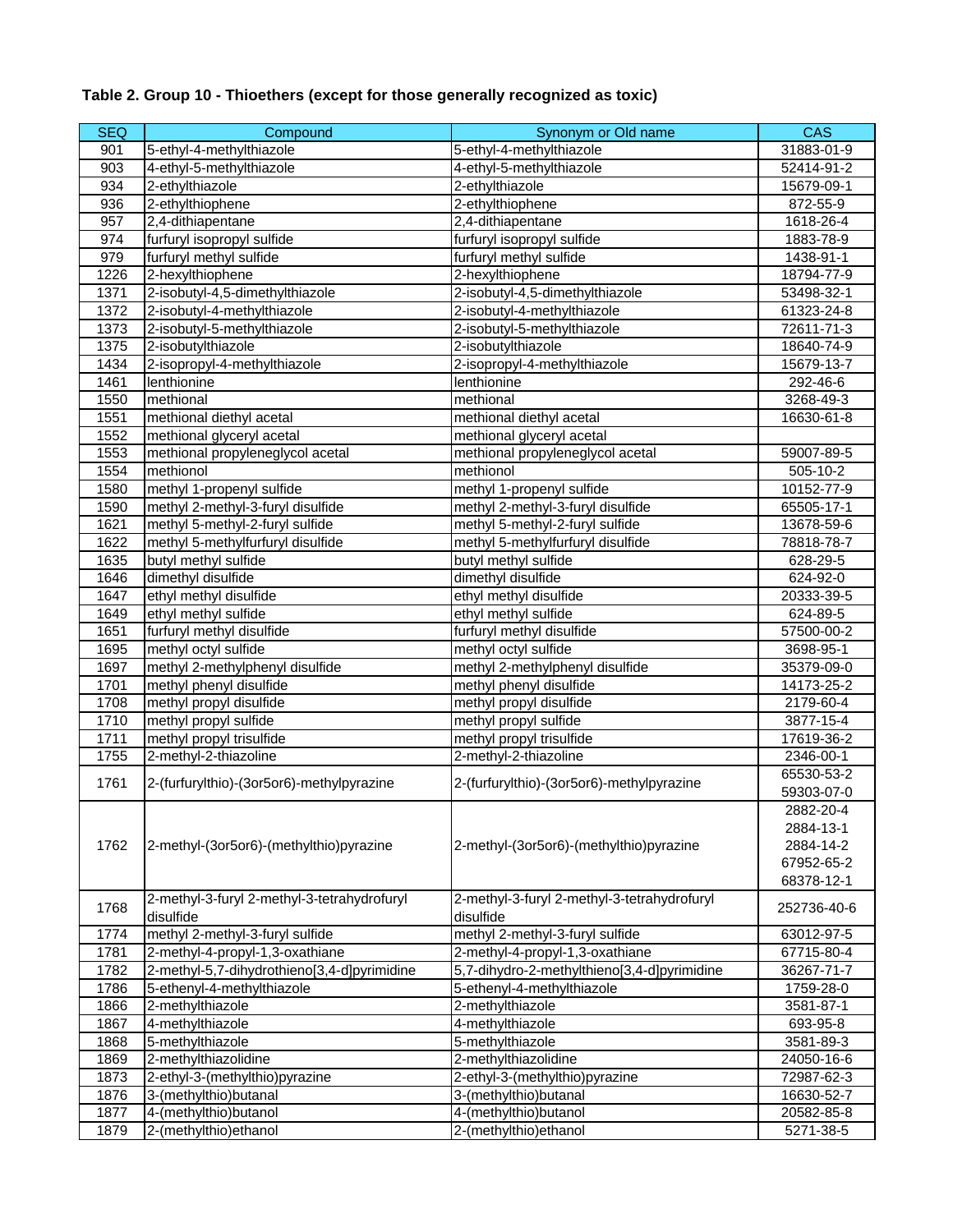# **Table 2. Group 10 - Thioethers (except for those generally recognized as toxic)**

| <b>SEQ</b> | Compound                                                                                                                                                                                             | Synonym or Old name                                                                                                                                                                                  | <b>CAS</b>               |
|------------|------------------------------------------------------------------------------------------------------------------------------------------------------------------------------------------------------|------------------------------------------------------------------------------------------------------------------------------------------------------------------------------------------------------|--------------------------|
| 1885       | 2-methylthiophene                                                                                                                                                                                    | 2-methylthiophene                                                                                                                                                                                    | 554-14-3                 |
| 1886       | 3-methylthiophene                                                                                                                                                                                    | 3-methylthiophene                                                                                                                                                                                    | 616-44-4                 |
| 1892       | 3-(methylthio)propylamine                                                                                                                                                                            | 3-(methylthio)propylamine                                                                                                                                                                            | 4104-45-4                |
| 1893       | (methylthio)pyrazine                                                                                                                                                                                 | (methylthio)pyrazine                                                                                                                                                                                 | 21948-70-9               |
| 2092       | 2-pentylthiophene                                                                                                                                                                                    | 2-pentylthiophene                                                                                                                                                                                    | 4861-58-9                |
| 2136       | diphenyl disulfide                                                                                                                                                                                   | diphenyl disulfide                                                                                                                                                                                   | 882-33-7                 |
| 2197       | 1-propenyl propyl disulfide                                                                                                                                                                          | 1-propenyl propyl disulfide                                                                                                                                                                          | 5905-46-4                |
| 2198       | 1-propenyl propyl sulfide                                                                                                                                                                            | 1-propenyl propyl sulfide                                                                                                                                                                            | 33922-70-2               |
| 2222       | dipropyl disulfide                                                                                                                                                                                   | dipropyl disulfide                                                                                                                                                                                   | 629-19-6                 |
| 2258       | 2-propylthiazole                                                                                                                                                                                     | 2-propylthiazole                                                                                                                                                                                     | 17626-75-4               |
| 2259       | 2-propylthiazolidine                                                                                                                                                                                 | 2-propylthiazolidine                                                                                                                                                                                 | 24050-10-0               |
| 2295       | spiro[2,4-dithia-1-methyl-8-oxa-<br>bicyclo[3.3.0]octane-3,3'-(1'-oxa-2'-<br>methyl)cyclopentane] and spiro[dithia-6- methyl-<br>7-oxa-bicyclo[3.3.0]octane-3,3'-(1'-oxa-2'-<br>methyl)cyclopentane] | spiro[2,4-dithia-1-methyl-8-oxa-<br>bicyclo[3.3.0]octane-3,3'-(1'-oxa-2'-<br>methyl)cyclopentane] and spiro[dithia-6- methyl-<br>7-oxa-bicyclo[3.3.0]octane-3,3'-(1'-oxa-2'-<br>methyl)cyclopentane] | 38325-25-6<br>38325-26-7 |
| 2365       | thiolane                                                                                                                                                                                             | thiolane                                                                                                                                                                                             | 110-01-0                 |
| 2372       | thiazole                                                                                                                                                                                             | thiazole                                                                                                                                                                                             | 288-47-1                 |
| 2373       | thiazolidine-2,4-dione                                                                                                                                                                               | thiazolidine-2,4-dione                                                                                                                                                                               | 2295-31-0                |
| 2377       | methyl phenyl sulfide                                                                                                                                                                                | methyl phenyl sulfide                                                                                                                                                                                | 100-68-5                 |
| 2384       | thiophene                                                                                                                                                                                            | thiophene                                                                                                                                                                                            | 110-02-1                 |
| 2417       | 2,4,6-trimethyl-5,6-dihydro-1,3,5-dithiazine                                                                                                                                                         | 5,6-dihydro-2,4,6-trimethyl-1,3,5-dithiazine                                                                                                                                                         | 638-17-5                 |
| 2425       | 2,8-epithio-p-menthane                                                                                                                                                                               | 2,8-epithio-p-menthane                                                                                                                                                                               | 68398-18-5               |
| 2443       | 2,4,5-trimethylthiazole                                                                                                                                                                              | 2,4,5-trimethylthiazole                                                                                                                                                                              | 13623-11-5               |
| 2444       | 2,2,4,4,6,6-hexamethyl-1,3,5-trithiane                                                                                                                                                               | 2,2,4,4,6,6-hexamethyl-1,3,5-trithiane                                                                                                                                                               | 828-26-2                 |
| 2445       | 2,3,5-trithiahexane                                                                                                                                                                                  | 2,3,5-trithiahexane                                                                                                                                                                                  | 42474-44-2               |
| 2446       | 1,2,4-trithiolane                                                                                                                                                                                    | 1,2,4-trithiolane                                                                                                                                                                                    | 289-16-7                 |
| 2843       | 2-sec-butyl-4,5-dimethyl-3-thiazoline                                                                                                                                                                | 2-sec-butyl-4,5-dimethyl-3-thiazoline                                                                                                                                                                | 65894-82-8               |
| 2844       | 2-(furfurylthio)-3-methylpyrazine                                                                                                                                                                    | 2-(furfurylthio)-3-methylpyrazine                                                                                                                                                                    | 59303-07-0               |
| 2845       | 2-(methylthio)benzothiazole                                                                                                                                                                          | 2-(methylthio)benzothiazole                                                                                                                                                                          | 615-22-5                 |
| 2846       | 2,4,6-triethyl-5,6-dihydro-4H-1,3,5-dithiazine                                                                                                                                                       | 2,4,6-triethyldihydro-1,3,5-dithiazine                                                                                                                                                               | 54717-17-8               |
| 2847       | 2-isopropyl-3-(methylthio)pyrazine                                                                                                                                                                   | 2-isopropyl-3-(methylthio)pyrazine                                                                                                                                                                   | 67952-59-4               |
| 2848       | 2-methyl-1,3-dithiolane                                                                                                                                                                              | 2-methyl-1,3-dithiolane                                                                                                                                                                              | 5616-51-3                |
| 2849       | 2-(methylthio)acetaldehyde                                                                                                                                                                           | 2-(methylthio)acetaldehyde                                                                                                                                                                           | 23328-62-3               |
| 2850       | 2-methylthiolane                                                                                                                                                                                     | 2-methylthiolane                                                                                                                                                                                     | 1795-09-1                |
| 2851       | 2-(methylthio)thiazole                                                                                                                                                                               | 2-(methylthio)thiazole                                                                                                                                                                               | 5053-24-7                |
| 2852       | 4-methyl-2-pentylthiazole                                                                                                                                                                            | 4-methyl-2-pentylthiazole                                                                                                                                                                            | 96693-92-4               |
| 2853       | 2-pentylthiazole                                                                                                                                                                                     | 2-pentylthiazole                                                                                                                                                                                     | 37645-62-8               |
| 2854       | 4-methyl-2-propylthiazole                                                                                                                                                                            | 4-methyl-2-propylthiazole                                                                                                                                                                            | 52414-87-6               |
| 2855       | 2,4,6-trimethyl-3,4,5,6-tetrahydro-2H-1,3,5-<br>thiadiazine                                                                                                                                          | 3,4,5,6-tetrahydro-2,4,6-trimethyl-(2H)-1,3,5-<br>thiadiazine                                                                                                                                        |                          |
| 2856       | 3,5-diethyl-1,2,4-trithiolane                                                                                                                                                                        | 3,5-diethyl-1,2,4-trithiolane                                                                                                                                                                        | 54644-28-9               |
| 2857       | 3-methyl-1,2,4-trithiane                                                                                                                                                                             | 3-methyl-1,2,4-trithiane                                                                                                                                                                             | 43040-01-3               |
| 2858       | 3-thienylcarboxylic acid                                                                                                                                                                             | 3-thienylcarboxylic acid                                                                                                                                                                             | 88-13-1                  |
| 2859       | 2-ethyl-4,5-dimethyl-3-thiazoline                                                                                                                                                                    | 2-ethyl-4,5-dimethyl-3-thiazoline                                                                                                                                                                    | 76788-46-0               |
| 2860       | benzothiophene                                                                                                                                                                                       | benzothiophene                                                                                                                                                                                       | $95 - 15 - 8$            |
| 2861       | bis(2-methylbutyl) disulfide                                                                                                                                                                         | bis(2-methylbutyl) disulfide                                                                                                                                                                         |                          |
| 2862       | diallyl trisulfide                                                                                                                                                                                   | diallyl trisulfide                                                                                                                                                                                   | 2050-87-5                |
| 2863       | dibutyl disulfide                                                                                                                                                                                    | dibutyl disulfide                                                                                                                                                                                    | 629-45-8                 |
| 2864       | 2-methyldihydrothiazole                                                                                                                                                                              | dihydro-2-methylthiazole                                                                                                                                                                             |                          |
| 2865       | diisobutyl disulfide                                                                                                                                                                                 | diisobutyl disulfide                                                                                                                                                                                 | 1518-72-5                |
| 2866       | dipentyl disulfide                                                                                                                                                                                   | dipentyl disulfide                                                                                                                                                                                   | 112-51-6                 |
| 2867       | di-sec-butyl disulfide                                                                                                                                                                               | di-sec-butyl disulfide                                                                                                                                                                               | 5943-30-6                |
| 2868       | isobutyl methyl disulfide                                                                                                                                                                            | isobutyl methyl disulfide                                                                                                                                                                            | 67421-83-4               |
| 2869       | mintsulfide                                                                                                                                                                                          | mintsulfide                                                                                                                                                                                          | 72445-42-2               |
| 2926       | 2,4,6-trithiaheptane                                                                                                                                                                                 |                                                                                                                                                                                                      | 6540-86-9                |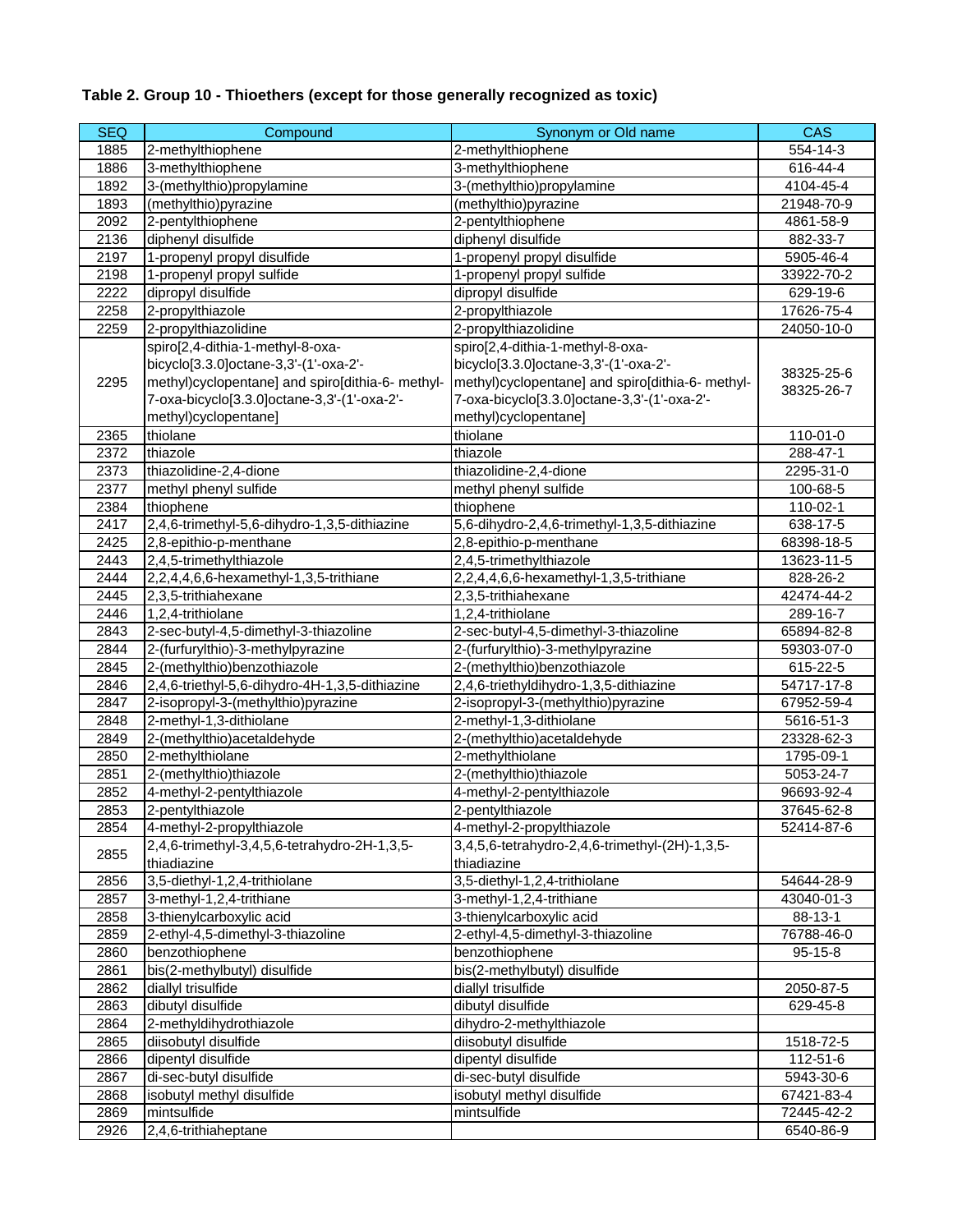## **Table 2. Group 10 - Thioethers (except for those generally recognized as toxic)**

| <b>SEQ</b> | Compound                                                     | Synonym or Old name | <b>CAS</b>               |
|------------|--------------------------------------------------------------|---------------------|--------------------------|
| 2939       | bis(2,5-dimethyl-3-furyl)disulfide                           |                     | 28588-73-0               |
| 2944       | 2,4,6-triisobutyl-5,6-dihydro-4H-1,3,5-dithiazine            |                     | 74595-94-1               |
| 2985       | 2-methyl-3-furyl propyl disulfide                            |                     | 61197-09-9               |
| 2994       | 4-amino-5,6-dimethylthieno[2,3-d]-pyrimidin-<br>$2(1H)$ -one |                     | 121746-18-7              |
| 2997       | 6-methyl-2,3-dihydrothieno[2,3-c]furan                       |                     | 26693-24-3               |
| 3012       | 2,5-dihydroxy-1,4-dithiane                                   |                     | 40018-26-6               |
| 3030       | 3,5-dimethyl-4,5,6,7-tetrahydrothieno[3,2-c]-<br>pyridine    |                     |                          |
| 3053       | (2or4)-ethyl-(4or2),6-dimethyldihydro-1,3,5-<br>dithiazine   |                     | 54717-13-4<br>54717-14-5 |
| 3057       | 4-methyl-2-propyl-1,3-oxathiane                              |                     | 1064678-08-5             |
| 3063       | 2-ethyl-4-methyl-3-thiazoline                                |                     | 41803-21-8               |
| 3079       | diisoamyl trisulfide                                         |                     | 955371-64-9              |
| 3083       | 3,5-diisobutyl-1,2,4-trithiolane                             |                     | 92900-67-9               |
| 3084       | methyl 1-propenyl disulfide                                  |                     | 5905-47-5                |
| 3092       | diethyl trisulfide                                           |                     | 3600-24-6                |
| 3093       | 2,5-dithiahexane                                             |                     | 6628-18-8                |
| 3097       | furfuryl 2-methyl-3-furyl disulfide                          |                     | 109537-55-5              |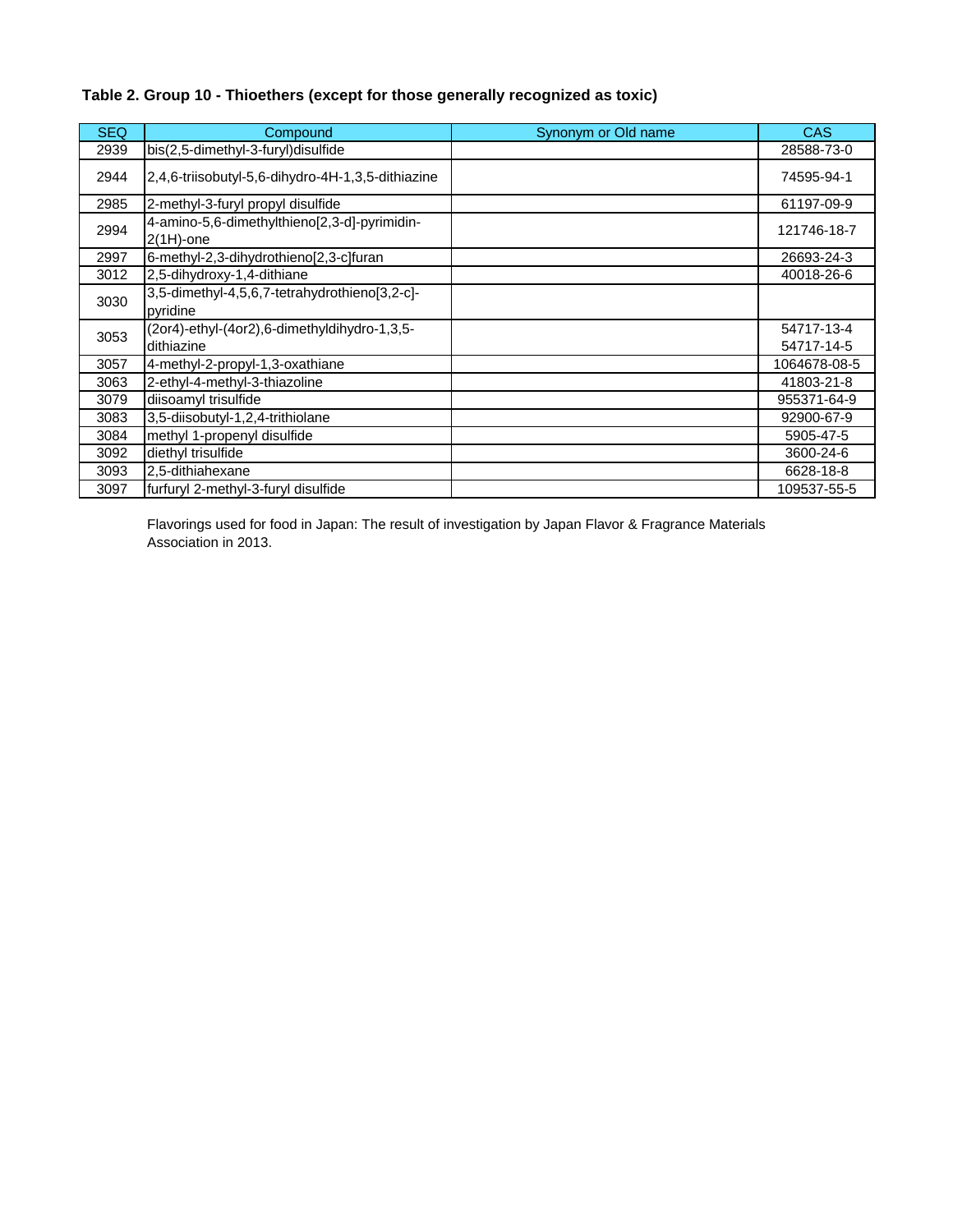# **List of flavouring substances used in Japan**

**Table 2. Group 11 - Thiols (Thioalcohols) (except for those generally recognized as toxic)**

| <b>SEQ</b>       | Compound                                      | Synonym or Old name                           | <b>CAS</b>    |
|------------------|-----------------------------------------------|-----------------------------------------------|---------------|
| 114              | 2-propenethiol                                | 2-propenethiol                                | 870-23-5      |
| 207              | benzenethiol                                  | benzenethiol                                  | 108-98-5      |
| 233              | benzenemethanethiol                           | benzenemethanethiol                           | 100-53-8      |
| 261              | 2,3-butanedithiol                             | 2,3-butanedithiol                             | 4532-64-3     |
| 262              | butanethiol                                   | butanethiol                                   | 109-79-5      |
| 263              | 2-butanethiol                                 | 2-butanethiol                                 | 513-53-1      |
| 455              | cyclohexanethiol                              | cyclohexanethiol                              | 1569-69-3     |
| 471              | cyclopentanethiol                             | cyclopentanethiol                             | 1679-07-8     |
| 602              | 1.2-ethanedithiol                             | 1,2-ethanedithiol                             | 540-63-6      |
| 603              | 2,3-dimercaptopropanol                        | 2,3-dimercaptopropanol                        | 59-52-9       |
| 644              | 2,5-dimethyl-3-furanthiol                     | 2,5-dimethyl-3-furanthiol                     | 55764-23-3    |
| 662              | 3,3-dimethylbutanethiol                       | 3,3-dimethylbutanethiol                       | 1638-98-8     |
| 712              | dodecanethiol                                 | dodecanethiol                                 | 112-55-0      |
| $\overline{722}$ | ethanethiol                                   | ethanethiol                                   | 75-08-1       |
| 935              | 2-(ethylthio)phenol                           | 2-(ethylthio)phenol                           | 29549-60-8    |
| 976              | 2-furanmethanethiol                           | 2-furanmethanethiol                           | 98-02-2       |
| 1067             | heptanethiol                                  | heptanethiol                                  | 1639-09-4     |
| 1075             | hexadecanethiol                               | hexadecanethiol                               | 2917-26-2     |
| 1098             | 1,6-hexanedithiol                             | 1,6-hexanedithiol                             | 1191-43-1     |
| 1306             | 3-methylbutanethiol                           | 3-methylbutanethiol                           | 541-31-1      |
| 1417             | 2-propanethiol                                | 2-propanethiol                                | 75-33-2       |
| 1534             | 3-[(2-mercapto-1-methylpropyl)thio]-2-butanol | 3-[(2-mercapto-1-methylpropyl)thio]-2-butanol | 54957-02-7    |
|                  |                                               |                                               | 37887-04-0    |
| 1535             | 3-hydroxy-2-butanethiol                       | 3-hydroxy-2-butanethiol                       | 54812-86-1    |
| 1540             | 2-methoxybenzenethiol                         | 2-methoxybenzenethiol                         | 7217-59-6     |
| 1541             | 2-hydroxyethanethiol                          | 2-hydroxyethanethiol                          | 60-24-2       |
| 1542             | 3-mercaptohexanol                             | 3-mercaptohexanol                             | 51755-83-0    |
| 1544             | pyrazinylmethanethiol                         | pyrazinylmethanethiol                         | 59021-02-2    |
|                  |                                               |                                               | 6588-78-9     |
| 1545             | (2or3or10)-mercaptopinane                     | (2or3or10)-mercaptopinane                     | 23832-18-0    |
|                  |                                               |                                               | 72361-41-2    |
| 1558             | 4-methoxy-2-methyl-2- butanethiol             | 4-methoxy-2-methyl-2- butanethiol             | 94087-83-9    |
| 1676             | methanethiol                                  | methanethiol                                  | 74-93-1       |
| 1767             | 2-methyl-3-furanthiol                         | 2-methyl-3-furanthiol                         | 28588-74-1    |
| 1777             | 2-methyl-3-tetrahydrofuranthiol               | 2-methyl-3-tetrahydrofuranthiol               | 57124-87-5    |
| 1778             | 2-methyl-4,5-dihydro-3-furanthiol             | 2-methyl-4,5-dihydro-3-furanthiol             | 26486-13-5    |
| 1801             | (4-methylphenyl)methanethiol                  | (4-methylphenyl)methanethiol                  | 4498-99-1     |
| 1805             | 3-methyl-2-butanethiol                        | 3-methyl-2-butanethiol                        | 2084-18-6     |
| 1806             | 2-methylbutanethiol                           | 2-methylbutanethiol                           | 1878-18-8     |
| 1862             | 2-methyl-2-propanethiol                       | 2-methyl-2-propanethiol                       | 75-66-1       |
| 1913             | 2-naphthalenethiol                            | 2-naphthalenethiol                            | $91 - 60 - 1$ |
| 1959             | 1,9-nonanedithiol                             | 1,9-nonanedithiol                             | 3489-28-9     |
| 2018             | 1,8-octanedithiol                             | 1,8-octanedithiol                             | 1191-62-4     |
| 2058             | octanethiol                                   | octanethiol                                   | 111-88-6      |
| 2079             | 2,4,4,6,6-pentamethyl-2-heptanethiol          | 2,4,4,6,6-pentamethyl-2-heptanethiol          |               |
| 2080             | 2-pentanethiol                                | 2-pentanethiol                                | 2084-19-7     |
| 2081             | pentanethiol                                  | pentanethiol                                  | 110-66-7      |
| 2154             | 2-phenylethanethiol                           | 2-phenylethanethiol                           | 4410-99-5     |
| 2191             | 1-p-menthene-8-thiol                          | 1-p-menthen-8-thiol                           | 71159-90-5    |
| 2196             | 1,2-propanedithiol                            | 1,2-propanedithiol                            | 814-67-5      |
| 2233             | propanethiol                                  | propanethiol                                  | 107-03-9      |
| 2263             | 2-pyrazinylethanethiol                        | 2-pyrazinylethanethiol                        | 35250-53-4    |
| 2264             | 2-pyridinylmethanethiol                       | 2-pyridinylmethanethiol                       | 2044-73-7     |
|                  |                                               |                                               | 68921-82-4    |
| 2334             | thioterpineol                                 | thioterpineol                                 | 71159-90-5    |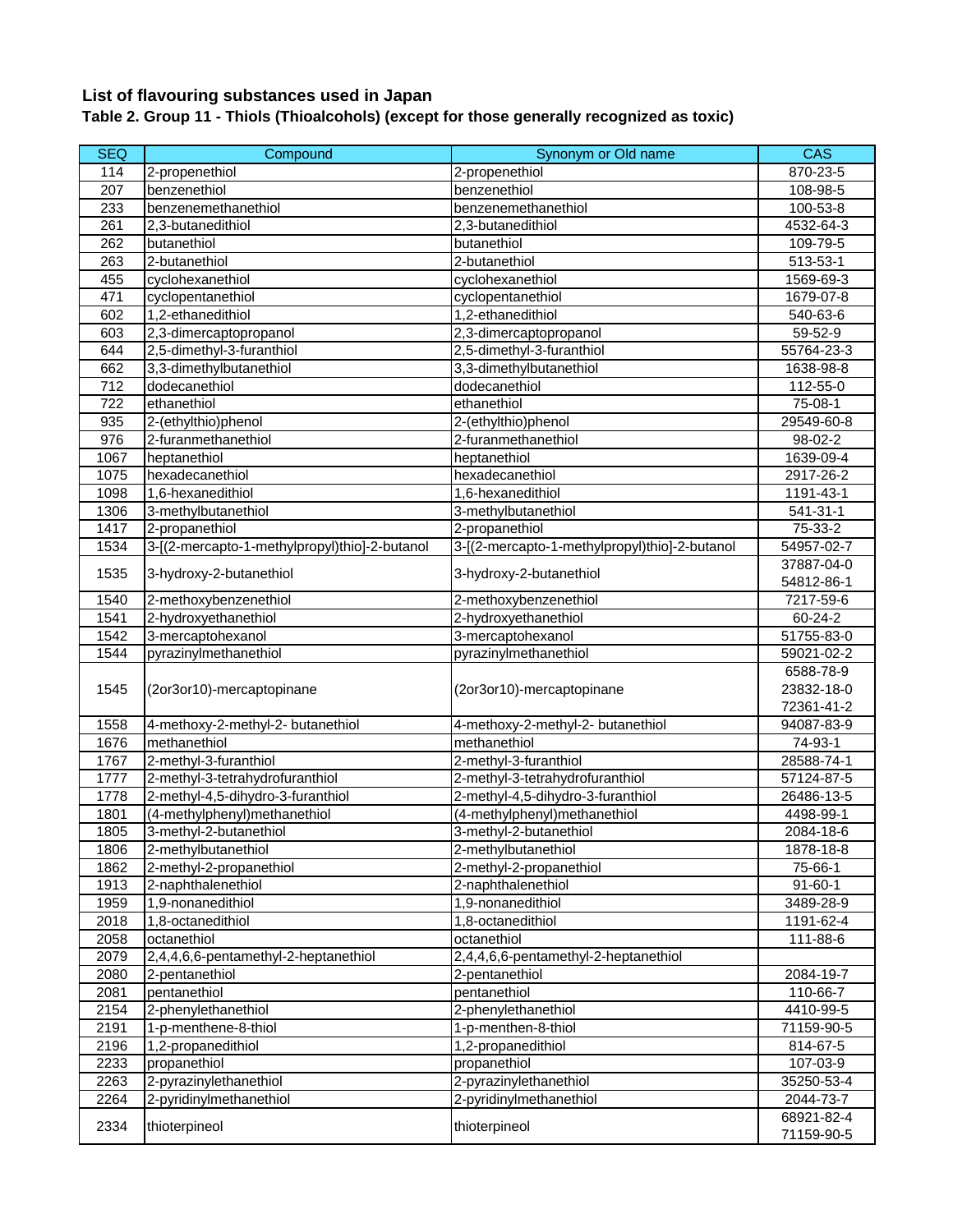| Table 2. Group 11 - Thiols (Thioalcohols) (except for those generally recognized as toxic) |  |  |  |  |
|--------------------------------------------------------------------------------------------|--|--|--|--|
|--------------------------------------------------------------------------------------------|--|--|--|--|

| <b>SEQ</b> | Compound                                                                        | Synonym or Old name                                                             | <b>CAS</b>  |
|------------|---------------------------------------------------------------------------------|---------------------------------------------------------------------------------|-------------|
| 2371       | 2-thienylmethanethiol                                                           | 2-thienylmethanethiol                                                           | 6258-63-5   |
| 2374       | 2-thiophenethiol                                                                | 2-thiophenethiol                                                                | 7774-74-5   |
| 2375       | 1-(2-thienyl) ethanethiol                                                       | 1-(2-thienyl) ethanethiol                                                       | 94089-02-8  |
| 2378       | thiogeraniol                                                                    | thiogeraniol                                                                    | 39067-80-6  |
| 2380       | thiolinalool                                                                    | thiolinalool                                                                    | 39707-47-6  |
| 2399       | 2-methylbenzenethiol                                                            | 2-methylbenzenethiol                                                            | 137-06-4    |
| 2870       | 1,4-butanedithiol                                                               | 1,4-butanedithiol                                                               | 1191-08-8   |
| 2871       | 2-mercaptobenzothiazole                                                         | 2-mercaptobenzothiazole                                                         | 149-30-4    |
| 2872       | 3-{[2-methyl-(2or4),5-dihydro-3-furyl]thio}-2-<br>methyltetrahydrofuran-3-thiol | 3-{[(2or4),5-dihydro-2-methyl-3-furyl]thio}-2-<br>methyltetrahydrofuran-3-thiol | 38325-24-5  |
| 2873       | 2-thiazoline-2-thiol                                                            | 2-thiazoline-2-thiol                                                            | 96-53-7     |
|            |                                                                                 |                                                                                 | 134469-06-0 |
| 2874       | 3-mercapto-2-methylbutanol                                                      | 3-mercapto-2-methylbutanol                                                      | 227456-33-9 |
| 2875       | 3-mercapto-2-methylpentanol                                                     | 3-mercapto-2-methylpentanol                                                     | 227456-27-1 |
| 2876       | 3-mercapto-3-methylbutanol                                                      | 3-mercapto-3-methylbutanol                                                      | 34300-94-2  |
| 2877       | 4-ethoxy-2-methyl-2-butanethiol                                                 | 4-ethoxy-2-methyl-2-butanethiol                                                 |             |
| 2878       | ethanedithiol                                                                   | ethanedithiol                                                                   | 26914-40-9  |
| 2879       | hexanethiol                                                                     | hexanethiol                                                                     | 111-31-9    |
| 2880       | 2-methylpropanethiol                                                            | 2-methylpropanethiol                                                            | 513-44-0    |
| 2881       | mercaptoacetaldehyde diethyl acetal                                             | mercaptoacetaldehyde diethyl acetal                                             |             |
| 2882       | 3-methyl-2-butenethiol                                                          | 3-methyl-2-butenethiol                                                          | 5287-45-6   |
| 2883       | 1,1-dimethylheptanethiol                                                        | 1,1-dimethylheptanethiol                                                        | 25360-10-5  |
| 2884       | 2,6-dimethylbenzenethiol                                                        | 2,6-dimethylbenzenethiol                                                        | 118-72-9    |
| 2885       | (S)-1-methoxy-3-heptanethiol                                                    | (S)-1-methoxy-3-heptanethiol                                                    | 400052-49-5 |
| 2940       | 1,3-propanedithiol                                                              |                                                                                 | 109-80-8    |
| 2959       | 1-phenylethanethiol                                                             |                                                                                 | 6263-65-6   |
| 2960       | 5-methyl-2-furanmethanethiol                                                    |                                                                                 | 59303-05-8  |
| 2967       | methanedithiol                                                                  |                                                                                 | 6725-64-0   |
| 2975       | 4-mercapto-4-methyl-2-pentanol                                                  |                                                                                 | 31539-84-1  |
| 2987       | bis(1-mercaptopropyl)sulfide                                                    |                                                                                 | 53897-60-2  |
| 3054       | 1,1-propanedithiol                                                              |                                                                                 | 88497-17-0  |
| 3062       | 3-pentanethiol                                                                  |                                                                                 | 616-31-9    |
| 3064       | 3-hydroxy-2-methylbutanethiol                                                   |                                                                                 | 33959-27-2  |
| 3095       | 2-heptanethiol                                                                  |                                                                                 | 628-00-2    |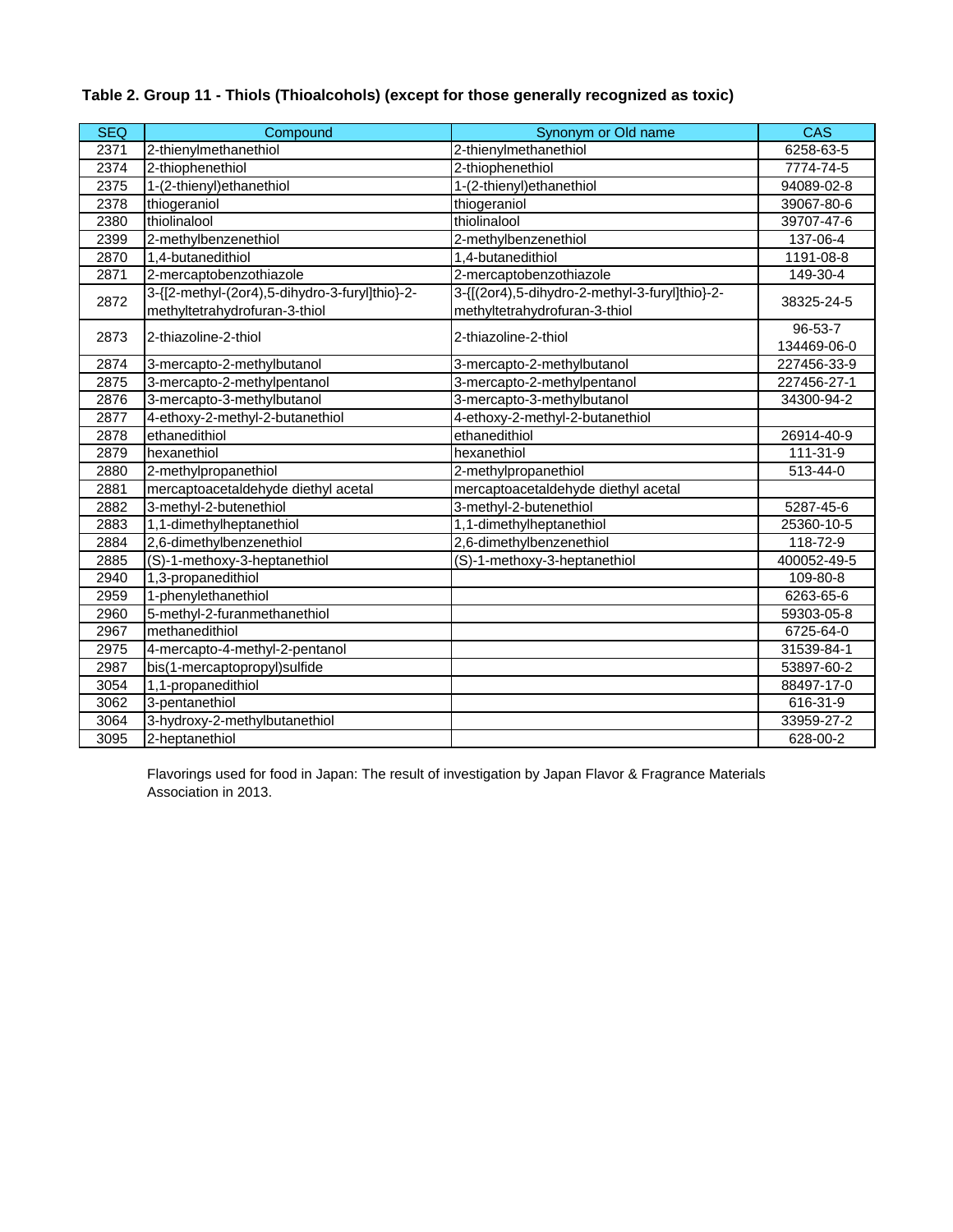## **List of flavouring substances used in Japan Table 2. Group 12 - Terpenes**

| <b>SEQ</b>       | Compound                          | Synonym or Old name               | CAS         |
|------------------|-----------------------------------|-----------------------------------|-------------|
| 89               | allo-ocimene                      | allo-ocimene                      | 673-84-7    |
| 248              | alpha-bisabolene                  | alpha-bisabolene                  | 17627-44-0  |
| 249              | bisabolene                        | bisabolene                        | 495-62-5    |
| 258              | beta-bourbonene                   | beta-bourbonene                   | 5208-59-3   |
| 333              | delta-cadinene                    | delta-cadinene                    | 483-76-1    |
| 334              | camphene                          | camphene                          | 79-92-5     |
|                  |                                   |                                   | 5794-03-6   |
| 340              | 3-carene                          | 3-carene                          | 13466-78-9  |
| 358              | alpha-humulene                    | alpha-humulene                    | 6753-98-6   |
| 359              | beta-caryophyllene                | beta-caryophyllene                | 87-44-5     |
| 365              | alpha-cedrene                     | alpha-cedrene                     | 469-61-4    |
| 480              | p-cymene                          | p-cymene                          | 99-87-6     |
| 531              | 1-isopropenyl-4-methylbenzene     | 1-isopropenyl-4-methylbenzene     | 1195-32-0   |
| 632              | cis-3,7-dimethyl-1,3,6-octatriene | cis-3,7-dimethyl-1,3,6-octatriene | 3338-55-4   |
| $\overline{715}$ | delta-elemene                     | delta-elemene                     | 20307-84-0  |
| 716              | beta-elemene                      | beta-elemene                      | $515-13-9$  |
|                  |                                   |                                   | 33880-83-0  |
|                  |                                   |                                   | 502-61-4    |
| 945              | alpha-farnesene                   | alpha-farnesene                   | 28973-99-1  |
|                  |                                   |                                   | 125037-13-0 |
| 946              | beta-farnesene                    | beta-farnesene                    | 18794-84-8  |
|                  |                                   |                                   | 77129-48-7  |
| 947              | farnesene                         | farnesene                         |             |
| 1014             | germacrene D                      | germacrene D                      | 23986-74-5  |
| 1020             | beta-guaiene                      | beta-guaiene                      | 88-84-6     |
| 1465             | d-limonene                        | d-limonene                        | 5989-27-5   |
| 1466             | I-limonene                        | I-limonene                        | 5989-54-8   |
| 1467             | limonene                          | limonene                          | 138-86-3    |
| 1489             | longifolene                       | longifolene                       | 475-20-7    |
|                  |                                   |                                   | 19067-29-9  |
| 1903             | myrcene                           | myrcene                           | 123-35-3    |
| 1995             | beta-ocimene                      | beta-ocimene                      | 13877-91-3  |
| 2098             | alpha-phellandrene                | alpha-phellandrene                | 99-83-2     |
| 2176             | alpha-pinene                      | alpha-pinene                      | 80-56-8     |
| 2177             | beta-pinene                       | beta-pinene                       | 127-91-3    |
| 2280             | sabinene                          | sabinene                          | 3387-41-5   |
| 2317             | alpha-terpinene                   | alpha-terpinene                   | 99-86-5     |
| 2318             | gamma-terpinene                   | gamma-terpinene                   | 99-85-4     |
| 2325             | terpinolene                       | terpinolene                       | 586-62-9    |
| 2387             | thujopsene                        | thujopsene                        | 470-40-6    |
| 2477             | valencene                         | valencene                         | 4630-07-3   |
| 2886             | alpha-copaene                     | alpha-copaene                     | 3856-25-5   |
| 2887             | isocaryophyllene                  | isocaryophyllene                  | $118-65-0$  |
| 2888             | pinene dimer                      | pinene dimer                      | 6993-66-4   |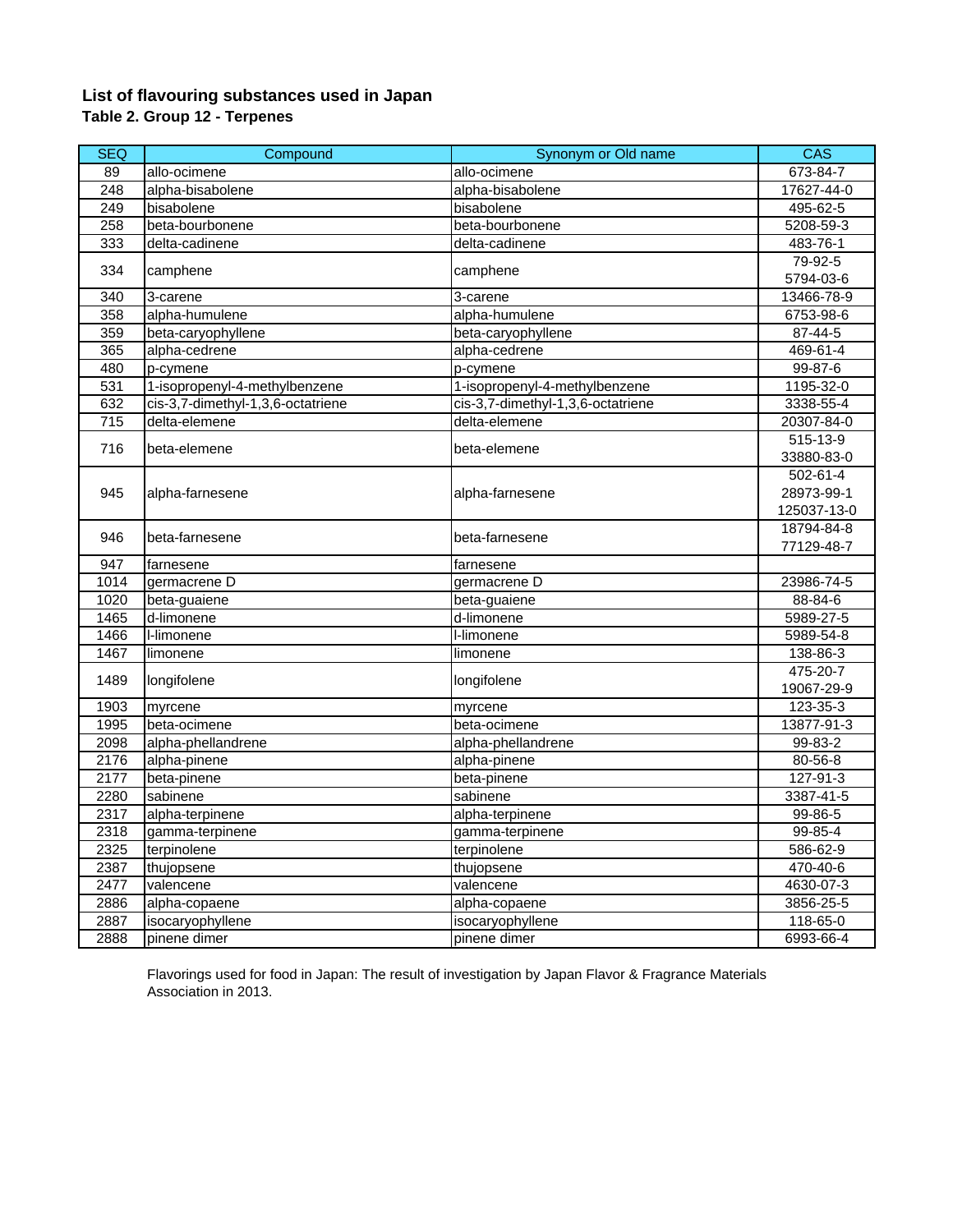# **List of flavouring substances used in Japan**

# **Table 2. Group 13 - Phenol Ethers (except for those generally recognized as toxic)**

| <b>SEQ</b> | Compound                                      | Synonym or Old name                    | <b>CAS</b>    |
|------------|-----------------------------------------------|----------------------------------------|---------------|
| 175        | trans-anethole                                | trans-anethole                         | 4180-23-8     |
| 185        | anisic acid                                   | anisic acid                            | 100-09-4      |
| 186        | anisole                                       | anisole                                | 100-66-3      |
| 191        | anisyl ethyl ether                            | anisyl ethyl ether                     | 55249-73-5    |
| 223        | benzyl eugenyl ether                          | benzyl eugenyl ether                   | 57371-42-3    |
| 364        | 1,2-diethoxybenzene                           | 1,2-diethoxybenzene                    | 2050-46-6     |
| 425        | ethyl 4-methylphenyl ether                    | ethyl 4-methylphenyl ether             | 622-60-6      |
| 605        | 1,3-dimethoxybenzene                          | 1,3-dimethoxybenzene                   | 151-10-0      |
| 606        | 1,4-dimethoxybenzene                          | 1,4-dimethoxybenzene                   | 150-78-7      |
| 608        | 4-ethenyl-1,2-dimethoxybenzene                | 4-ethenyl-1,2-dimethoxybenzene         | 6380-23-0     |
| 609        | 1,2-dimethoxy-4-methylbenzene                 | 1,2-dimethoxy-4-methylbenzene          | 494-99-5      |
| 656        | 2,3-dimethylbenzofuran                        | 2,3-dimethylbenzofuran                 | 3782-00-1     |
| 680        | diphenyl ether                                | diphenyl ether                         | 101-84-8      |
| 721        | estragole                                     | estragole                              | 140-67-0      |
| 724        | 1-ethoxy-2-methoxybenzene                     | 1-ethoxy-2-methoxybenzene              | 17600-72-5    |
| 761        | ethyl 2-methoxybenzyl ether                   | ethyl 2-methoxybenzyl ether            | 64988-06-3    |
| 840        | ethyl isoeugenyl ether                        | ethyl isoeugenyl ether                 | 7784-67-0     |
| 1339       | isobutyl 2-naphthyl ether                     | isobutyl 2-naphthyl ether              | 2173-57-1     |
| 1382       | amyl isoeugenyl ether                         | amyl isoeugenyl ether                  | 10484-36-3    |
| 1384       | benzyl isoeugenyl ether                       | benzyl isoeugenyl ether                | 120-11-6      |
| 1496       | 1-methoxy-3-methylbenzene                     | 1-methoxy-3-methylbenzene              | 100-84-5      |
| 1570       | methyl 2-naphthyl ether                       | methyl 2-naphthyl ether                | 93-04-9       |
|            | methylphenyl phenyl ether                     |                                        | 1706-12-3     |
| 1645       |                                               | methylphenyl phenyl ether              | 3586-14-9     |
|            |                                               |                                        | 3991-61-5     |
| 1665       | isoeugenyl methyl ether                       | isoeugenyl methyl ether                | 93-16-3       |
| 1795       | 1-methoxy-2-methylbenzene                     | 1-methoxy-2-methylbenzene              | 578-58-5      |
| 1796       | 1-methoxy-4-methylbenzene                     | 1-methoxy-4-methylbenzene              | 104-93-8      |
| 1831       | eugenyl methyl ether                          | eugenyl methyl ether                   | 93-15-2       |
| 1914       | butyl 2-naphthyl ether                        | butyl 2-naphthyl ether                 | 10484-56-7    |
| 1915       | ethyl 2-naphthyl ether                        | ethyl 2-naphthyl ether                 | 93-18-5       |
| 2215       | 1-methoxy-4-propylbenzene                     | 1-methoxy-4-propylbenzene              | 104-45-0      |
| 2391       | methyl thymol ether                           | methyl thymol ether                    | 1076-56-8     |
| 2418       | 1,2,3-trimethoxybenzene                       | 1,2,3-trimethoxybenzene                | 634-36-6      |
| 2498       | 1,2-dimethoxybenzene                          | 1,2-dimethoxybenzene                   | $91 - 16 - 7$ |
| 2563       | 3,4-dimethoxybenzoic acid                     | 3,4-dimethoxybenzoic acid              | 93-07-2       |
| 2889       | 1-ethenyl-4-methoxybenzene                    | 1-ethenyl-4-methoxybenzene             | 637-69-4      |
| 2890       | 4-tert-butyl-1-methoxy-3-methylbenzene        | 4-tert-butyl-1-methoxy-3-methylbenzene | 31268-79-8    |
| 2891       | 4-isopropyl-2-methoxy-1-methylbenzene         | 4-isopropyl-2-methoxy-1-methylbenzene  | 6379-73-3     |
| 2892       | ethyl phenyl ether                            | ethyl phenyl ether                     | 103-73-1      |
| 2949       | 1-methoxy-2,4-dimethylbenzene                 |                                        | 6738-23-4     |
| 2952       | piperine                                      |                                        | 94-62-2       |
| 2966       | N-[(2,4-dimethoxyphenyl)methyl]-N'-[2-(2-     |                                        |               |
|            | pyridinyl)ethyl]ethanediamide                 |                                        | 745047-53-4   |
|            | 3-[(4-amino-2,2-dioxido-1H-2,1,3-             |                                        |               |
| 2996       | benzothiadiazin-5-yl)oxy]-2,2-dimethyl-N -    |                                        | 1093200-92-0  |
|            | propylpropanamide                             |                                        |               |
| 3059       | (1R,2S,5R)-N-(4-methoxyphenyl)-2-isopropyl-5- |                                        | 68489-09-8    |
|            | methylcyclohexanecarboxamide                  |                                        |               |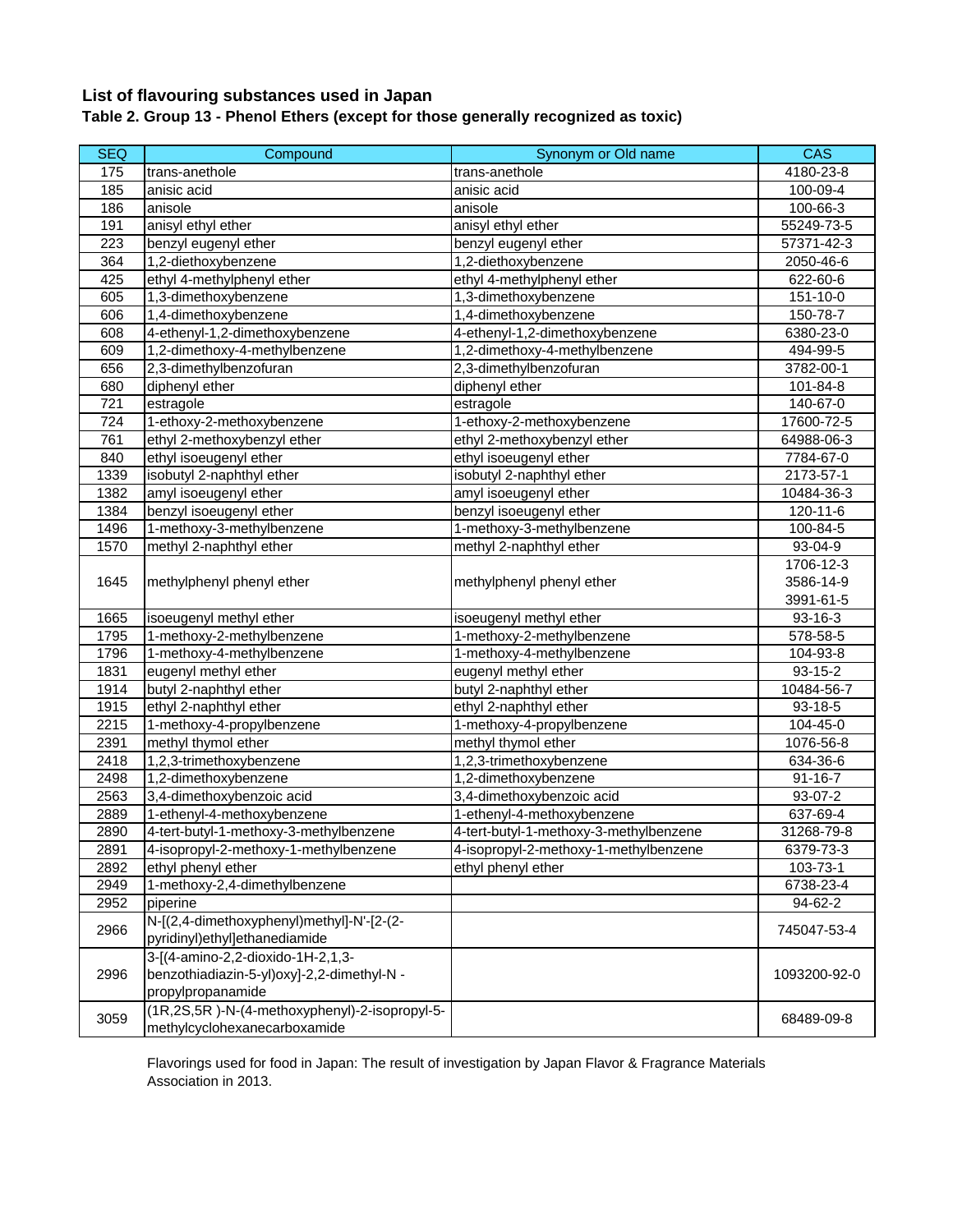### **List of flavouring substances used in Japan Table 2. Group 14 - Phenols (except for those generally recognized as toxic)**

| <b>SEQ</b> | Compound                             | Synonym or Old name                  | CAS           |
|------------|--------------------------------------|--------------------------------------|---------------|
| 132        | 4-allyl-2,6-dimethoxyphenol          | 4-allyl-2,6-dimethoxyphenol          | 6627-88-9     |
| 134        | 4-allylphenol                        | 4-allylphenol                        | 501-92-8      |
| 341        | carvacrol                            | carvacrol                            | 499-75-2      |
| 363        | 2-hydroxyphenol                      | 2-hydroxyphenol                      | 120-80-9      |
| 419        | creosol                              | creosol                              | $93 - 51 - 6$ |
| 420        | 3-methylphenol                       | 3-methylphenol                       | 108-39-4      |
| 421        | 2-methylphenol                       | 2-methylphenol                       | 95-48-7       |
| 422        | 4-methylphenol                       | 4-methylphenol                       | 106-44-5      |
| 581        | 2-methoxy-4-propylphenol             | 2-methoxy-4-propylphenol             | 2785-87-7     |
| 607        | 2,6-dimethoxyphenol                  | 2,6-dimethoxyphenol                  | $91 - 10 - 1$ |
| 667        | 2,3-dimethylphenol                   | 2,3-dimethylphenol                   | 526-75-0      |
| 668        | 2,6-dimethylphenol                   | 2,6-dimethylphenol                   | 576-26-1      |
| 669        | 3,5-dimethylphenol                   | 3,5-dimethylphenol                   | 108-68-9      |
| 732        | 4-ethoxyphenol                       | 4-ethoxyphenol                       | 622-62-8      |
| 914        | ethyl eugenyl ether                  | ethyl eugenyl ether                  | 1755-54-0     |
| 916        | 4-ethyl-2-methoxyphenol              | 4-ethyl-2-methoxyphenol              | 2785-89-9     |
| 931        | 2-ethylphenol                        | 2-ethylphenol                        | $90 - 00 - 6$ |
| 932        | 3-ethylphenol                        | 3-ethylphenol                        | 620-17-7      |
| 933        | 4-ethylphenol                        | 4-ethylphenol                        | 123-07-9      |
| 938        | ethylvanillin propyleneglycol acetal | ethylvanillin propyleneglycol acetal | 68527-76-4    |
| 1017       | guaiacol                             | guaiacol                             | $90 - 05 - 1$ |
| 1260       | 4-hydroxybenzoic acid                | 4-hydroxybenzoic acid                | 99-96-7       |
| 1262       | 4-hydroxybenzyl alcohol              | 4-hydroxybenzyl alcohol              | 623-05-2      |
| 1263       | 4-(ethoxymethyl)phenol               | 4-(ethoxymethyl)phenol               | 57726-26-8    |
| 1264       | 4-(methoxymethyl)phenol              | 4-(methoxymethyl)phenol              | 5355-17-9     |
| 1277       | 4-hydroxyphenethyl alcohol           | 4-hydroxyphenethyl alcohol           | 501-94-0      |
| 1440       | 2-isopropylphenol                    | 2-isopropylphenol                    | 88-69-7       |
| 1441       | 4-isopropylphenol                    | 4-isopropylphenol                    | 99-89-8       |
| 1562       | 3-methoxy-5-methylphenol             | 3-methoxy-5-methylphenol             | 3209-13-0     |
| 1571       | 3-methoxyphenol                      | 3-methoxyphenol                      | 150-19-6      |
| 1572       | 4-methoxyphenol                      | 4-methoxyphenol                      | 150-76-5      |
| 1703       | 4-(1-hydroxyethyl)phenol             | 4-(1-hydroxyethyl)phenol             | 2380-91-8     |
| 1730       | 2,6-dimethoxy-4-methylphenol         | 2,6-dimethoxy-4-methylphenol         | 6638-05-7     |
| 1830       | 3,4-methylenedioxyphenol             | 3,4-methylenedioxyphenol             | 533-31-3      |
| 1838       | 2-methoxy-5-methylphenol             | 2-methoxy-5-methylphenol             | 1195-09-1     |
| 1872       | 4-(methylthio)phenol                 | 4-(methylthio)phenol                 | 1073-72-9     |
| 2127       | phenol                               | phenol                               | 108-95-2      |
| 2257       | 4-propylphenol                       | 4-propylphenol                       | 645-56-7      |
| 2261       | 3,4-dihydroxybenzoic acid            | 3,4-dihydroxybenzoic acid            | 99-50-3       |
| 2269       | 3-hydroxyphenol                      | 3-hydroxyphenol                      | 108-46-3      |
| 2284       | salicylic acid                       | salicylic acid                       | 69-72-7       |
| 2316       | 4-hydroxy-3,5-dimethoxybenzoic acid  | 4-hydroxy-3,5-dimethoxybenzoic acid  | 530-57-4      |
| 2390       | thymol                               | thymol                               | 89-83-8       |
| 2393       | 2-(methylthio)phenol                 | 2-(methylthio)phenol                 | 1073-29-6     |
| 2487       | vanillic acid                        | vanillic acid                        | 121-34-6      |
| 2492       | vanillin propyleneglycol acetal      | vanillin propyleneglycol acetal      | 68527-74-2    |
| 2493       | 4-hydroxy-3-methoxybenzyl alcohol    | 4-hydroxy-3-methoxybenzyl alcohol    | 498-00-0      |
| 2495       | 4-(butoxymethyl)-2-methoxyphenol     | 4-(butoxymethyl)-2-methoxyphenol     | 82654-98-6    |
| 2496       | 4-(ethoxymethyl)-2-methoxyphenol     | 4-(ethoxymethyl)-2-methoxyphenol     | 13184-86-6    |
| 2497       | 2-ethoxy-5-(1-propenyl)phenol        | 2-ethoxy-5-(1-propenyl)phenol        | 94-86-0       |
| 2504       | 4-ethenyl-2-methoxyphenol            | 4-ethenyl-2-methoxyphenol            | 7786-61-0     |
| 2506       | 4-ethenylphenol                      | 4-ethenylphenol                      | 2628-17-3     |
| 2509       | 2,4-dimethylphenol                   | 2,4-dimethylphenol                   | 105-67-9      |
| 2510       | 2,5-dimethylphenol                   | 2,5-dimethylphenol                   | 95-87-4       |
| 2511       | 3,4-dimethylphenol                   | 3,4-dimethylphenol                   | 95-65-8       |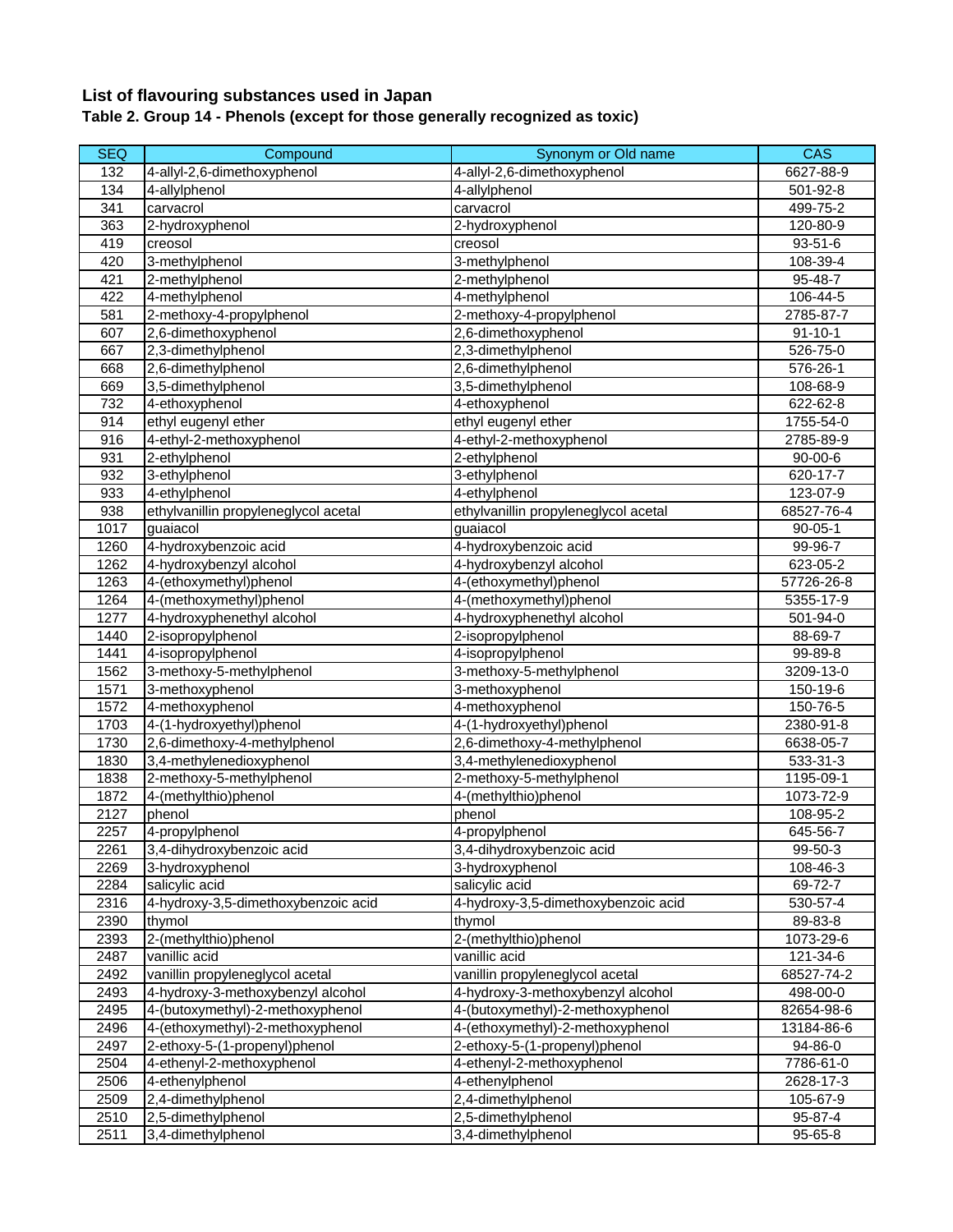## **Table 2. Group 14 - Phenols (except for those generally recognized as toxic)**

| <b>SEQ</b> | Compound                                                      | Synonym or Old name   | CAS        |
|------------|---------------------------------------------------------------|-----------------------|------------|
| 2714       | 4-tert-butylphenol                                            | 4-tert-butylphenol    | 98-54-4    |
| 2893       | 2,3,6-trimethylphenol                                         | 2,3,6-trimethylphenol | 2416-94-6  |
| 2894       | 2-propylphenol                                                | 2-propylphenol        | 644-35-9   |
| 2895       | 3-tert-butylphenol                                            | 3-tert-butylphenol    | 585-34-2   |
| 2937       | N-(4-hydroxy-3-methoxybenzyl)nonanamide                       |                       | 2444-46-4  |
| 3010       | vanillin 2,3-butanediol acetal                                |                       | 63253-24-7 |
| 3067       | 2-(3-hydroxy-4-methoxyphenyl)-3,4-dihydro-2H-<br>chromen-7-ol |                       | 76426-35-2 |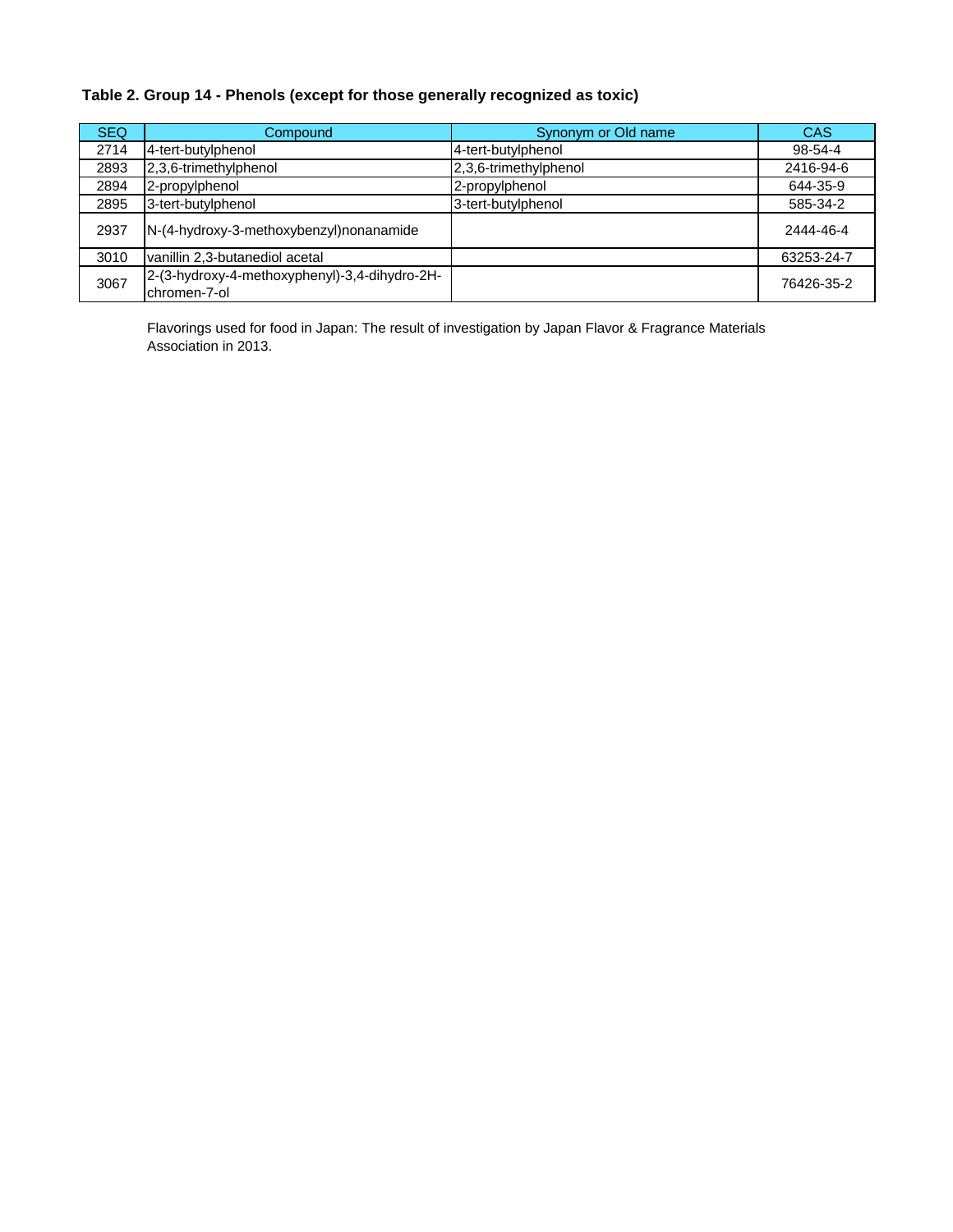## **List of flavouring substances used in Japan**

## **Table 2. Group 15 - Furfural and its derivatives (except for those generally recognized as toxic)**

| <b>SEQ</b> | Compound                        | Synonym or Old name             | CAS           |
|------------|---------------------------------|---------------------------------|---------------|
| 961        | furfural                        | furfural                        | $98 - 01 - 1$ |
| 962        | furfural diethyl acetal         | furfural diethyl acetal         | 13529-27-6    |
| 963        | furfural diisoamyl acetal       | furfural diisoamyl acetal       | 18091-14-0    |
| 964        | furfural glyceryl acetal        | furfural glyceryl acetal        |               |
| 965        | furfural propyleneglycol acetal | furfural propyleneglycol acetal | 4359-54-0     |
| 1275       | 5-(hydroxymethyl)-2- furfural   | 5-(hydroxymethyl)-2- furfural   | 67-47-0       |
| 1834       | 5-methylfurfural                | 5-methylfurfural                | 620-02-0      |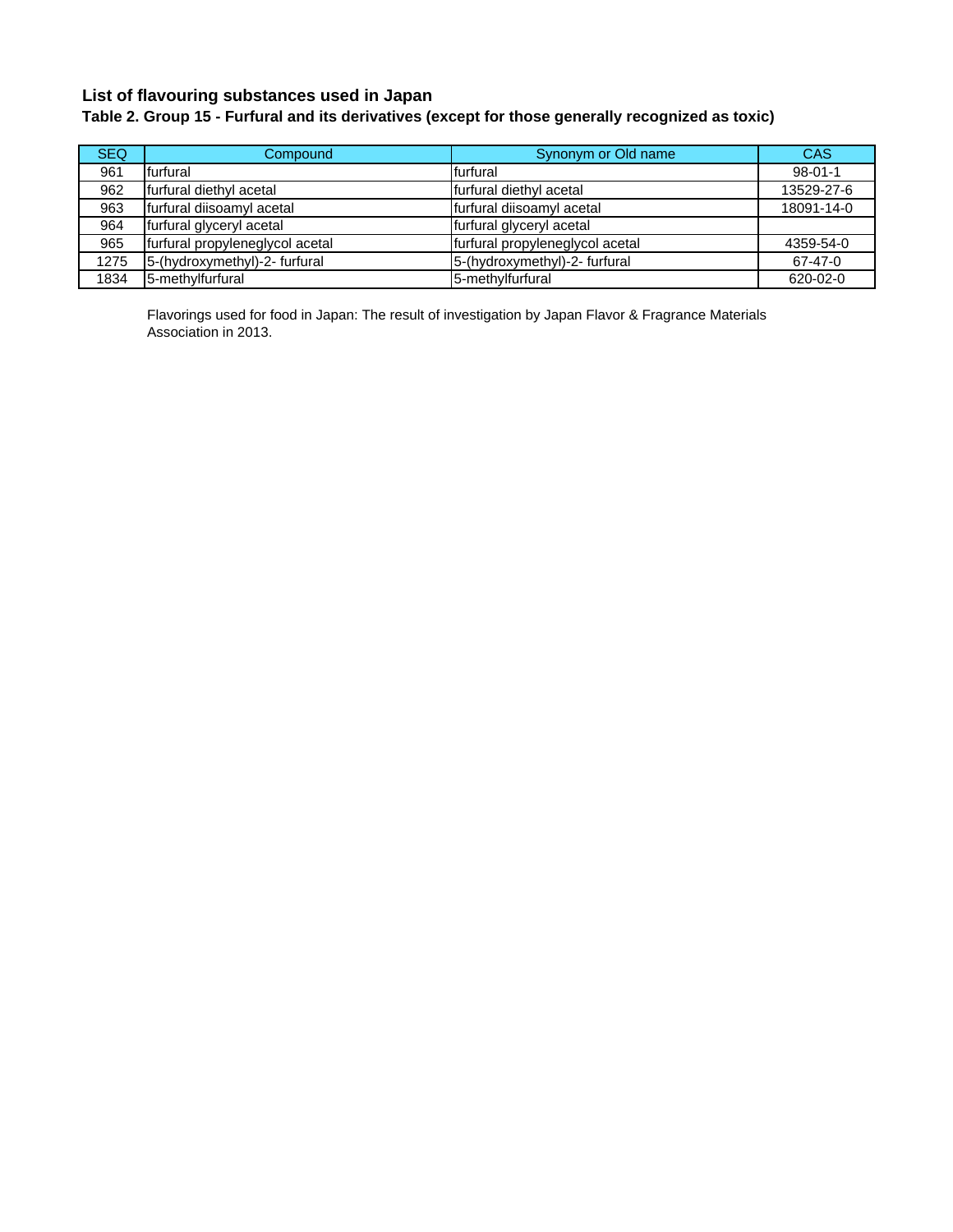## **List of flavouring substances used in Japan Table 2. Group 16 - Aromatic Alcohols**

| <b>SEQ</b> | Compound                           | Synonym or Old name                | $\overline{CAS}$ |
|------------|------------------------------------|------------------------------------|------------------|
| 172        | alpha-amylcinnamyl alcohol         | alpha-amylcinnamyl alcohol         | 101-85-9         |
| 189        | anisyl alcohol                     | anisyl alcohol                     | 105-13-5         |
| 433        | cuminyl alcohol                    | cuminyl alcohol                    | 536-60-7         |
| 479        | p-cymen-8-ol                       | p-cymen-8-ol                       | 1197-01-9        |
| 529        | 4-isopropenylbenzyl alcohol        | 4-isopropenylbenzyl alcohol        |                  |
| 579        | 3-phenylpropanol                   | 3-phenylpropanol                   | 122-97-4         |
| 611        | 2,4-dimethylbenzyl alcohol         | 2,4-dimethylbenzyl alcohol         | 16308-92-2       |
| 612        | 2-methyl-1-phenyl-2-propanol       | 2-methyl-1-phenyl-2-propanol       | 100-86-7         |
| 659        | 1-(4-methylphenyl)ethanol          | 1-(4-methylphenyl)ethanol          | 536-50-5         |
| 730        | 2-ethoxybenzyl alcohol             | 2-ethoxybenzyl alcohol             | 71672-75-8       |
| 731        | 4-ethoxybenzyl alcohol             | 4-ethoxybenzyl alcohol             | 6214-44-4        |
| 968        | furfuryl alcohol                   | furfuryl alcohol                   | 98-00-0          |
| 1234       | 2-phenylpropanol                   | 2-phenylpropanol                   | 1123-85-9        |
| 1374       | 4-methyl-1-phenyl-2-pentanol       | 4-methyl-1-phenyl-2-pentanol       | 7779-78-4        |
| 1565       | 2-methoxybenzyl alcohol            | 2-methoxybenzyl alcohol            | 612-16-8         |
| 1574       | 3-(4-methoxyphenyl)propanol        | 3-(4-methoxyphenyl)propanol        | 5406-18-8        |
| 1753       | 4-methyl-2-phenylpentanol          | 4-methyl-2-phenylpentanol          | 38502-29-3       |
| 1780       | 2-methyl-4-phenyl-2- butanol       | 2-methyl-4-phenyl-2- butanol       | 103-05-9         |
| 1785       | 2-(hydroxymethyl)-5-methylpyrazine | 2-(hydroxymethyl)-5-methylpyrazine | 61892-95-3       |
| 1799       | 4-methylbenzyl alcohol             | 4-methylbenzyl alcohol             | 589-18-4         |
| 1835       | 5-methylfurfuryl alcohol           | 5-methylfurfuryl alcohol           | 3857-25-8        |
| 2103       | phenethyl alcohol                  | phenethyl alcohol                  | $60 - 12 - 8$    |
| 2117       | 3-methyl-1-phenyl-3-pentanol       | 3-methyl-1-phenyl-3-pentanol       | 10415-87-9       |
| 2129       | 2-phenoxyethanol                   | 2-phenoxyethanol                   | 122-99-6         |
| 2137       | 1-phenylpropanol                   | 1-phenylpropanol                   | 93-54-9          |
| 2143       | 2-phenyl-2-propanol                | 2-phenyl-2-propanol                | 617-94-7         |
| 2153       | 4-phenylbutan-2-ol                 | 4-phenylbutan-2-ol                 | 2344-70-9        |
| 2188       | piperonyl alcohol                  | piperonyl alcohol                  | 495-76-1         |
| 2297       | styralyl alcohol                   | styralyl alcohol                   | $98 - 85 - 1$    |
| 2305       | 2-(4-methyl-5-thiazolyl)ethanol    | 2-(4-methyl-5-thiazolyl)ethanol    | $137 - 00 - 8$   |
| 2370       | 2-thienylmethanol                  | 2-thienylmethanol                  | 636-72-6         |
| 2494       | 3,4-dimethoxybenzyl alcohol        | 3,4-dimethoxybenzyl alcohol        | 93-03-8          |
| 2896       | 2,3-dimethoxybenzyl alcohol        | 2,3-dimethoxybenzyl alcohol        | 5653-67-8        |
| 2942       | 4-phenyl-3-buten-2-ol              |                                    | 17488-65-2       |
| 2955       | 1-phenyl-2-pentanol                |                                    | 705-73-7         |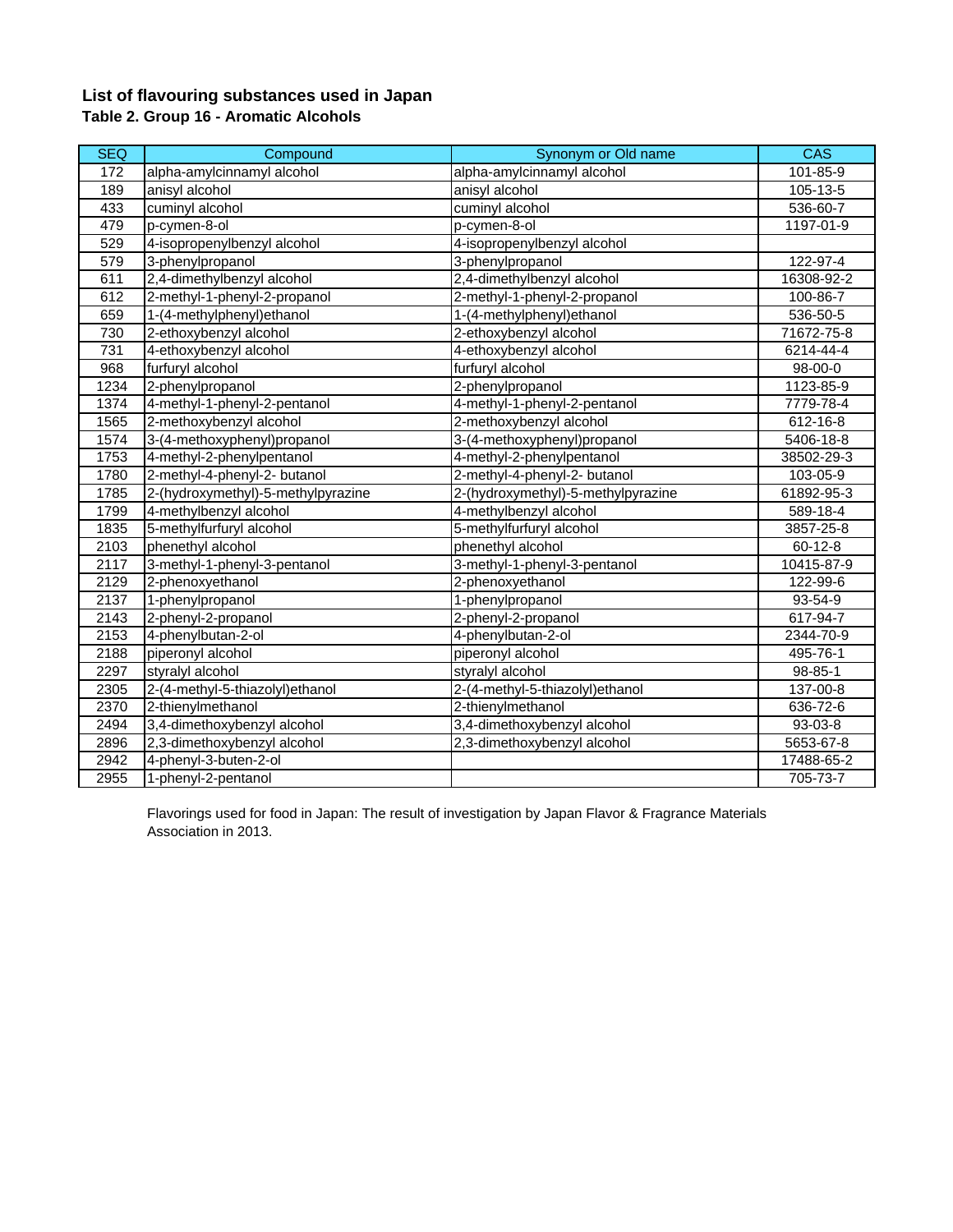## **List of flavouring substances used in Japan**

# **Table 2. Group 17 - Aromatic Aldehydes (except for those generally recognized as toxic)**

| <b>SEQ</b> | Compound                                      | Synonym or Old name                           | CAS            |
|------------|-----------------------------------------------|-----------------------------------------------|----------------|
| 179        | 2-methoxybenzaldehyde                         | 2-methoxybenzaldehyde                         | 135-02-4       |
| 265        | 4-butoxybenzaldehyde                          | 4-butoxybenzaldehyde                          | 5736-88-9      |
| 321        | alpha-butylcinnamaldehyde                     | alpha-butylcinnamaldehyde                     | 7492-44-6      |
| 431        | cuminaldehyde                                 | cuminaldehyde                                 | 122-03-2       |
| 434        | cyclamen aldehyde                             | cyclamen aldehyde                             | 103-95-7       |
| 578        | 3-phenylpropanal                              | 3-phenylpropanal                              | 104-53-0       |
| 592        | 3,4-dihydroxybenzaldehyde                     | 3,4-dihydroxybenzaldehyde                     | $139 - 85 - 5$ |
| 655        | 2,4-dimethylbenzaldehyde                      | 2,4-dimethylbenzaldehyde                      | 15764-16-6     |
| 723        | 2-ethoxybenzaldehyde                          | 2-ethoxybenzaldehyde                          | 613-69-4       |
| 729        | 4-ethoxybenzaldehyde                          | 4-ethoxybenzaldehyde                          | 10031-82-0     |
| 894        | 1-ethyl-2-pyrrolylcarbaldehyde                | 1-ethyl-2-pyrrolylcarbaldehyde                | 2167-14-8      |
| 904        | 4-ethylbenzaldehyde                           | 4-ethylbenzaldehyde                           | 4748-78-1      |
| 990        | 3-(2-furyl)-2-propenal                        | 3-(2-furyl)-2-propenal                        | 623-30-3       |
| 991        | 5-(2-furyl)-2,4-pentadienal                   | 5-(2-furyl)-2,4-pentadienal                   | 5916-94-9      |
| 1223       | alpha-hexylcinnamaldehyde                     | alpha-hexylcinnamaldehyde                     | 101-86-0       |
| 1229       | 2-phenylpropanal                              | 2-phenylpropanal                              | 93-53-8        |
| 1252       | 2-hydroxy-4-methylbenzaldehyde                | 2-hydroxy-4-methylbenzaldehyde                | 698-27-1       |
| 1259       | 4-hydroxybenzaldehyde                         | 4-hydroxybenzaldehyde                         | 123-08-0       |
| 1431       | 3-(2-furyl)-2-isopropyl-2-propenal            | 3-(2-furyl)-2-isopropyl-2-propenal            |                |
| 1439       | 2-(4-isopropylphenyl)propanal                 | 2-(4-isopropylphenyl)propanal                 | 34291-99-1     |
| 1563       | 4'-methoxy-alpha-methylcinnamaldehyde         | 4'-methoxy-alpha-methylcinnamaldehyde         | 65405-67-6     |
| 1564       | 3-methoxybenzaldehyde                         | 3-methoxybenzaldehyde                         | 591-31-1       |
| 1566       | 2'-methoxycinnamaldehyde                      | 2'-methoxycinnamaldehyde                      | 1504-74-1      |
| 1567       | 4'-methoxycinnamaldehyde                      | 4'-methoxycinnamaldehyde                      | 1963-36-6      |
| 1575       | 4-methoxyphenylacetaldehyde                   | 4-methoxyphenylacetaldehyde                   | 5703-26-4      |
| 1734       | 3-(5-methyl-2- furyl)butanal                  | 3-(5-methyl-2- furyl) butanal                 | 31704-80-0     |
| 1750       | 5-methyl-2-phenyl-2-hexenal                   | 5-methyl-2-phenyl-2-hexenal                   | 21834-92-4     |
| 1751       | 4-methyl-2-phenyl-2-hexenal                   | 4-methyl-2-phenyl-2-hexenal                   | 26643-92-5     |
| 1752       | 4-methyl-2-phenyl-2-pentenal                  | 4-methyl-2-phenyl-2-pentenal                  | 26643-91-4     |
| 1756       | 5-methyl-2-thienylcarbaldehyde                | 5-methyl-2-thienylcarbaldehyde                | 13679-70-4     |
| 1757       | 3-(3,4-methylenedioxyphenyl)-2-methylpropanal | 3-(3,4-methylenedioxyphenyl)-2-methylpropanal | 1205-17-0      |
| 1759       | 2-methyl-3-(4-tert-butylphenyl)propanal       | 2-methyl-3-(4-tert-butylphenyl)propanal       | 80-54-6        |
| 1776       | 2-methyl-3-(4-methylphenyl)propanal           | 2-methyl-3-(4-methylphenyl)propanal           | 41496-43-9     |
| 1823       | alpha-methylcinnamaldehyde                    | alpha-methylcinnamaldehyde                    | 101-39-3       |
| 1847       | 2-(4-methylphenyl)propanal                    | 2-(4-methylphenyl)propanal                    | 99-72-9        |
| 1860       | (4-methylphenyl)acetaldehyde                  | (4-methylphenyl)acetaldehyde                  | 104-09-6       |
| 1902       | 3-methylbenzaldehyde                          | 3-methylbenzaldehyde                          | 620-23-5       |
| 1940       | 1-methyl-2-pyrrolylcarbaldehyde               | 1-methyl-2-pyrrolylcarbaldehyde               | 1192-58-1      |
| 1994       | 1-phenethyl-2-pyrrolylcarbaldehyde            | 1-phenethyl-2-pyrrolylcarbaldehyde            | 49795-42-8     |
| 2142       | 2-phenyl-2-butenal                            | 2-phenyl-2-butenal                            | 4411-89-6      |
| 2144       | 2-phenyl-4-pentenal                           | 2-phenyl-4-pentenal                           | 24401-36-3     |
| 2145       | 3-phenyl-4-pentenal                           | 3-phenyl-4-pentenal                           | 939-21-9       |
| 2146       | phenylacetaldehyde                            | phenylacetaldehyde                            | 122-78-1       |
| 2265       | 2-pyrrolylcarbaldehyde                        | 2-pyrrolylcarbaldehyde                        | 1003-29-8      |
| 2283       | salicylaldehyde                               | salicylaldehyde                               | $90 - 02 - 8$  |
| 2383       | 3-thienylcarbaldehyde                         | 3-thienylcarbaldehyde                         | 498-62-4       |
| 2385       | 2-thienylcarbaldehyde                         | 2-thienylcarbaldehyde                         | 98-03-3        |
| 2394       | 2-methylbenzaldehyde                          | 2-methylbenzaldehyde                          | 529-20-4       |
| 2395       | 4-methylbenzaldehyde                          | 4-methylbenzaldehyde                          | 104-87-0       |
| 2396       | methylbenzaldehyde                            | methylbenzaldehyde                            | 1334-78-7      |
| 2489       | 4-ethoxy-3-methoxybenzaldehyde                | 4-ethoxy-3-methoxybenzaldehyde                | 120-25-2       |
| 2491       | 3,4-dimethoxybenzaldehyde                     | 3,4-dimethoxybenzaldehyde                     | 120-14-9       |
| 2897       | 2,3-dimethoxybenzaldehyde                     | 2,3-dimethoxybenzaldehyde                     | $86 - 51 - 1$  |
| 2898       | alpha-ethylcinnamaldehyde                     | alpha-ethylcinnamaldehyde                     | 28467-92-7     |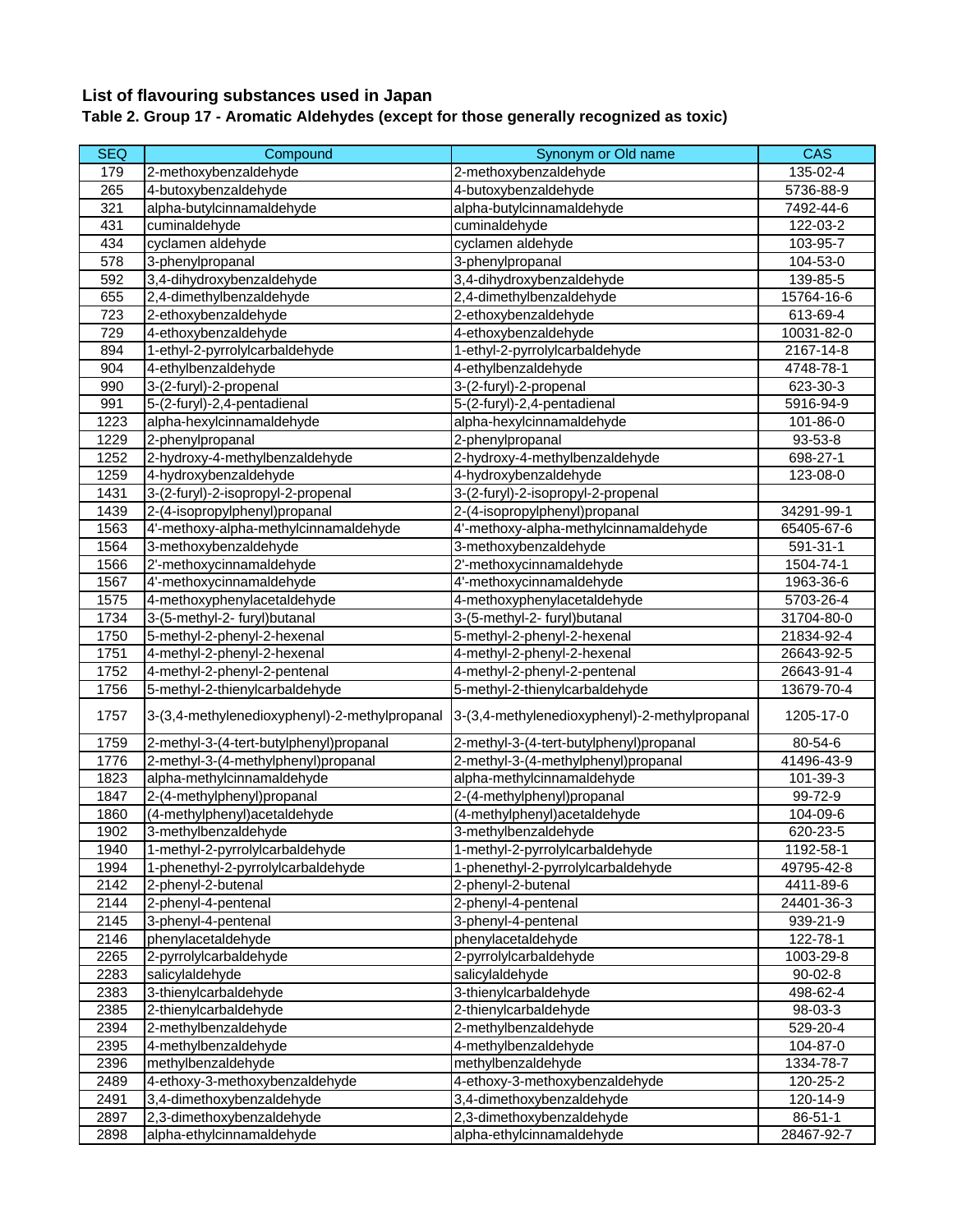### **Table 2. Group 17 - Aromatic Aldehydes (except for those generally recognized as toxic)**

| <b>SEQ</b> | Compound                                       | Synonym or Old name                    | <b>CAS</b> |
|------------|------------------------------------------------|----------------------------------------|------------|
| 2899       | 5-methyl-2-pyrrolylcarbaldehyde                | 5-methyl-2-pyrrolylcarbaldehyde        | 1192-79-6  |
| 2900       | 2-hydroxy-3-methoxybenzaldehyde                | 2-hydroxy-3-methoxybenzaldehyde        | 148-53-8   |
| 2901       | 2-methyl-4-phenylbutanal                       | 2-methyl-4-phenylbutanal               | 40654-82-8 |
| 2902       | 3-hydroxy-4-methoxybenzaldehyde                | 3-hydroxy-4-methoxybenzaldehyde        | 621-59-0   |
| 2903       | 3-methyl-2-thienylcarbaldehyde                 | 3-methyl-2-thienylcarbaldehyde         | 5834-16-2  |
| 2904       | 3-(4-ethylphenyl)-2,2-dimethylpropanal         | 3-(4-ethylphenyl)-2,2-dimethylpropanal | 67634-15-5 |
| 2905       | 4-tert-butylbenzaldehyde                       | 4-tert-butylbenzaldehyde               | 939-97-9   |
| 2906       | 3-(2-furyl)-2-methyl-2-propenal                | 3-(2-furyl)-2-methyl-2-propenal        | 874-66-8   |
| 2951       | 3-(2-furyl)-2-phenyl-2-propenal                |                                        | 57568-60-2 |
|            |                                                |                                        | 65545-81-5 |
| 2954       | 4- isopropylphenylacetaldehyde                 |                                        | 4395-92-0  |
| 2989       | phenoxyacetaldehyde                            |                                        | 2120-70-9  |
| 3011       | 4-hydroxy-3,5-dimethoxybenzaldehyde            |                                        | 134-96-3   |
| 3047       | 3-(2-furyl)-2- [(methylthio)methyl]-2-propenal |                                        | 81381-99-9 |
| 3049       | 3-hydroxybenzaldehyde                          |                                        | 100-83-4   |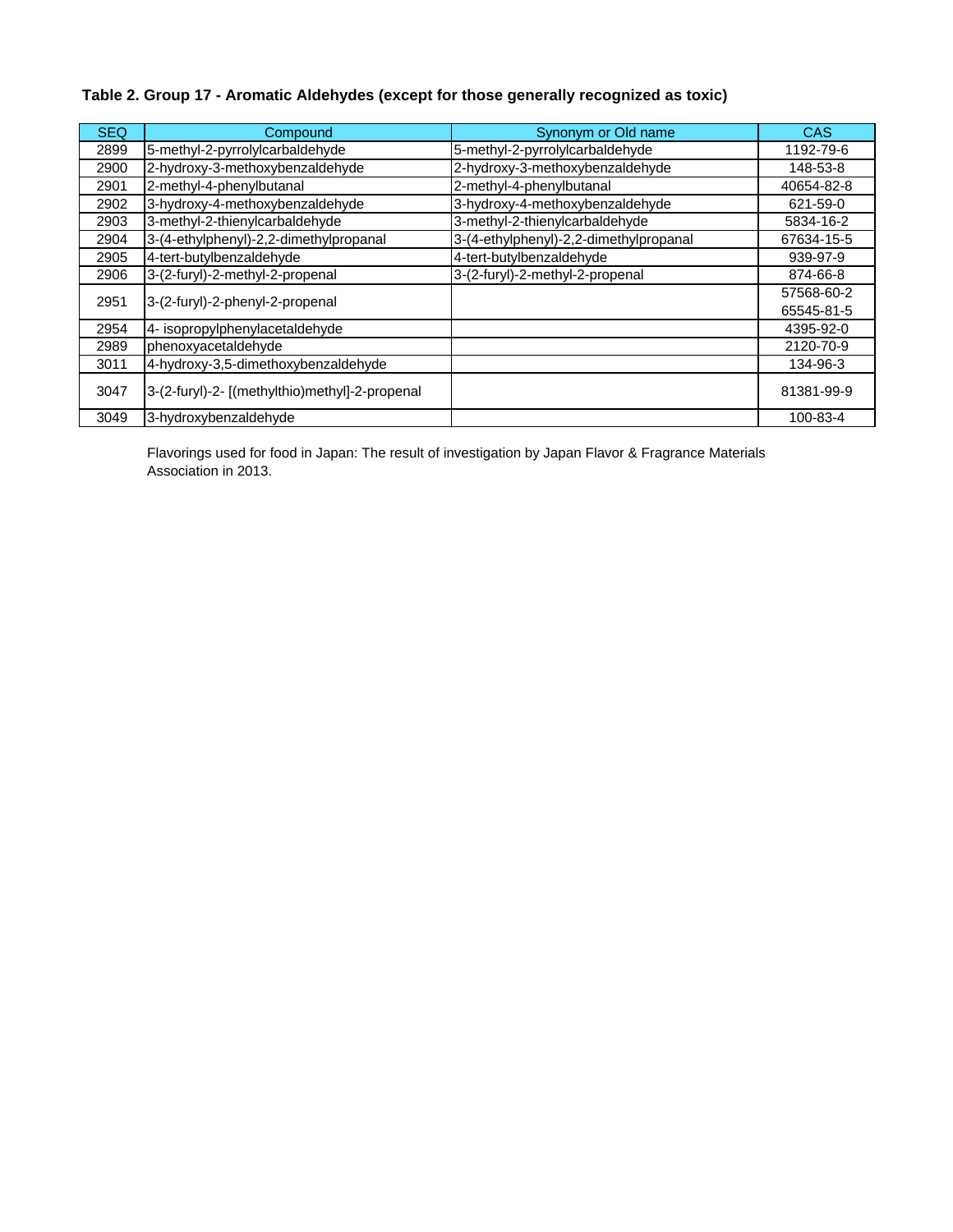### **List of flavouring substances used in Japan Table 2. Group 18 - Lactones (except for those generally recognized as toxic)**

| <b>SEQ</b>   | Compound                                          | Synonym or Old name                               | <b>CAS</b>             |
|--------------|---------------------------------------------------|---------------------------------------------------|------------------------|
| 135          | ambrettolide                                      | ambrettolide                                      | 123-69-3               |
|              |                                                   |                                                   | 7779-50-2              |
| 178          | alpha-angelicalactone                             | alpha-angelicalactone                             | 591-12-8               |
| 325          | 3-butylidenephthalide                             | 3-butylidenephthalide                             | 551-08-6               |
| 331          | gamma-butyrolactone                               | gamma-butyrolactone                               | 96-48-0                |
| 470          | 15-pentadecanolide                                | 15-pentadecanolide                                | 106-02-5               |
| 489          | delta-decalactone                                 | delta-decalactone                                 | 705-86-2               |
| 490          | gamma-decalactone                                 | gamma-decalactone                                 | 706-14-9               |
| 499          | 7-decen-4-olide                                   | 7-decen-4-olide                                   | 67114-38-9             |
| 501          | 9-decen-5-olide                                   | 9-decen-5-olide                                   | 74585-00-5             |
| 515          | 2-decen-5-olide                                   | 2-decen-5-olide                                   | 54814-64-1             |
| 516          | 7-decen-5-olide                                   | 7-decen-5-olide                                   | 25524-95-2             |
|              |                                                   |                                                   | 34686-71-0             |
|              |                                                   |                                                   | 15356-74-8             |
| 564          | dihydroactinidiolide                              | dihydroactinidiolide                              | 17092-92-1             |
|              |                                                   |                                                   | 19432-05-4             |
|              |                                                   |                                                   | 81800-41-1             |
| 566          | 16-hexadecanolide                                 | 16-hexadecanolide                                 | $109 - 29 - 5$         |
| 580          | dihydrocoumarin                                   | dihydrocoumarin                                   | 119-84-6               |
| 638          | 2-hydroxy-3,3-dimethyl-4-butanolide               | 2-hydroxy-3,3-dimethyl-4-butanolide               | 79-50-5                |
| 652          | 2,3-dimethyl-2-nonen-4-olide                      | 2,3-dimethyl-2-nonen-4-olide                      | 10547-84-9             |
| 692          | delta-dodecalactone                               | delta-dodecalactone                               | 713-95-1               |
| 693          | gamma-dodecalactone                               | gamma-dodecalactone                               | 2305-05-7              |
| 706          | 6-dodecen-4-olide                                 | 6-dodecen-4-olide                                 | 18679-18-0             |
| 719          | epsilon-decalactone                               | epsilon-decalactone                               | 5579-78-2              |
| 720          | epsilon-dodecalactone                             | epsilon-dodecalactone                             | 16429-21-3             |
| 897          | 2-hydroxy-3-methyl-2-hexen-4-olide                | 2-hydroxy-3-methyl-2-hexen-4-olide                | 698-10-2               |
| 911          | 1,4-dioxacycloheptadecane-5,17-dione              | 1,4-dioxacycloheptadecane-5,17-dione              | 105-95-3               |
| 1028         | delta-heptalactone                                | delta-heptalactone                                | 3301-90-4              |
| 1029         | gamma-heptalactone                                | gamma-heptalactone                                | 105-21-5               |
| 1072         | 2-heptyl-4-pentanolide                            | 2-heptyl-4-pentanolide                            | 40923-64-6             |
| 1073         | gamma-hexadecalactone                             | gamma-hexadecalactone                             | 730-46-1               |
| 1077<br>1085 | delta-hexadecalactone                             | delta-hexadecalactone                             | 7370-44-7              |
|              | delta-hexalactone                                 | delta-hexalactone                                 | 823-22-3               |
| 1086<br>1189 | gamma-hexalactone<br>4-methyl-cis-7-decen-4-olide | gamma-hexalactone<br>4-methyl-cis-7-decen-4-olide | 695-06-7<br>70851-61-5 |
| 1250         | 2-hydroxy-3-methyl-2-penten-4-olide               | 2-hydroxy-3-methyl-2-penten-4-olide               | 28664-35-9             |
| 1257         | 8-undecen-5-olide                                 | 8-undecen-5-olide                                 | 68959-28-4             |
| 1452         | 8-decen-5-olide                                   | 8-decen-5-olide                                   | 32764-98-0             |
| 1495         | (R)-2-decen-5-olide                               | (R)-2-decen-5-olide                               | 51154-96-2             |
| 1514         | menthone lactone                                  | menthone lactone                                  | 499-54-7               |
| 1652         | 4-methyl-4-decanolide                             | 4-methyl-4-decanolide                             | 7011-83-8              |
| 1836         | 2-methyl-4-butanolide                             | 2-methyl-4-butanolide                             | 1679-47-6              |
| 1837         | 3-methyl-4-octanolide                             | 3-methyl-4-octanolide                             | 39212-23-2             |
|              | 3,6-dimethyl-5,6,7,7a-tetrahydro-2(4H)-           | 3,6-dimethyl-5,6,7,7a-tetrahydro-2(4H)-           | 13341-72-5             |
| 1900         | benzofuranone                                     | benzofuranone                                     | 38049-04-6             |
| 1952         | delta-nonalactone                                 | delta-nonalactone                                 | 3301-94-8              |
| 1978         | 2-nonen-4-olide                                   | 2-nonen-4-olide                                   | 21963-26-8             |
| 1999         | delta-octadecalactone                             | delta-octadecalactone                             | 1227-51-6              |
| 2009         | octahydro-2H-1-benzopyran-2-one                   | octahydro-2H-1-benzopyran-2-one                   | 4430-31-3              |
| 2010         | delta-octalactone                                 | delta-octalactone                                 | 698-76-0               |
| 2011         | gamma-octalactone                                 | gamma-octalactone                                 | 104-50-7               |
| 2090         | 2,4-decadien-5-olide                              | 2,4-decadien-5-olide                              | 27593-23-3             |
| 2256         | 3-propylidenephthalide                            | 3-propylidenephthalide                            | 17369-59-4             |
| 2289         | sclareolide                                       | sclareolide                                       | 564-20-5               |